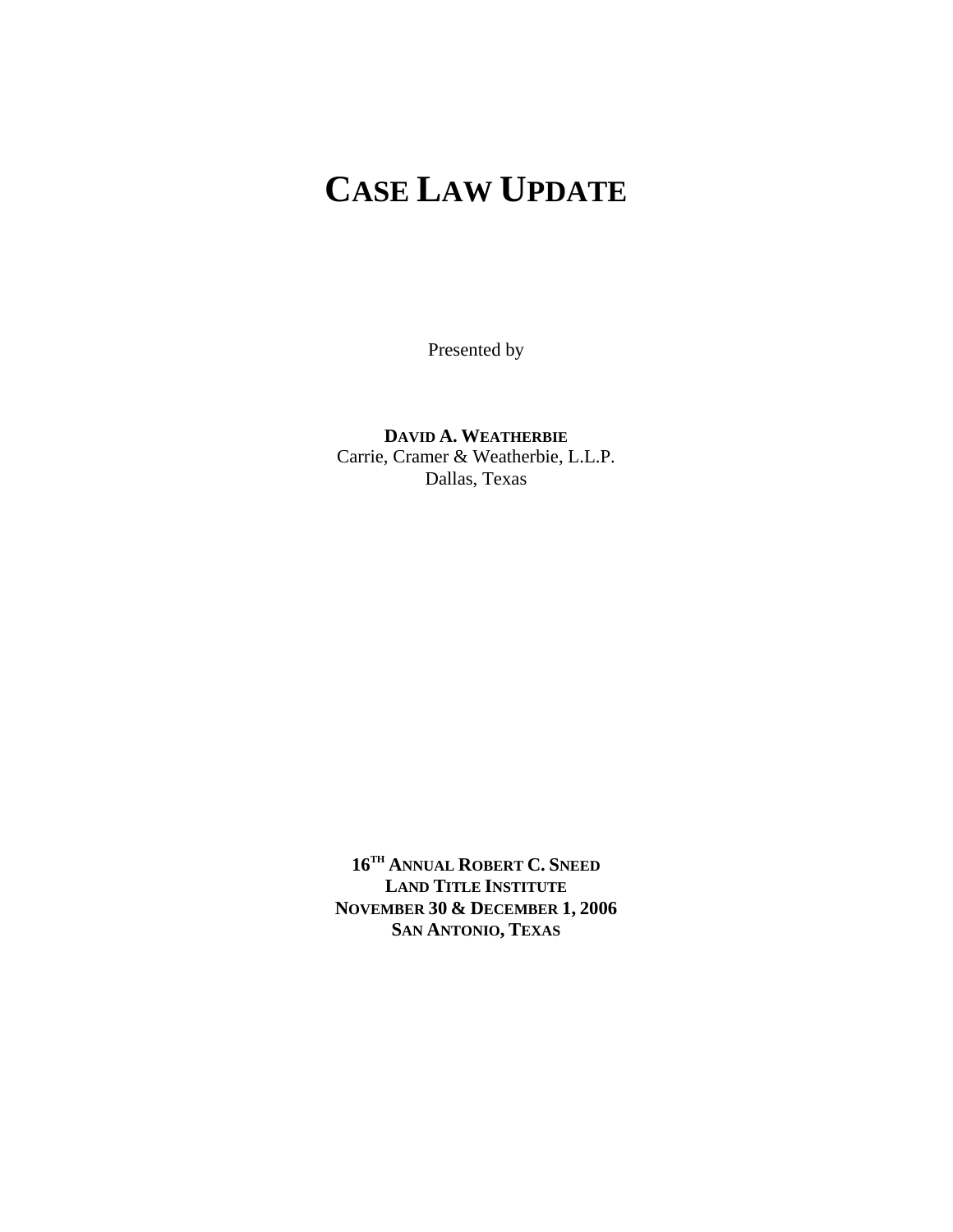## **DAVID A. WEATHERBIE CARRIE, CRAMER & WEATHERBIE, L.L.P.**

## **EDUCATION**:

- B.A., Southern Methodist University 1971
- M Juris Doctor, *cum laude*, Southern Methodist University 1976
- $\bullet$  Order of the Coif
- Research Editor, Southwestern Law Journal

## **PROFESSIONAL ACTIVITIES**:

- $\bullet$  Licensed to practice in the State of Texas
- **M Partner Carrie, Cramer & Weatherbie, L.L.P., Dallas, Texas**

### **ACADEMIC APPOINTMENTS, PROFESSIONAL ACTIVITIES, AND HONORS**

- **M Adjunct Professor of Law, Southern Methodist University School of Law / Real Estate** Transactions - 1986 to 1995
- Council Member, Real Estate, Probate & Trust Section, State Bar of Texas
- Member, American College of Real Estate Lawyers
- M Listed as 2003, 2004, 2005, and 2006 *Texas Monthly* "Super Lawyer"
- M Listed in *Best Lawyers in America*

## **LAW RELATED PUBLICATIONS AND PRESENTATIONS**:

- Author *Weatherbie's Texas Real Estate Law Digest* (James Publishing, 1999)
- Course Director for the State Bar of Texas, Advanced Real Estate Law Course 1995
- **O** Course Director for the University of Texas at Austin Mortgage Lending Institute 2002
- M Author/Speaker for the State Bar of Texas, Advanced Real Estate Law Course 1987 to present
- M Author/Speaker for the University of Texas at Austin Mortgage Lending Institute 1992 to present
- Author/Speaker for Texas Land Title Institute 1992 to present<br>● Author/Speaker for Southern Methodist University Leases in D
- Author/Speaker for Southern Methodist University Leases in Depth 1992 to 2000<br>● Author/Speaker for Southern Methodist University Transactions in Depth 1992 to
- M Author/Speaker for Southern Methodist University Transactions in Depth 1992 to 2000
- $\bullet$  Author/Speaker for the State Bar of Texas, Advanced Real Estate Drafting Course
- $\bullet$  Panel Member for State Bar of Texas, Advanced Real Estate Transactions Course 1997
- Author of "Annual Survey of Texas Law -- Real Estate," 51 SMU L. Rev. 1321 (1998) and 52 SMU L. Rev. 1393 (1999).
- Author/Speaker for the Houston Real Estate Law Council for 1998 to present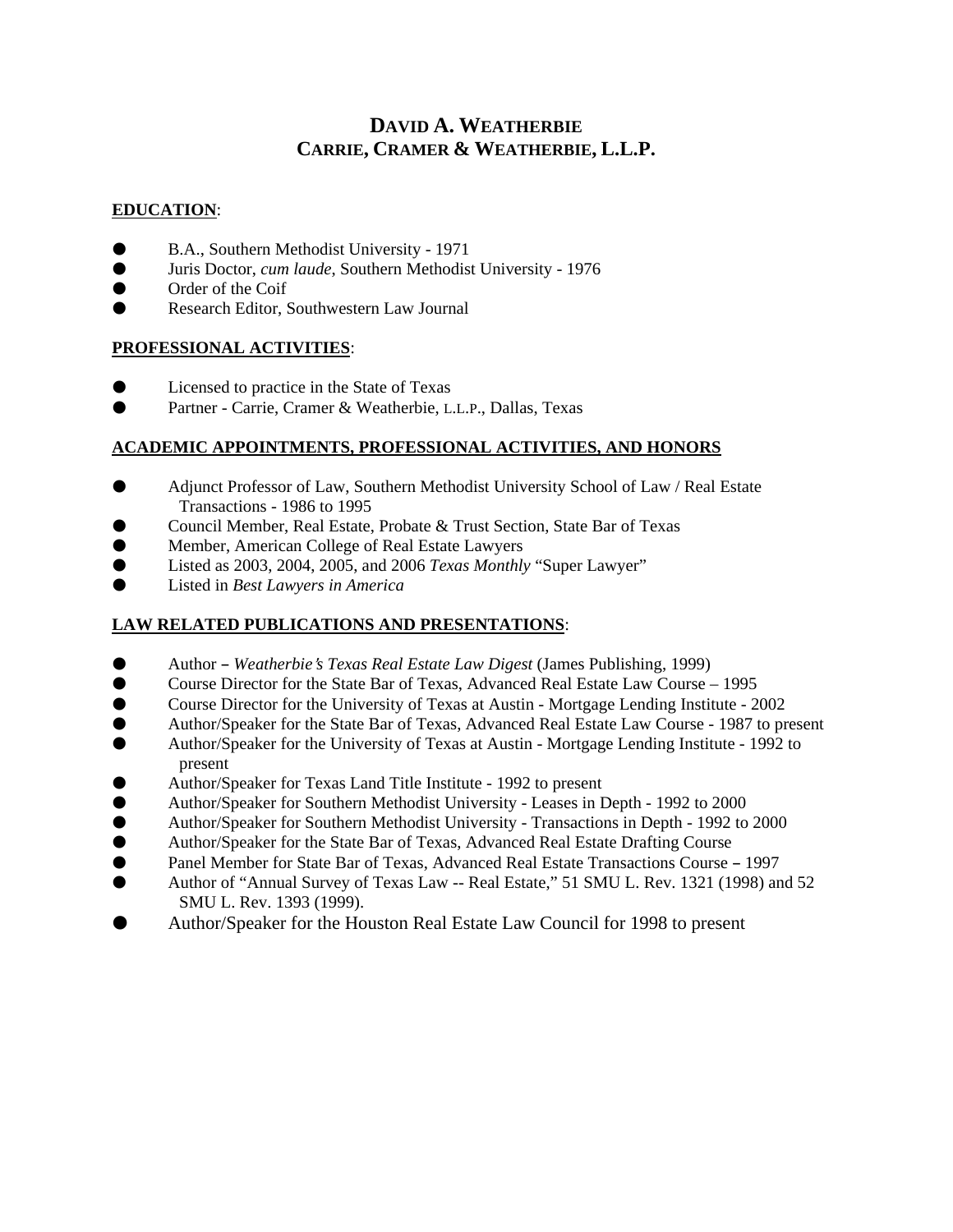## **CASE LAW UPDATE DAVID A. WEATHERBIE CARRIE, CRAMER & WEATHERBIE, L.L.P. DALLAS, TEXAS**

 The case selection for this episode of Case Law Update, like all of them in the past, is very arbitrary. If a case is not mentioned, it is completely the author's fault.

 In an effort to streamline the case discussions, various statutory and other references have been reduced to a more convenient shorthand. The following is an index of the more commonly used abbreviations.

"Bankruptcy Code" – The Federal Bankruptcy Code, 11 U.S.C.A. §§ 101 et seq.

 "DTPA" – The Texas Deceptive Trade Practices Act, Texas Business and Commerce Code, Chapter 17.

 "UCC" – The Texas Uniform Commercial Code, Texas Business and Commerce Code, Chapters 1 through 9.

"Prudential" – *Prudential Insurance Co. of America* **v***. Jefferson Associates*, 896 S.W.2d 156 (Tex.1995), the leading case regarding "as-is" provisions in Texas.

 The Texas Property Code and the other various Texas Codes are referred to by their respective names. The references to various statutes and codes used throughout this presentation are based upon the cases in which they arise. You should refer to the case, rather than to my summary, and to the statute or code in question, to determine whether there have been any amendments that might affect the outcome of any issue.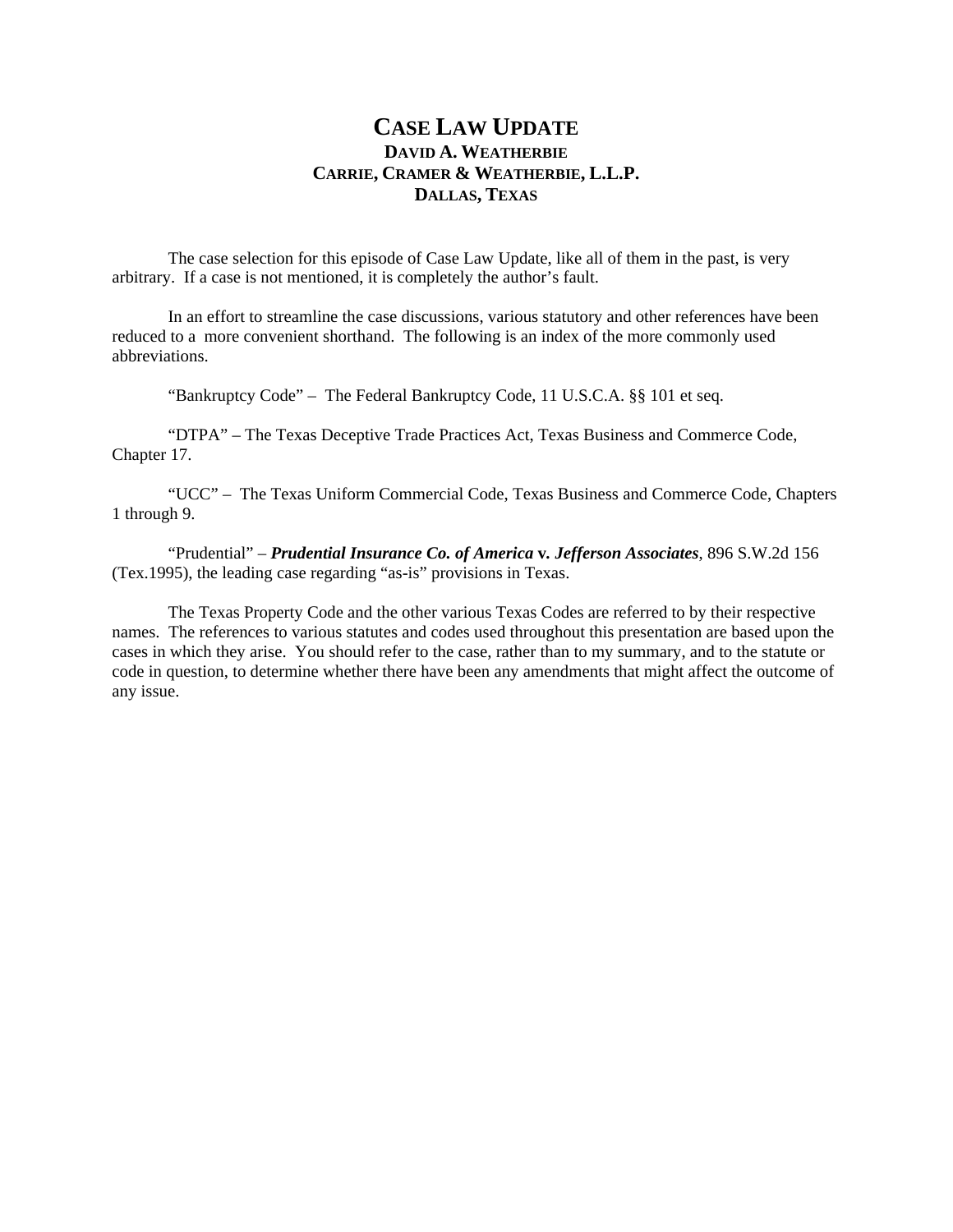# **TABLE OF CONTENTS**

| PART III PROMISSORY NOTES, LOAN COMMITMENTS, LOAN AGREEMENTS 10   |
|-------------------------------------------------------------------|
|                                                                   |
|                                                                   |
|                                                                   |
|                                                                   |
|                                                                   |
|                                                                   |
|                                                                   |
|                                                                   |
|                                                                   |
|                                                                   |
| PART XIV RESTRICTIVE COVENANTS, SUBDIVISIONS, AND CONDOMINIUMS 59 |
|                                                                   |
|                                                                   |
|                                                                   |
|                                                                   |
|                                                                   |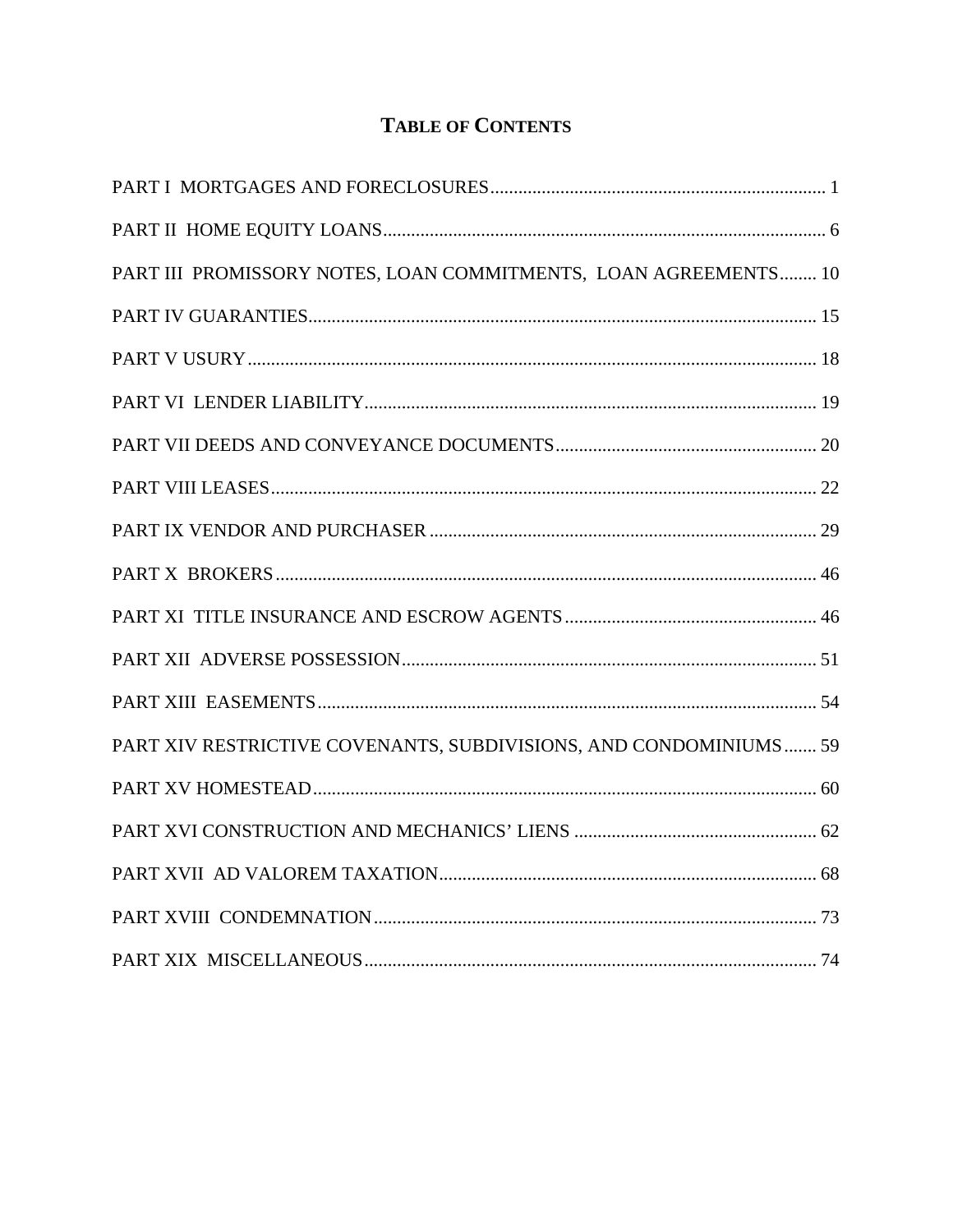## **CASE UPDATE**

#### **DAVID WEATHERBIE CARRIE, CRAMER & WEATHERBIE, L.L.P. DALLAS, TEXAS**

and Borrower."

#### **PART I MORTGAGES AND FORECLOSURES**

 *Canfield* **v***. Countrywide Home Loans, Inc.*, 187 S.W.3d 258 (Tex.App.—Beaumont 2006, no pet.). Brian and Barbara Boyd bought a house and got a loan from Countrywide's predecessor. Brian died and Barbara defaulted on the mortgage.

 Canfield ran a foreclosure listing service business and when he found the foreclosure posting for the Boyd's house, he entered into a transaction with Barbara whereby she conveyed the house to Canfield's relatives subject to the existing debt.

 The Boyd's loan was an HUD loan that restricted sales to investors or other non-HUD approved owners. In order to keep the lender from knowing what was going on, Canfield had Barbara send some "form" letters that told the lender she was going to be out of town for a while and to send any notices and payment coupons to another address. She also requested that, on payoff of the loan, all of the existing escrow accounts be delivered to Canfield's designee.

 After the loan payoff, Canfield asked Countrywide to send him the escrow balance. Countrywide declined to do so, and Canfield sued. Canfield argued that he was the "successor and assign" of the Boyds and was thus entitled to the escrow balances. Canfield's argument was that his legal entitlement to the escrow account funds derived from paragraph twelve in the deed of trust and from the notation in the warranty deed from Barbara Boyd that "all escrows pass to grantee." The pertinent language he pointed to was that the covenants and agreements of the deed of trust "shall bind and benefit the successors and assigns of Lender

 The fact that a person might receive an incidental benefit from a contract to which he is not a party does not give that person a right of action to enforce the contract. A third party may recover on a contract made between other parties only if the parties intended to secure some benefit to that third party, and only if the contracting parties entered into the contract directly for the third party's benefit. Therefore, the intentions of the contracting parties are controlling. A court will not create a third-party beneficiary contract by implication. The intention to contract or confer a direct benefit to a third party must be clearly and fully spelled out or enforcement by the third party must be denied. Consequently, a presumption exists that parties contracted for themselves unless it clearly appears that they intended a third party to benefit from the contract.

 In this case, the court found nothing in the terms of any of the documents executed by the Boyds and North American intending to confer a direct benefit on Canfield. Furthermore, because Canfield explicitly and openly refused to formally assume the Boyds' financial obligation, Countrywide was under no duty to recognize any putative "successor" or "assign" of the Boyds that was not first determined to be a "creditworthy owneroccupant" in compliance with the provisions contained in the "notice to homeowner" document.

*Lavigne* **v.** *Holder*, 186 S.W.3d 625 (Tex.App.—Ft.Worth 2006, no pet.). Lavigne bought some property from Holder and the purchase price was paid, in part, by a note secured by a deed of trust. The deed of trust contained a provision that prohibited creating encumbrances against the property other than one that was subordinate to the deed of trust.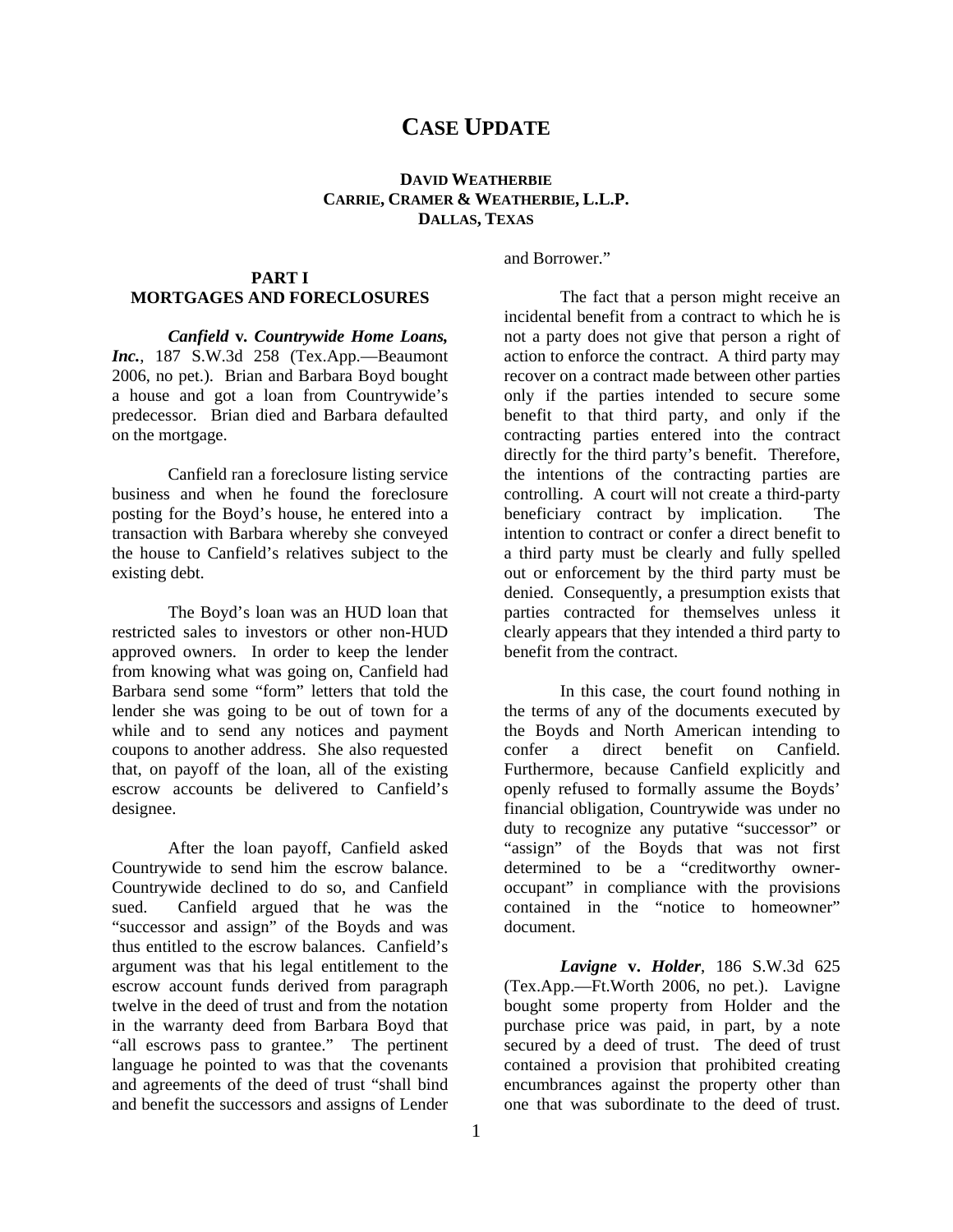When Lavigne granted an easement, Holder accelerated the indebtedness and attempted to foreclose. Lavigne sued Holder to enjoin the foreclosure sale, seeking both a temporary and a permanent injunction. Both parties moved for summary judgment on the issue underlying Lavigne's request for injunctive relief, namely, whether the easement triggered the acceleration clause. The trial court granted Holder's motion, denied Lavigne's, and denied Lavigne's request for a temporary injunction.

 In his first issue, Lavigne argues that the trial court erred by granting Holder's motion for summary judgment. Lavigne contends that an easement is an encumbrance subordinate to the deed of trust and thus falls within exclusion (a) of the acceleration clause. It is undisputed that Lavigne transferred the easement to a third party without Holder's prior written consent. Thus, the court addressed three questions to resolve this issue: (1) Is the easement an "interest" in the underlying property, (2) is the easement an "encumbrance," and (3) is the easement subordinate to the deed of trust? The answer to all three questions was "yes."

 First, as the parties concede, an easement is an interest in land. Second, Texas courts have long held that the term "encumbrance" includes easements. Third, an easement is subordinate to a prior deed of trust. When the owner of real estate executes a valid deed of trust, and then conveys an interest in the mortgaged property to a third party, the rights of the mortgagor's vendee are subject to the rights held by the beneficiary of the deed of trust. The court held that the easement granted by Lavigne was an encumbrance subordinate to the deed of trust and therefore fell within exclusion (a) of the acceleration clause. Thus, as a matter of law, the easement did not trigger the acceleration clause and did not give Holder the right to accelerate the note and foreclose on the property, and the trial court erred by granting Holder's motion for summary judgment.

 Next, the court went on to determine whether the trial court erred by failing to issue a temporary injunction as requested by Lavigne in his motion for summary judgment. An applicant

for a temporary injunction must plead and prove three specific elements: (1) a cause of action against the defendant; (2) a probable right to the relief sought; and (3) probable injury in the interim. When the only relief sought on final trial is injunctive, the applicant must show a probable right on final hearing to a permanent injunction. A probable injury is one that is imminent, irreparable, and has no adequate remedy at law. Disruption to a business can be irreparable harm. Moreover, every piece of real estate is unique, and foreclosure can be an irreparable injury for which there is no adequate remedy at law.

 In this case, the summary judgment evidence satisfies each element of the temporary injunction test. First, Lavigne's original petition stated a claim for a permanent injunction. Second, the court already determined that the easement did not trigger the acceleration clause; thus, Lavigne showed a probable right on final hearing to a permanent injunction. Third, Lavigne established an imminent threat of irreparable injury. The threat is imminent because Holder has actually posted the property for foreclosure on at least two different dates. Lavigne filed an affidavit with the trial court averring that he earns his livelihood by operating an auto body shop on the property and has done so since 1983. Holder proffered no summary judgment evidence to controvert Lavigne's affidavit. Thus, foreclosure would cause irreparable injury to Lavigne for which there is no adequate remedy at law because it would disrupt his business and because the property, like all real estate, is unique.

*US Bank National Association* **v.** *Safeguard Insurance Company*, 422 F.Supp.2d 698 (N.D. Tex. 2006). Triad executed a promissory note payable to Bankers and a deed of trust, security agreement, and assignment of leases and rents, fixture filing, and financing statement in Bankers' favor. The deed of trust covered four properties in or near Dallas, Texas, and there was no separate value assigned to each individual property. A provision of the deed of trust required Triad to maintain property insurance on the mortgaged property. It also required that the insurance policy contain a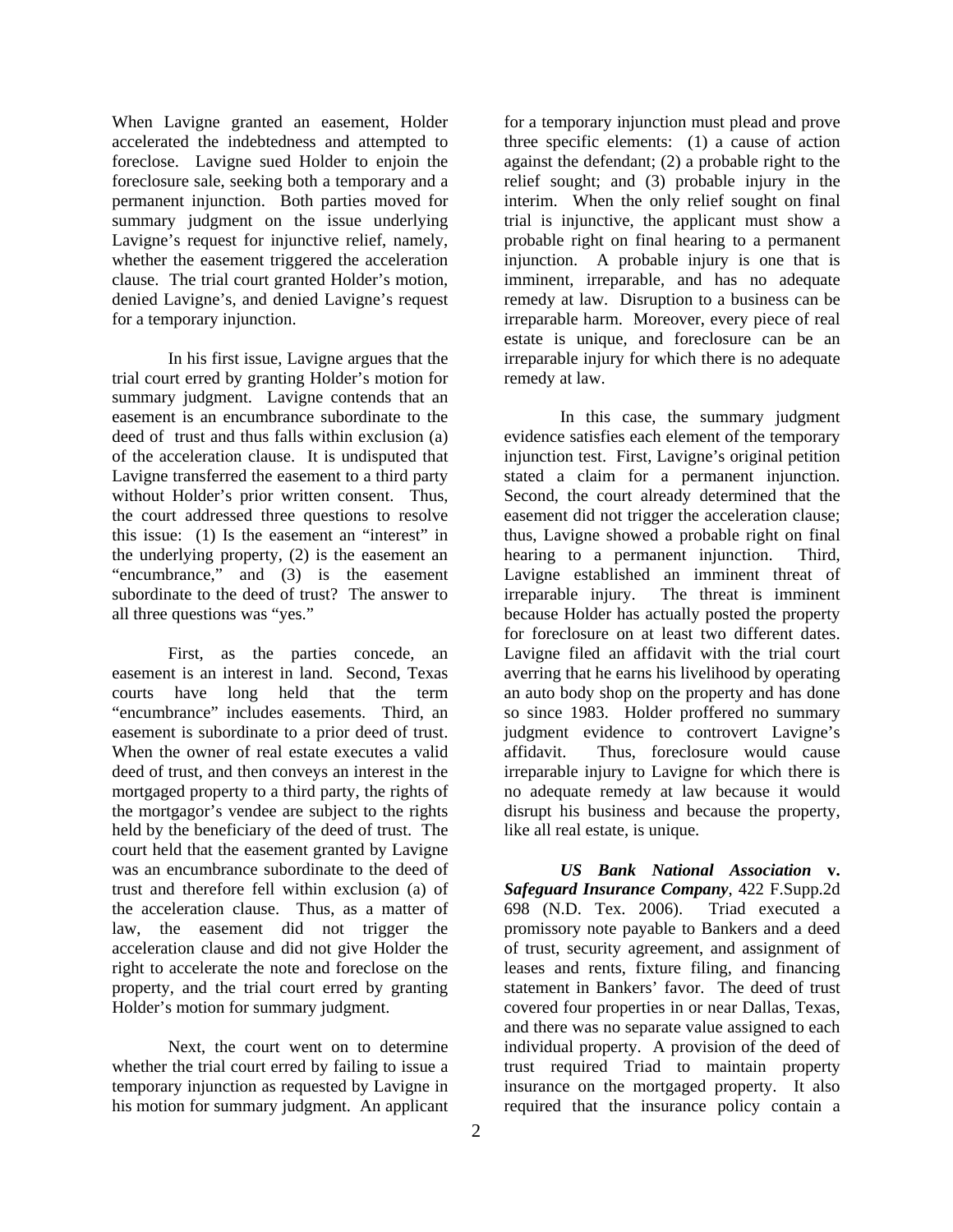mortgagee clause or loss payee endorsement for the benefit of Bankers (U.S. Bank's predecessor), the mortgagee. Safeguard provided insurance coverage for Triad's properties.

 The policy relevant to this litigation was for the period November 1, 2002 to November 1, 2003 and insured the Triad properties as a single unit compromised of the four individual properties. The policy listed Triad as the named insured. Contrary to the deed of trust provision that required that insurance policies contain a mortgagee clause or loss payee endorsement, and despite the fact that Bankers itself had paid the premium for the 2002-03 policy, the policy neither identified Bankers as an additional insured nor contained a mortgagee clause.

 Hailstorms damaged skylights and air conditioner coils at Atrium and damaged the roof and air conditioner units at one of the properties. Soon thereafter, Triad defaulted and U.S. Bank foreclosed on three of the four properties.. In the substitute deed of trust and bill of sale, the parties agreed that the lien and security interest of the deed of trust remained in full force and effect as to the fourth secured property, which was not part of the foreclosure proceedings. The original deed of trust provided that, in the event of a partial sale of the mortgaged property where the proceeds amounted to less than the aggregate secured indebtedness, the deed of trust and lien remained in full force and effect as to the unsold portions of the four Triad properties, as if no sale had been made.

 Later the property manager for the damaged submitted a property loss notice to the insurance agent concerning the hailstorm. She separately mailed to Safeguard's counsel a copy of the substitute trustee's deed and bill of sale and notice of substitute trustee's sale. Her cover letter noted that she had enclosed documents pertaining to the ownership and foreclosure of Courtyard. Also the manager of one of the other foreclosed properties filed a property loss notice for damage sustained in the hailstorm. She faxed the notice to the insurance agent and included on the coversheet a note that advised

that any claim checks representing proceeds for repairs due to hail damage should be made payable to Triad and U.S. Bank. Safeguard refused to pay insurance proceeds to U.S. Bank, contending that U.S. Bank was not a party to the insurance policy and was not an insured party under the policy. U.S. Bank responded by filing the instant lawsuit against Safeguard.

 U.S. Bank contended that the Texas equitable lien doctrine compels Safeguard to treat U.S. Bank as if it were listed as an additional named insured and loss payee on the policy and that the policy provides coverage to U.S. Bank as if it were. Safeguard argued that the equitable lien doctrine is inapplicable because there was no deficiency remaining on the loan as to the two damaged properties.

 The equitable lien doctrine provides that, where a mortgagor is charged with the duty of obtaining insurance on a property with loss payable to the mortgagee, but the policy does not contain such a provision, equity will treat the policy as having contained the loss payable provision and entitle the mortgagee to recover under the policy.

 The equitable lien doctrine, however, does not treat the mortgagee and mortgagor as indistinctive entities. Rather, it operates to the extent necessary to preserve the mortgagee's interest. The purpose of the mortgagee clause in an insurance policy is to protect the lender who has lent money for the purchase of property. Accordingly, when a mortgagee reduces the indebtedness by purchasing property at a foreclosure sale, the amount of the mortgagee's interest is limited to the amount of the deficiency remaining on the note after the sale. Safeguard does not contest that Triad agreed to obtain insurance for Bankers' benefit or that Safeguard had notice of the agreement. Instead, Safeguard maintains that the equitable lien doctrine is inapplicable because there is no deficiency remaining on the loan as to the damaged properties.

 U.S. Bank claimed that the foreclosure on the three Triad properties did not satisfy the mortgage obligation. It points to the state court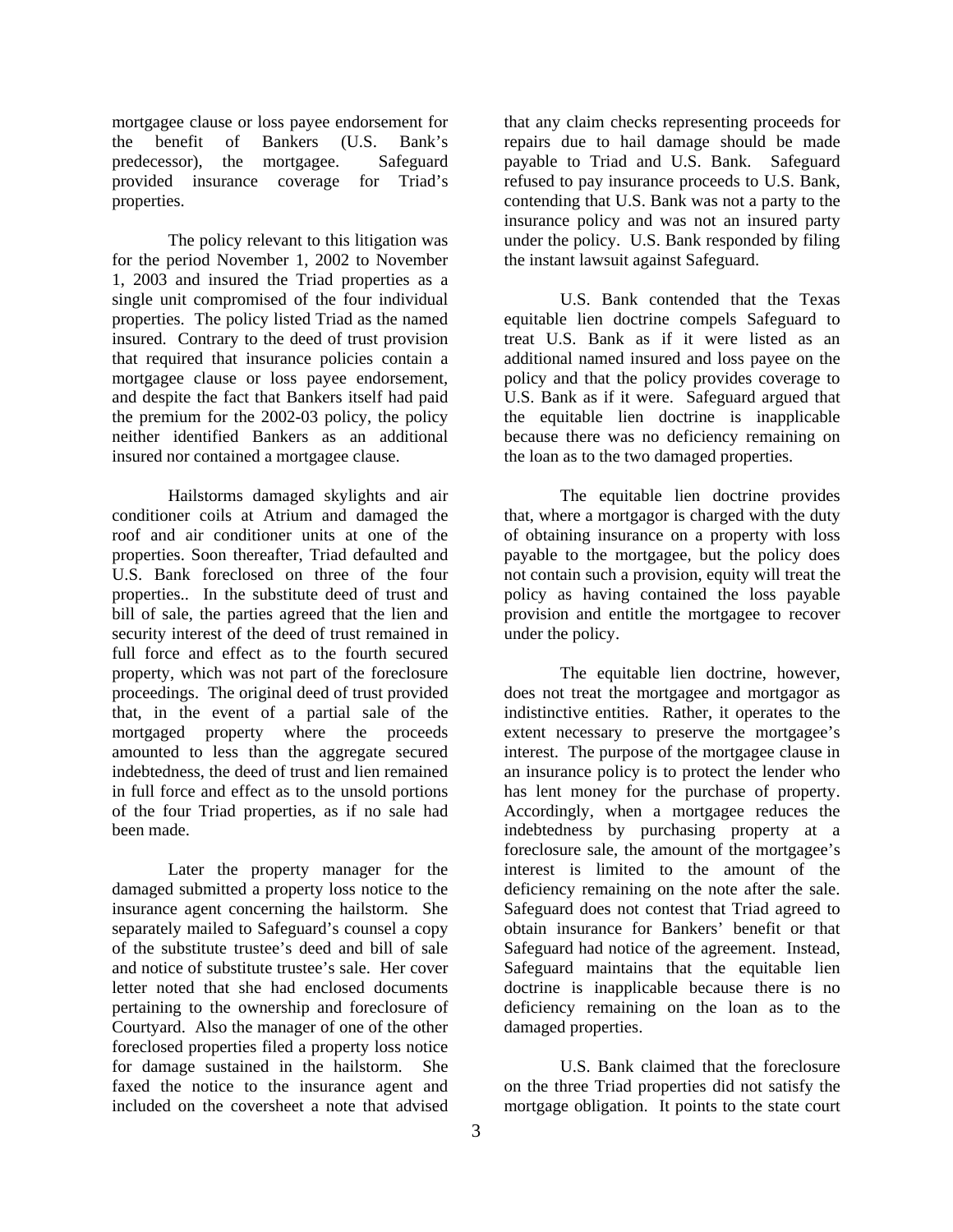judgment as evidence that Triad owes U.S. Bank approximately \$22 million under the original deed of trust and promissory note. Safeguard countered that no deficiency remains concerning the three properties foreclosed on because U.S. Bank elected to attach its security interest and any remaining debt thereunder solely against the remaining unsold property. The substitute deed of trust provides that the lien and security interest of the original deed of trust remain in full force and effect as to remaining real and personal property. The deed of trust similarly provides that, upon partial sale, the deed of trust and lien remain in full force and effect as to the unsold portions of the properties, "just as though no sale had been made." Relying on these deed of trust provisions Safeguard maintained that, because Triad and U.S. Bank agreed that any deficiency that remained on the original mortgage loan was no longer secured by the three foreclosed-on properties, no deficiency exists as to these properties.

 The facts of this case complicate somewhat the otherwise basic determination of the existence of a loan deficiency. Nevertheless, the narrow question the court must decide is whether Triad still owes money on the loan, that is, whether a deficiency remains. The court concluded that the summary judgment evidence established "beyond peradventure" that there was a deficiency on the loan.

*Brown* **v.** *Zimmerman*, 160 S.W.3d 695; 2005 (Tex.App.—Dallas 2005, no pet.). Brown and Zimmerman were married. Zimmerman was also the founder and president of Interfederal Capital. Prior to their marriage, Brown borrowed a loan of \$88,000 from Flagstar Bank, secured by a lien on a house in Dallas. She also borrowed the down \$55,000 down payment for the house from Interfederal, securing it with a second lien on the house.

A year after they were married, Brown decided she wanted a divorce and moved to Minnesota. In an effort to reconcile with her, Zimmerman agreed to have Interfederal buy the Flagstar Note and to have both the first lien and second lien refinanced in a way that did not require Brown to make payments for some time.

They signed an agreement (essentially a modification of their pre-nuptial agreement) which stipulated that the loan would be repaid from the proceeds of life insurance policies on Brown and Zimmerman.

The reconciliation didn't last, though, and Brown sued for divorce. The divorce decree awarded Brown the house, voided the prenuptial agreement and all amendments to it (including the one dealing with the refinanced loan), and forgave the \$55,000 indebtedness incurred for the down payment of the house. The decree did not address the \$88,000 portion of the debt originally incurred to Flagstar Bank.

After the decree, Brown tried to sell the house but discovered that Interfederal had filed a lien on it. She filed an action to quiet title. Interfederal claimed subrogation to the original Flagstar Lien. Brown argued that Interfederal's subrogation claim was barred by limitations.

The doctrine of equitable subrogation allows a person, not acting voluntarily, who pays the debt owed by another to seek repayment of that debt by the person who in equity and good conscience should have paid it. There is no specific statute of limitations for subrogation actions. Instead, these actions generally are subject to the same statute which would apply had the action been brought by the subrogee.

Brown argued that Interfederal's claim was governed by the two-year statute of limitations for actions for the detention of personal property because the claim was that she retained the benefit of Interfederal's purchase of the Flagstar note. She also argued that the claim is barred because Interfederal failed to file its counterclaim within two years of purchasing the note from Flagstar Bank.

The court disagreed. Interfederal was the equitable owner of the Flagstar note for \$88,000, the beneficiary of the deed of trust securing the note, and, as such, it had all rights as the holder and owner of the Flagstar note, and as the beneficiary of the deed of trust. Because Interfederal's action was based on the claim the prior note and lien holder would have had,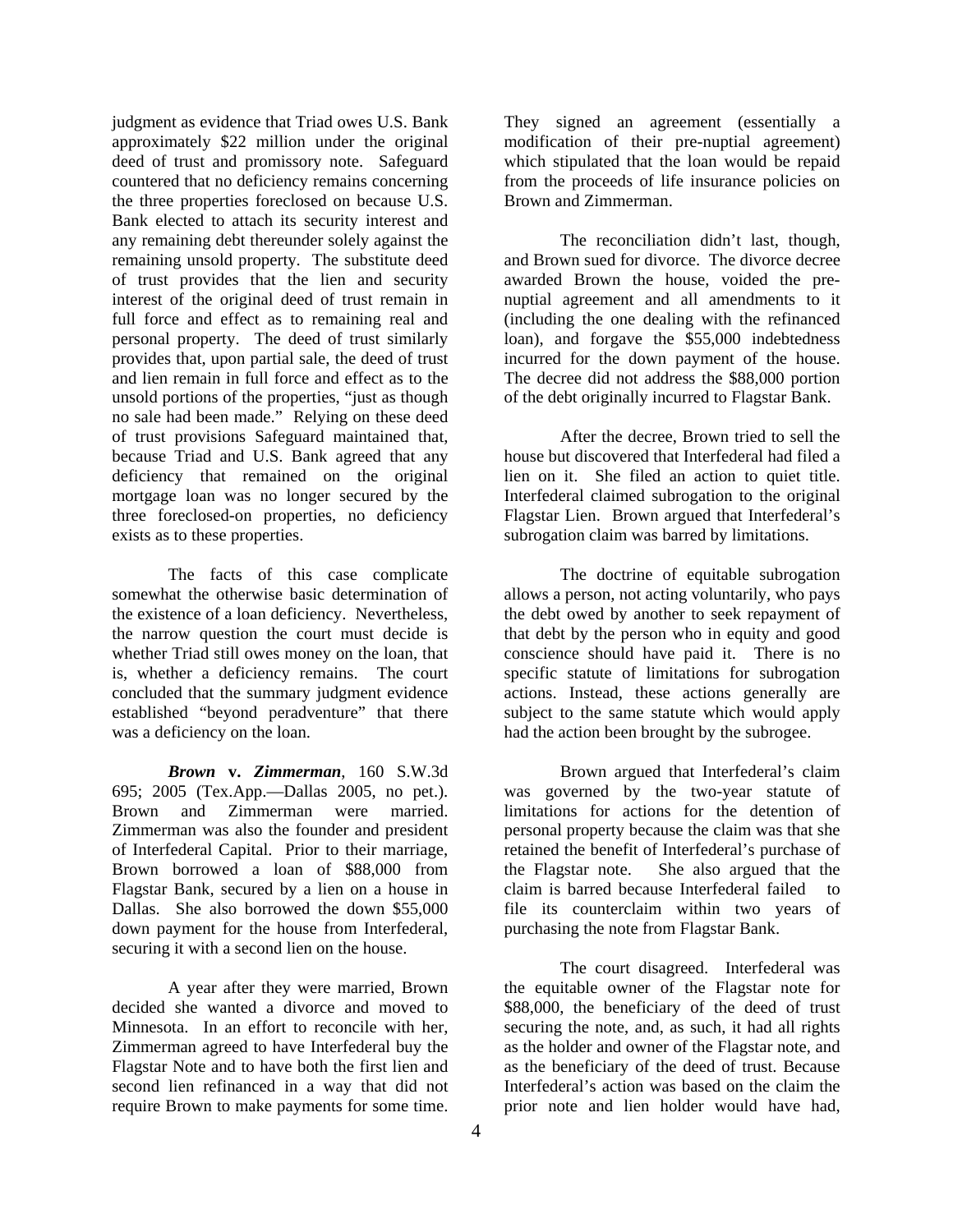Interfederal's equitable subrogation claim is an action on a debt, not a claim for detention of personal property.

The Civil Practice and Remedies Code § 16.004(a)(3) establishes a four-year limitations period for actions on a debt and has been construed to apply to debts whether or not in writing. To the extent it is a suit for the recovery of real property under a real property lien, it is governed by the four-year statute of limitations in Civil Practice and Remedies Code  $§ 16.035(a).$ 

*Langston* **v.** *GMAC Mortgage Corporation*, 183 S.W.3d 479 (Tex.App.— Eastland 2005, no pet.). Daniel and Wendy Langston obtained a home equity loan from Citizens. In the divorce action that this case is part of the home, subject to the mortgage, was awarded to Wendy. During the pendency of the divorce, Wendy refinanced the Citizens loan with a new home equity loan from GMAC. The decision to award the home to Wendy was appealed and the court of appeals remanded. GMAC intervened in the remand, claiming that it was subrogated to the Citizens loan and seeking a declaratory judgment that its lien was enforceable, even though Daniel had not executed the loan documents.

Under the doctrine of equitable subrogation, a third party who pays a debt at the request of the debtor may under certain circumstances be subrogated to the creditor's security interest for the debt which has been discharged. The purpose of the doctrine is to prevent the unjust enrichment of the debtor who owed the debt that is paid. The doctrine of equitable subrogation "is not applied for the mere stranger or volunteer who has paid the debt of another, without any assignment or agreement for subrogation, without being under any legal obligation to make payment, and without being compelled to do so for the preservation of any rights or property of his own."

Daniel's sole appellate issue is directed toward the "volunteer" exception to the equitable subrogation doctrine. He argues that a fact issue exists with regard to whether GMAC

voluntarily paid the debt owed to Citizens. Daniel contends that GMAC was not obligated to provide funds for extinguishing the debt owed to Citizens "as far as [he] is concerned."

The trial court's previous judgment awarded the tract at issue to Wendy. Accordingly, she was entitled to exercise ownership rights with respect to the property during the pendency of the appeal. During this period, Wendy extinguished the debt she and Daniel owed to Citizens with the proceeds of the loan she obtained from GMAC. GMAC did not voluntarily pay the debt owed to Citizens; it did so at the request of one of Citizens' debtors. Furthermore, GMAC made the advance with the express agreement that it would have a first lien on the property. While Daniel did not participate in obtaining the loan from GMAC, he benefited from the loan because it extinguished the prior lien on the property.

*National Enterprise, Inc.* **v***. E.N.E. Properties*, 167 S.W.3d 39 (Tex.App.—Waco 2005, no pet.). ENE signed and delivered to the Resolution Trust Corporation a real estate lien note and a deed of trust encumbering several parcels of real estate in McLennan County. Subsequently, the RTC assigned its interest in the note and deed of trust to National Enterprise. Because ENE defaulted on the note, National Enterprise foreclosed on the properties securing the note, but the amount realized was insufficient to satisfy the outstanding obligation. Four and a half years later, National Enterprise filed suit against ENE to collect the deficiency. ENE filed a motion for summary judgment claiming that the suit was barred by the statute of limitations.

National Enterprise argued that under federal law, the RTC is subject to the FIRREA six-year statute of limitations in regards to any action brought by the RTC. Therefore as an assignee of the RTC, National Enterprise argued that it is entitled to assert the six-year limitations period. ENE agreed that assignees of the RTC may assert a six-year limitations period, but only if the cause of action accrues before the assignment, when the RTC was still the holder of the note.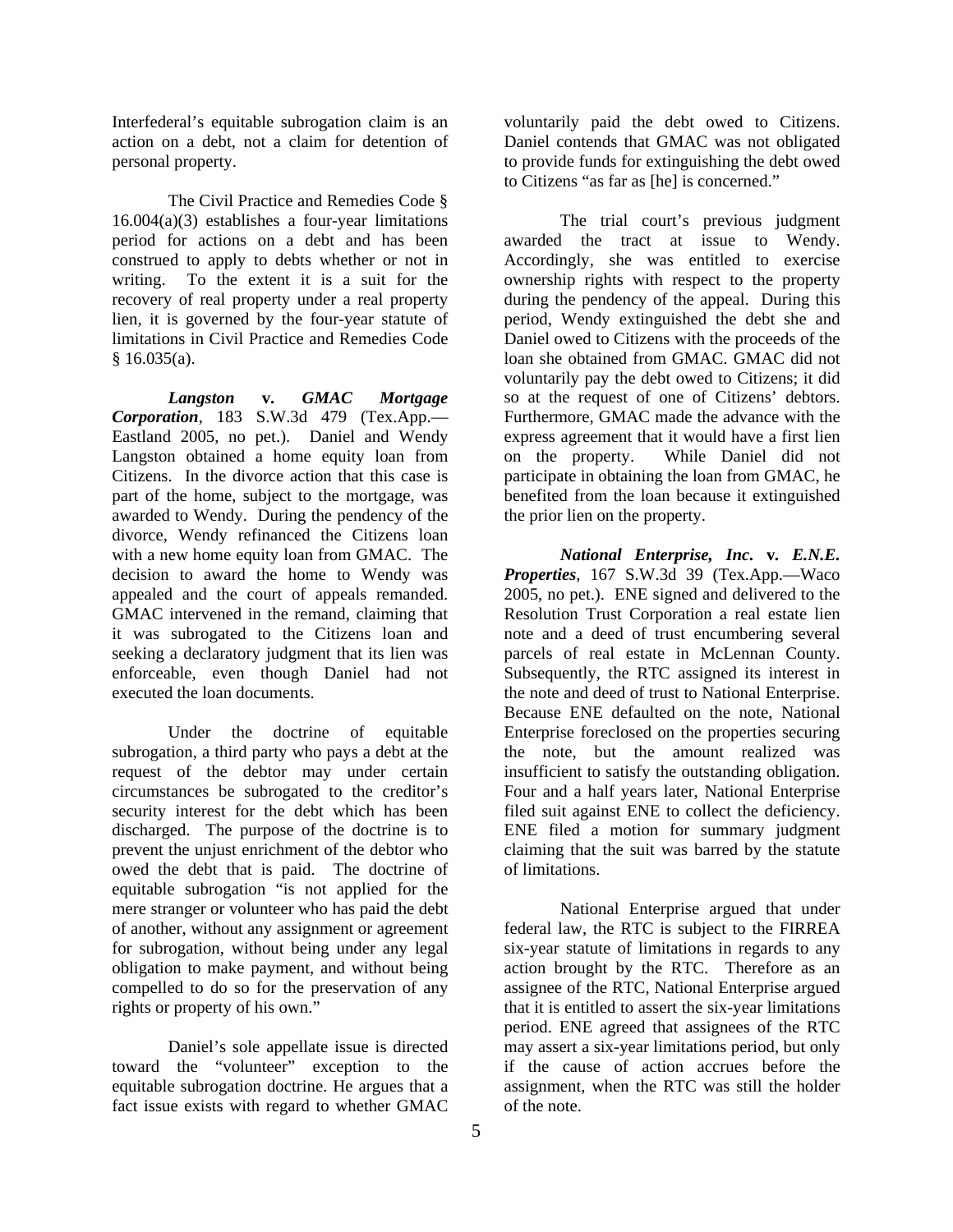It is well settled that an assignee of the FDIC may assert the six-year statute of limitations as a successor of the FDIC. However, the Texas Supreme Court has held that whether an assignee of the FDIC can invoke the six-year limitations period depends upon when the underlying cause of action accrues. *Holy Cross Church of God in Christ* **v***. Wolf*, 44 S.W.3d 562, 44 Tex. Sup. Ct. J. 604 (Tex. 2001). In deciding *Wolf*, the Court relied upon two federal circuit cases denying successors of the FDIC the right to claim the six-year statute of limitations when default on the note occurred after the FDIC assigned it. Because the RTC has "the same powers and rights to carry out is duties as the FDIC has, the question is when did National Enterprise's cause of action accrue?

National Enterprise argued that the note was in default while it was still in the possession of the RTC. ENE argues that the note was in default after assignment because in National Enterprise's pleadings it listed the transaction between itself and the RTC, and then stated that ENE "subsequently defaulted on the note." However, according to the court, the issue is not when the note was in default, but when the cause of action for the deficiency accrued.

National Enterprise's cause of action is a claim of deficiency after a foreclosure sale. Section 51.003 of the Texas Property Codes states:

"(a) If the price at which real property is sold at a foreclosure sale under Section 51.002 is less than the unpaid balance of the indebtedness secured by the real property, resulting in a deficiency, any action brought to recover the deficiency must be brought within two years of the foreclosure sale and is governed by this section."

National Enterprise's cause of action for a deficiency after the foreclosure accrued at the time of the foreclosure sale, indisputably occurring while National Enterprise was in possession of the note. Therefore, National Enterprise is not entitled to assert the six-year statute of limitations, and the two-year

limitations period applies.

#### **PART II HOME EQUITY LOANS**

*Marketic* **v***. U.S. Bank National Assoc.*, 436 F.Supp.2d 842 (N.D. Tex. 2006). Marketic borrowed a home equity loan secured by 10 acres of land. After Marketic defaulted, the Bank began foreclosure proceedings. Marketic brought this action to enjoin the foreclosure. Marketic complained that the Bank did not comply with several of the requirements for a valid homestead lien and also alleged that, as a matter of state constitutional law, the Bank cannot foreclose upon her property because it is designated for agricultural use under the relevant property tax statutes.

 In 1997, the Texas Constitution was amended to permitt home equity lending against homestead property. In order for a home equity lien to be valid, the home equity loan must comply with the numerous requirements set forth in subsections  $(A)$ -  $(O)$  of section  $50(a)(6)$ . Marketic challenged the validity of U.S. Bank's lien on her home under two of those provisions- subsections (E) and (I) of  $\S$  50(a)(6).

Section  $50(a)(6)(E)$  prohibits foreclosure on property to pay a debt that arises from a line of credit that required the owner to pay fees to necessary to originate, evaluate, maintain, record, insure, or service the extension of credit that exceed three percent of the original principal amount of the extension of credit. Marketic claimed that the home equity loan that she received violated this 3% cap on fees and, therefore, cannot be subject to forced sale.

 U.S. Bank showed that the HUD-1 Settlement Statement, which Plaintiff signed, states that she paid only \$5,391.90 in total fees. Notably absent from U.S. Bank's calculation is a loan discount fee of \$3,900 that Marketic paid in connection with obtaining the loan. When added to the amounts previously mentioned, the aggregate amount paid exceeds the 3% constitutional limit.

The Court disagreed with Marketic. The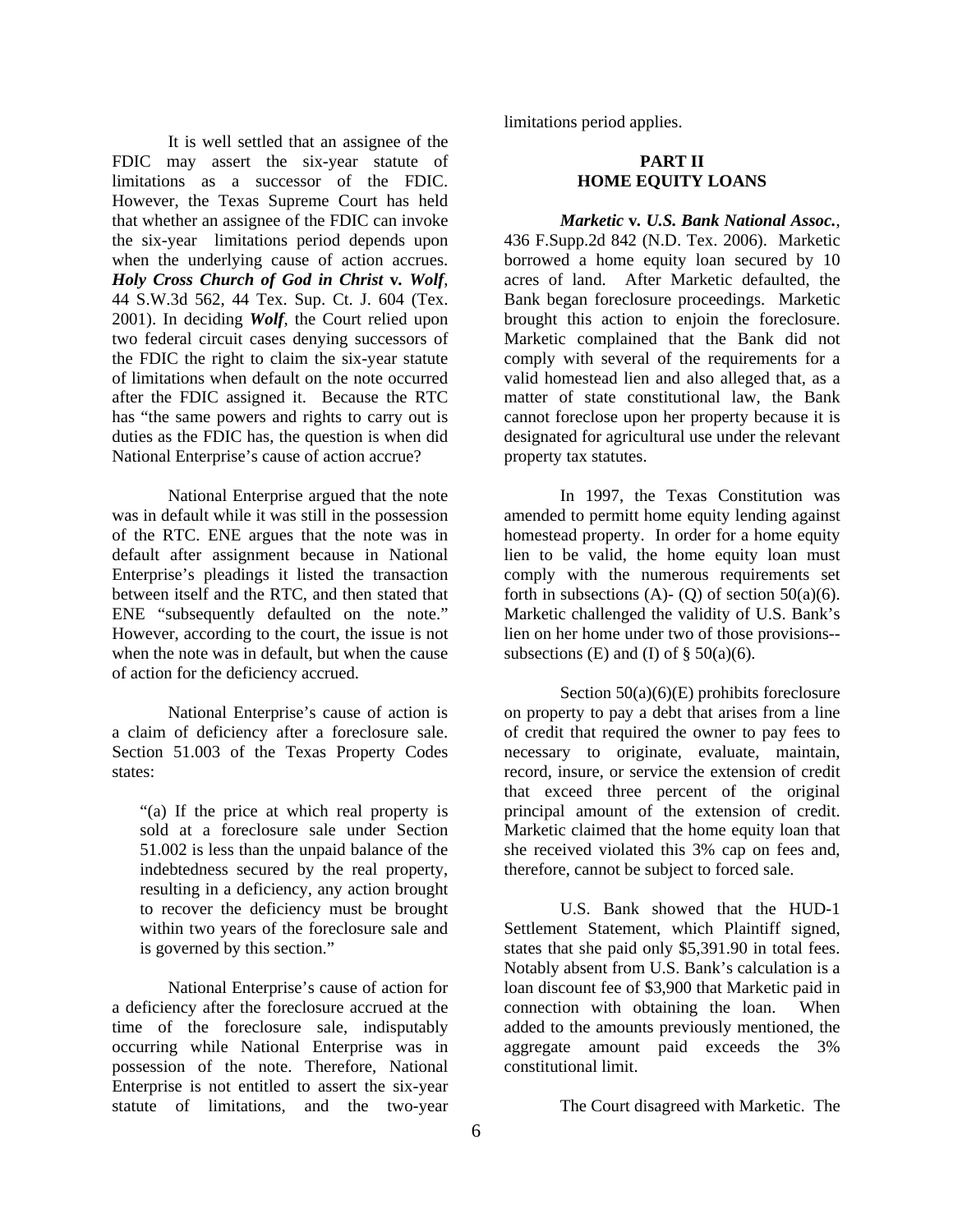3% percent cap on fees was not exceeded because the \$3,900 that Marketic paid for discount points qualifies as "interest" under §  $50(a)(6)(\overline{E})$ . In Texas, "discount points" that are charged to originate a home-equity loan are not "fees" related to the origination of the loan for purposes of §  $50(a)(6)(E)$ , as long as the points are charged at the beginning of the loan term and were paid in consideration for a lower interest rate on the outstanding debt.

 Next US Bank argued against that Marketic's claim that her property cannot be foreclosed upon because it was (and is) designated for agricultural use under the relevant property tax laws. Subsection (I) of  $\S$  50(a)(6) protects property "designated for agricultural use as provided by statutes governing property tax" from foreclosure to satisfy outstanding debt on a home equity loan.

 The court dealt with conflicting interpretations of  $\S$  50(a)(6)(I). On the one hand, Marketic claimed that the home equity lien was invalid because her home equity lender knew that her property was designated for agricultural use but insisted that she change the designation in order to obtain the loan, which she claims she did. She also alleged that the US Bank was now unable to foreclose on the loan because she subsequently re-designated her land for agricultural use. In this regard, Marketic is asserting that the relevant agricultural "designation" under  $\S$  50(a)(6)(I) is either the designation before the loan is extended--if known by the lender before extending the loan- or the designation at the time of foreclosure. By contrast, US Bank argued that the only relevant designation under the amendment is the designation in effect at closing, when the lien was created.

The text of  $\S$  50(a)(6)(I) is ambiguous because there is no temporal context for the verb phrases "not secured by" and "property designated for agricultural use." Therefore, both parties have reasonably construed  $\S$  50(a)(6)(I). The only difference between their interpretations is that they presuppose different times at which the property's designation will affect the validity of the lien.

The only court to have interpreted §  $50(a)(6)(I)$  has interpreted the phrase "property" designated for agricultural use as provided by the statutes governing property tax" as referring to land assessed under both subchapter C of the Tax Code, entitled "Land Designated for Agricultural Use," and subchapter D of the Tax Code entitled "Appraisal of Agricultural Land." Under both of those statutory schemes, a property's designation may vary from year-toyear. The legislature must have known this when drafting  $\S$  50(a)(6)(I), and, therefore, the must have contemplated that this situation might arise in the future. Had the legislature intended for the property tax designation to be relevant only at the time that "debt" underlying the foreclosure action was incurred, it would have written such a condition into the constitutional text.

*Box v. First State Bank*, 340 B.R. 782 (S.D. Tex. 2005). Box was a customer of the bank for over 15 years. The bank made several loans to Box's business. In 2003, Box liquidated his business to pay off creditors. After this liquidation was complete, the bank was owed an unsecured debt of approximately \$107,000. Due in part to the unavailability of assets to satisfy the probable deficiency, and dissatisfied with the possibility of having to write-off or write-down the loan, the bank approached Box about obtaining a home equity loan to secure the debt. While Box initially was hesitant to borrow against his homestead, he eventually agreed to take out a home equity loan.

Box testified that he was not forced to take out the home-equity loan. Rather, he did so to maintain a good relationship with the Bank, hoping to obtain future loans. Although Box testified that he felt "pressure," citing the small town in which he lived and the fact that he did not come up with the home-equity loan idea, the record amply supports the bankruptcy court's finding that the Boxes voluntarily agreed to the home-equity loan, giving the Bank a lien against their homestead to collateralize the prior unsecured debt. This finding did not rest on statements to that effect in the credit application and loan documents the Boxes signed, but rather on the testimony Box gave about why he agreed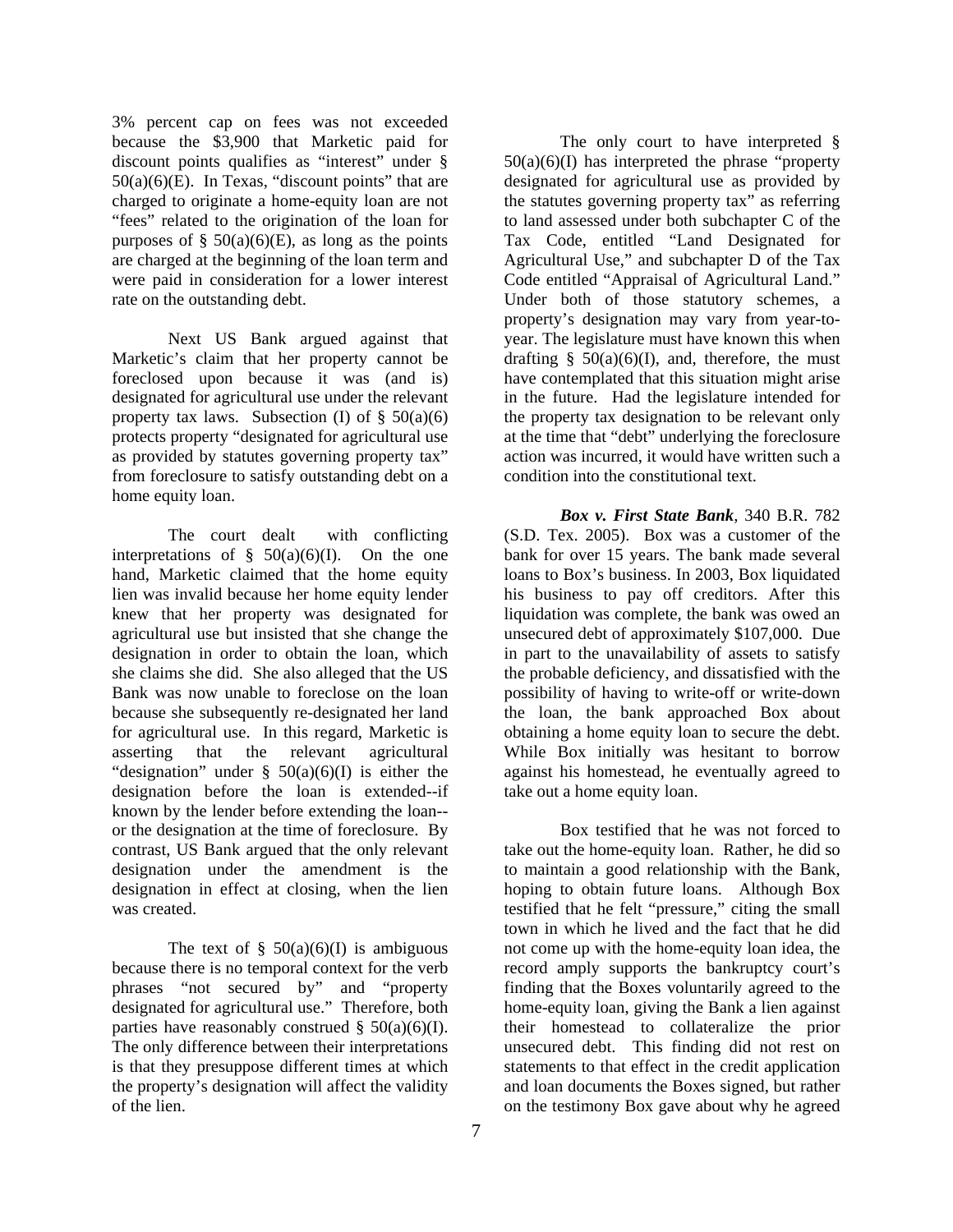to take out the home-equity loan on the terms offered.

The credit application the Boxes signed contained a statement that the purpose of the loan was for "debt," referring to the unsecured debt he owed to the Bank. The parties agree that in this application, the Boxes agreed that the home-equity loan proceeds would go directly to the Bank, to be applied against the preexisting debt they owed to the same lender. The closing statement shows that the Boxes did not receive any of the proceeds. Rather, the Bank applied the proceeds to the Boxes' preexisting unsecured debt. The Boxes voluntarily agreed to this term. Mr. and Mrs. Box executed a series of documents for the home equity loan. These documents contain recitals and affirmations which state that they were not required to use the proceeds of the loan to repay another debt to the same lender.

When the Boxes filed bankruptcy, the bank moved to lift the automatic stay to permit it to foreclose on the homestead loan. The Boxes claimed the lien was invalid. The bankruptcy court found that the Bank "required" the Boxes to use the proceeds to pay the prior debt, making the loan invalid. The bankruptcy court based this legal conclusion on the finding that the Bank would not have made the home-equity loan to the Boxes unless they agreed to apply the proceeds to the preexisting debt owed to the Bank. The court concluded that the Bank therefore "required" the Boxes to apply the loan proceeds to the prior debt as a condition of extending the loan, in violation of Article XVI, §  $50(a)(6)(O)(i)$  of the Texas Constitution.

In this appeal, the Bank agreed that both it and the Boxes "understood that the purpose of the loan ... was to pay the Bank on its existing debt." The Bank agreed that it would not have made the loan unless it received the proceeds. The Bank argued it did not require the Boxes to use the proceeds to repay the prior debt because the Boxes voluntarily agreed to this term. The issue was whether section  $50(a)(6)(O)(i)$  allows a borrower voluntarily to agree to use homeequity loan proceeds to repay a prior unsecured debt to the same lender if the loan would not

have been made unless the borrower agreed to this restricted use.

The bankruptcy court concluded that if the lender would not have made the home-equity loan unless the borrower agreed to use the proceeds to repay an unsecured debt owed to the same lender, the lien is invalid because the lender is "requiring" the borrower to use the proceeds for repayment. The bankruptcy court found that despite the borrower's voluntary agreement to the loan on these terms, the lien was invalid because the unrestricted use of the proceeds was a condition for making the loan in the first place. The Bank urges that this interpretation is inconsistent with the constitutional language and its interpretation by regulatory agencies authorized to do so.

The Texas Supreme Court has repeatedly instructed that, in interpreting the Texas Constitution, courts must "rely heavily on its literal text and must give effect to its plain language" to assure that constitutional provisions are given "the effect their makers and adopters intended." *Doody* **v.** *Ameriquest Mortgage Co.*, 49 S.W.3d 342, 344 (Tex.2001. The bankruptcy court properly noted that section  $50(a)(6)(a)$  and section  $50(a)(6)(Q)(i)$  had to be read together. The first section states that a home-equity loan must be a "voluntary lien." The debtor must voluntarily agree to use the homestead to secure the loan. The bankruptcy court reasoned that the "not required" in section  $50(a)(6)(Q)(i)$  had to mean something other than the voluntary agreement referred to in section (a), or the two sections would be redundant. The bankruptcy court concluded that section (a) referred to the debtor's agreement and section (Q)(i) referred to the lender's requirement. As a result, even if the debtor voluntarily agrees to use the loan proceeds to pay a preexisting debt to the lender, the lien is invalid if the lender would not otherwise have made the loan.

Section (a) does focus on the debtor, but it focuses on whether the debtor voluntarily agrees to use his homestead as the security for the loan. Section  $(Q)(i)$  does focus on the lender, but it refers to the loan terms that can validly be made when the homestead provides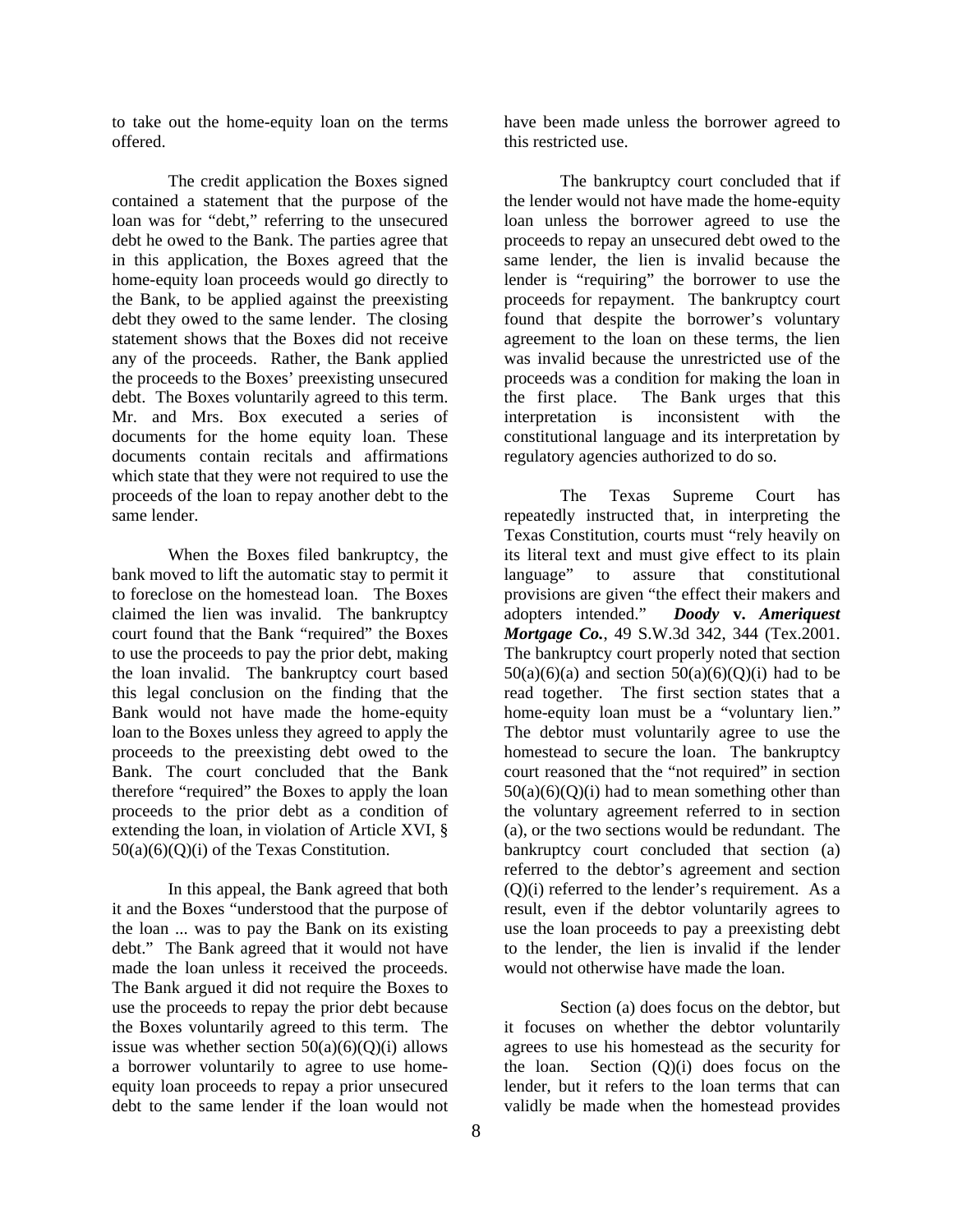the security. Reading the section  $(Q)(i)$ language--that a home equity lender cannot require a debtor to use the proceeds to repay a preexisting debt--to allow a debtor voluntarily to agree to use the proceeds to pay a preexisting debt does not make section (a) redundant. Taken together, they require that the debtor must voluntarily agree to use his homestead as collateral; and to use the proceeds to repay the prior loan. This interpretation gives both sections meaning, but does not answer the question whether the borrower's voluntary decision to using his homestead as collateral and voluntary agreement to using the proceeds to repay a prior debt owed to the same lender means that the Bank did not "require" the borrower to use the proceeds in this restricted fashion when the Bank only made the loan because the borrower agreed to the restriction.

The interpretations given to section (Q)(i) by the regulatory agencies are instructive. The Texas legislature revised Chapter 11 of the Texas Finance Code to allow the Texas Finance Commission to interpret the home-equity loan constitutional provisions. Although these interpretations did not become effective until January 8, 2004, too late to apply to the Boxes' loan, which closed on November 16, 2003, they are nonetheless instructive. The Texas and federal courts recognize that the Regulatory Commentary on Equity Lending Procedures, an interpretive document drafted by several Texas agencies, has persuasive value in interpreting provisions setting out the substantive rights and obligations of home-equity lenders and borrowers. The Finance Commission has issued the following interpretation of section  $50(a)(6)(Q)(i)$ :

"§ 153.18. Limitation on Application of Proceeds: Section  $50(a)(6)(Q)(i)$ . An equity loan must be made on the condition that the owner of the homestead is not required to apply the proceeds of the extension of credit to repay another debt except debt secured by the homestead or debt to another lender.

"(1) An owner may use the proceeds of an equity loan for any purpose. An owner is not precluded from voluntarily paying off a debt that

is owed to the same lender.

"(2) The lender may not require an owner to repay a debt owed to the lender, unless it is a debt secured by the homestead. The lender may require debt secured by the homestead or debt to another lender or creditor be paid out of the proceeds of an equity loan. The lender may not otherwise specify or restrict the use of the proceeds.

"(3) When an owner applies for a debt consolidation loan, it is the owner, not the lender, that is requiring that proceeds be applied to another debt. If the proceeds of a home equity loan are used in conformity with owner's credit application, the limitations of this section do not apply." 7 Texas Administrative Code § 153.18(1)--(3) (2004).

The provision repeats section  $50(a)(6)(Q)(i)$ : a home-equity loan must be made "on the condition" that the debtor is "not required" to apply the proceeds to repay a preexisting debt owed to the same lender. In this case, the loan documents included recitations to that effect. As the bankruptcy judge pointed out, such recitals, by themselves, are inadequate to make the lien valid if other evidence in the record shows that the lender did require the borrower to use the home-equity loan proceeds to repay a prior unsecured debt owed to the same lender. In this case, the lender concedes that despite the statements in the loan documents that the loan was not conditioned on requiring the debtor to apply the proceeds to the preexisting debt, this term was a condition of making the loan. The Bank concedes that "[t]here would have been no loan had the proceeds not been paid to the Bank."

The interpretation continues to explain the circumstances under which a borrower may use the home-equity loan proceeds to repay a debt owed to the same lender without invalidating the lien. Paragraph (1) recognizes that an owner may use loan proceeds for any purpose and is "not precluded from voluntarily paying off a debt that is owed to the same lender." This paragraph does not state that it is permissible for the lender to condition the loan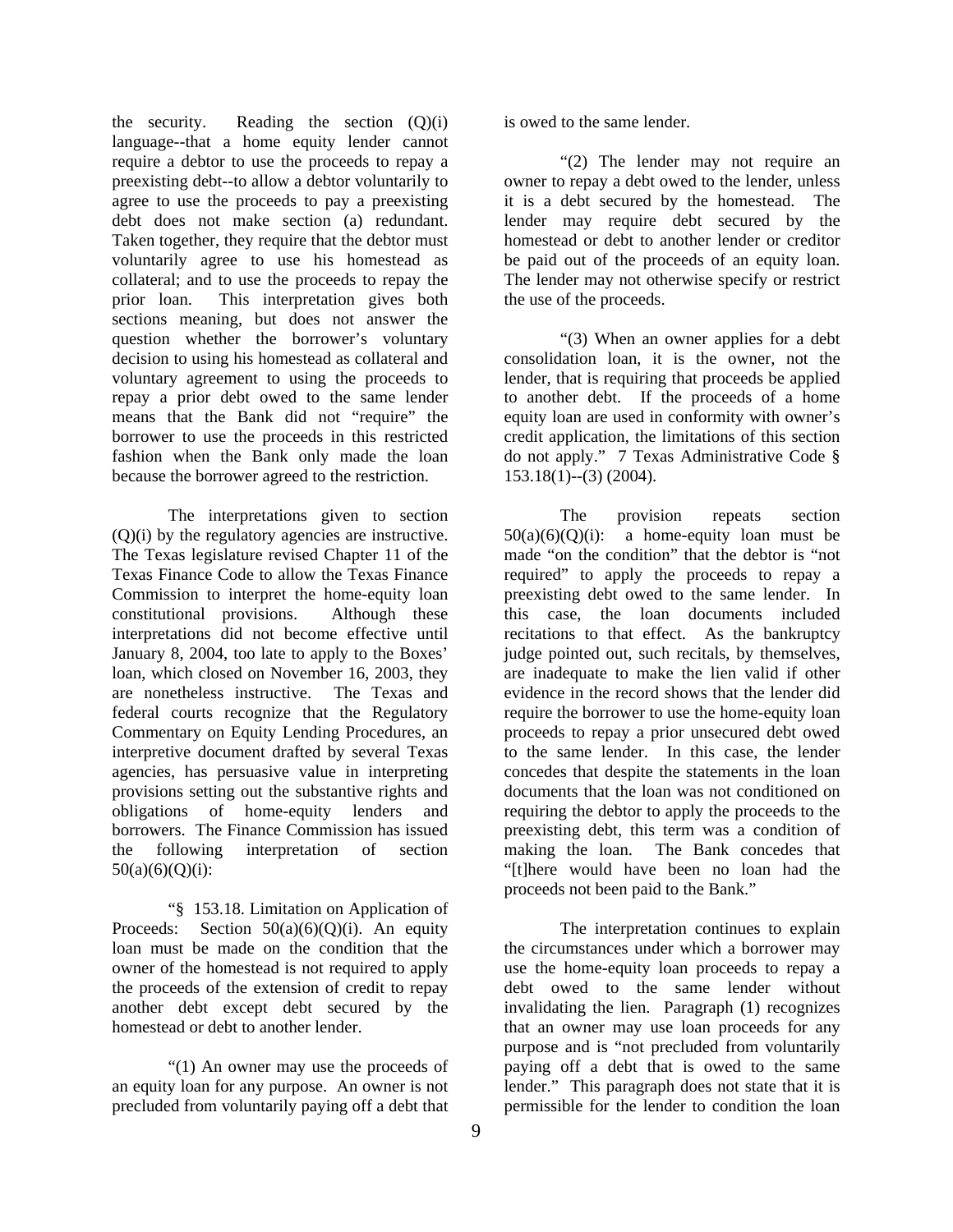on the borrower's agreement to use the proceeds to repay unsecured debt owed to the same lender. Paragraph (2) makes this distinction clear: "The lender may not require an owner to repay a debt owed to the lender, unless it is a debt secured by the homestead. The lender may require debt secured by the homestead or debt to another lender or creditor be paid out of the proceeds of an equity loan. The lender may not otherwise specify or restrict the use of the proceeds." The undisputed evidence in this case showed that the lender restricted the borrower's use of the home-equity loan proceeds--to repay the existing unsecured debt owed to the same lender--when it agreed to make the loan only if the borrower specified this use.

The Bank argues that because the borrower voluntarily agreed to use the loan proceeds to pay off the preexisting debt, and so specified in the loan application, the lien is consistent with, and permitted by, Paragraph (3). However, paragraph (3), by its terms, applies only "when an owner applies for a debt consolidation loan." A "debt consolidation loan" is the replacement of multiple loans with a single loan, often with a lower monthly payment and a longer repayment period. Because such a loan combines existing debt and arranges for its repayment, it necessarily requires using the new loan proceeds to repay existing debt. The lender does not require this use of the loan proceeds as a condition for its willingness to make a particular loan; rather, it is an inherent feature of any debt-consolidation loan. The exception recognized in Paragraph (3) is that if the loan is a debt consolidation loan, and in the credit application the borrower specifies that the proceeds are to repay the existing debt, this limit does not apply and the borrower's voluntary agreement to the requirement results in a valid lien. The Boxes' loan does not fall into the exception. The Bank did not contend that it was a debt consolidation loan. And the Bank admitted that it would not have made the loan unless the Boxes had agreed to use the proceeds to repay the Bank's prior unsecured loan. The fact that the borrower--the Boxes--voluntarily agreed to accept the loan on these terms does not erase the fact that the Bank required their agreement as a condition of making the loan.

10

The court concluded by once again noting the shortcomings in the draftsmanship of the home equity loan provisions of the constitution: "Courts have previously noted problems with the drafting of article XVI, section 50 of the Texas Constitution. In *Stringer*, the Texas Supreme Court ruled that the Home Equity Amendment to the Texas State Constitution permits lenders to require that borrowers pay third-party creditors with the proceeds of a home-equity loan, even if those debts are not secured by the borrower's homestead. . . . The case arose because the substantive provisions of the amendment permit a lender to require that a borrower pay loan proceeds to another debt secured by the homestead or to a debt to a third-party lender. The notice that the amendment requires lenders to provide to borrowers, however, states that a lender may not require a borrower to pay the proceeds of a home-equity loan to a debt that is not secured by the homestead. In short, there was a conflict between the substantive provisions of the amendment and the notice to borrowers that the amendment required.

 "The Texas Supreme Court has repeatedly instructed that, in interpreting the Texas Constitution, courts must "rely heavily on its literal text and must give effect to its plain language." . . . The result reached in this case is based on the literal text and plain language of the constitutional provision at issue. The Bank's policy arguments are best addressed by revising the text and language, which cannot be done by federal bankruptcy or district courts.

#### **PART III PROMISSORY NOTES, LOAN COMMITMENTS, LOAN AGREEMENTS**

*First National Acceptance Company* **v.** *Bishop*, 187 S.W.3d 710 (Tex.App.—Corpus Christi-Edinburgh 2006, no pet.). Bishop held a note and deed of trust. She read a newspaper ad run by ANI that offered to buy promissory notes and contacted ANI. ANI's principal lender was FNAC, a Michigan corporation involved in lending money to businesses to facilitate the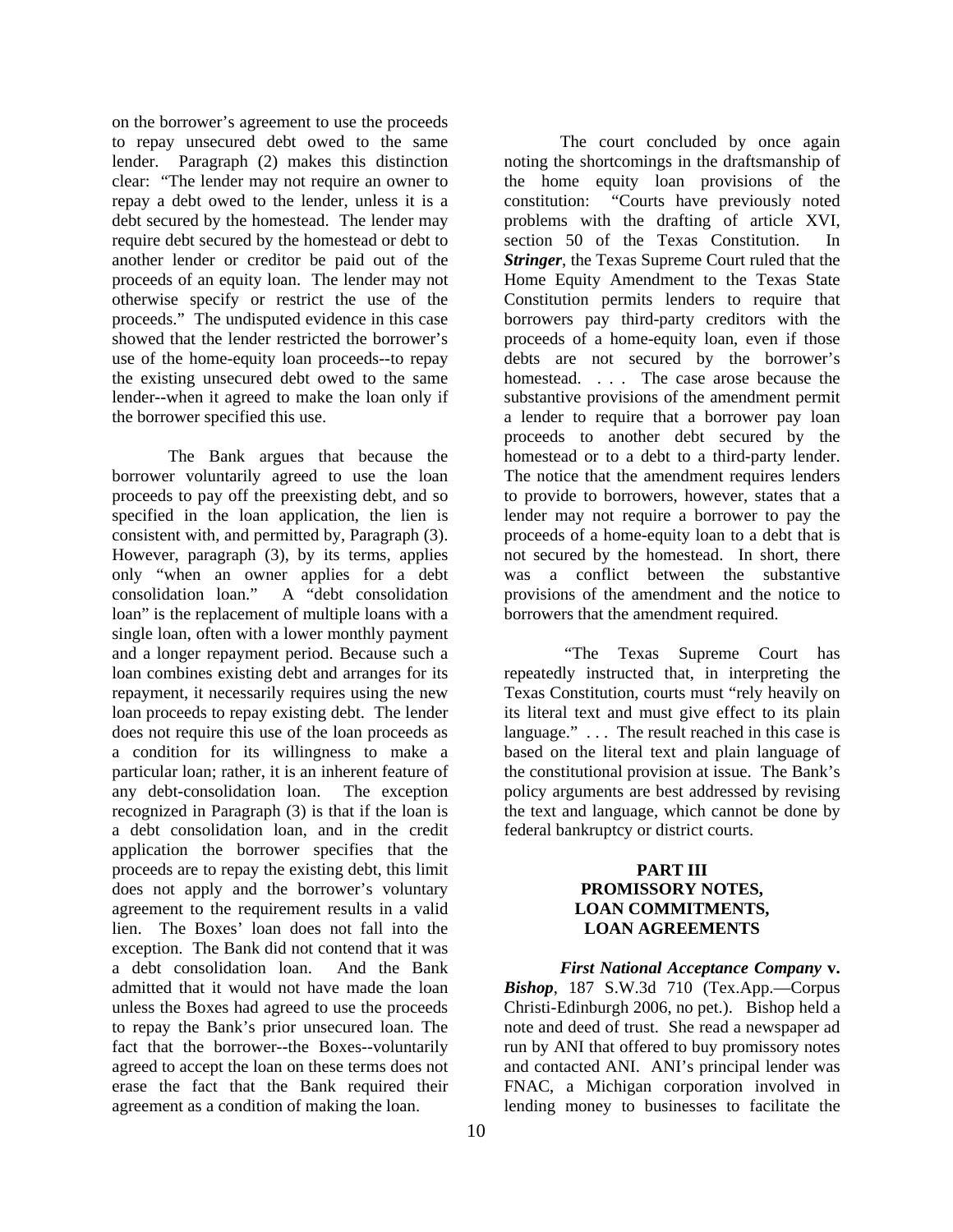purchase of secured promissory notes, which FNAC itself would then repurchase and service. FNAC would also use ANI to conduct in-house closings of ANI's purchase of secured promissory notes with FNAC-funds. ANI would typically contact FNAC regarding potential promissory notes available for purchase. If FNAC approved the purchase of the note, it would release the funds to ANI with instructions regarding how to disburse the funds. ANI would then purchase the note from the individual holder and transfer its interest in the note to FNAC. FNAC would begin to service the note and collect payments directly from the individual debtors, although ANI would be notified if the note went into default. ANI was obligated to follow FNAC's instructions regarding the purchase of notes exactly. Neither ANI nor FNAC would disclose their relationship to individual note holders seeking to sell their notes to ANI.

 When Bishop responded to ANI's newspaper advertisement, ANI allegedly sent FNAC information about the note and the property, including a broker worksheet and appraisal. After receiving approval, ANI sent FNAC the original note, the deed of trust, and note endorsement. FNAC responded with a "funding memo," by which ANI was instructed to conduct the closing for the Bishop property and then, once all FNAC's requirements were met, to disburse the sale funds to Bishop.

 ANI failed to disburse any funds to Bishop. Bishop attempted to cancel her agreement and demanded the return of her documents. ANI failed to return the note, deed of trust, and note endorsement to Bishop, having already transferred these to FNAC. ANI then ceased doing business. FNAC also failed to disburse any funds to Bishop and refused to return the note, deed of trust, and note endorsement.

 Shortly thereafter, FNAC notified the makers of the note that FNAC had purchased their note and deed of trust and was therefore entitled to collect in full upon the Note, even if Bishop was not paid by ANI for her assignment based on the assignment executed by Bishop.

Bishop and the makers of the note sued for a declaratory judgment declaring that (1) Bishop is the lawful owner of the note secured by the deed of trust, (2) neither ANI nor FNAC have an interest in the note due to a failure of consideration, and (3) the transfer of the lien from Bishop is null and void.

 FNAC argues that because ANI and FNAC enjoyed independent contractual relationships, the court could not impute that an agency relationship existed between them sufficient to defeat FNAC's holder-in-duecourse status for the Bishop note. The trial court held as a conclusion of law that ANI was the agent of FNAC for the closing of the Bishop Sales Agreement, and therefore all knowledge of ANI regarding the closing of the Bishop Sales Agreement, as agent for FNAC is imputed to FNAC including notice of the failure of ANI to pay the consideration to Bishop.

 The question of whether a principalagent relationship exists under established facts is a question of law for the court. An agent is one who consents to the control of another, the principal, where the principal manifests consent that the agent shall act for the principal. A principal-agent relationship is not presumed, and the party asserting the relationship has the burden of proving it. The party claiming agency must prove the principal has both the right to assign the agent's task and the right to control the means and details by which the agent will accomplish the task. The principal's extent of control over the details of accomplishing the assigned task primarily distinguishes the status of agent from that of independent contractor. The right of control is "the supreme test" in establishing an agency relationship.

 An agent need not disclose his or her principal's identity in order to act on behalf of that principal. An agent may make a contract for an undisclosed principal in his own name, and the latter may sue or be sued on the contract.

 The court agreed with Bishop that the trial court was presented with sufficient evidence to conclude that ANI acted as an agent for its principal, FNAC, for the closing of the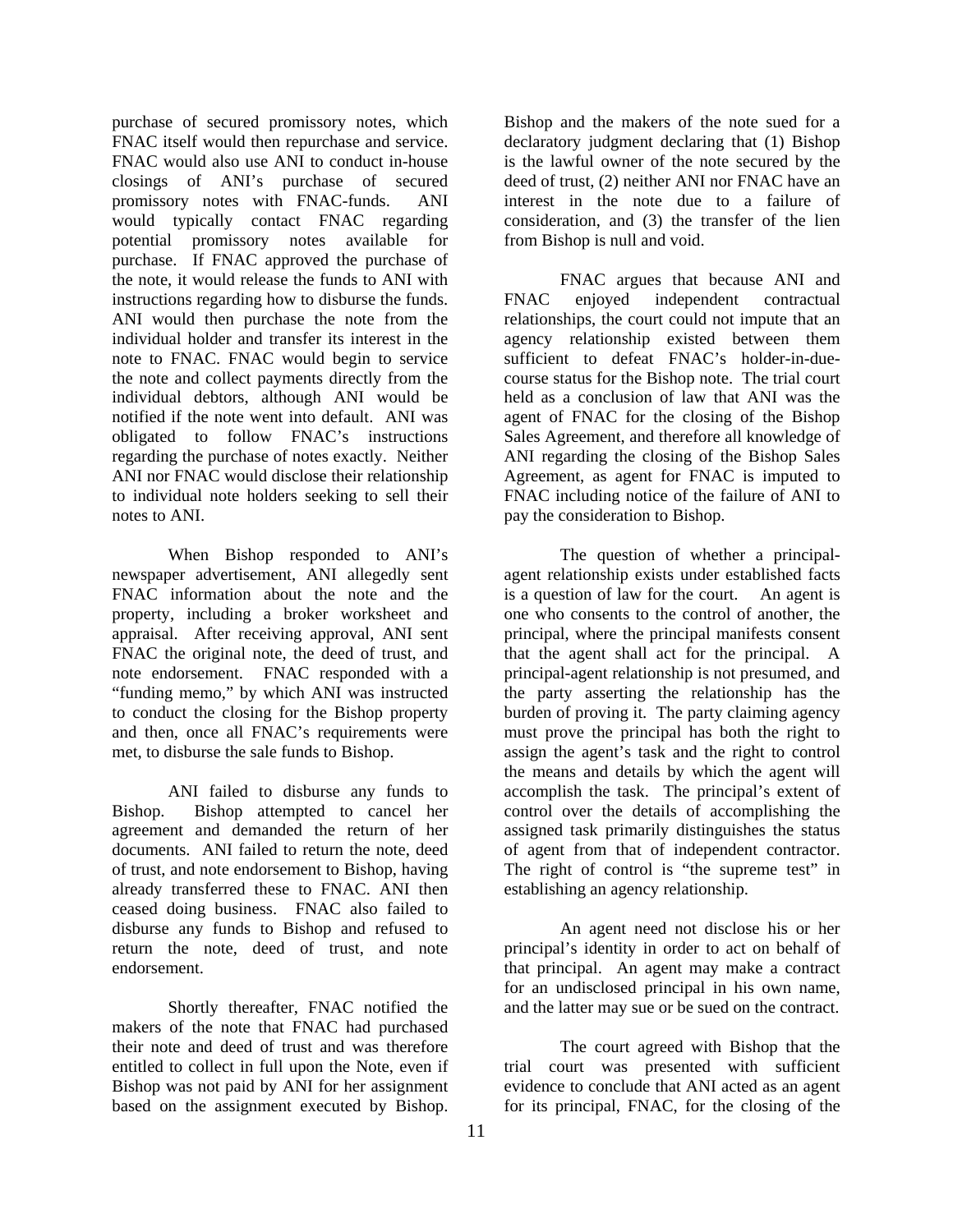Bishop sale. Bishop met her burden of proof to establish that ANI, over an extended period of time, repeatedly closed sale agreements funded by FNAC, as an "inside" closing under strict written instructions from FNAC. For these "inside" closings, ANI prepared the transaction documents and conducted the closing as the sole representative of FNAC. This "inside" closing of sales agreements by ANI for FNAC was outside of and apart from the specific and limited requirements and duties imposed by the ANI-FNAC loan agreement. FNAC accepted the benefit of the ANI-conducted "inside" closings, repeatedly referred to ANI as its "broker," and took possession of the note before funding the transaction. This demonstrates that FNAC had both the right to assign ANI's task and the right to control the means and details by which ANI accomplished the task of acquiring and purchasing promissory notes.

 The protections bestowed on those who qualify for holder-in-due-course status are intended to safeguard innocent holders who acquire a note without prior knowledge of any problems or defenses. Thus, because FNAC knew that Bishop, once she was not paid, had cancelled the sale of her note and demanded its return from ANI, and because ANI was acting as an agent of FNAC in this sale, FNAC cannot be considered a holder in due course and thus exempt from Bishop's claims.

*Shankles* **v***. Shankles*, 195 S.W.3d 884 (Tex.App.—Dallas 2006, no pet.). On May 14, 1986, appellees executed a "Real Estate Lien Note" listing their father, Douglas L. Shankles, as payee, secured by a deed of trust executed the same day. The note provided it was payable on demand. In July 2004, appellants, as executors of Shankles' estate, made demand upon appellees to pay the note. Appellants argue the trial court erred in concluding as a matter of law that the 1986 note and deed of trust were barred by the statute of limitations.

 A four-year statute of limitations applies to a suit on a promissory note. The statute of limitations begins to run on a demand note on the date of making. The only item listed on the 1986 note under "Terms of Payment" is "ON

DEMAND." The court concluded that the note at issue was therefore an "on demand" note, and the four-year statute of limitations applies. Thus, appellants' demand upon appellees to pay the note nearly eighteen years after origination was barred by limitations.

*EMC Mortgage Corporation* **v.** *Davis*, 167 S.W.3d 406 (Tex.App.—Austin 2005, pet. denied). The Davises bought a foreclosed home in Austin from ICA Mortgage Corporation. The Davises applied for and obtained a loan from Imperial Savings for \$390,500. The loan was transferred from Imperial Savings to several subsequent holders, and eventually the loan was transferred to EMC. Under the terms of the note, the Davises agreed to pay \$390,500 at an interest rate of 10% per year and agreed to make monthly payments of \$3,426.92 starting on July 1, 1989. Also, under the terms of the note, the Davises could pay the loan back early without any penalty. The note further states that if the Davises still owed money on June 1, 2019, referred to as the "maturity date," then they would have to pay any outstanding amount owed on that date. At the top of the note, in capital letters centered in the document, is the following language: "THE TERMS OF THIS NOTE CONTAIN PROVISIONS FOR A BALLOON PAYMENT AT MATURITY."

In addition to the note, the Davises signed the following items at the same time the note was executed: (1) a deed of trust; (2) a balloon payment disclosure, stating that the Davises had received notice of the balloon payment obligation; and (3) a regulation Z disclosure, a federally required truth-in-lending disclosure.

 Both the balloon payment disclosure and the regulation Z disclosure state that the loan requires 179 payments of \$3,426.92 and a final payment of \$140,296.42, which would be due in June 2004. In addition, the regulation Z disclosure states that the total amount that will have been paid after all payments were made would be \$753,715.10. When the sum of 179 payments of \$3426.92 is added to the final payment of \$140,296.42, the total is \$753,715.10.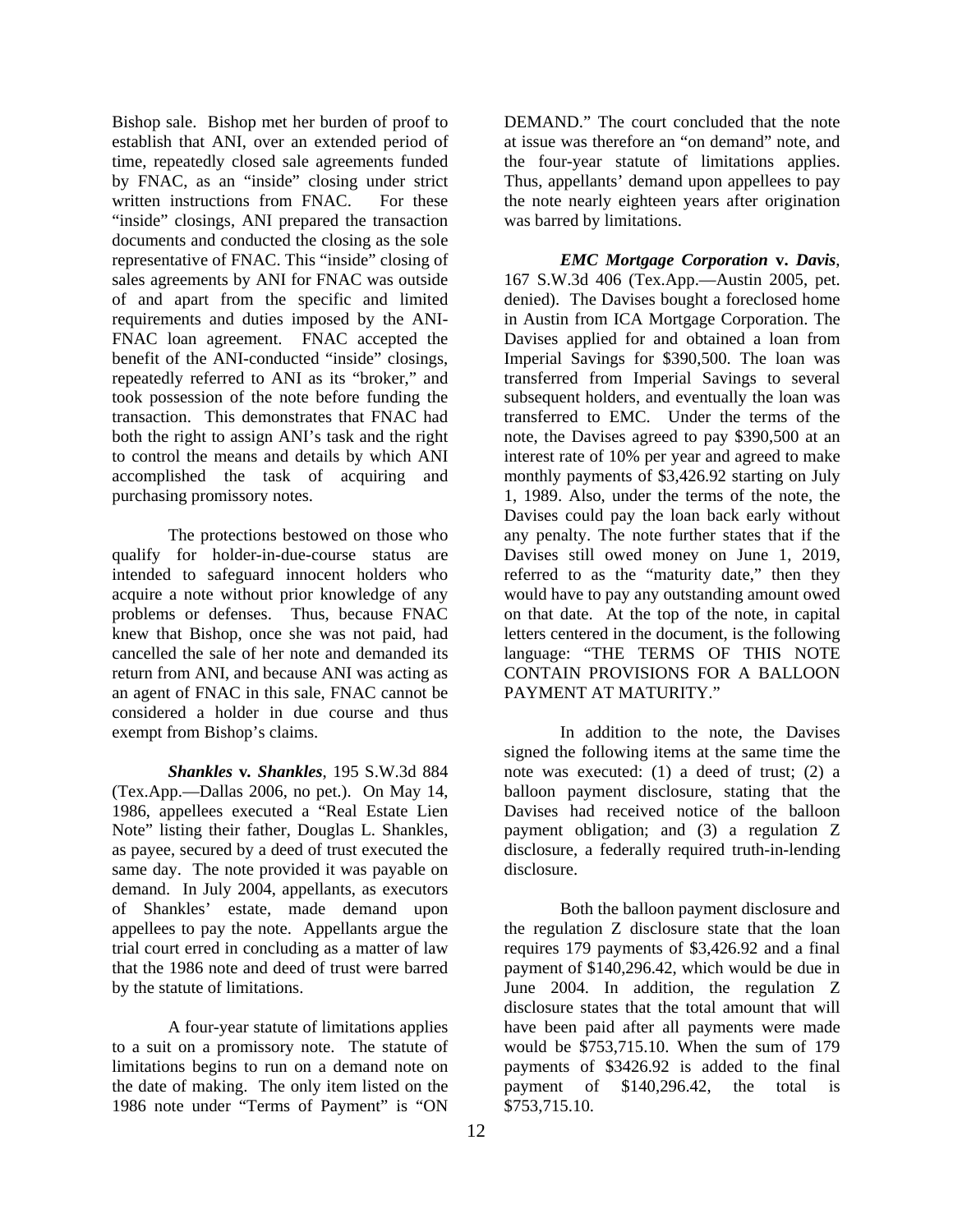During the years of the agreement, the Davises had received mortgage statements indicating that they owed a principal amount on the loan that was well over \$300,000. Over the years, the note was transferred several times to different lenders. However, prior to EMC acquiring the note, none of the lenders sought to alter the terms of the agreement as understood by the Davises or took the position that the agreement was not subject to a balloon payment of \$140,296.42 due in June 2004. Wanting confirmation of the interest rate and the balloon payment provision of the agreement, the Davises wrote to EMC's predecessor, Bank of America Mortgage. In response to the Davises' request, Bank of America Mortgage sent a letter to the Davises confirming that the interest rate for the loan was 10% and that there was a balloon payment obligation of \$140,296.42 that would be due on June 1, 2004. When EMC became the holder of the note, EMC refused to allow the Davises to pay off the note by making monthly payments until June 2004 and then paying \$140,296.42 as a balloon payment. Rather, EMC took the position that in June 2004 the Davises would still owe \$318,899.09.

In July 2002, Mr. Davis contacted EMC asking for a final, early payoff amount because the Davises wanted to refinance their home with another lender. EMC informed Mr. Davis that the final payoff amount would be \$337,828.85. The Davises paid the balance due based upon the amount specified by EMC and refinanced their loan.

The Davises then sued EMC claiming that EMC had breached the contract, that EMC's conduct constituted statutory fraud, and that refusing to release the lien for the amount listed in the disclosure was an anticipatory repudiation of the loan by EMC. Further, the Davises sought a declaratory judgment stating that the contract required a balloon payment of \$140,296.42 that was due in June 2004.

 Both parties moved for summary judgment; the Davises claimed that the note was ambiguous, but EMC argued that the note was not ambiguous. The district court denied EMC's

motion for summary judgment and granted the Davises' motion in part, finding that the contract was ambiguous. The case proceeded to trial on the Davises' allegation that EMC had repudiated the loan agreement. At trial, both parties introduced expert testimony. The Davises' expert's essentially repeated the arithmetic set out on the disclosure statements, although on cross examination he admitted that, application of the payments actually made based on a thirtyyear amortization of the note would leave a balance due after 15 years of approximately what EMC had demanded. EMC's expert testified that the original balance of the loan would not be reduced a whole lot after fifteen years since, in a thirty-year amortization scenario, most of the payments for many years are applied to interest and very little reduces principal.

The jury found for the Davises and awarded them almost \$190,000 in damages plus another \$90,000 in attorneys' fees.

On appeal, EMC argued that the note was not ambiguous. EMC asserted that, because the note can be given a definite legal meaning and is not reasonably susceptible to more than one meaning, the note is unambiguous as a matter of law. Further, EMC contended that the material terms that generally appear in a loan contract--the amount to be loaned, the maturity date of the loan, the interest rate of the loan, and the repayment terms of the loan are all present within the four corners of the note, and, therefore, the payment obligation is clear. The court disagreed. EMC's contention that the contract is unambiguous would require a conclusion that there is only one reasonable interpretation of the agreement between EMC and the Davises-- EMC's interpretation. However, the note itself is open to more than one reasonable interpretation. The note specifies that the maturity date for the loan was thirty years from the time the loan was issued. Further, the note specifies that the Davises agreed to make monthly payments of \$3,426.92 every month until the loan is paid off. However, in capital letters at the top of the note, the note also states that the terms of the agreement include provisions for a balloon payment. An agreement that has a balloon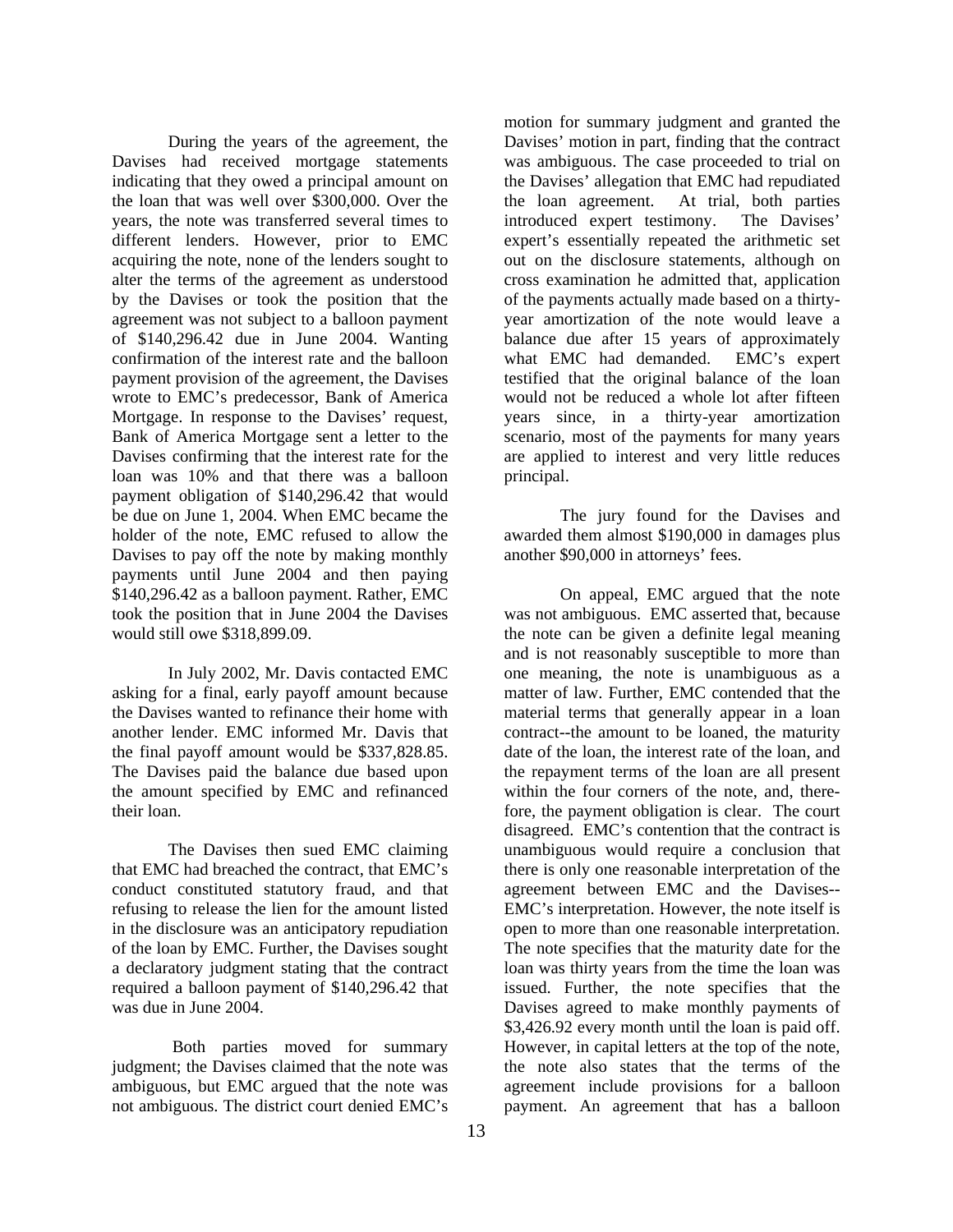payment requirement generally calls for regular, equal payments consisting of minor amounts of principal and interest and a large final payment at the end of the loan that fully satisfies the monetary obligations under the loan. Because the note states that there is a balloon payment obligation but does not specify the terms and the payment terms in the note do not include a balloon payment, the note is ambiguous about whether a balloon payment is required. An agreement cannot both require a balloonpayment requirement and require equal monthly payments of principal and interest.

Because the note is ambiguous, extrinsic evidence may be considered to determine the intention of the par-ties. Both the original counterproposal to the earnest money contract and the residential loan applications filled out by the Davises describe the loan as containing a thirty-year amortization period and a fifteen-year term. The counterproposal further specifies that all principal and accrued interest are due at the end of the fifteen year term. Further, the instructions used by the closing agent state that a balloon-payment disclosure must be given to the Davises in order for the loan to be closed. Both the balloon-payment disclosure and the federally required regulation-Z disclosure specify that monthly payments of \$3,426.92 were to be paid by the Davises for fifteen years and a final or balloon payment of \$140,296.92 must be paid by the Davises in June 2004. These documents both support the Davises' interpretation of the loan agreement that a balloon payment was required and specify precisely what the Davises' repayment obligations were. Further, the Davises' interpretation of the repayment terms was confirmed by EMC's predecessor in interest.

*Nelson* **v.** *Regions Mortgage, Inc.*, 170 S.W.3d 858 (Tex.App.—Dallas, no pet.) Nelson's son William was experiencing marital and financial difficulties. When William and his wife Karen defaulted on their mortgage, Regions retained Barrett Burke to enforce the deed of trust securing payment of the note. Through Barrett Burke, Regions accelerated the maturity of the note and posted the property for foreclosure. Nelson sought to purchase the note

from Regions to avoid the foreclosure and, because Karen had filed for divorce, to deprive her of any community property interest in the house. William hand-delivered Nelson's payment to Barrett Burke in order to effectuate the purchase of the note from Regions. Over time, Nelson received an assignment of the mortgage and copies of the note and deed of trust. However, the original note and deed of trust were never delivered to Nelson.

William and Karen reconciled. They continued to live in the home, but they made no payments to Nelson after he purchased the note. Nelson never attempted to enforce the note against the couple. According to Nelson, his reason for foreclosing "disappeared" when Karen moved back into the house.

More than four years after the maturity of the note was originally accelerated, Nelson filed suit against Regions and Barrett Burke seeking to rescind the agreement to purchase the note. Specifically, Nelson sought to recover the purchase price of the note, plus interest, and to return ownership of the note to Regions. In addition, he sought damages for misrepresentation, fraudulent concealment, violations of the Texas Deceptive Trade Practice/Consumer Protection Act, and breach of contract. Finally, Nelson sought a declaratory judgment that Regions and Barrett Burke were obligated to deliver the original note and deed of trust or to refund his payments plus interest and attorney's fees.

Regions and Burke attacked what they called the "premise" of Nelson's claims for relief: because Nelson did not receive the original note and deed of trust, he did not receive the benefit of his bargain. Their summary judgment motion attempted to establish that Nelson's damages, if any, were not caused by the failure to deliver the original documents. Instead, they were caused by Nelson's own failure to take any action to enforce the note against his son and daughter-inlaw. In support of their joint motion, Regions and Burke offered deposition testimony of both Nelson and William establishing that Nelson did not ever attempt to enforce the note.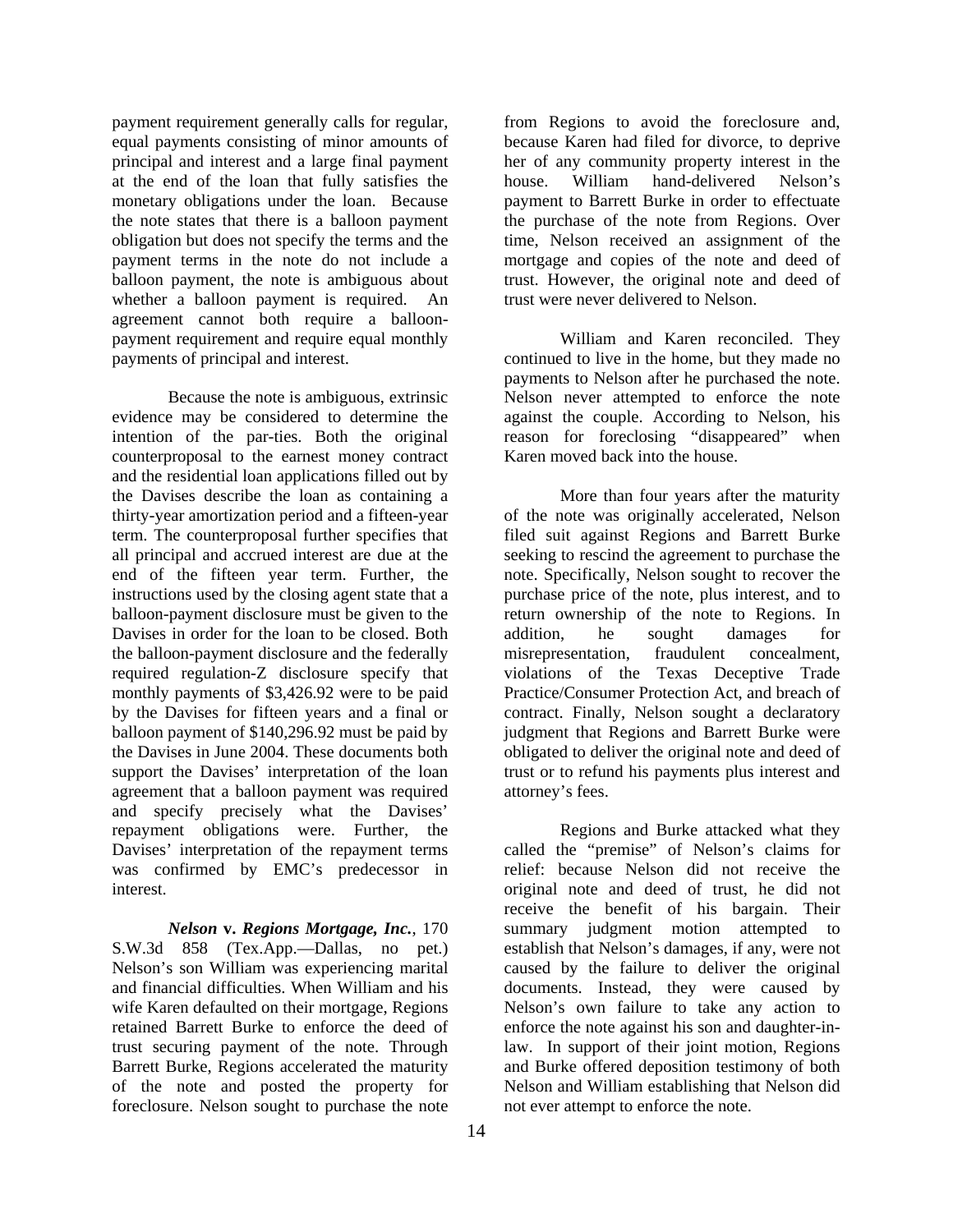After reviewing Nelson's summary judgment evidence, the court concluded that Nelson failed to present more than a scintilla of evidence to raise a genuine issue of material fact with respect to damages he incurred because he did not receive the note and deed of trust. Nelson offered no evidence that he made a demand on William to pay what he owed and that William refused. On the contrary, Nelson's evidence establishes that he initially thought he would have to carry the note or foreclose because William had no ability to refinance the transaction. Nelson offered no evidence that he attempted to foreclose. Instead, the evidence suggests Nelson chose to carry the note rather than attempt to enforce it. His evidence does not raise a genuine issue of material fact concerning any injury he suffered that was caused by a failure to deliver the original instruments.

Nelson also sought rescission of the sale of the note based on failure of consideration, i.e., the failure to deliver the original documents. Rescission is an equitable remedy that is available in some circumstances to a claimant that has been injured by such violations as breach of contract or fraud. Again, the court found no evidence in support of Nelson's claim. Furthermore, the court was not persuaded to extend an equitable remedy in this case. Nelson clearly accepted one benefit of his bargain: his purchase of the accelerated note saved William's home from foreclosure and relieved William of four years of obligation on the note. Then Nelson delayed in asserting his claim for rescission until Regions' claim against William on the note had been extinguished by limitations. Equitable relief is not appropriate in this case.

#### **PART IV GUARANTIES**

*First Commerce Bank* **v.** *J.V.3, Inc.*, 165 S.W.3d 366 (Tex.App.—Corpus Christi 2004, pet. granted). In 1983, the Bank made a loan to JV3. The loan was secured by a deed of trust and guarantied by various individuals. In 1988, after accelerating the note, JV3 executed a renewal note which, according to the Bank's

president "refunded" the original loan. Several months after the 1988 renewal note was signed, the Palmers executed guaranties of the renewal note. They had not agreed to be guarantors of the renewal note before it was signed, although they had guaranties the original note. They were no longer partners in the ownership of the land securing the debt and were not informed at the time the 1988 renewal was executed.

When the Bank sued JV3 and the Palmers, the Palmers argued that their guaranties were not supported by consideration and were unenforceable.

A promise to become a surety or guarantor on the debt of another is sufficient consideration for the debt, if the promise is made at, or before, the time the debt is created. However, if the promise is made after the indebtedness of the debtor to the creditor has been created, the agreement must normally be supported by new consideration. If the note was not made at the request of the guarantor, any consideration for the note arose at the time of the giving thereof.

The Bank argued that the Palmers bore the burden of proving that there was no consideration for the guaranties, or that the consideration had failed. According to the Bank, the Palmers attempted to sustain that burden with evidence that the guaranties were signed after the promissory note and evidence that the collateral for the note had been impaired. The Bank contended that this evidence was legally and factually insufficient to support the court's ruling that there was a lack of consideration for the guaranties signed by the Palmers. In short, the Bank claimed the evidence that the note was signed on March 30, 1988, and the guaranties were signed in August, 1988, was legally and factually insufficient to prove the guaranty contracts were signed after the promissory note. Viewing the evidence in a light most favorable to the Palmers, and considering reasonable inferences, the guaranty agreements were signed on August 9 and 10, 1988, which was more than four months subsequent to the date the promissory note was signed on March 30, 1988. Prior to the signing of the promissory note, there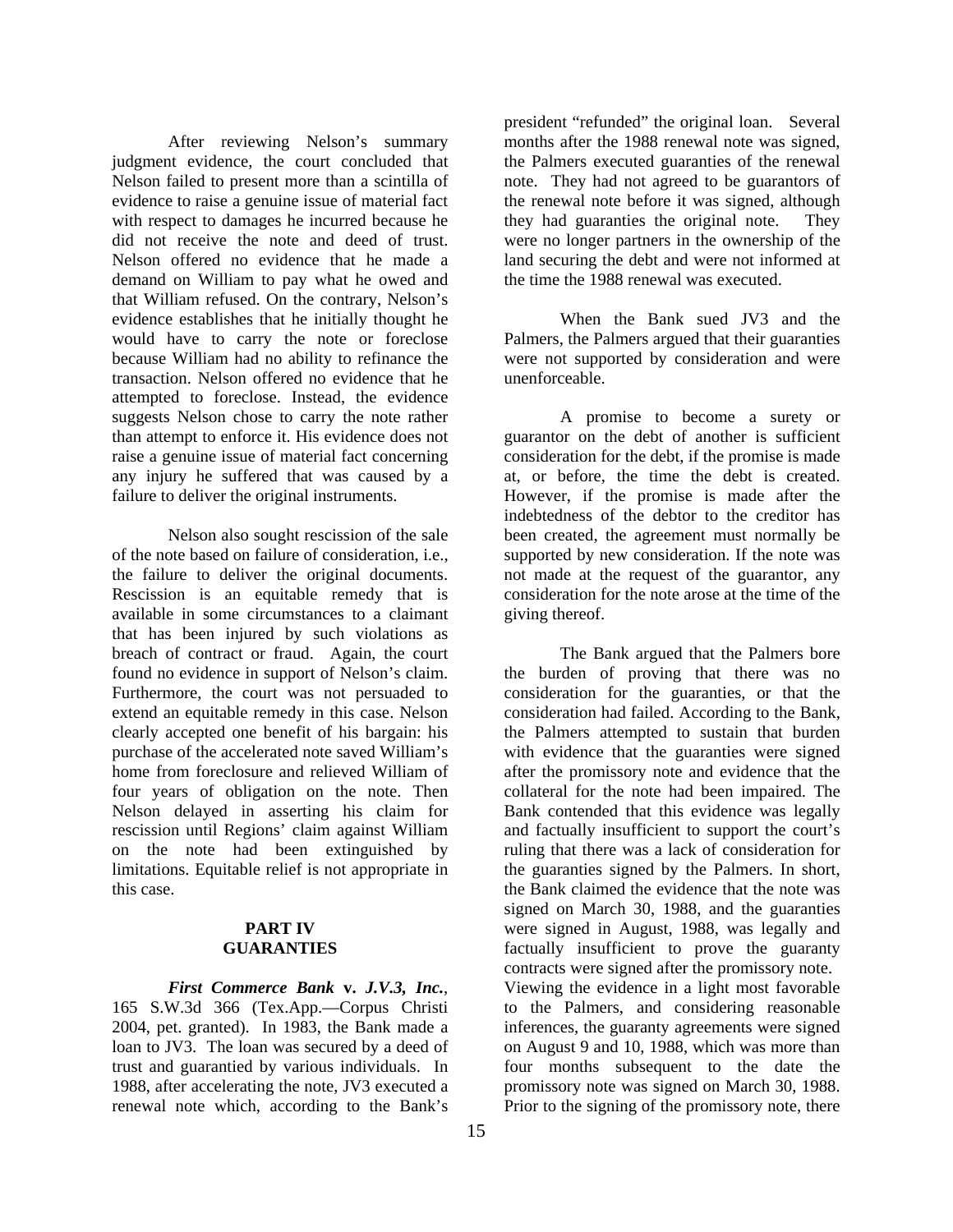was no agreement contemplating that the Palmers would sign the August 1988 guaranty agreements. The Palmers were not contacted prior to signing the note, and the trial court could have inferred they had no knowledge of the note prior to it being signed. The note was well secured without the Palmers' guaranty agreements. At that time, the Palmers were not partners of the farm partnership and were not customers of the Bank or in debt to the Bank. The Bank's only reason for having the Palmers sign the 1983 guaranty agreements was because they were partners of the farm partnership at that time. Based on the record evidence, the trial court could have inferred from the deterioration of the relationship of the parties and the financial condition of the farm, that none of the parties involved, except the Bank, contemplated that the Palmers would sign the guaranty agreements. The trial court may further have concluded that since JV3 was already liable to the Bank on the March 30, 1988 note, with the consideration having been exchanged between those parties over four months before the Palmers signed the guarantor agreement, the transaction was complete. No new benefit, therefore, could later flow to JV3 or the Palmers under the terms of the indemnity agreements sued upon. These guarantor agreements were not part of the inducement to the creation of the 1988 renewal note. The Palmers were not asked to sign the August 1988 guaranty agreements until well after the renewal note was signed.

*Mid-South Telecommunications Company* **v.** *Best*, 184 S.W.3d 386 (Tex.App.— Austin 2006, no pet.). On January 27, 1999, VidiMedix executed a "Convertible Promissory Note" in favor of Mid-South for \$ 250,000. The Note was payable on or before December 31, 1999. Paragraph 3 of the Note provided that VidiMedix "will be deemed in default under this Note if [it] fails to meet its payment obligations hereunder." On the same date, in consideration for the loan and Note, four guarantors, including Faris and Best, executed a guaranty under which they jointly and severally guarantied "the prompt and complete payment of all amounts" owed by VidiMedix on the Note to the extent of their respective ownership shares in the company. Paragraph 6 of the guaranty

provided: "One or more of the following shall constitute an Event of Default under the Guaranty[:] if Guarantor purports to revoke or otherwise avoid any obligation under this Guaranty; or if a Guarantor dies, becomes insolvent, commences or has commenced against him an action under the United States Bankruptcy Code, becomes subject to any criminal prosecution, suffers a judgment or judgments for the payment of money individually or in the aggregate in excess of \$ 100,000, or suffers any portion of his assets to be attached, seized or levied upon; or any circumstances arising causing [Mid-South] in good faith, to become insecure as to the satisfaction of any of Guarantors' obligations under this Guaranty."

 VidiMedix defaulted on the Note at maturity. There was a lot of correspondence with the guarantors after initial demands were made for payment pursuant to their guaranties, but they did not make payment. On May 17, 2004, Mid-South sued Faris and Best. Faris and Best answered with a general denial and the affirmative defense that the four-year statute of limitations barred Mid-South's claims. According to Faris and Best, Mid-South's cause of action accrued on December 31, 1999, the date VidiMedix defaulted on the Note. Mid-South argued, however, that Paragraph 6 of the guaranty established the accrual date which, according to Mid-South's calculations, was the date Faris and Best first sent a letter that caused it to feel insecure.

 There is no dispute that this case is governed by the four-year statute of limitations for suits on debts or that this required Mid-South to bring its breach-of-contract action no later than four years after the day its cause of action accrued.

Under the guaranty, Best and Faris "unconditionally and irrevocably" guaranteed "the prompt and complete payment" of VidiMedix's obligations under the Note "in strict accordance with its terms." This type of language tends to denote an absolute guaranty, or one made contingent solely upon the default of the principal obligor. Under an absolute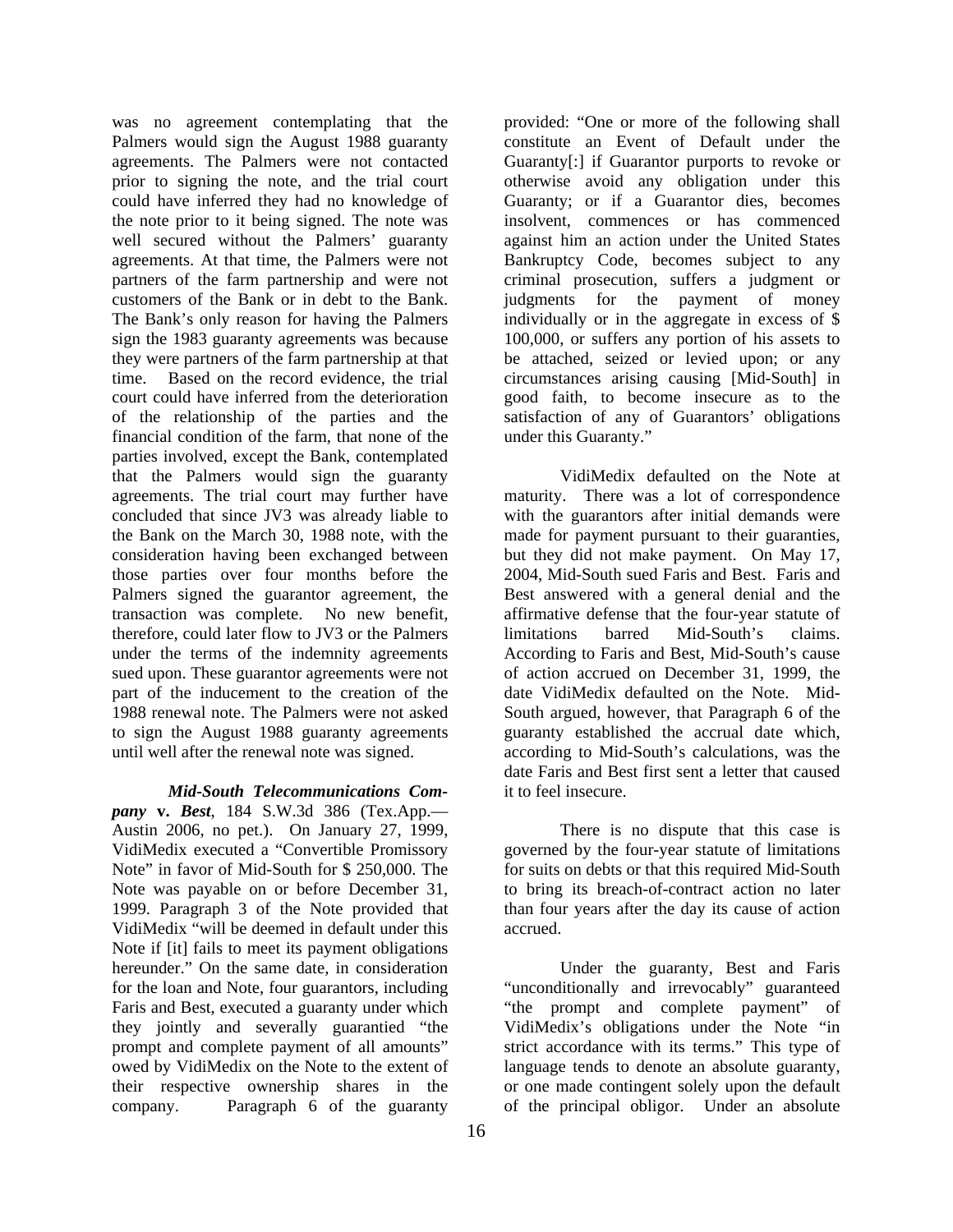guaranty, a guarantor is primarily liable on the underlying obligation; thus, "the terms of the note must be examined to ascertain the guarantor's obligations under his unconditional guarantee, for by that guaranty he agrees to pay the instrument according to its terms if it is not paid when due." Each guarantor also explicitly waived "all presentments, demands for performance, notices of performance, protest, notices of protest, notices of dishonor, and notices of acceptance of the Guaranty and its existence, creation, or incurring of new or additional indebtedness" and any right to require Mid-South to proceed against VidiMedix, to exhaust any security interest held by VidiMedix, or to seek any other remedy.

Construing paragraph 6 in the context of the guaranty as a whole, the court found that it operates to identify acts and omissions that constitute a failure to perform under the guaranty, but it does not limit the central promise that Best and Faris made concerning "the prompt and complete payment of all amounts that Borrower owes [Mid-South] under the Note, in strict accordance of its terms." In other words, Best and Faris made themselves bound, when guaranteeing the loan, to the payment obligations of the Note. Paragraph 6, then, adds events that could constitute an event of default on the part of a guarantor that do not arise from the terms of the Note itself. In the end, the guarantors had a payment obligation immediately upon VidiMedix's default and, from that point forward, were in breach of that obligation as long as they failed to perform. Thus, the cause of action accrued upon VidiMedix's default and had run by the time this suit was filed.

*International Interests, L.P.* **v***. Hardy*, 448 F.3d 303 (5<sup>th</sup> Cir. 2006). Hardy, an Oklahoma resident, was the guarantor of a loan made by Key Bank, an Ohio bank, to his company. The loan was secured by a deed of trust covering property in Houston. All of the loan documents, including the guaranty, were executed in Texas. The guaranty contained a choice of Ohio law while the deed of trust was governed by Texas law.

 After foreclosure of the deed of trust, there was a deficiency and International Interests, who had acquired the Key Bank loan, sued Hardy. In that lawsuit, Hardy sought to have the deficiency offset pursuant to Texas Property Code § 51.003, alleging that the bid amount was less than the fair market value of the property.

 International Interests pointed to the Ohio choice of law provision and claimed that the Texas Property Code offset provision was inapplicable. Hardy responded that because the foreclosure was governed by Texas law under the deed of trust, Texas law also governed the resulting deficiency action. The district court held in favor of International Interests.

 Noting some major issues relating to both Texas choice of law rules and Texas foreclosure and deficiency actions, the Fifth Circuit declined to decide the case at this time and certified two questions to the Texas Supreme Court:

 1. In an action to recover the deficiency owing on a note guaranteed by the defendant where the guaranty agreement between the original parties is governed by Ohio law and the deed of trust to the property that secured the note is governed by Texas law and the property itself is in Texas, does the law of the guaranty or the law of the deed of trust govern the calculation of any deficiency?

 2. If the law of the guaranty governs the calculation of the deficiency, should an Ohio choice of law clause in that guaranty be given effect under section 187 of the Restatement (Second) of Conflict of Laws where (1) no party is from Ohio, the property that secured the note is in Texas, the note, deed of trust, and guaranty were all executed and delivered in Texas, and Texas's foreclosure law, not Ohio's, was used to foreclose the underlying property and (2) applying Ohio law would prevent application of section 51.003 of the Texas Property Code, which provides for a deficiency offset?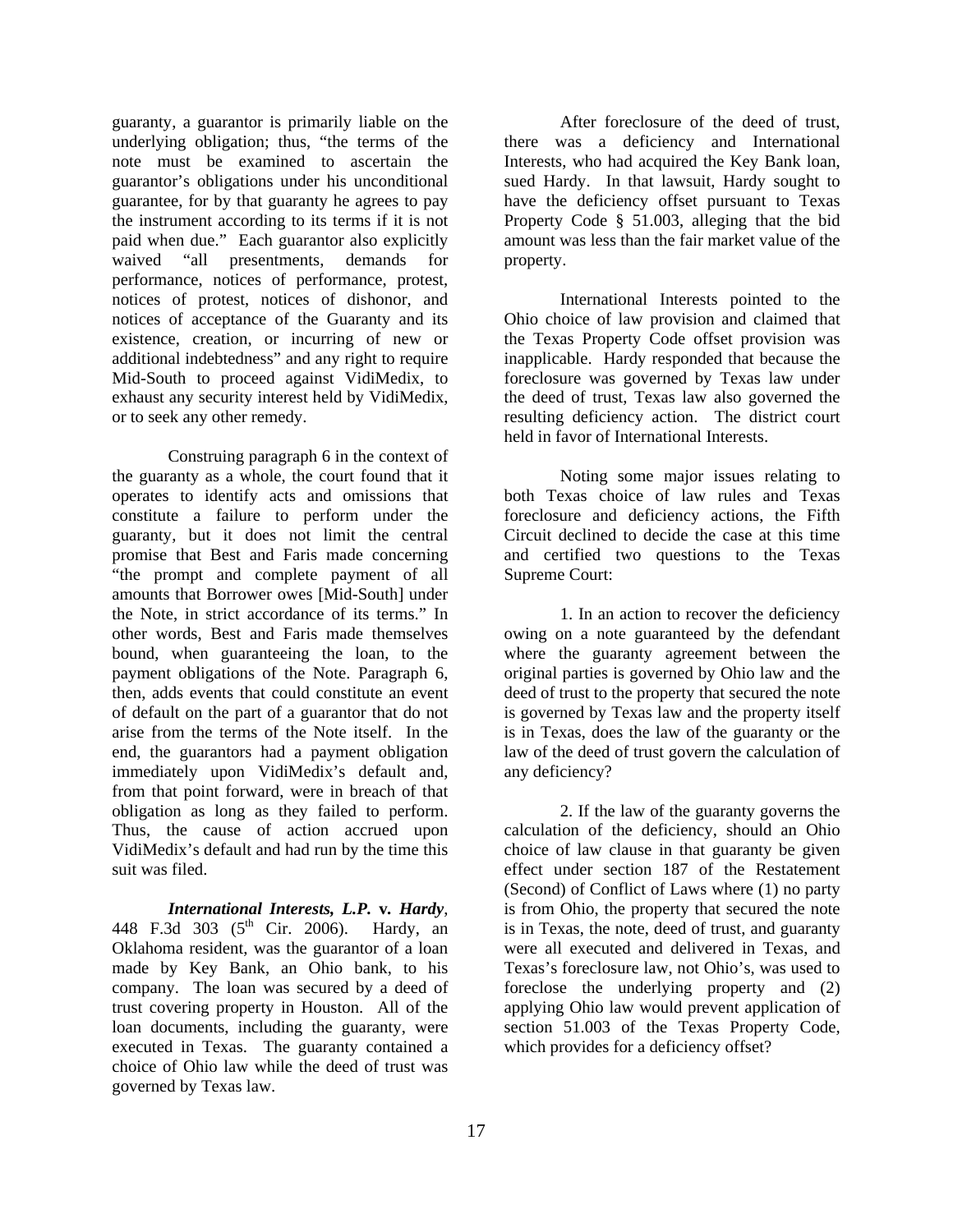#### **PART V USURY**

*Anglo-Dutch Petroleum International, Inc.* **v***. Haskell*, 193 S.W.3d 87 (Tex.App.— Houston  $[1<sup>st</sup> Dist.]$  2006, pet. denied). Anglo-Dutch sued Halliburton for a \$650 million for appropriation of trade secrets and other alleged derelictions. Due to the expense associated with prosecuting the Halliburton lawsuit, and in order to operate its business, to retain its employees, and to avoid bankruptcy until it could recover a judgment, Anglo-Dutch needed to raise money. Anglo-Dutch initially, but unsuccessfully, sought to borrow money from commercial banks, using the Halliburton lawsuit as collateral. Anglo-Dutch then contacted multiple parties and solicited investments in the Halliburton lawsuit. Haskell and others agreed to invest monies, at least in part, to fund the Halliburton lawsuit. Pursuant to the terms of multiple Claims Investment Agreements, investors invested a total of approximately \$560,000. These agreements defined the terms of the parties' relationships and set forth the formulas for calculating any returns the investors would be entitled to receive in the event that Anglo-Dutch obtained a cash recovery in the Halliburton lawsuit.

 After the Halliburton lawsuit was tried to a jury, the trial court entered a judgment in the amount of approximately \$81 million, including approximately \$10 million in attorneys' fees, against the Halliburton defendants. Anglo-Dutch and Halliburton subsequently entered into a settlement agreement. Following Anglo-Dutch's and Halliburton's settlement, Anglo-Dutch sent each investor a letter in which it disputed the validity of the litigation funding agreements and asserted that the agreements were contrary to Texas public policy and unenforceable under Texas law. Consequently, Anglo-Dutch requested that the investors accept a reduced payment contrary to the terms of the agreements.

 The investors refused Anglo-Dutch's offer of reduced payments and filed suit against Anglo-Dutch, asserting claims for breach of contract, fraud, breach of fiduciary duty, conspiracy, and conversion. One of AngloDutch's defenses was usury.

 Anglo-Dutch urged the court to look beyond the language of the agreements to determine the parties' intent. Anglo-Dutch asserted that the summary judgment evidence showed that the alleged contingency was not a real contingency and, therefore, the parties intended their agreements to be loans, which Anglo-Dutch had an absolute obligation to repay. Anglo-Dutch further asserted that parol evidence was admissible to establish that the parties intended their transactions to be loans and that such extrinsic evidence, contradicting the terms of an agreement, may be considered in determining if an agreement is usurious. Anglo-Dutch noted that, despite the terms of the agreements, the investors understood the agreements to be loans, that Anglo-Dutch believed it had an absolute obligation to repay the principal on the loans, and that the investors understood that their agreements were not speculative and involved no risk. Alternatively, Anglo-Dutch argued that even if there was a "real contingency" in the agreements, the agreements were still usurious because, once Anglo-Dutch settled with Halliburton, it had an absolute obligation to repay the investors.

 The investors contended that, based on the "specific and unambiguous terms" of the agreements, repayment of their investments was based on an absolute contingency, the transactions were not loans, and usury laws do not apply. They also noted that the agreements did not describe the investments as loans, did not use the word interest, did not state an interest rate, and did not provide a specific repayment date for a sum certain.

 The essential elements of a usurious transaction are  $(1)$  a loan of money,  $(2)$  an absolute obligation to repay the principal, and (3) the exaction of a greater compensation than allowed by law for the use of the money by the borrower. A factor that courts consider when determining usury is whether repayment was based on a contingency. This factor is important because it helps a court in determining whether a transaction was a loan or a business investment. If a transaction is missing any of the above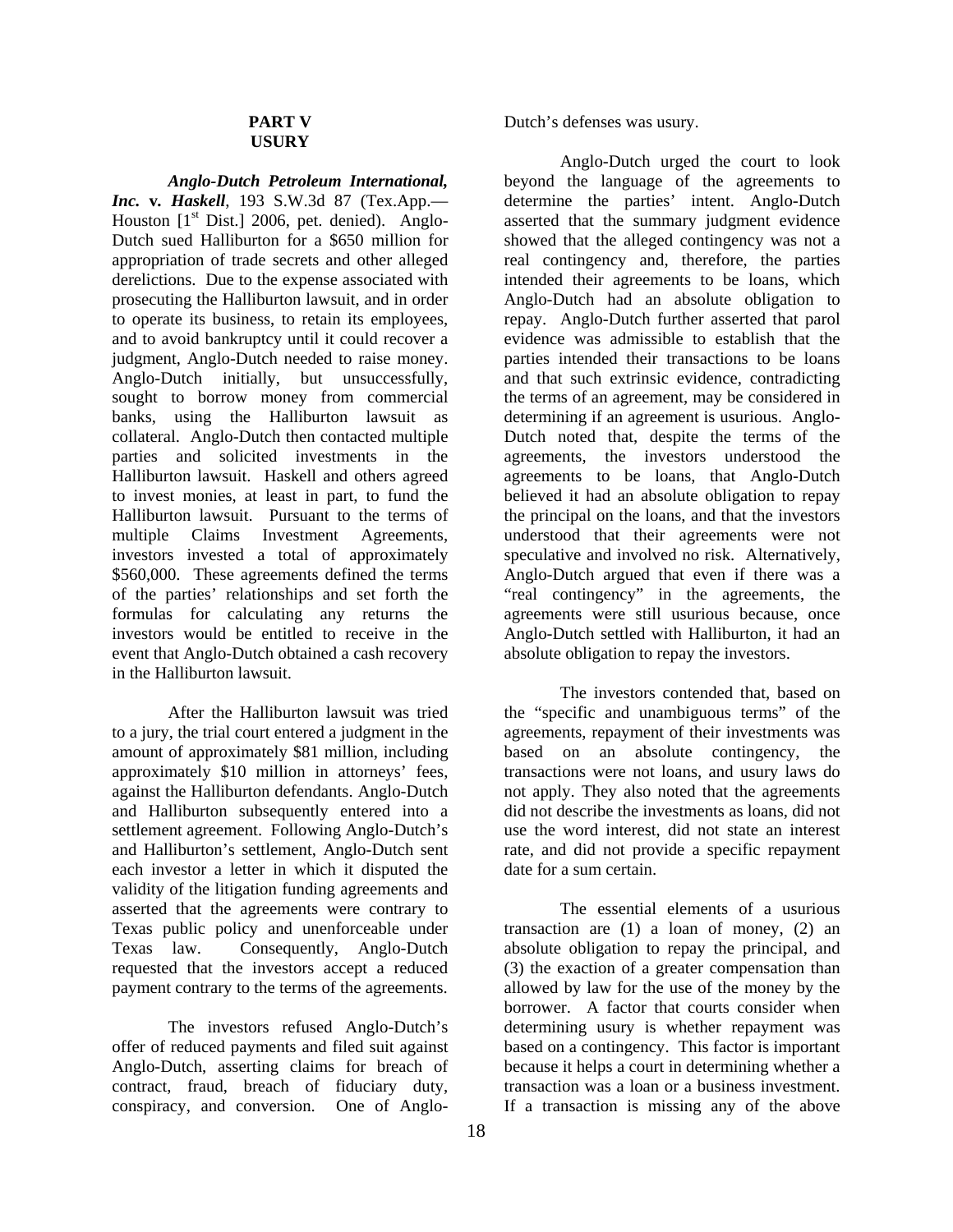identified three elements, it cannot be usurious. Thus, if the agreements did not constitute a loan, if the agreements did not create an absolute obligation to repay, or if the agreements did not charge "usurious interest," Anglo-Dutch's usury defense fails as a matter of law.

 Under the plain terms of the agreements, the investors' right to recover their principal and any return on their investment was contingent upon Anglo-Dutch's cash recovery, if any, in the Halliburton lawsuit. Per the unambiguous terms of the agreements, Anglo-Dutch did not have an absolute obligation to repay the principal amounts that the investors invested. In its arguments, Anglo-Dutch confuses the terms "contingency" and "risk." The investors' belief that they were exposed to little or no risk does not negate the contingency in the agreements. Here, it is indisputable that, if Anglo-Dutch recovered nothing or an insufficient amount of damages, then according to the plain terms of the agreements, Anglo-Dutch had no obligation to reimburse the investors for the principal amounts invested, much less pay them any return on their investments. Thus, as a matter of law, the agreements cannot be usurious.

 As Anglo-Dutch emphasizes, however, the court must examine the form of the transaction and its substance in determining the existence or non-existence of usury. Thus, the court recognized that whether an amount of money being charged constitutes interest depends not on what the parties call it, but on the substance of the transaction. However, the "extrinsic evidence" offered by Anglo-Dutch was not sufficient to create a fact issue concerning Anglo-Dutch's absolute obligation to repay the investors. Anglo-Dutch's "extrinsic evidence" consisted almost entirely of the affidavit of one investor, in which he testifies that both he and Anglo-Dutch considered the agreements to be loans. But, even as Anglo-Dutch recognizes, any particular "label placed upon the transaction by the parties should not control the determination of whether that transaction is a loan."

#### **PART VI LENDER LIABILITY**

*1001 McKinney Ltd.* **v***. Credit Suisse First Boston Mortgage Capital*, 192 S.W.3d 20  $(Tex. App. - Houston [14<sup>th</sup> Dist.]$  2006, pet. denied). McKinney borrowed a loan from Credit Suisse to renovate a building in Dallas. After borrowing \$39 million and beginning the renovation, McKinney discovered that it needed an extra \$7.5 million to build extra office and retail space on the lower floors of the building. McKinney's principals met with Credit Suisse in Las Vegas to discuss the additional funds and were told that the bank would have no problem in making the additional loan. According to McKinney, it was assured by the bank that an additional loan of \$6.75 would be made. Instead, around the time that McKinney was expecting the loan, Credit Suisse told it that the additional loan would not be made.

 McKinney sued, alleging causes of action for statutory and common law fraud, civil conspiracy, negligent misrepresentation, breach of oral contract, and promissory estoppel. Credit Suisse moved for summary judgment, arguing that McKinney's causes of action were barred by the statute of frauds contained in sections 26.01 and 26.02 of the Texas Business and Commerce Code. Section 26.02(b) states: "A loan agreement in which the amount involved in the loan agreement exceeds \$50,000 in value is not enforceable unless the agreement is in writing and signed by the party to be bound or by that party's authorized representative." Loan agreement is defined as: one or more promises, promissory notes, agreements, undertakings, security agreements, deeds of trust or other documents, or commitments, or any combination of those actions or documents, pursuant to which a financial institution loans or delays repayment of or agrees to loan or delay repayment of money, goods, or another thing of value or to otherwise extend credit or make a financial accommodation. Because the alleged oral promise to lend \$6.75 million constitutes a loan agreement that exceeds \$50,000, the trial court found the agreement unenforceable.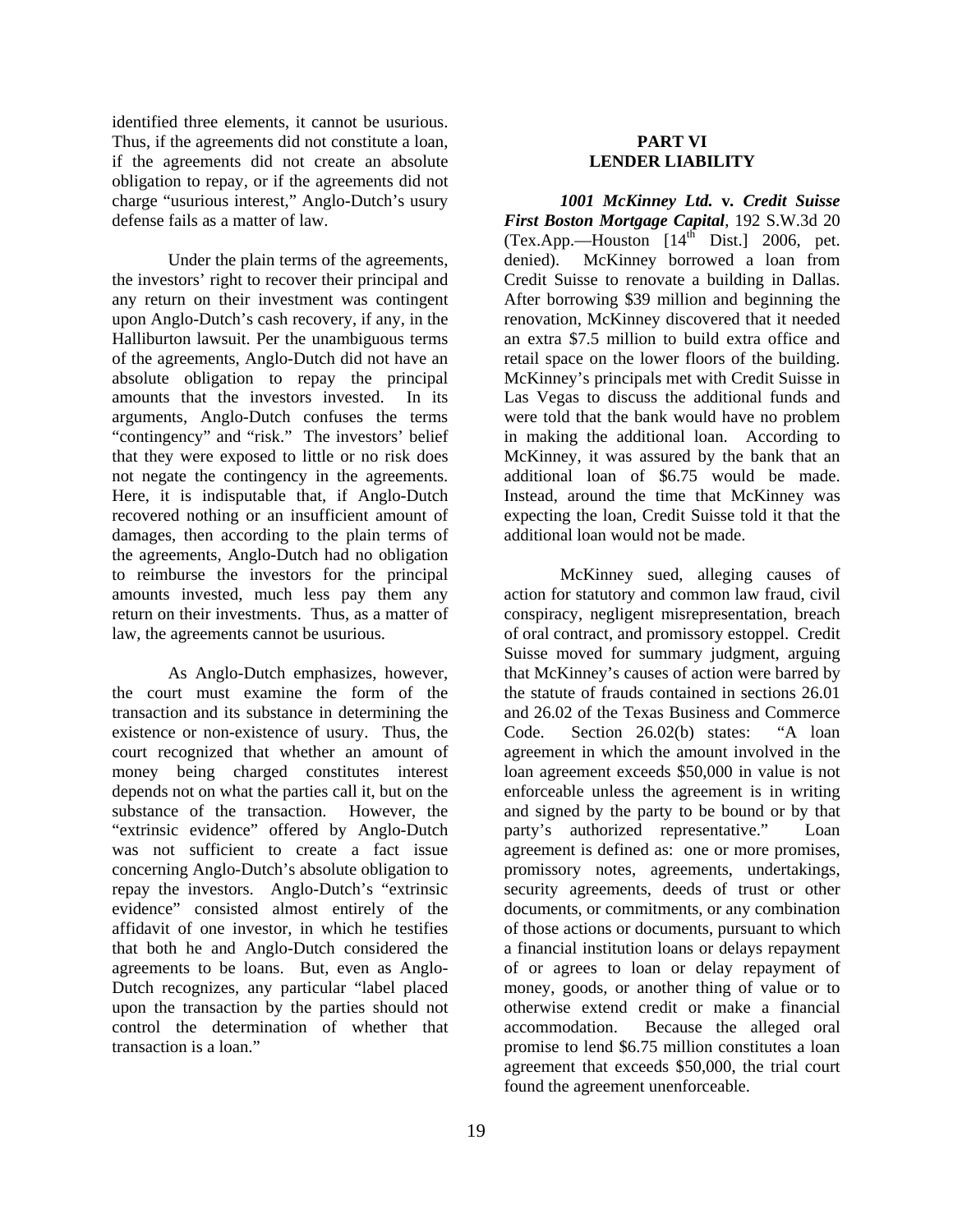McKinney contended that Credit Suisse was estopped from claiming the statute of frauds as a defense to their breach of contract claim because its officers promised to prepare and sign written agreements to document the new loan. For promissory estoppel to create an exception to the statute of frauds, there must have been a promise to sign a written agreement that had been prepared and that would satisfy the requirements of the statute of frauds. It is the promise to sign a written agreement or enter into a written agreement that is determinative. A mere promise to prepare a written contract is not sufficient. Here, the testimony was that Credit Suisse promised to make the additional loan under the same terms as the original loan and promised to prepare and sign written agreements to document the new loan. No documents were prepared. Further, the parties never agreed on the wording of the loan document. McKinney presented no evidence that a written agreement had been prepared or that the parties had agreed on the wording of the agreement. Therefore, McKinney failed to raise the essential elements of its claim of estoppel.

#### **PART VII DEEDS AND CONVEYANCE DOCUMENTS**

*Glover* **v***. Union Pacific Railway Company*, 187 S.W.3d 201 (Tex.App.— Texarkana 2006, pet. denied). Before he became governor of Texas in 1907, T.M. Campbell owned a particular parcel of Gregg County real property which straddled a railroad right-of-way and included the minerals beneath that right-of-way. In 1904, Mr. Campbell executed a deed conveying to G.B. Turner the 165 acres of that land lying south of the south boundary line of the railroad right-of-way, which 165-acre tract is herein called the "Nettleton Tract." Though the deed to Turner did not describe Campbell's six acres lying within the railroad right-of-way and south of the track centerline--the six acres herein called the "Campbell Tract"--central to this case is whether that deed to Turner conveyed not only the Nettleton Tract, but also the Campbell Tract's minerals.

20

 In 1940, the Texas Supreme Court ruled that the minerals in Campbell's railroad right-ofway, but north of the track centerline, passed to the grantee of Campbell's acreage lying north of the right-of-way. The Glovers succeeded to a fractional interest in the Nettleton Tract and Union Pacific succeeded to a fractional interest in the Campbell Tract.

 The Glovers claim ownership in the right-of-way through the conveyance of a 165 acre tract of land immediately south of the rightof-way. Union Pacific contends that T.M. Campbell retained the Campbell Tract when he deeded the land to Turner. The court disagreed. Under the strips and gores doctrine, because T.M. Campbell did not expressly reserve the Campbell Tract mineral interests, they passed to Turner with the Nettleton Tract. In *Rio Bravo Oil Co.* **v***. Weed*, 121 Tex. 427, 50 S.W.2d 1080 (1932), the Texas Supreme Court held there was a presumption that a deed conveys land to the center of the right-of-way even when the deed describes the abutting land as extending only to the edge of the right-of-way. The court was bound by Texas Supreme Court precedent to hold that the Campbell to Turner deed conveyed the property interests Campbell held to the center of the right-of-way.

 Union Pacific argued that the strips and gores doctrine does not apply because the property is of significant value. The strips and gores doctrine requires the strip (1) to be small in comparison to the land conveyed, (2) to be adjacent to or surrounded by the land conveyed, (3) to belong to the grantor at the time of conveyance, and (4) to be of insignificant or little practical value. While the tract may be valuable now--and certainly the mineral production proceeds from the Campbell Tract over at least seventy years is quite valuable--the land underneath a railroad right-of-way was of little perceived value in 1904 before oil was discovered in the area. In comparison to the adjacent tract explicitly conveyed to Turner, the Campbell Tract was small and had little practical value at the time conveyed. Under the strips and gores doctrine, T.M. Campbell did not retain any interest in the Campbell Tract.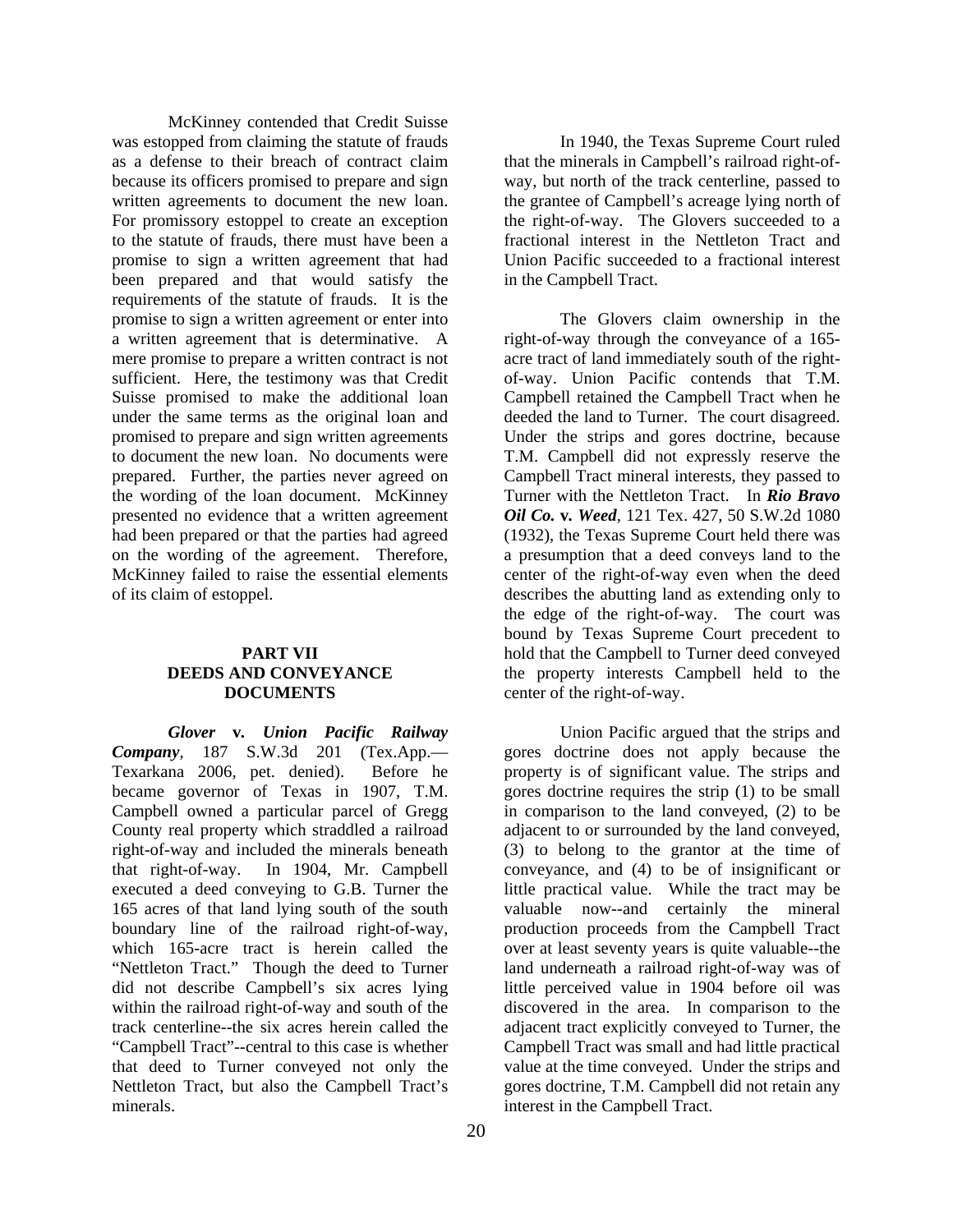*Centerpoint Energy Houston Electric, L.L.P.* **v.** *The Old TJC Company*, 177 S.W.3d 425 (Tex.App.—Houston [1st Dist.]). The Old TJC executed a Special Warranty Deed ("Original Deed") in which it "GRANTED, SOLD, and CONVEYED" 60.724 acres of land to Fort Bend County. The deed contained a restriction limiting the property's use to a public park. The restriction contained a reverter. Later, The Old TJC and Fort Bend County executed a correction deed which referred to the original deed but did not reference the use restriction contained in the Original Deed. HL&P sued Fort Bend County and the Old TJC in an attempt to seek "declaration of the property interests" owned by the County and the Old TJC resulting from the original deed and the correction deed. HL&P acquired the County's interest in the property. The trial court held that The Old TJC owned a reversionary interest in the property and that the reverter was triggered when HL&P acquired the County's interest in the property.

On appeal, the primary issue was whether the correction deed, which did not contain the restriction or the reverter, included them or not. To construe the rights of the Old TJC and Fort Bend County under the correction deed, the court first read it together with the original deed to which it specifically references.

It is well established under Texas law that a party cannot convey to another a greater interest in a property than it possesses. Pursuant to the plain language of the original deed, the Old TJC granted all of its "rights, title, and interest" in the subject property to Fort Bend County and only retained a reversionary interest in the property. The Old TJC's subsequent grant of all of its "rights, title, and interest" to the property in the correction deed could only pertain to its reversionary interest, nothing more. Accordingly, held the court, following the execution of the correction deed, the Old TJC retained no interest in the subject property.

In its Cross-Motion for Summary Judgment, the Old TJC attempted to introduce extrinsic evidence that would prove otherwise

and argued that "any latent ambiguity in the 1990 Correction Deed allows for the introduction of extrinsic evidence of the grantor's intent to retain a reverter interest in the property." The Old TJC asserted that there was a latent ambiguity in the deeds because the correction deed "incorrectly states that the 1986 Special Warranty Deed conveyed 'all of Grantor's rights, title, and interest in and to' the Property, while, on the face of the 1986 Deed, it stated that the grantor retained a reverter interest."

However, the court's review of a latentambiguity argument does not hinge on whether the deed "incorrectly states" a conveyance. Rather, the court must determine whether the deed, as it appears, can be carried out without further clarification.

Here, the correction deed can be performed as written and does not require further clarification. When both deeds are read together, the correction deed's recital language cannot be logically interpreted as implying that the Original Deed did not contain a use restriction. Accordingly, the court held that there is no latent ambiguity in the correction deed and, because the Old TJC did not plead fraud, accident, or mistake, the trial court should not have considered extrinsic evidence in its contrary determination below. Based on the unambiguous language of the deeds, following the execution of the correction deed, the Old TJC retained no interest in the subject property.

The Old TJC asserted that the recitals in the correction deed clearly indicate that its sole intent was to do nothing other than that which its title suggests--to correct the property description--and not to convey a greater interest in the property. However, the court noted that the correction deed does more than merely correct the metes and bounds description of the property. Following this statement is essentially a rewording of the entire deed. There is not simply a correct statement of the metes and bounds description of the property. In fact, immediately after the revised metes and bounds description of the property, the correction deed included a new habendum clause, which was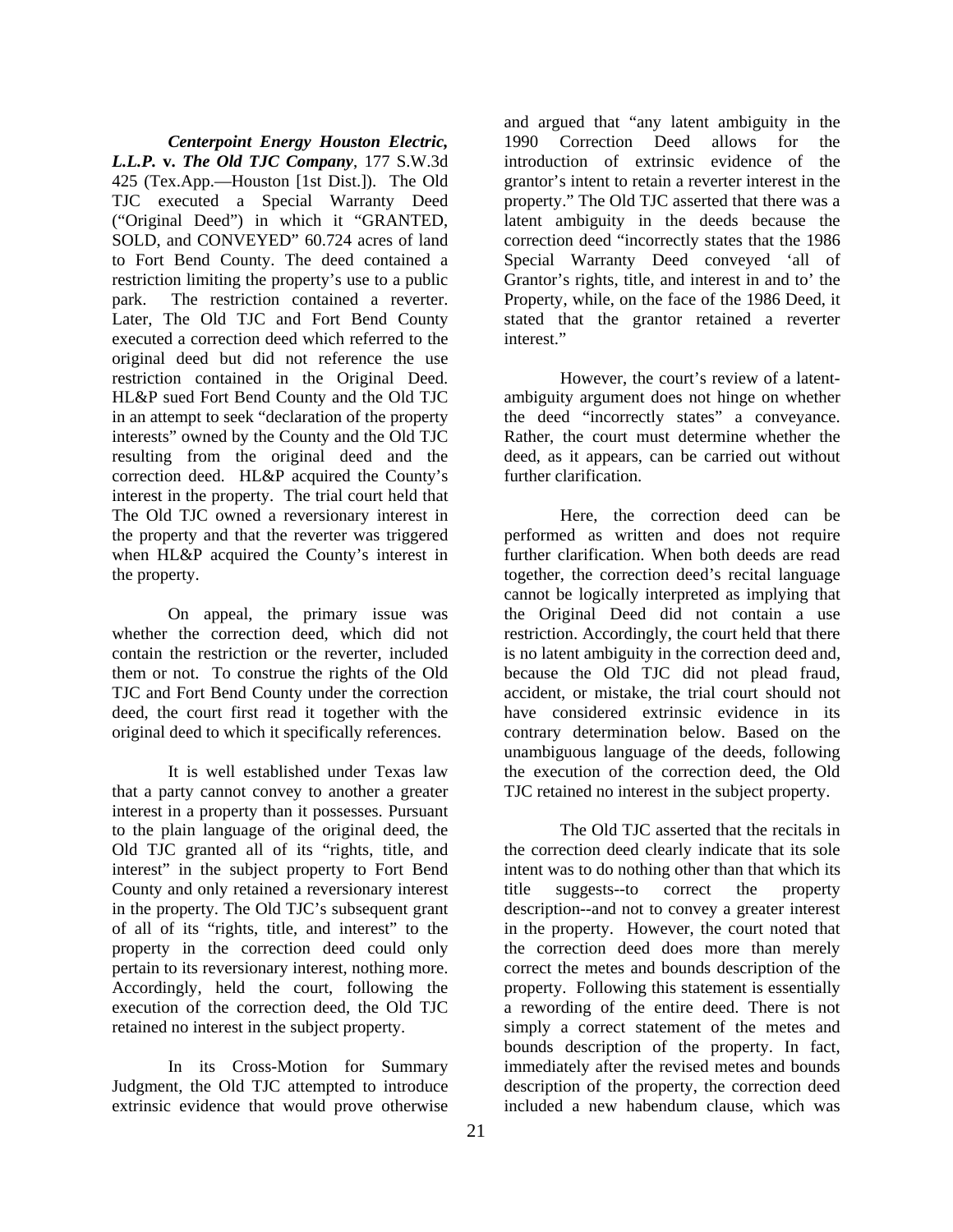substantially different from the habendum clause in the original deed, primarily in that it did not contain the restriction and the reverter

*Freeman* **v.** *Stephens Production Company*, 171 S.W.3d 651 (Tex.App.-Corpus Christi 2005, pet. denied). The court held that this description of the property conveyed and reserved in a deed was ambiguous: "All of Lot 1, Block 15; Lot 2, Block 15; The West 17.51 acres of Lot 3, Block 15; All of Lot 10, Block 15; All of Lot 9, Block 15; All of Lot 11, Block 15; All of Lot 12, Block 15; out of the Closner Subdivision of Porciones 71 and 72, also known as the San Juan Tract, Hidalgo County, Texas; EXCEPT such minerals as Grantor does not own; AND ALL of Lot No. 288 of the Kelly-Pharr Subdivision of Porciones 69 and 70, Hidalgo County, Texas; EXCEPT that there is reserved in Grantor an undivided one-half participating interest in and to all of the oil, gas or other minerals in or under said tract of land . ."

No single reasonable meaning clearly emerges from the language of the instrument. The court was equally uncertain and doubtful of the opposite interpretations advanced by the parties. The reservation speaks of its subject as a "tract." Use of this singular noun indicates that the reservation applies only to Lot 288 and not to the other lots. Nevertheless, the first clause of the grant also speaks of a "lot, tract or piece or parcel of land," even though the deed conveys eight different lots. Thus, the reservation's use of the singular noun "tract" to describe its subject is consistent with the deed's use of the singular noun "tract" to describe multiple lots and, in fact, the entire conveyance. This indicates that the reservation applies to all lots. Still, the deed refers to the Closner Lots collectively as the "San Juan Tract" and then proceeds to list Lot 288 separately, indicating that the Closner Lots and Lot 288 are treated as two different tracts. The reservation would then apply only to the second tract, Lot 288.

Further complicating matters is the reservation's location in a clause rather than a separate sentence. It thus appears to modify only the noun immediately preceding it, Lot 288. Given the foregoing considerations, the court

could only speculate as to the effect of reservation.

#### **PART VIII LEASES**

*Gym-N-I Playgrounds, Inc* **v***. Snider*, 158 S.W.3d 78 (Tex.App.—Austin 2005, pet. granted). The Landlord and Tenant entered into a lease that contained an as-is provision that read as follows: Tenant [Gym-N-I] accepts the Premises "as is." Landlord [Snider] has not made and does not make any representations as to the commercial suitability, physical condition, layout, footage, expenses, operation or any other matter affecting or relating to the premises and this agreement, except as herein specifically set forth or referred to and Tenant hereby expressly acknowledges that no such representations have been made. Landlord makes no other warranties, express or implied, of merchantability, marketability, fitness or suitability for a [document not legible]. Any implied warranties are expressly disclaimed and excluded." The lease term was extended, but finally the term expired, although the Tenant continued to occupy the premises and to pay rent.

Other than the unexercised renewal option, the sole written instrument in the record contemplating a continuation of the original lease was a holdover clause.

A fire completely destroyed the building and its contents. Gym-N-I sued Snider, claiming that Snider's failure to install a sprinkler system as required by the City constituted gross negligence and negligence per se and that leasing the premises in such a condition violated the DTPA and breached the implied warranty of suitability.

Snider filed motion for summary judgment asserting that all of Gym-N-I's claims were barred by the "as is" clause and by a valid waiver-of-subrogation clause. Snider further argued that the lease contained other valid waivers of express and implied warranties that barred certain claims and that Gym-N-I had admitted that no misrepresentations had been made by Snider.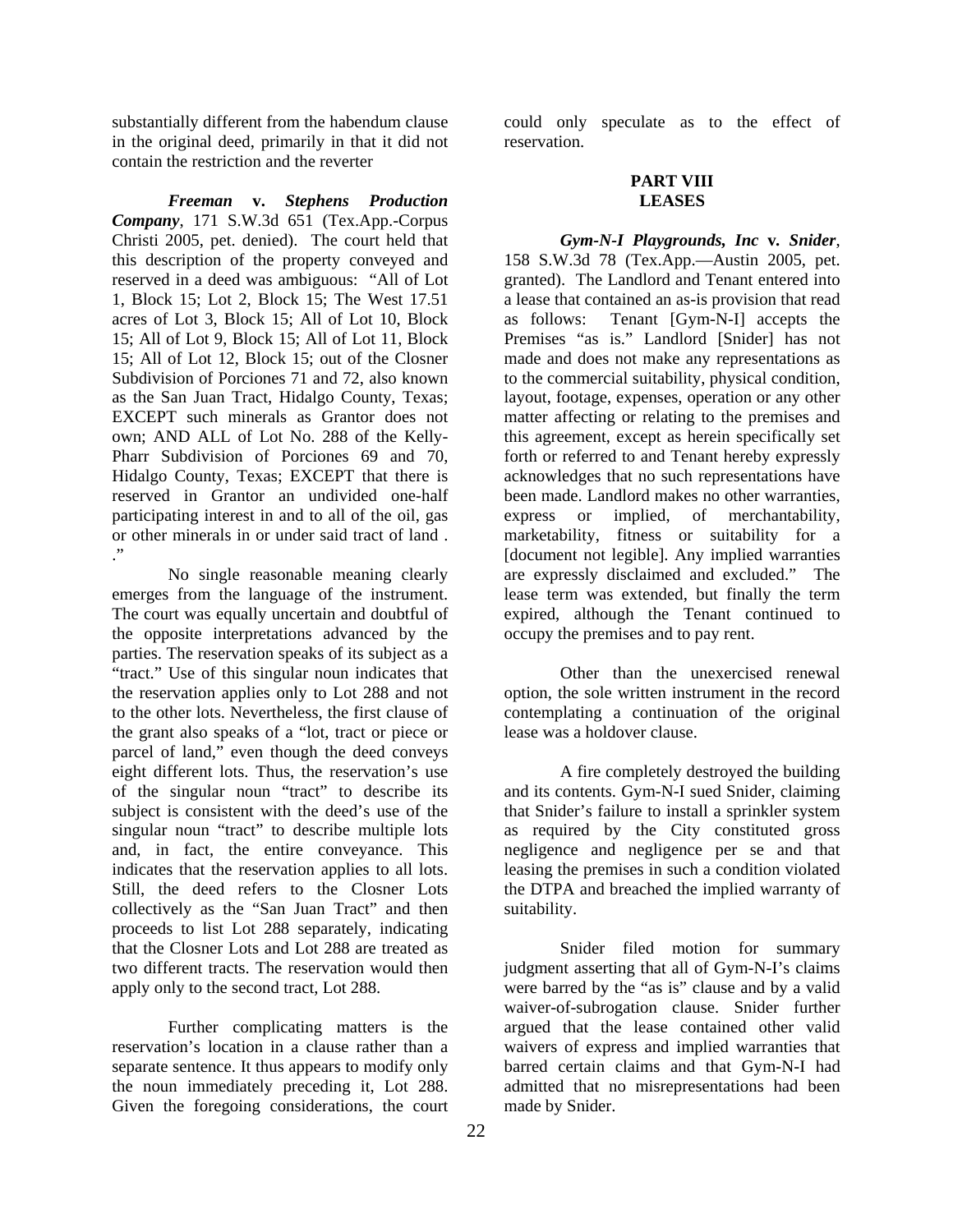In its first issue, Gym-N-I asserts that the "as is" clause in the original lease did not survive during the month-to-month tenancy under which it was leasing the property at the time of the fire. Gym-N-I asserts that the holdover provision failed to incorporate the "as is" clause and that only a formal, written, lease extension or renewal could carry that pro-vision beyond the term of the original lease. The court disagreed. The lease's holdover provision states that "any holding over . . . shall constitute a lease from month-to-month, under the terms and conditions of this lease to the extent applicable to a tenancy from month-to-month . . . ." The court gave this provision its plain, ordinary, and generally accepted meaning and held that the "as is" clause from the original lease was incorporated into the holdover lease and was applicable at the time of the fire. To do otherwise would be to give the phrase "under the terms and conditions of this lease" no meaning or effect.

In its second issue, Gym-N-I argues that the "as is" clause is unenforceable as against some or all of its claims. By agreeing to purchase commercial property "as is," a buyer agrees to make its own appraisal of the bargain and accepts the risks of the agreement. In *Prudential Insurance Co. of America* **v***. Jefferson Associates*, 896 S.W.2d 156 (Tex.1995), the Supreme Court approved the enforcement of "as is" clauses under certain circumstances. As long as the buyer is not induced by fraud into accepting the "as is" provision, the legal effect of the provision is to negate the causation element essential to recovery on claims associated with the physical condition of the property. As the Supreme Court explained, contractual disavowal of reliance upon any representation is an important element of an arm's-length transaction and is binding unless set aside. Finally, an "as is" agreement negates the causation element essential to recovery on DTPA theories, fraud (excluding, of course, fraud in the inducement of the "as is" agreement), negligence, and breach of the duty of good faith and fair dealing.

Gym-N-I does not allege that it was

fraudulently induced to enter into the lease. In fact, Finn and Caddell both testified that they were not fraudulently induced. Instead, Gym-N-I first argues that *Prudential* applies only to the sale of property, not a lease, and should thus be distinguished on that basis. However, although most Texas case law concerns "as is" clauses in the con-text of commercial property sales, "as is" clauses can also apply to leases of commercial property. The court could see no meaningful distinction between sales contracts and leases for purposes of determining the enforceability of "as is" clauses.

Next, Gym-N-I attempts to distinguish its claim for breach of the implied warranty of suitability on the basis that, as a matter of law, only an express agreement that the tenant will repair certain defects can waive that warranty. See *Davidow* **v.** *Inwood North Professional Group-Phase I*, 747 S.W.2d 373, 377, 31 Tex. Sup. Ct. J. 247 (Tex. 1988). The Supreme Court first adopted the implied warranty of suitability in *Davidow*. The implied warranty of suitability is an extension to commercial leases of the implied warranty of habitability, which only applies to residential property. The Supreme Court held that, unless the warranty is waived, a landlord in a commercial lease impliedly warrants that facilities vital to the use of the premises for their intended commercial purpose are free from latent defects and will remain in suitable condition.

 Assuming that Gym-N-I's breach-ofwarranty claim contains a causation element, under *Prudential*, the "as is" clause would foreclose that claim. In addition, under *Davidow*, the "as is" clause negates the implied warranty of suitability itself. *Davidow* predates *Prudential*, and the court saw nothing in either case that would limit the effect of the "as is" clause in the manner Gym-N-I suggests. While the Supreme Court in *Davidow* approved one means of waiving the implied warranty of suitability--if "the parties to a lease expressly agree that the tenant will repair certain defects, then the provisions of the lease will control"--it did not state that this is the only method by which the implied warranty of suitability can be waived. Rather, the Supreme Court explicitly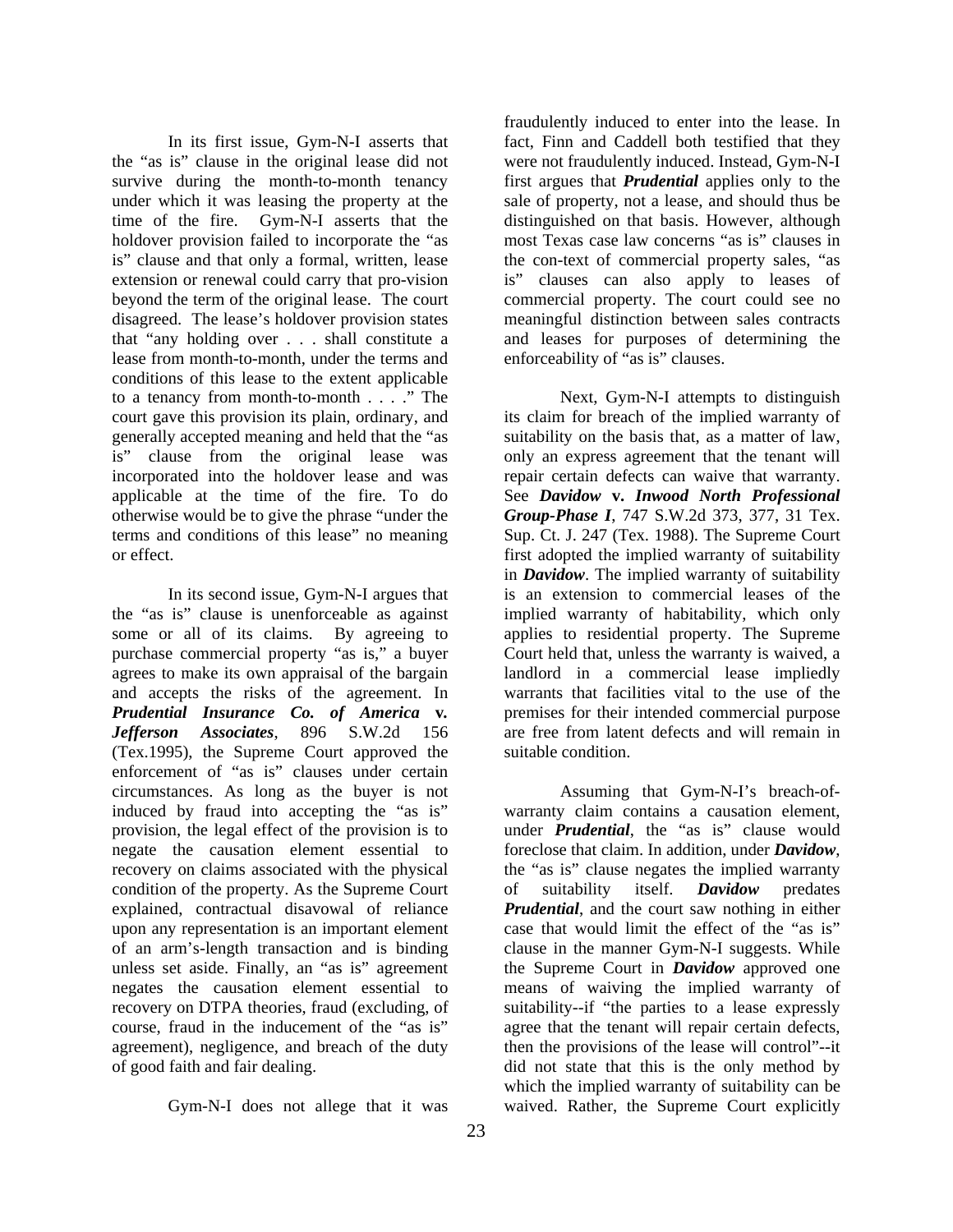stated that determination of whether there has been an actionable breach of the implied warranty of suitability depends on the particular circumstances of the case. One of the factors to be considered in that analysis is "whether the tenant waived the defects." Among other factors a court may consider are: (1) the nature of the defect; (2) its effect on the tenant's use of the premises; (3) the length of time the defect persisted; (4) the age of the structure; (5) the amount of the rent; (6) the area in which the premises are located; and (7) whether the defect resulted from any unusual or abnormal use by the tenant. In short, *Davidow* indicates that there is more than one way to override or waive the implied warranty of suitability.

 *McGraw* **v***. Brown Realty Company*, 195 S.W.3d 271 (Tex.App.—Dallas 2006, no pet.). McGraw leased a building from Brown. Article 7 of the lease addresses the condition, maintenance, repairs, and alterations of the premises. Pursuant to Article 7.01 Brown represented that on the Commencement Date and for a period of thirty (30) days thereafter the building fixtures and equipment, plumbing and plumbing fixtures, electrical and lighting system, any fire protection sprinkler system, ventilating equipment, heating system, air conditioning equipment, roof, skylights, doors, walk-in cooler and refrigerator, and the interior of the premises in general were in good operating condition. It also gave McGraw a period of thirty (30) days following the Commencement Date in which to inspect the premises and to notify Brown of any defects and maintenance, repairs or replacements required to the above named equipment, fixtures, systems and interior. Within a reasonable period of time after the timely receipt of any such written notice from McGraw, Brown was required to correct the defects and perform the maintenance, repairs and replacements. In Article 7.03A(2) of the lease McGraw waived the benefit of any present or future law that might give him the right to repair the remises at Brown's expense or to terminate the lease because of the condition.

 Pursuant to the terms of the lease, McGraw sent Brown a letter advising him of equipment in need of repair or replacement.

McGraw also sent Brown a second letter complaining that the roof of the building leaked. The record does not show whether Brown ever responded to these letters. McGraw made timely rent payments from March through October of 2004. However, McGraw's November 2004 rent payment was returned for insufficient funds. Further, McGraw abandoned the premises in early December 2004.

 Brown sued McGraw for breach of contract seeking to collect the outstanding and unpaid rent, assess late charges at a rate of five percent for the past due amounts, and accelerate the remaining base rent. The trial court entered summary judgment in favor of Brown Realty on its breach of contract claim.

 On appeal, McGraw argued that Brown breached the implied warranty of suitability and the lease fails due to a failure of consideration. Brown responded that McGraw was raising the issue of implied warranty of suitability for the first time on appeal so the claim is not preserved for appeal and McGraw's affirmative defense of failure of consideration was misguided.

 Any matter constituting an affirmative defense or avoidance must be "set forth affirmatively." Breach of the implied warranty of suitability may be pleaded as a cause of action, counter-claim, or as an affirmative defense.

 McGraw specifically pleaded the affirmative defense of failure of consideration. The affirmative defense portion of McGraw's original answer also stated that the lease agreement required certain actions by both parties and that Brown failed in part to deliver and fulfill its obligations to McGraw upon execution of the lease and also stated that the lease allowed McGraw thirty (30) days to inspect the premises and notify Brown in writing of any defects and maintenance, repairs, etc and within a reasonable period, Brown Realty was to correct the defects and perform the repairs and maintenance at its expenses. Although McGraw did not specifically assert breach of the implied warranty of suitability as an affirmative defense, it was evident to the court that part of the basis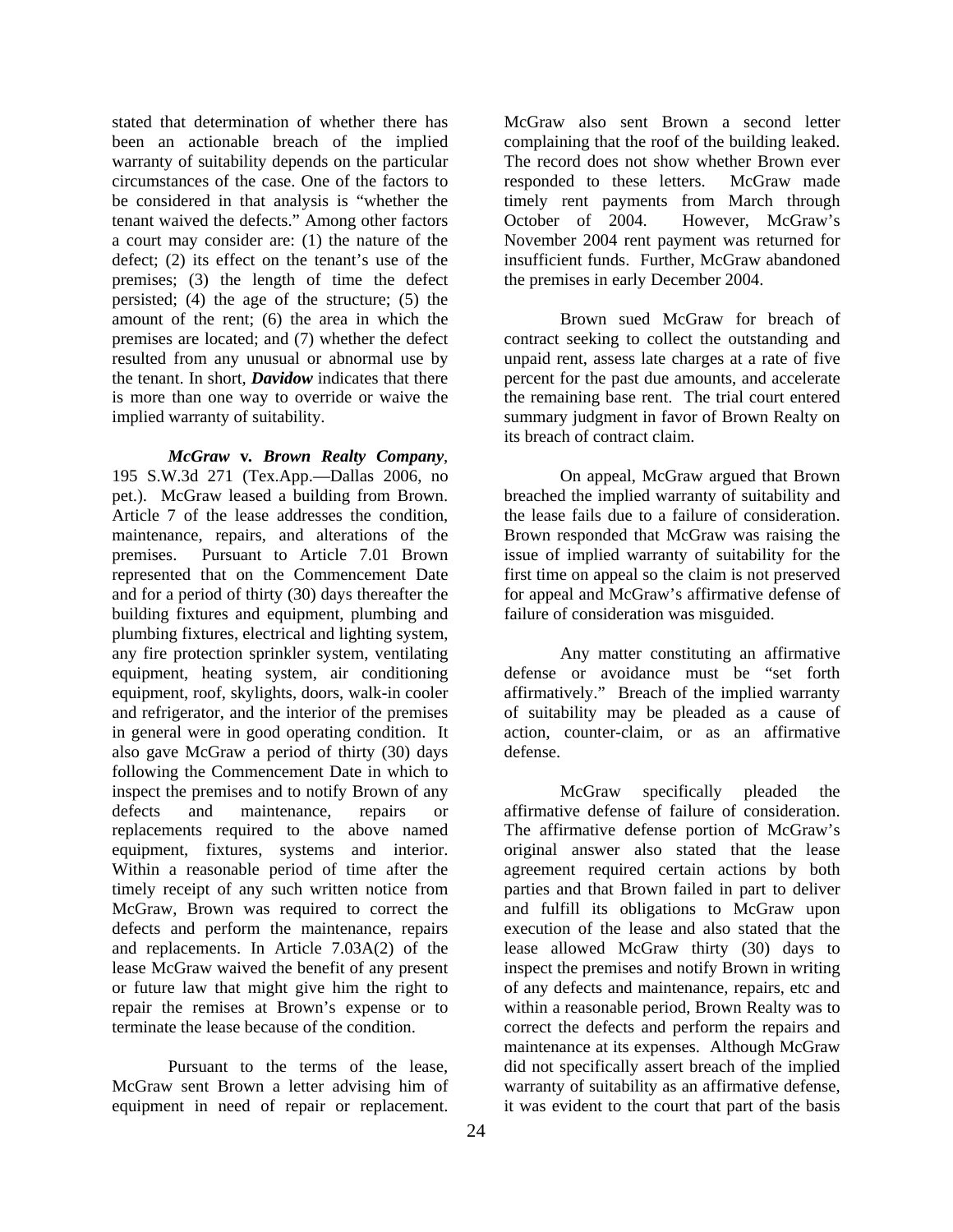of his defense to the suit was Brown's failure to repair latent defects in the leased premises. Brown did not file special exceptions asking for a clearer statement of McGraw's affirmative defenses. In the absence of any special exceptions, the court liberally construed McGraw's pleadings to include the affirmative defense of breach of the implied warranty of suitability.

 A tenant's obligation to pay rent and a landlord's implied warranty of suitability are mutually dependent. Breach of the implied warranty of suitability is a complete defense to nonpayment of rent. The implied warranty of suitability covers latent defects in the nature of a physical or structural defect which the landlord has the duty to repair. The evidence must indicate that: (1) latent defects existed in the leased premises at the inception of the lease and (2) such defects were vital to the use of the premises for their intended commercial purpose. Because the implied warranty of suitability may be contractually waived, a court may consider whether the tenant waived the defects.

 A complete failure of consideration constitutes a defense to an action on a written agreement. Generally, a failure of consideration occurs when, because of some supervening cause after an agreement is reached, the promised performance fails.

 McGraw asserted he had a complete defense to his nonpayment of rent under either the breach of the implied warranty of suitability or the failure of consideration defenses because Brown failed to repair or replace certain items. As evidence, he produced the two letters he had sent to Brown.

 The court held that lease explicitly states that McGraw waived his right to terminate the lease because of the condition of the premises. Consequently, McGraw contractually waived his remedy or defenses to the nonpayment of rent. Accordingly, McGraw failed to raise an issue of material fact precluding summary judgment on Brown's breach of contract claim or establish his affirmative defenses as a matter of law.

*Marshall* **v.** *Housing Authority of the City of San Antonio*, 198 S.W.3d 782, 49 Tex. Sup. Ct. J. 399 (Tex. 2006). Marshall leased an apartment from a non-profit public facility corporation managed by the Housing Authority of the City of San Antonio for a term beginning on February 1, 2002, and ending on January 31, 2003. Her rent was subsidized by a federal housing assistance program. Following a shooting at her apartment, the Housing Authority gave Marshall notice that it was terminating her right to occupy the apartment, then filed a forcible detainer action seeking possession of the apartment. The trial court entered judgment awarding the Housing Authority possession of the apartment, court costs, and post-judgment interest. Marshall filed a motion seeking suspension of enforcement of the judgment or, in the alternative, setting of a supersedeas bond. In the motion she specified that she intended to appeal. Following a hearing on November 7, 2002, a supersedeas bond amount was set pursuant to Texas Property Code Section 24.007, but Marshall did not post bond. On November 8, 2002, she filed notice of appeal.

 The parties agree that a writ of possession was never executed. Marshall does not contest the Housing Authority's assertion that she vacated the apartment.

 After her lease term had expired, Marshall filed her brief in the court of appeals praying that the court reverse the trial court's judgment and award her possession of the apartment. She did not claim in her brief or in her later reply brief any contractual or other right to possession.

 The court of appeals determined that Marshall's appeal was moot and dismissed the appeal for want of jurisdiction, although it did not vacate the trial court's judgment. The court of appeals reasoned that because Marshall had relinquished possession of the apartment, the court could no longer grant effectual relief.

 The only issue in a forcible detainer action is the right to actual possession of the premises. Some courts of appeals have held that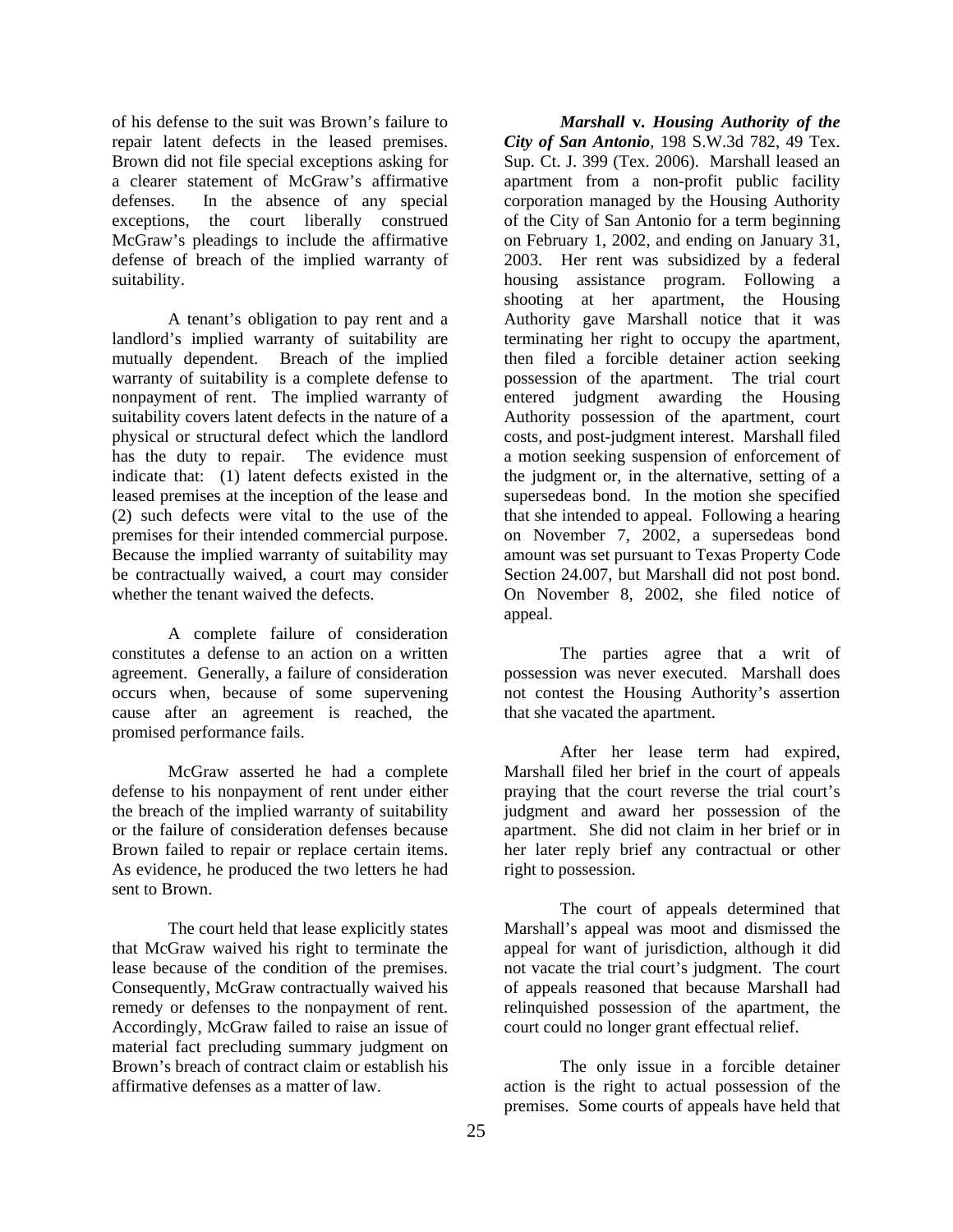if a tenant fails to post a supersedeas bond pursuant to Texas Property Code Section 24.007, the appellate court lacks jurisdiction. Other courts of appeals have concluded that if a tenant vacates the premises, (1) the tenant's appeal is moot because the court can no longer grant effectual relief, or (2) the issue of possession is moot, but the court can still consider issues unrelated to possession. At least one court of appeals has concluded that a tenant's appeal is not moot even though the tenant vacated the premises.

 Marshall argued that her failure to post a supersedeas bond pursuant to Texas Property Code Section 24.007 did not prevent her from appealing the trial court's judgment. The Texas Property Code provides that judgment in a forcible detainer action may not be stayed pending appeal unless the appellant timely files a supersedeas bond in the amount set by the trial court. Thus, if a proper supersedeas bond is not filed, the judgment may be enforced, including issuance of a writ of possession evicting the tenant from the premises. However, there is no language in the statute which purports to either impair the appellate rights of a tenant or require a bond be posted to perfect an appeal. Marshall's failure to supersede the judgment did not divest her of her right to appeal.

 Marshall argued that because she timely indicated her intent to appeal the trial court's judgment and because she vacated involuntarily to avoid execution of a writ of possession, her relinquishing possession of the apartment should not moot her appeal. The Housing Authority, however, urges that because the record does not include evidence supporting Marshall's assertion that she vacated the apartment involuntarily, her appeal was rendered moot when she vacated. Again, the court agreed with Marshall.

 Usually, when a judgment debtor voluntarily satisfies the judgment, the case becomes moot and the debtor waives any right to appeal. The rule is intended to prevent a party who voluntarily satisfies a judgment from later changing his or her mind and appealing. The court has held, however, that payment of a judgment will not moot an appeal from that

judgment if the judgment debtor timely and clearly expresses an intent to exercise the right of appeal and if appellate relief is not futile. Marshall timely filed a motion seeking suspension of enforcement of the judgment or, in the alternative, setting of a supersedeas bond. Her motion set out her intent to appeal. She timely filed notice of appeal before she vacated her apartment. In light of her timely and clear expression of intent to appeal, Marshall's action in giving up possession did not moot her appeal so long as appellate relief was not futile; that is, so long as she held and asserted a potentially meritorious claim of right to current, actual possession of the apartment. But, her lease expired on January 31, 2003, and she presented no basis for claiming a right to possession after that date. Thus, there was no live controversy between the parties as to the right of current possession after January 31, 2003, and the issue of possession was moot as of that date.

 Persevering, and recognizing the possibility that the possession issue might be moot, Marshall asserted that even if the possession issue is moot, there are three reasons why the merits of her appeal should be determined.

 Marshall argues that her case is not moot because if successful on the merits she would be able to recover, in this action, the fair market value of her leasehold interest for the time between the date she vacated the apartment and the date her lease expired. The court disagreed. Marshall, nevertheless, argued that recovery of the fair market value of her lost leasehold interest in this forcible detainer action is authorized by section 34.022 of the Texas Civil Practice and Remedies Code and by Texas Rule of Civil Procedure 752. Neither of these provisions, however, authorize the type of damages that Marshall seeks. Her property was not sold at execution, and the damages she seeks did not arise until after her county court appeal was complete. Thus, even if her appeal were to be heard and found to have merit, Marshall would not be authorized to recover damages in the forcible detainer suit on the bases she references. Consequently, the damage claims do not present a controversy preventing dismissal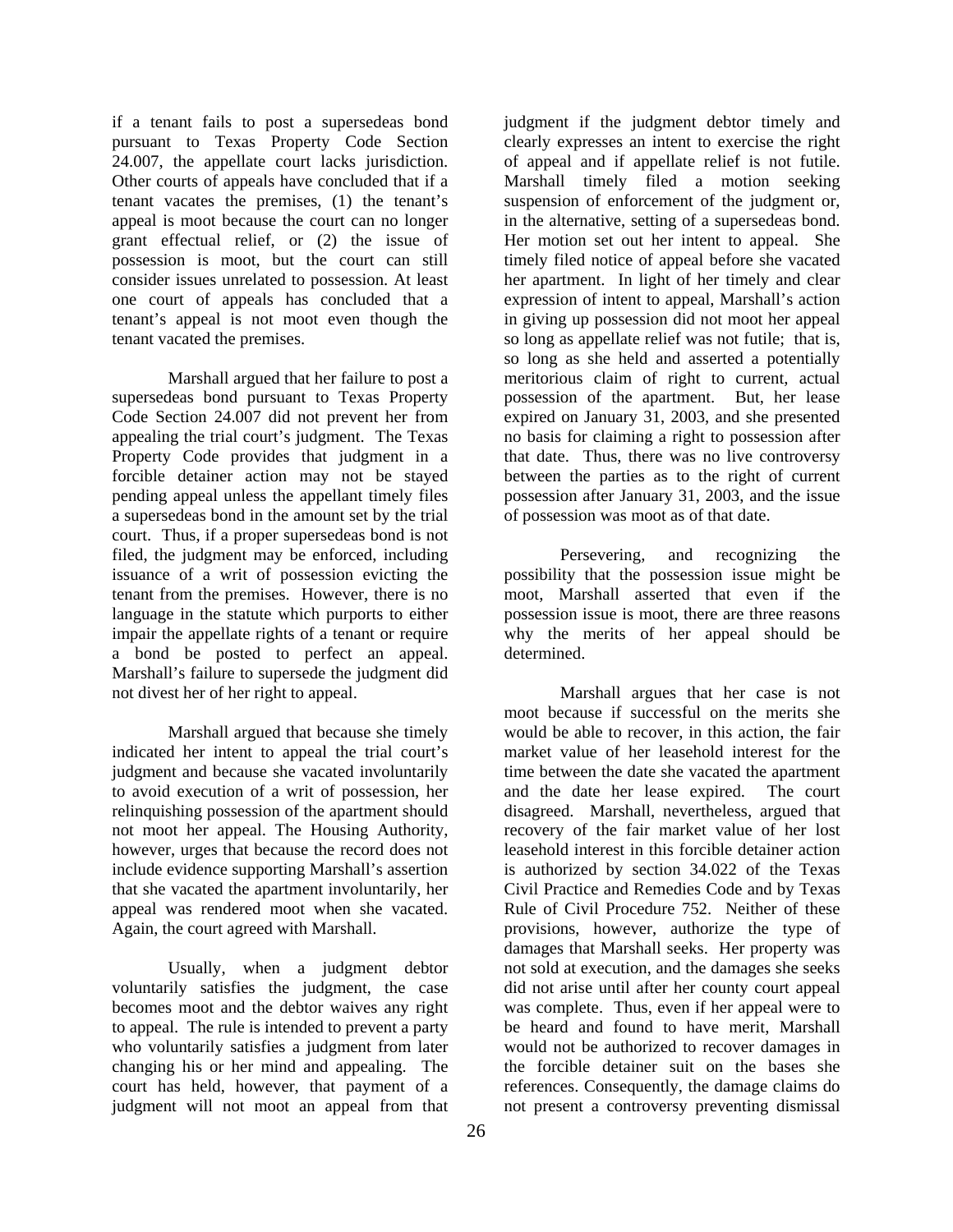of the forcible detainer case as moot.

 The court next considered Marshall's position that even if a live controversy does not exist, her appeal falls within the "collateral consequences" exception to the requirement that cases without live controversies are to be dismissed as moot. She argued that a favorable appellate ruling reversing the trial court's judgment would ameliorate collateral consequences to her resulting from the judgment. Marshall noted that the judgment for eviction caused loss of her federal rent subsidy and that loss of the subsidy might last for up to five years. She also asserted that the judgment has adverse practical collateral consequences, including the possibility that landlords may be dissuaded from renting an apartment to her. One purpose of vacating the underlying judgment if a case becomes moot during appeal is to prevent prejudice to the rights of parties when appellate review of a judgment on its merits is precluded. Once the judgment is vacated and the case dismissed, the collateral consequences of the judgment are ordinarily negated to the same extent as if the judgment were reversed on the basis of any other procedural error. The collateral consequences exception to the mootness doctrine is invoked only under narrow circumstances when vacating the underlying judgment will not cure the adverse consequences suffered by the party seeking to appeal that judgment. In order to invoke the collateral consequences exception, then, Marshall must show both that a concrete disadvantage resulted from the judgment and that the disadvantage will persist even if the judgment is vacated and the case dismissed as moot. She did not do so.

 *Mitchell* **v.** *Citifinancial Mortgage Company*, 192 S.W.3d 882 (Tex.App.—Dallas 2006, no pet.). Mitchell contended that Citifinancial's complaint for forcible entry and detainer did not sufficiently describe the land or premises for which it sought possession.

 Under rule 741 of the Texas Rules of Civil Procedure, a complaint for forcible entry and detainer "shall describe the lands, tenements, or premises, the possession of which is claimed, with sufficient certainty to identify

the same...." A street address is sufficiently certain to identify the premises made the subject of a detainer action. Citifinancial's complaint described the premises by the following legal description: "Being Lot 35, in Block B of Creek Tree Estates, Phase III-B, an addition to the City of DeSoto, Dallas County, Texas according to the map thereof recorded in Volume 85196, Page 3920 of the map records of Dallas County, Texas." The complaint also identified the "Property" as "more commonly referred to as 909 Hideaway Place, DeSoto Texas 75115." Further, the complaint identified the "Property" as the same location where appellants could be served with process.

 Mitchell did not contend that she was misled or confused by the complaint's identifying information. In fact, she offered no argument to support her contention that the identifying information was lacking in some way. The court concluded that both the address and the legal description set forth in the complaint sufficiently identified the premises at issue.

*Murphy v. Countrywide Home Loans, Inc.*, 199 S.W.3d 441 (Tex.App.—Houston  $1<sup>st</sup>$ Dist.] 2006, no pet.). Murphy borrowed a home loan from Countrywide. After he defaulted, Countrywide posted for foreclosure. Murphy sued to enjoin the foreclosure, but the temporary injunction was denied, so Countrywide foreclosed. It then brought a forcible detainer action to evict Murphy.

 Forcible detainer occurs when a person refuses to surrender possession of real property upon a statutorily sufficient demand for possession if that person is: (1) a tenant or subtenant willfully and without force holding over after his right of possession ends, (2) a tenant at will or by sufferance, or (3) a tenant of someone who acquired possession by forcible entry. Generally, an occupant of the property holding over after execution of a deed is considered a permissive tenant whose right to possession is inferior to that of the party holding title. To establish forcible detainer and prevail on its motion for summary judgment, Countrywide had to establish the following as a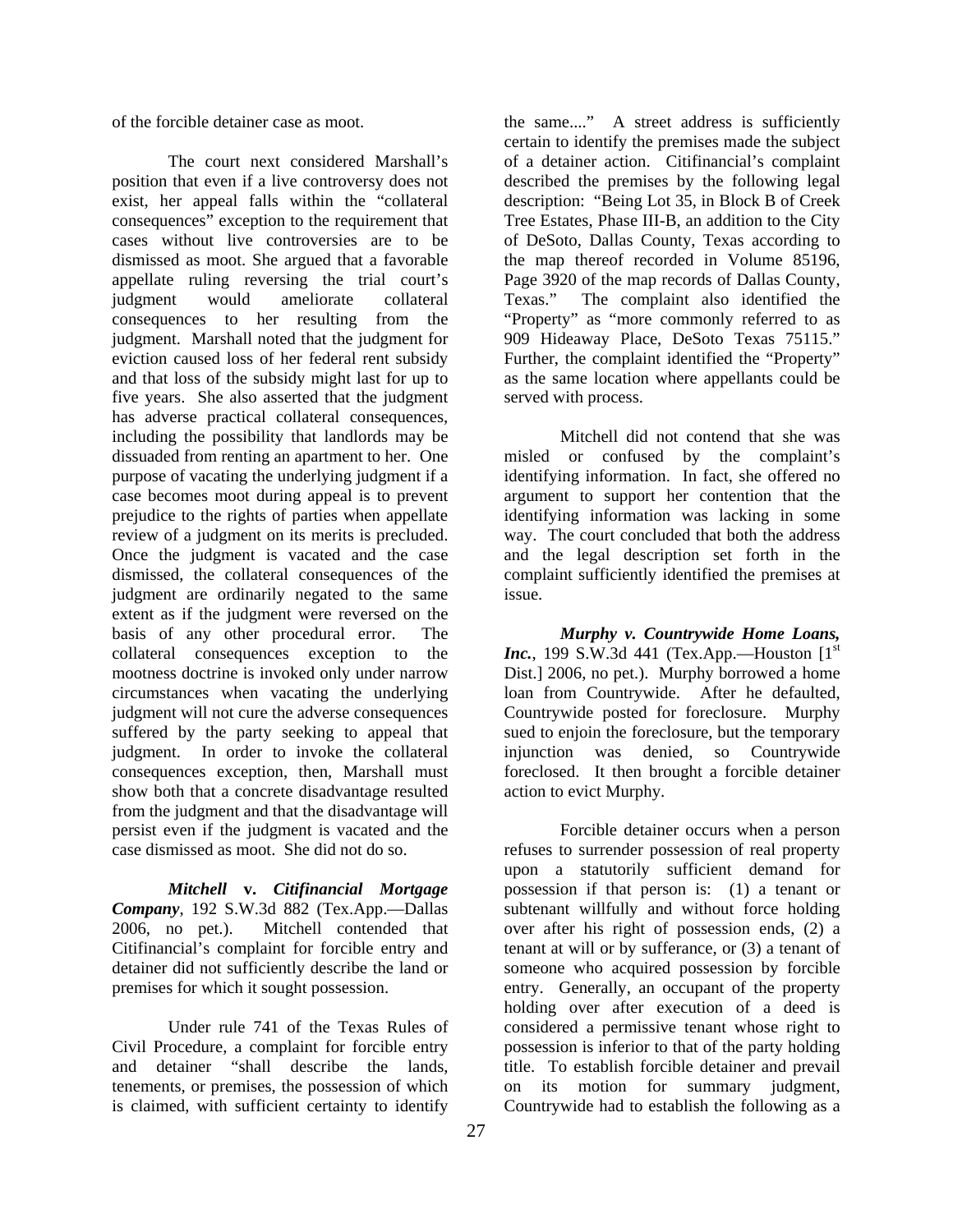matter of law: (1) Countrywide was the owner, (2) Murphy was an occupant at the time of foreclosure, (3) the foreclosure was of a lien superior to Murphy's right to possession,  $(4)$ Countrywide made a statutorily sufficient written demand for possession, and (5) Murphy refused to leave.

 Countrywide alleged that Murphy defaulted on his mortgage payments and failed to make payment even after notices of acceleration and demand notices were served on him. A substitute trustee's sale was held and Countrywide purchased the property and received a substitute trustee's deed. This deed, which transferred title to Countrywide, and an affidavit of mortgage were filed in the Galveston County real property records. Countrywide then gave Murphy written notice to vacate the property. Murphy refused to vacate and unlawfully remained in possession of the property.

 As summary judgment evidence for the element of ownership, Countrywide attached its substitute trustee's deed and an affidavit of mortgage. To establish that Murphy was the occupant at the time of foreclosure, Countrywide attached a certified copy of the deed of trust. To establish that it had a lien that was superior to Murphy's right to possession, Countrywide relied on the deed of trust and the substitute trustee's deed. And to establish that it made a demand for possession, Countrywide relied on the notice to vacate. The fact that Murphy refused to surrender possession is uncontested.

 Murphy argued that Countrywide's evidence is insufficient because the substitute trustee's deed shows the owner of the property to be Freddie Mac and not Countrywide. Countrywide attached the business records affidavit of Freddy Mac's attorney, to authenticate the notice to vacate. The notice to vacate affirmatively names Countrywide as the authorized servicing agent for Freddy Mac. Murphy offered no evidence to contradict this statement. Murphy did, however, attach exhibits to his response motion. The attachments consisted of a copy of the original promissory note, a cover letter purporting to transfer the

original note to First Chicago National Processing Corporation, and Murphy's personal affidavit attesting to the validity of the attached documents. These exhibits do not constitute evidence rebutting the issue of possession.

 Finally, Murphy contends that the documents used by Countrywide as summary judgment evidence are "products of a void illegal defective fraudulent procedure" because Countrywide failed to prove it had authority to foreclose. However, rule 746 of the Texas Rules of Civil Procedure does not require Countrywide to prove title. To prevail in a forcible detainer action, Countrywide need only show sufficient evidence of ownership to demonstrate a superior right to immediate possession. Murphy's allegations concerning the propriety of the foreclosure or challenges to Countrywide's deed or title to the property cannot be considered in this action.

*Hardy* **v.** *11702 Memorial, Ltd.*, 176 S.W.3d 26 (Tex.App.—Houston [1st Dist.] 2004, no pet.). Hardy signed a lease for a swank apartment in Houston. Because her credit wasn't as swank as the apartment, the Landlord required a large security deposit, so she provided a security deposit of \$20,250. After signing the lease and delivering the security deposit, however, Hardy did not move in and she never paid rent. On September 29, Hardy wrote a letter to the Landlord thanking it for letting her out of her lease. The Landlord promptly wrote back saying that they had done no such thing. Her lease was supposed to start on October 2. The Landlord leased the property to another tenant on October 3. Hardy's lawyer wrote to request the return of the security deposit on October 9. On November 8, the Landlord wrote Hardy a letter itemizing a number of deductions from the security deposit and telling her she owed an additional \$14,000.

The Landlord's deductions and charges included lost rents for several months, the first month's rent, the broker's commission, an NSF charge, make ready, and the cost of reletting the apartment.

Section 92.104 of the Texas Property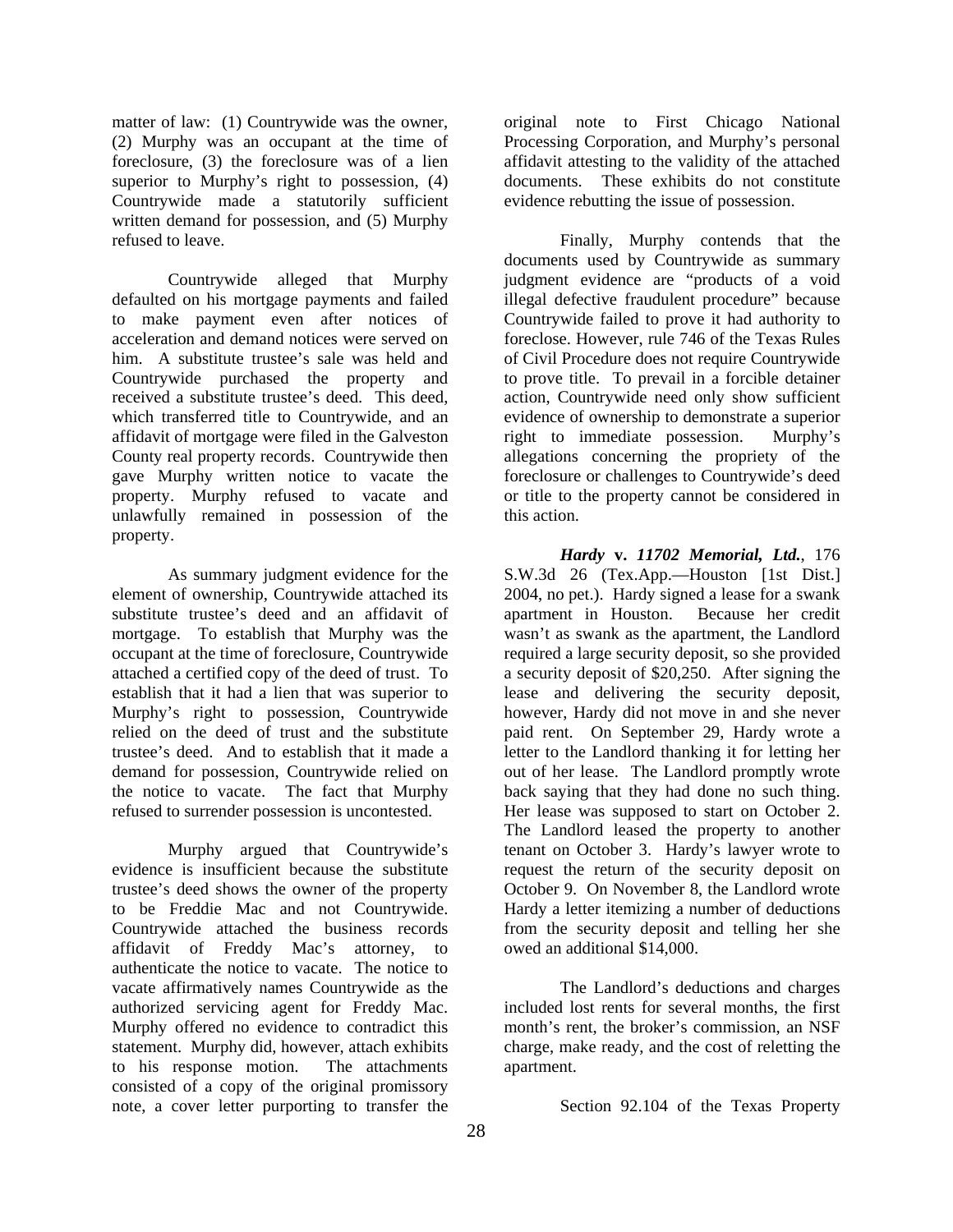Code governs the return of residential tenants' security deposits. It provides that, before returning a security deposit, a landlord "may deduct from the deposit damages and charges for which the tenant is legally liable under the lease or as a result of breaching the lease." If the landlord retains all or part of the deposit, it must give the tenant any balance due, together with a written description and itemized list of all deductions. Section 92.109(a) of the Property Code governs a residential landlord's bad faith. It provides that, in a suit to recover a security deposit, a landlord who retains a de-posit in bad faith is liable to the tenant for \$100, plus three times the portion of the deposit wrongfully withheld, and the tenant's reasonable attorneys' fees. An additional result of a landlord's retention of a security deposit in bad faith is the forfeiture of the right to retain any portion of the security deposit. Moreover, a landlord who fails either to return a security deposit or to provide a written description and itemization of deductions on or before the 30th day after the tenant surrenders possession of the property is presumed to have acted in bad faith.

Bad faith implies an intention to deprive the tenant of a lawfully due refund. To defeat the presumption, the landlord must prove his good faith, i.e., "honesty in fact in the conduct or transaction concerned." Absent rebutting evidence, the presumption that the landlord acted in bad faith by failing to return the deposit or provide a written description and itemization of deductions within 30 days after surrender compels a finding of bad faith.

Tenant's lease was to commence on October 2, 2000. Hardy repudiated the lease on September 29, and never occupied the premises. Landlord acknowledged its duty to mitigate damages and found a new tenant, whose lease commenced on October 3, 2000. On October 9, 2000, tenant's attorney gave landlord formal notice of "surrender" of the property and a written statement of tenant's forwarding address for the purpose of refunding the security deposit, which triggered Landlord's obligation to return the deposit or give her a written description of the damages and charges for which she was liable within 30 days, i.e., by November 8, 2000.

According Hardy's attorney's testimony, the Landlord kept the deposit and sent tenant a letter which was dated November 8, listing "deductions and offsets," by facsimile on November 26, -- six days after tenant sent landlord a draft petition in anticipation of this suit and well outside the 30 day limit for landlord's compliance with section 92.103. The Landlord's deposition testimony was that the letter was created on November 8, but the Landlord didn't remember when it was sent. The court held that the evidence was uncontradicted that the Landlord didn't send it's itemization in a timely manner. So the Landlord was presumed to have acted in bad faith in retaining the deposit. It was then up to the Landlord to rebut the presumption by showing that the deductions it made were in good faith.

In determining the Landlords good faith or lack thereof, the court looked at each of the deductions made by the Landlord. It found most of those deductions to be unwarranted. Under the plain language of section 92.104 of the Property Code, a landlord is entitled to deduct from a tenant's security deposit only those "damages and charges for which the tenant is legally liable." Among other things, the court found that the deduction for the real estate commission was not authorized. The Landlord had an agreement to pay the broker, but that agreement was not imposed on Hardy. The court found the charge for "make ready" to be unauthorized as well, since the lease called for the premises to be accepted "as is." The "reletting" charge was unauthorized because the Landlord arbitrarily charged \$6,500, with no evidence that the costs of re-letting were the reasonable and actual costs, as required by the lease. All in all, the Landlord's deductions were found to be nothing more than attempts to charge Hardy for items that she was not obligated for under the terms of the lease. Thus, the presumption of the Landlord's bad faith stood.

#### **PART IX VENDOR AND PURCHASER**

*Ratsavong v. Menevilay*, 176 S.W.3d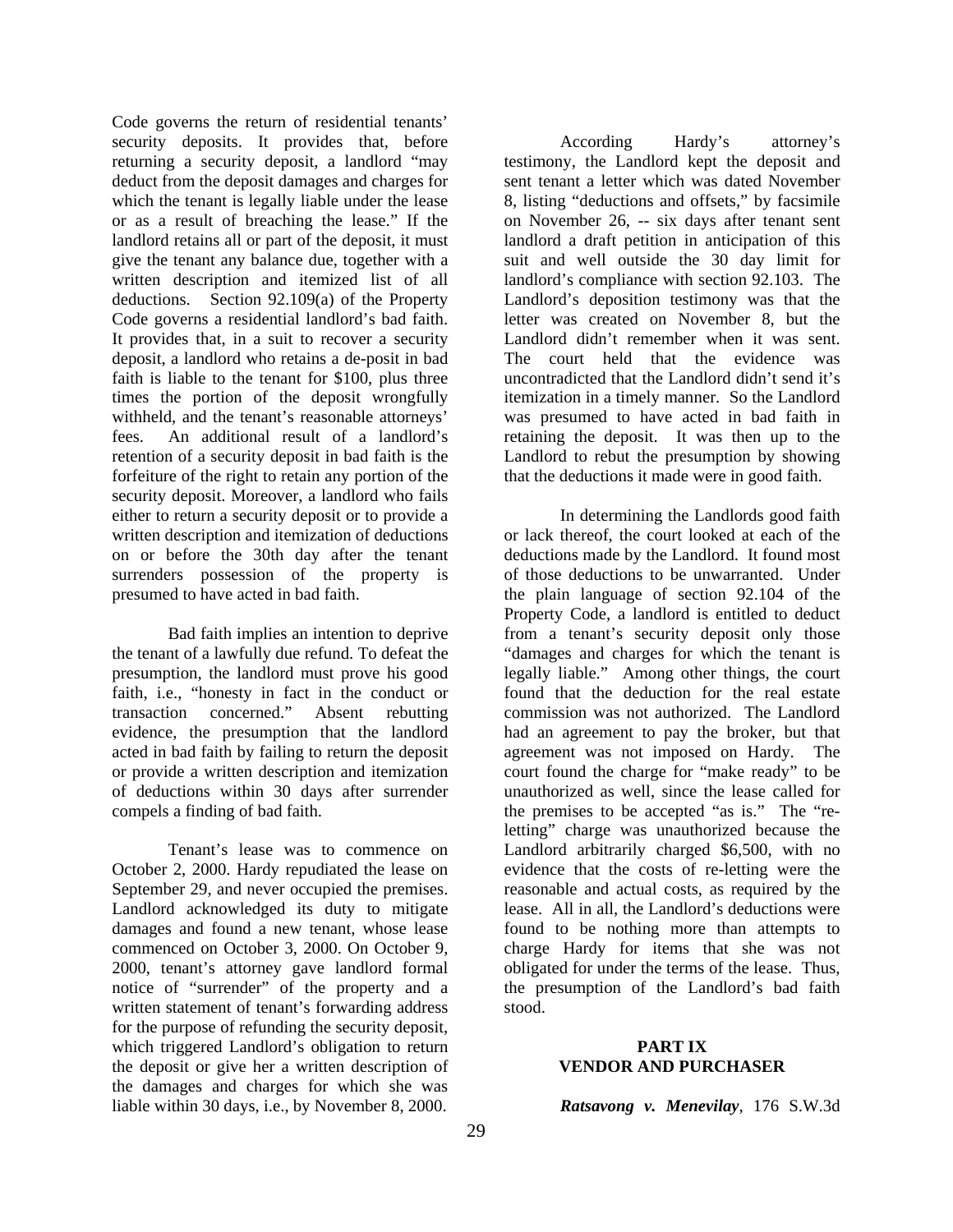661 (Tex.App.—El Paso 2005, pet. denied). Ratsavong and Menevilay were Laotian immigrants who had known each other a long time. Menevilay lived in California and came to visit Ratsavong and during the visit decided he wanted to move to Texas. Ratsavong said there was a house next to his and that if Menevilay was interested in buying, Ratsavong would allow him to use his credit to do so. At the time, Menevilay did not have the necessary credit to purchase a house, but it is customary in the Laotian culture for friends to lend each other their credit for the purchase of homes and vehicles; it was customary to not sign written contracts for such agreements. Ratsavong indicated to Menevilay that the house was being sold for \$ 14,500 and that Menevilay would need to give him \$ 2,000 down payment and that he would take care of everything else. According to Menevilay, Ratsavong entered into a contract for the purchase of the home, but the understanding was that Menevilay would make the payments and that the house was really his.

Menevilay testified that the house was not in good condition and that it needed many repairs. When he bought the house, he indicated the bathroom was not in a usable condition. Menevilay testified that he repaired the bathroom, painted the exterior and interior of the house, he constructed a garage, improved the sidewalk and added a concrete driveway to the garage, he replaced a door and windows, and he added a utility room for the washer and dryer. He paid for all the repairs and completed most of the work himself with the help of his wife. After a repair was completed, Ratsavong would often come over to see the improvement and stay for dinner to celebrate the accomplishment. Menevilay testified that he would talk to Ratsavong about some of the repairs because they were friends and that he did not get a building permit for any of the improvements.

In addition to making these repairs, he testified that he made the mortgage payments, paid the insurance on the home, and the property taxes for the entire time he was living at the house, up to the point where litigation over the title was considered. Once he finished paying the mortgage on the house, Ratsavong refused to

transfer the deed to the Menevilay. Rather, Menevilay received a Notice to Vacate and Notice of Termination of Tenancy at Will from Ratsavong's attorney.

Among other arguments made by Ratsavong, he claimed any alleged contract with Menevilay was void because it did not comply with the statute of frauds. The Statute of Frauds exists to prevent fraud and perjury in certain kinds of transactions by requiring agreements to be set out in a writing signed by the parties.

The Texas Supreme Court held that "to relieve a parol sale of land from the operation of the statute of frauds, three things were necessary: (1) Payment of the consideration, whether it be in money or services; (2) Possession by the vendee; and (3) The making by the vendee of valuable and permanent improvements upon the land with the consent of the vendor; or, without such improvements, the presence of such facts as would make the transaction a fraud upon the purchaser if it were not enforced." Each of these three elements is indispensable, and they must all exist. The court reviewed the facts and determined that all three elements were satisfied.

Ratsavong also argued that Menevilay's claims were barred by the four-year statute of limitations. According to the Ratsavong, the oral contract was entered into in 1994, but the lawsuit was not filed until October of 2002, not within the four-year statute of limitations for a breach of contract in Texas. Texas Civil Practice & Remedies Code § 16.051. A party asserting a breach of contract claim must sue not later than four years after the day the claim accrues. It is well-settled law that a breach of contract claim accrues when the contract is breached or when the claimant has notice of facts sufficient to place him on notice of the breach.

Here, the earliest date on which Menevilay could have breached the promise to transfer the deed was in 2001, the date when the mortgage was paid in full and the earliest that Ratsavong refused to transfer the deed. Menevilay filed suit in October of 2002, less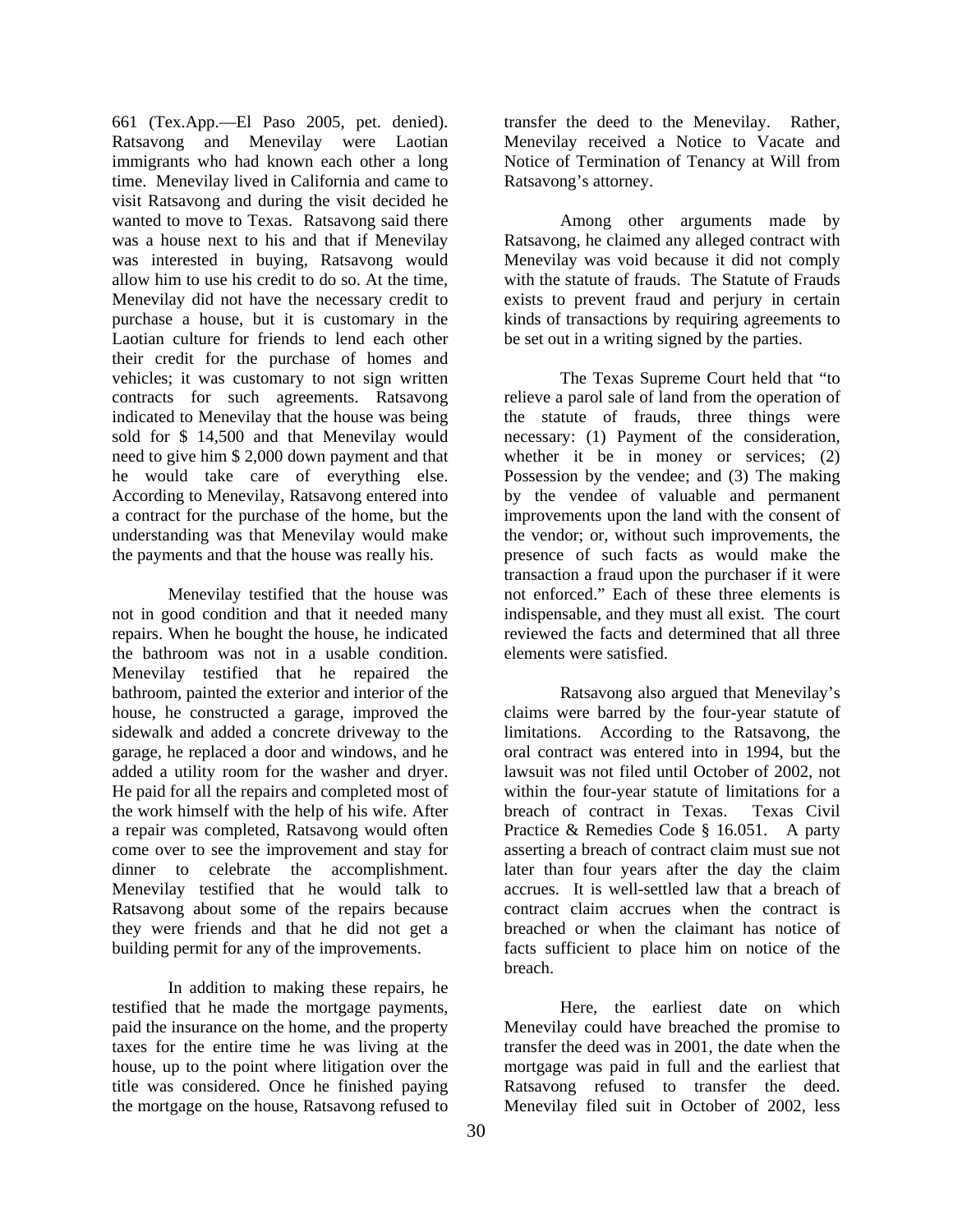than four years after this occurred. Applying the general four-year statute of limitations to the claims, the court held that Menevilay had timely filed suit.

*Ski River Development, Inc.* **v.** *McCalla*, 167 S.W.3d 121 (Tex.App.—Waco 2005, pet. denied). A sublease between the Glazier and McCalla contained the following "right of first refusal:"

"That, in the event Lessees [Bakers] shall purchase or otherwise obtain legal ownership of said Property from Lessor [Glazier] and later elect to sell, Lessees [Bakers] hereby grant Sub-Lessees [McCallas] the First Option to Purchase all, or a portion of said Property from Lessees [Bakers] at market value."

Baker obtained title to the property after Glazier's death. Soon after that, she began marketing the property. The listing broker sent McCalla a notice stating that the property was for sale at \$2,500 per acre and giving him 72 hours to decide whether to exercise his right of first refusal. McCalla expressed an interest in buying the property, but objected that the 72 hour period to decide was far too short, claiming that more time was needed to determine the fair market value of the property. He later obtained an appraisal at \$1,200 per acre. After a period of time, Baker ultimately ground leased the property to Davis, who later assigned it to Ski River. McCalla then decided he wanted to buy the property and when he found out it had been leased to Ski River, he threatened to sue and ultimately did file suit.

Among the issues on appeal was whether Ski River was entitled to a declaratory judgment that the "right of first refusal" was void and unenforceable because it was too indefinite and violated the rule against perpetuities.

The rules regarding indefiniteness of material terms of a contract are based on the concept that a party cannot accept an offer to form a contract unless the terms of that contract are reasonably certain. Thus, the actions of the

parties may conclusively establish their intention to enter a binding agreement even if some terms are left for future agreement. To that end, Texas courts prefer to validate transactions rather than void them. A court may not create a con-tract where none exists and they generally may not interpolate or eliminate material terms. However, parties may agree on some terms sufficient to create a contract, leaving other provisions for later negotiation. In certain situations, a court may uphold an agreement by supplying missing terms, such as implying a reasonable price.

The Restatement asserts that contract terms are reasonably certain "if they provide a basis for determining the existence of a breach and for giving an appropriate remedy." Restatement (Second) of Contracts § 33(2). This conforms to the policy that parties, and not the courts, should make contracts. Where the parties intended to make an agreement and there is a certain basis for granting a remedy, courts should find the contract terms definite enough to provide a remedy. Uncertainty of terms can, however, preclude one remedy without affecting others. For example, less certainty is necessary in a suit for damages than one for specific performance.

When essential terms are missing, courts often find no more than an agreement to agree. Courts have, however, implied terms when the surrounding circumstances left little doubt as to the parties' intentions.

Here, the contract clause sets out with certainty the term that the Bakers must obtain legal ownership as a prerequisite to validity of any obligation. However, the contract clause leaves many terms for future negotiation and agreement. These include:

(1) What is the definition of "said Property" (the entire 380-acre tract or the two acres being subleased by the McCallas);

(2) What is the definition of a "portion" of said Property;

(3) Whether listing property on the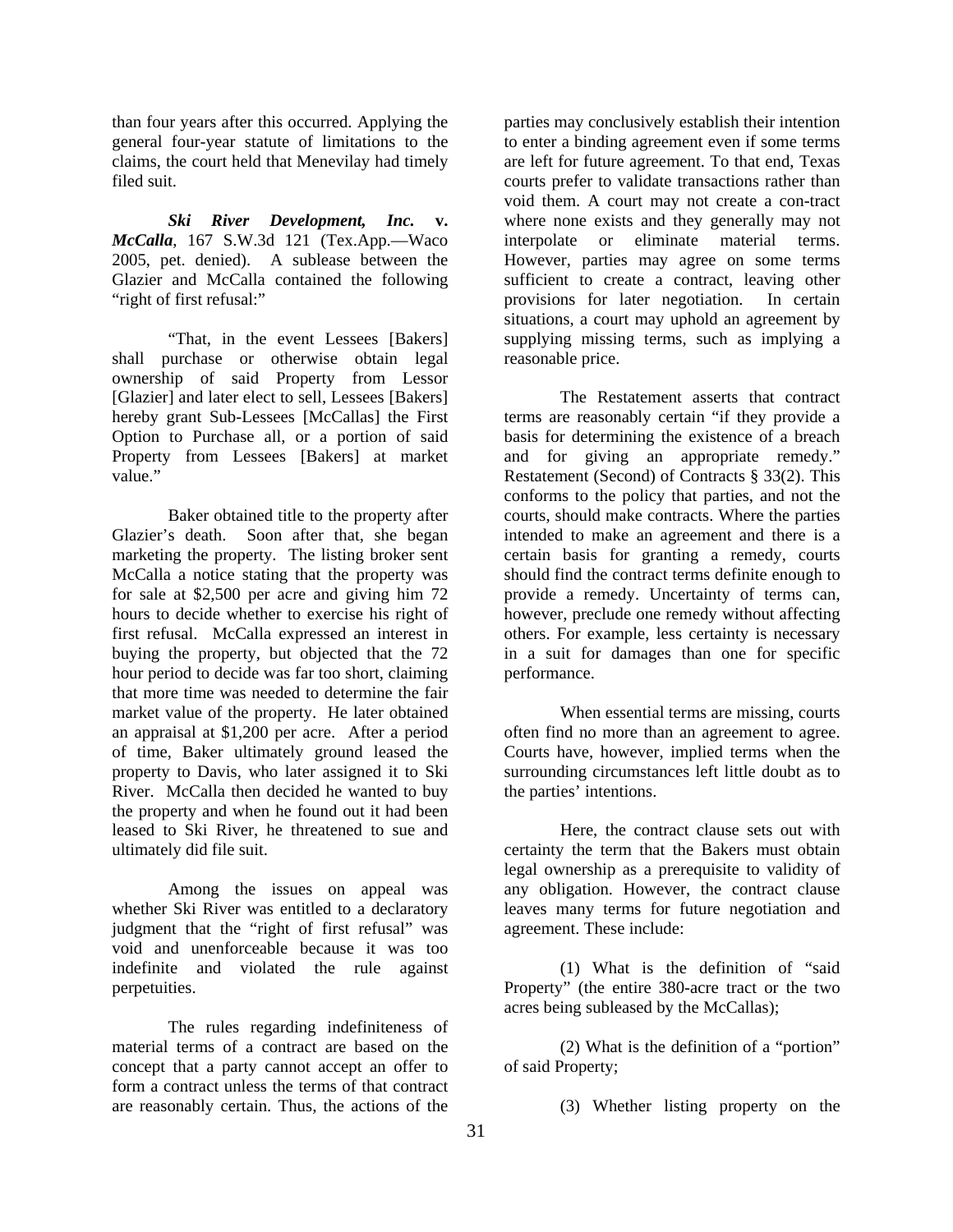market (i.e., solicitation for offers) is an election to sell;

(4) Whether a listing agreement is an election to sell;

(5) Whether a bona fide offer from a third party purchaser was required before the option could be exercised;

(6) Whether an election to sell a portion of the property was sufficient for McCalla to exercise the option;

(7) When market value is to be determined;

(8) What is the method to determine market value;

(9) How long does McCalla have to exercise his option after notification of Baker's election to sell;

(10) Whether the McCallas can ever compel a sale of all or a portion of the Property;

(11) Whether Baker can change her mind after an election to sell the property if she is dissatisfied with an offer from McCalla in comparison with either a bona fide purchaser offer or retaining the property; and

(12) For how long is the option valid?

These provisions requiring future negotiation suggest that the parties are only agreeing to make a future contract. An agreement leaving material terms to be agreed upon later is not definite and specific as to material and essential terms and is, therefore, unenforceable.

*Cardenas* **v.** *Varner*, 182 S.W.3d 380 (Tex.App.—Amarillo 2005, pet. pending). Varner sued Cardenas to recover upon a promissory note and foreclose upon a vendor's lien securing payment of the note. Cardenas executed the note as partial payment for ranch land bought from Varner. When Cardenas discovered, after closing of the sale, that the

acreage was less than that represented by Varner, they refused to pay the outstanding note balance. This precipitated the suit. In response, Cardenas counterclaimed for breach of the sales contract and warranties, asserting that he was sold less land than promised. Upon trial before the court, the trial judge reformed the purchase price of the land, subtracted the difference from the outstanding balance due on the note, awarded Varner the remaining sum due, and permitted them to foreclose upon their lien.

Among the issued addressed on appeal was the trial court's reformation of the purchase price. Cardenas argued that it did not reduce the price enough while Varner asserted that it had no basis to reduce it at all.

No one disputes that the trial court attempted to re-form the agreement struck by the parties. Furthermore, Cardenas believed that the trial court was authorized to do so because the parties were mistaken about the actual amount of land encompassed in the sale. Thus, equity purportedly entitled the trial court to make the changes to reflect the actual property conveyed. Yet, in suing for redress, Cardenas only pled causes of action sounding in breached contract and warranties. And, as for relief, he sought only damages plus court costs, attorney's fees, and interest. His live pleading said nothing about mistake (either mutual or otherwise) or reforming the terms of the agreement. This is fatal since one must seek reformation in his live pleading to acquire it.

 *City of Brownsville* **v***. Golden Spread Electric Cooperative, Inc.*, 192 S.W.3d 876 (Tex.App.—Dallas 2006, pet. pending). The electrical generating facility was owned in common by several participants, including the City, TCC, and OMPA. Under the terms of a participation agreement, a co-owner intending to sell its interest in the facility must serve on all other co-owners written notice of its intent to sell at least seven months before consummation of the intended transfer. The notice must include a copy of the written offer from the proposed buyer setting forth the consideration and other terms of the offer. The co-owners then have the option to acquire all or any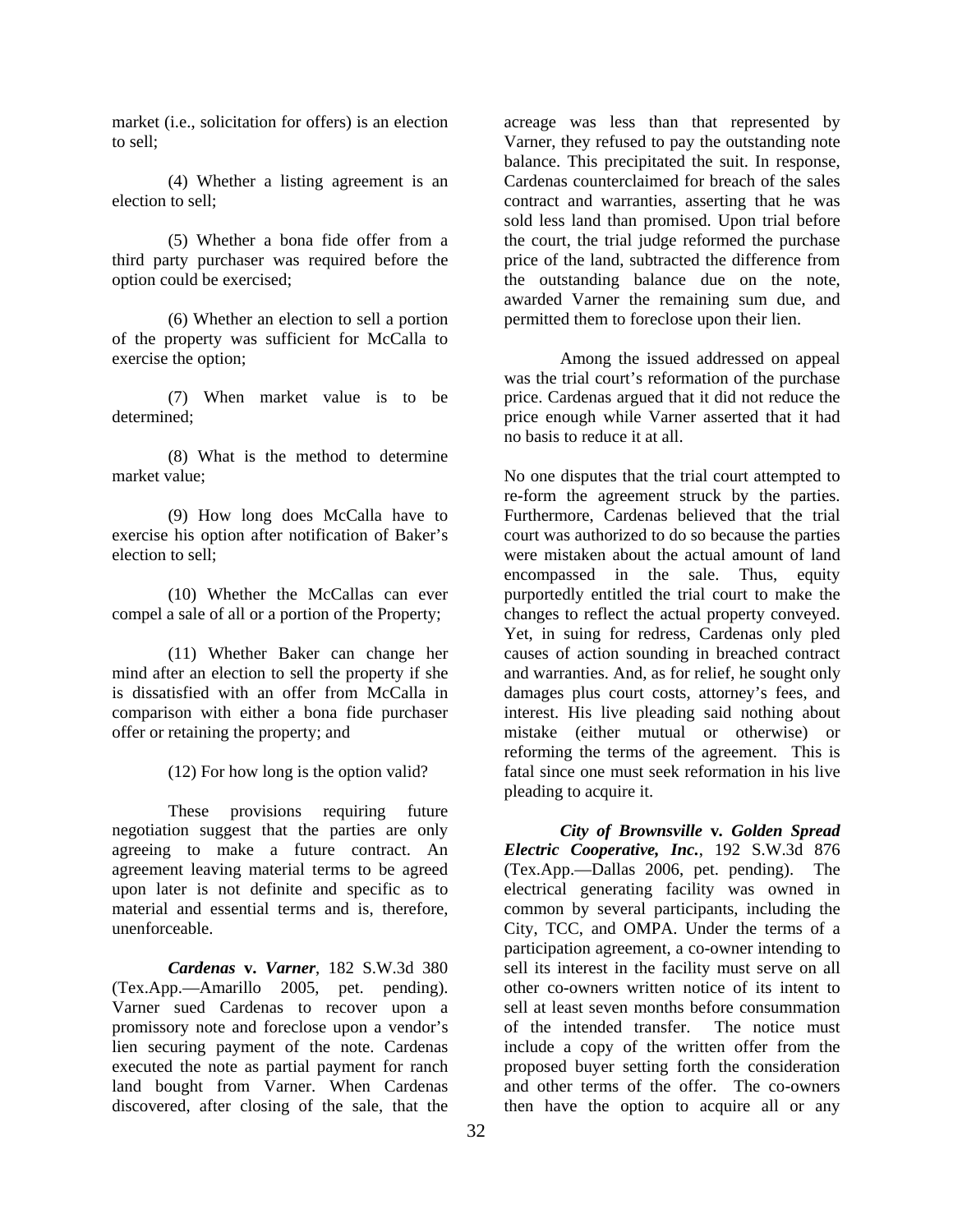undivided interest in the ownership interest to be transferred. The participation agreement states that the right of first refusal "shall be exercised by the [co-owners] serving written notice of intention to exercise their option upon the Participant desiring to transfer and on the remaining [co-owners] within three (3) months after service of the written notice of intention to transfer given...."

 TCC entered into a contract to sell its interest in the facility to Golden Spread. The agreement stated that TCC's obligation to consummate the transaction was subject to the fulfillment of various conditions, including there being no effective exercise of the right of first refusal held by the facility's co-owners. TCC sent the required notice of intention to transfer to the co-owners. Within the three-month exercise period, the City sent notice to TCC and the other co-owners of its intent to exercise its option to purchase. OMPA also sent a notice of intent to exercise its option, but it is disputed whether a proper notice was sent by OMPA within the three-month exercise period.

 The City and TCC executed a contract under which the City agreed to purchase TCC's ownership interest on essentially identical terms to those set forth in TCC's contract with Golden Spread. Golden Spread then filed this suit against TCC, the City, and OMPA claiming that neither the City nor OMPA had validly exercised its right of first refusal. Golden Spread sought a declaratory judgment that its purchase agreement with TCC was valid and enforceable and sought damages for alleged tortious interference with its contract. The trial court granted Golden Spread's motions and held that Golden Spread was entitled to specific performance of its agreement with TCC.

 Generally, a right of first refusal or preemptive right to purchase requires the owner of the subject property to offer the property first to the holder of the right on the same terms and conditions offered by a third party. When the property owner gives notice of his intent to sell, the right of first refusal matures or "ripens" into to an enforceable option. The terms of the option are formed by the provisions granting the

preferential right to purchase and the terms and conditions of the third-party offer presented to the rightholder. Once the property owner has given the rightholder notice of his intent to sell on the terms contained in the third-party offer, the terms of the option cannot be changed for as long as the option is binding on the property owner.

 The rightholder's exercise of the option to purchase must be positive, unconditional, and unequivocal. The rightholder must accept all the terms of the offer or the offer will be considered rejected. In the absence of an agreement otherwise, unequivocal acceptance of the terms of the offer is considered an exercise of the right to purchase. When the rightholder gives notice of his intent to accept the offer and exercise his option, a contract between the rightholder and the property owner is created.

 In this case, it is undisputed that the City unequivocally accepted all the terms and conditions set forth in Golden Spread's offer to purchase TCC's interest in the facility. Golden Spread argued, however, that the City was prohibited by the Texas Constitution from accepting the indemnity provisions of the contract and that any purported acceptance of those provisions rendered the contract between TCC and the City void. If the contract were void, Golden Spread contended the City's exercise of its right of first refusal was not effective. Both the City and TCC strongly disputed that the City's acceptance of the indemnity provisions at issue violates the Texas Constitution. The City argued that if the provisions are violative, the severability clause of the purchase agreement operates to sever out those provisions while preserving the remainder of the contract. Severability provisions may serve to preserve contracts so long as the invalidated portions of the contract do not constitute the main or essential purpose of the agreement.

 The indemnity provisions of the purchase contract are clearly tangential to the main purpose of the agreement, which is the transfer of the ownership interest. The inclusion of the severability provision in the agreement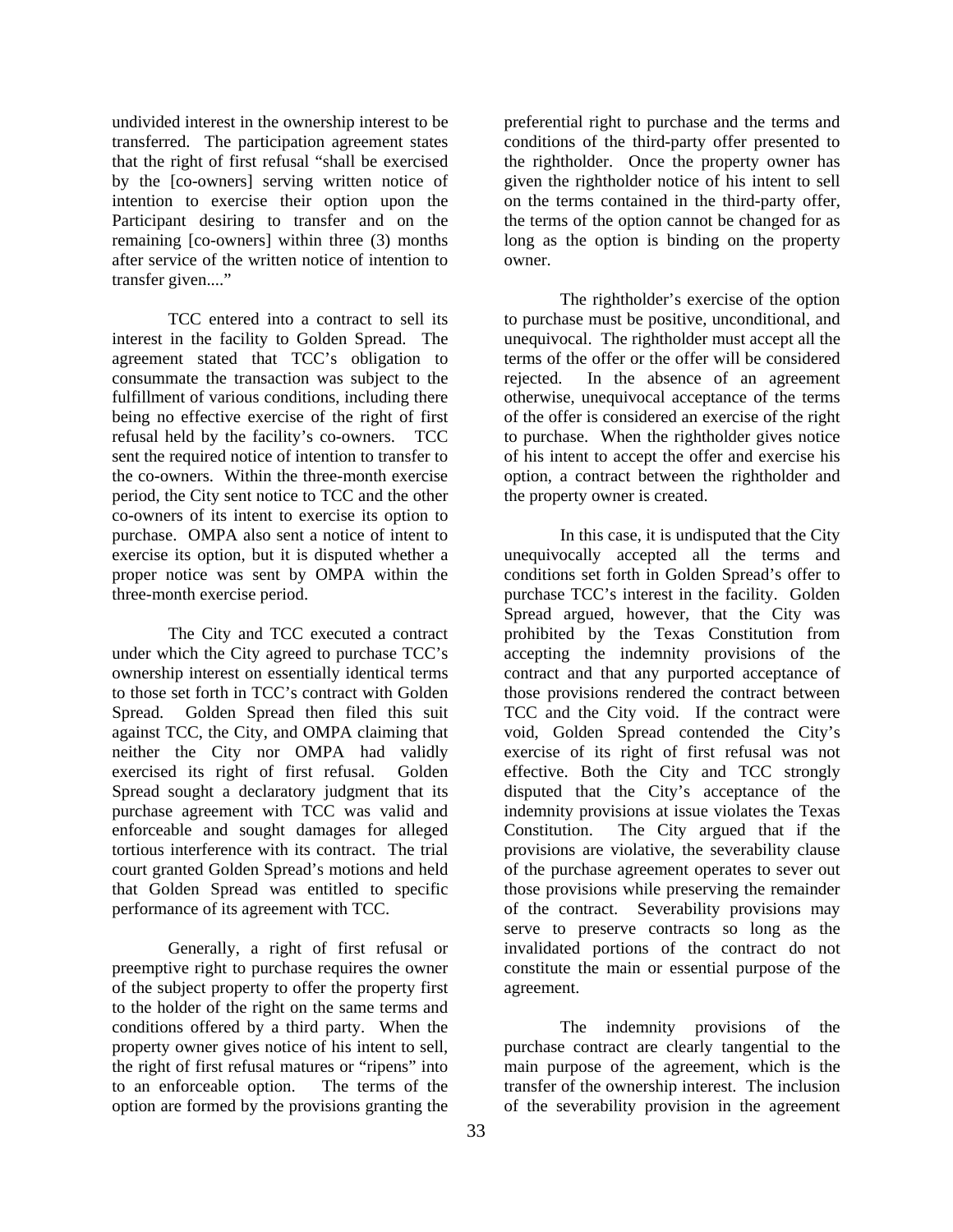indicates the parties were willing to sever out such tangential matters to preserve the main agreement. Therefore, the possible invalidity of the indemnity provisions does not render the entire agreement between TCC and the City void.

 Golden Spread further argued that, even if the entire agreement is not void, the invalidity of the indemnity provision alone renders the City's exercise of its right of first refusal ineffective because its inability to perform the indemnity provision necessarily makes the City's acceptance of the offer qualified rather than unconditional. This logic would deprive the City of the benefits of the severability provision, however, and would alter the terms and conditions of the contract as applied to the City. Under the severability provision, TCC and Golden Spread agreed the purchase contract would continue to be valid and enforceable even if some provisions of the agreement were later held to be invalid. Accordingly, both parties took the risk that some provisions in the contract would be unenforceable. Once the terms and conditions of the agreement, including the severability provision, were conveyed to the City, neither TCC nor Golden Spread could change the terms of the offer. To conclude that the City's exercise of its right of first refusal was ineffective because one of the tangential provisions of the contract may be invalid or unenforceable against the city would be tantamount to removing the severability clause from the agreement offered to the City. This is not permissible.

 Golden Spread's argument was essentially that, to effectively exercise its right of first refusal, the City must not only accept all the terms and conditions of Golden Spread's offer to purchase TCC's interest, but TCC's ability to enforce the contract against the City must be identical to its ability to enforce the contract against Golden Spread. The law does not require equivalent enforceability, however. The law requires only unequivocal acceptance of the terms and conditions of the third-party offer for there to be a sufficient exercise of a right of first refusal.

*Probus Properties* **v.** *Kirby*, 200 S.W.3d 258 (Tex.App.—Dallas 2006, pet. pending). Kirby leased commercial real property from Probus under a three-year lease. The lease granted Kirby, for a fee, a one-year option to purchase the property for \$200,000 under the terms specified in the lease. The lease also permitted Kirby to extend the option for the years 2002 and 2003, by paying an additional annual Option Fee. If Kirby was not in default and the Option Fees were timely paid, Kirby could exercise the option at any time during the option period. If Kirby failed to make any annual payment of Option Fees, he would forfeit any Option Fees previously made. Kirby made the original Option Fee and the first annual Option Fee payments. The next annual option fee was due on or before January 1, 2003. On January 1, Kirby wrote a personal check for \$10,000.00 on his account at North Dallas Bank and put the check in the mail slot on Probus's door. Probus deposited the check at its bank on January 2, 2003. On January 6, 2003, Kirby's bank returned the check unpaid with the notation "Drawn Against Uncollected Funds." A few days later, Probus sent Kirby a notice that the option had expired due to non-payment of the option extension fee.

 Kirby explained that he had two checking accounts at the time. The day after he delivered the check, January 2, 2003, he became confused as to which bank the check had been drawn on, and mistakenly made his deposits at the wrong bank. Later that day, Kirby looked at his checkbook and realized he had written the check on his North Dallas Bank account, which did not have sufficient funds to pay the check. He drove to North Dallas Bank to make a deposit, but had car trouble and was unable to reach the bank before it closed. The next afternoon, Friday January 3, 2003, Kirby deposited a \$10,000 check drawn on his other bank in the North Dallas Bank account. However, because of inactivity in the account and the size of the deposit, North Dallas Bank placed a two-business day hold on the deposit. Kirby testified he was unaware that the bank would put a hold on the deposit. He also testified he did not contact his bank officer about the deposit. The next business day, January 6,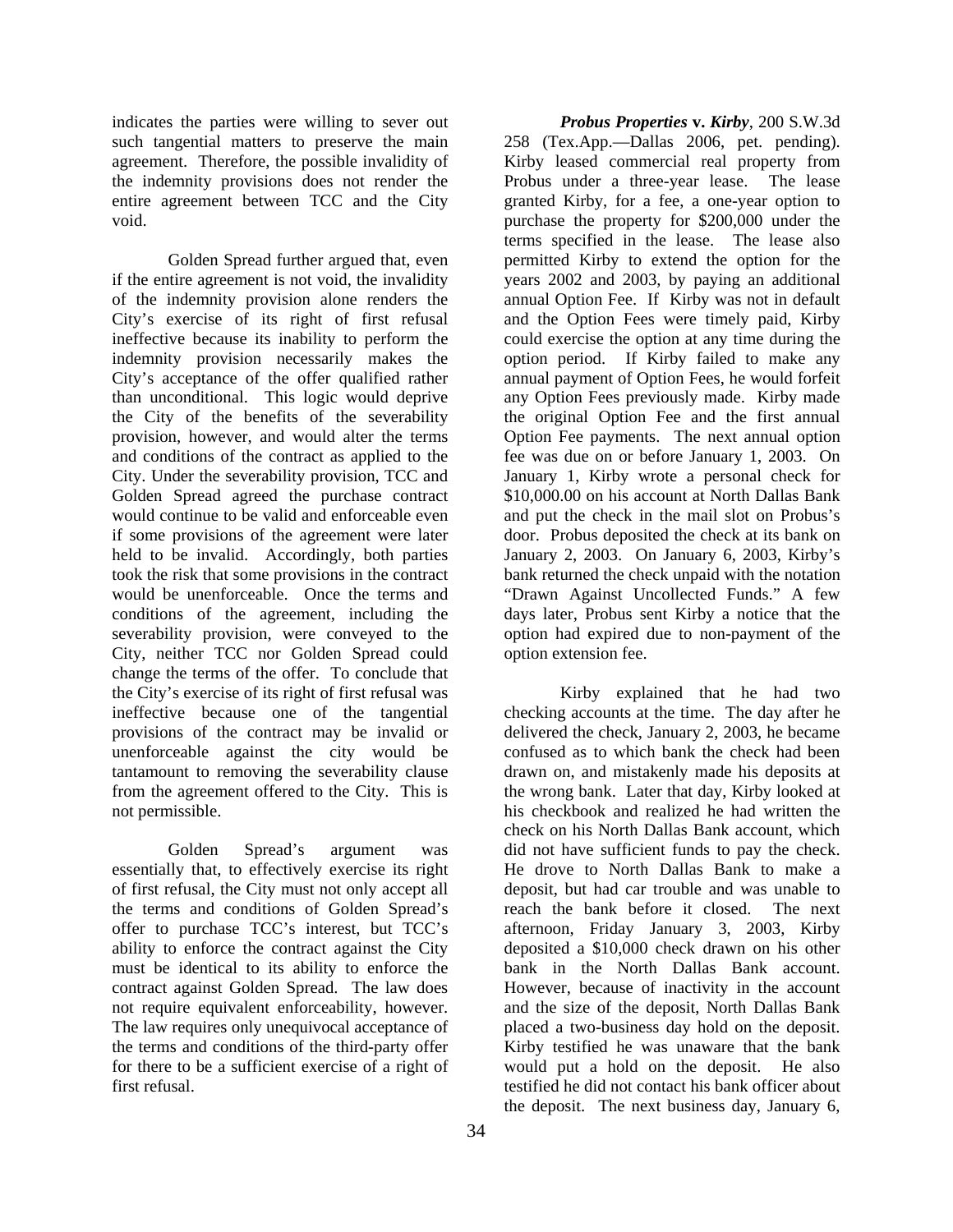2003, North Dallas Bank returned the check unpaid.

 Kirby sued Probus for breach of contract, specific performance of the purchase option, and for a declaratory judgment. Kirby alleged he performed the conditions precedent to extend the option, or, in the alternative, that equity would relieve him of the obligation to satisfy the conditions precedent. The jury found that Kirby had performed the condition precedent in the lease to extend the option for calendar year 2003. It also found in favor of Kirby on his equitable arguments for relief from compliance with the conditions precedent.

 Probus argued, among other things, that there was no evidence to support the jury's finding that Kirby performed the condition precedent to extend the option, that equity does not apply to the option.

 In a typical option to purchase property, the optionor offers to sell the property on stated terms for a specific period of time and the optionee, for a consideration, is granted the right or option of accepting or not the terms of the offer during the specified time period. In general, options to purchase property must be exercised in strict compliance with the terms of the option agreement. By its very nature, an option is time-sensitive. It has long been held that time is of the essence in an option because it is unilateral and for the benefit of the optionee. Even where the agreement does not expressly state that time is of the essence, time is essential to the option and the holder of the option must comply with the terms of the option within the specified time period. Thus, any failure to exercise an option according to its terms, including untimely or defective acceptance, is simply ineffectual, and legally amounts to nothing more than a rejection.

 The lease required Kirby to pay an additional option fee of \$10,000 on or before January 1 to extend the option for 2003. The option to purchase could be exercised only if the option fees were "timely paid." Although the lease does not contain an express statement that "time is of the essence," the nature of the option

and the language requiring timely payment of the option fees makes time essential to the extension and exercise of the option.

 Kirby argues his act of delivering the check on January 1 and depositing funds sufficient to pay the check before it was presented for payment constituted performance of the terms of the option. However, unless otherwise agreed, an uncertified check is merely a conditional payment for an obligation and payment is made absolute when the check is presented and honored. If the check is dishonored, the original obligation remains. The check suspends the obligation until dishonor of the check or until it is paid or certified. Kirby's personal check was merely conditional payment and the condition--payment of the check on presentment--was never fulfilled.

 Kirby argues equity will excuse nonperformance of the condition precedent. Relying on language in *Jones* **v***. Gibbs*, 133 Tex. 627, 130 S.W.2d 265 (1939), Kirby asserts that equity will excuse non-performance of an option where the failure was the result of an honest and justifiable mistake, any delay was slight, any loss to the optionor was slight, and cancelling the option would result in unconscionable hardship to the optionee. This equitable rule is sometimes referred to as the doctrine of disproportionate forfeiture. Thus, Kirby argues the jury's findings in questions two through ten support the application of equity to relieve him from performance of the condition precedent to extending the option. Probus argues the doctrine of disproportionate forfeiture does not apply to this option.

 The court held that *Jones* was a different situation. In *Jones*, the optionee had paid all of the consideration for timber and was required to make relatively small annual payments in order to remove it. At the direction of the optionor in one year, Jones made a payment in a manner different than the option required. He did so again the following year, but the optionor objected to that manner of payment a substantial time after it was made. It really appeared that Jones had performed in accordance with the optionor's instructions,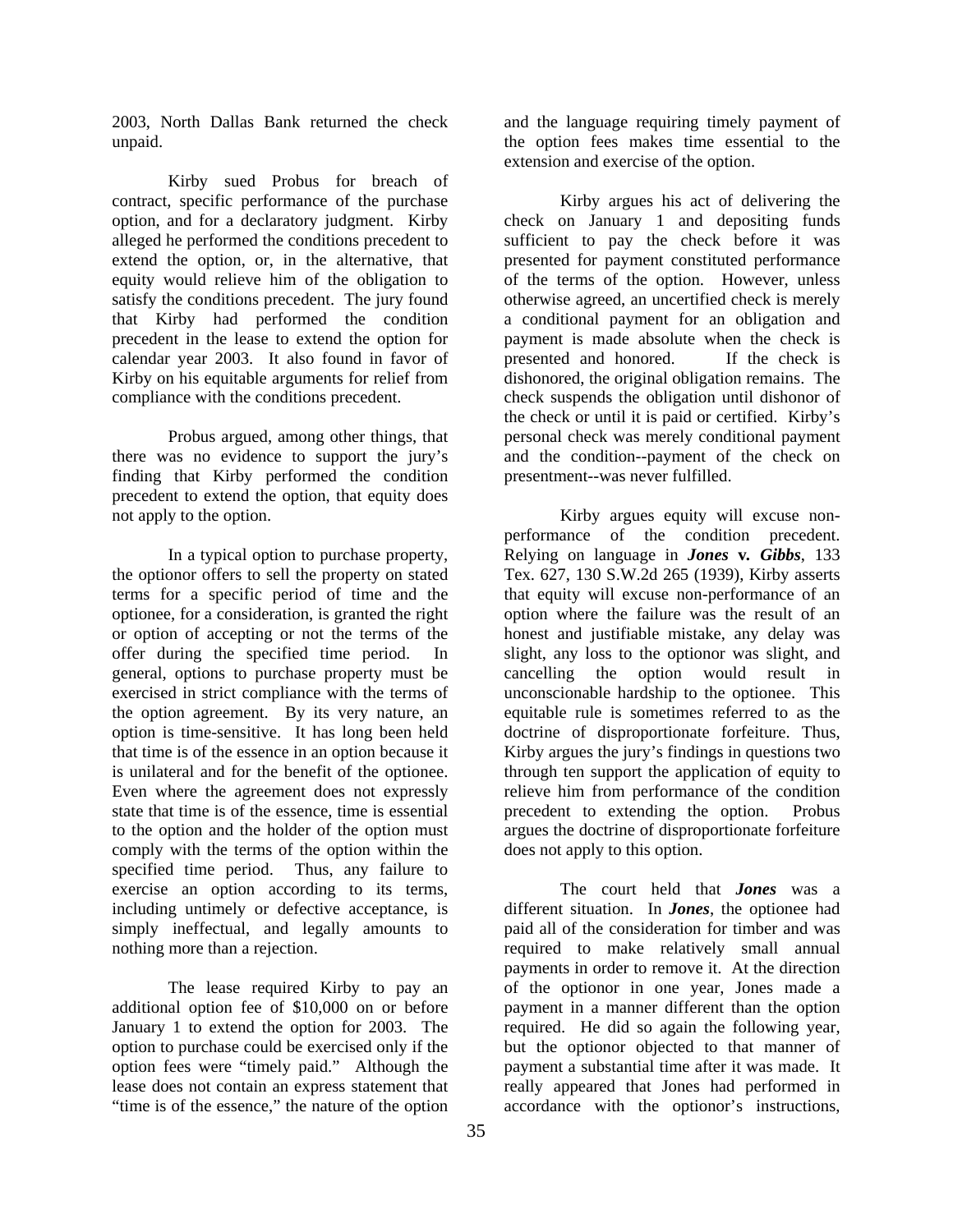though not technically in accordance with the option agreement, so equity relieved him. This case is completely different. None of the consideration for the property had been paid. The court held that the doctrine of disproportionate forfeiture did not apply.

*Krayem* **v.** *USRP (PAC), L.P.*, 194 S.W.3d 91 (Tex.App.—Dallas 2006, pet. denied). Krayem leased a gas station from USRP. The lease included a purchase option which Krayem could exercise by delivering "written irrevocable notice." USRP sold the property to MacArthur. MacArthur sent Krayem a letter notifying him of the change in ownership and requesting new insurance certificates listing MacArthur as the certificate holder. Krayem then sent MacArthur a letter dated July 16, 2003 stating he was exercising his option to purchase the premises and scheduling a closing on or before October 31, 2003. Krayem did not sign the July 16 letter. Krayem sued USRP and MacArthur alleging that, although he properly exercised his option, appellees refused to sell him the property.

 Krayem argues his June 16 letter to MacArthur conclusively establishes that he effectively exercised his option to purchase the premises. MacArthur, on the other hand, contends that because the June 16 letter was unsigned, it was not an effective exercise of the purchase option as required by section 2.5 of the lease.

 The term "written irrevocable notice," however, is not defined in the lease. MacArthur contends the Texas statute of frauds and case law support its position that "written irrevocable notice" necessarily means a written instrument signed or executed by the party to be charged. The court first noted that MacArthur's argument fails because Krayem is not the party against whom enforcement is sought for statute of fraud purposes. Moreover, none of the cases cited by MacArthur support its position that "written irrevocable notice" required Krayem to sign his letter. Absent any lease provision or legal authority requiring Krayem to sign the written notice, Krayem's unsigned June 16 letter conclusively established that he gave proper

"written irrevocable notice" of his intent to exercise his purchase option.

 To succeed on his claims, however, Krayem was required to do more than just properly exercise his purchase option. He was also required to perform all conditions precedent necessary to close the purchase. Krayem attacks the trial court's findings and conclusions that he failed to perform all conditions precedent to effectively close the option. In particular, Krayem asserts he was not required to tender consideration of the purchase price of the property or demand a deed from appellees to close the purchase because the record established that MacArthur refused to attend the scheduled closing or agree to a new closing date. Alternatively, he argues that his appearance for a closing on October 3, 2003 and attempts to reschedule the closing were sufficient tender of consideration.

 One of the elements Krayem had to prove to support his breach of contract claim was that he performed or tendered performance under the contract. In situations where the parties have mutually concurrent contract obligations, such that a deed is required to be delivered upon tender of the purchase price, tender serves two purposes: it invokes the seller's obligation to convey, and it establishes that the buyer is ready, willing, and able to perform all material acts which the contract requires of him. Tender is not a prerequisite, however, when its performance was prevented by the other party or where defendant repudiates the contract.

 Krayem testified that he executed a written contract to sell the premises to a third party, Fahd Enterprises, Inc. Krayem and Jamal Aly, a principal in Fahd Enterprises, then presented the transaction to a title company in an attempt to close their transaction simultaneously with the closing of Krayem's purchase option. Krayem further testified the title company prepared and he signed documents in connection with the closing. The transaction, however, did not close because they were unable to get MacArthur to attend the closing. Aly testified that he took a copy of the sales contract and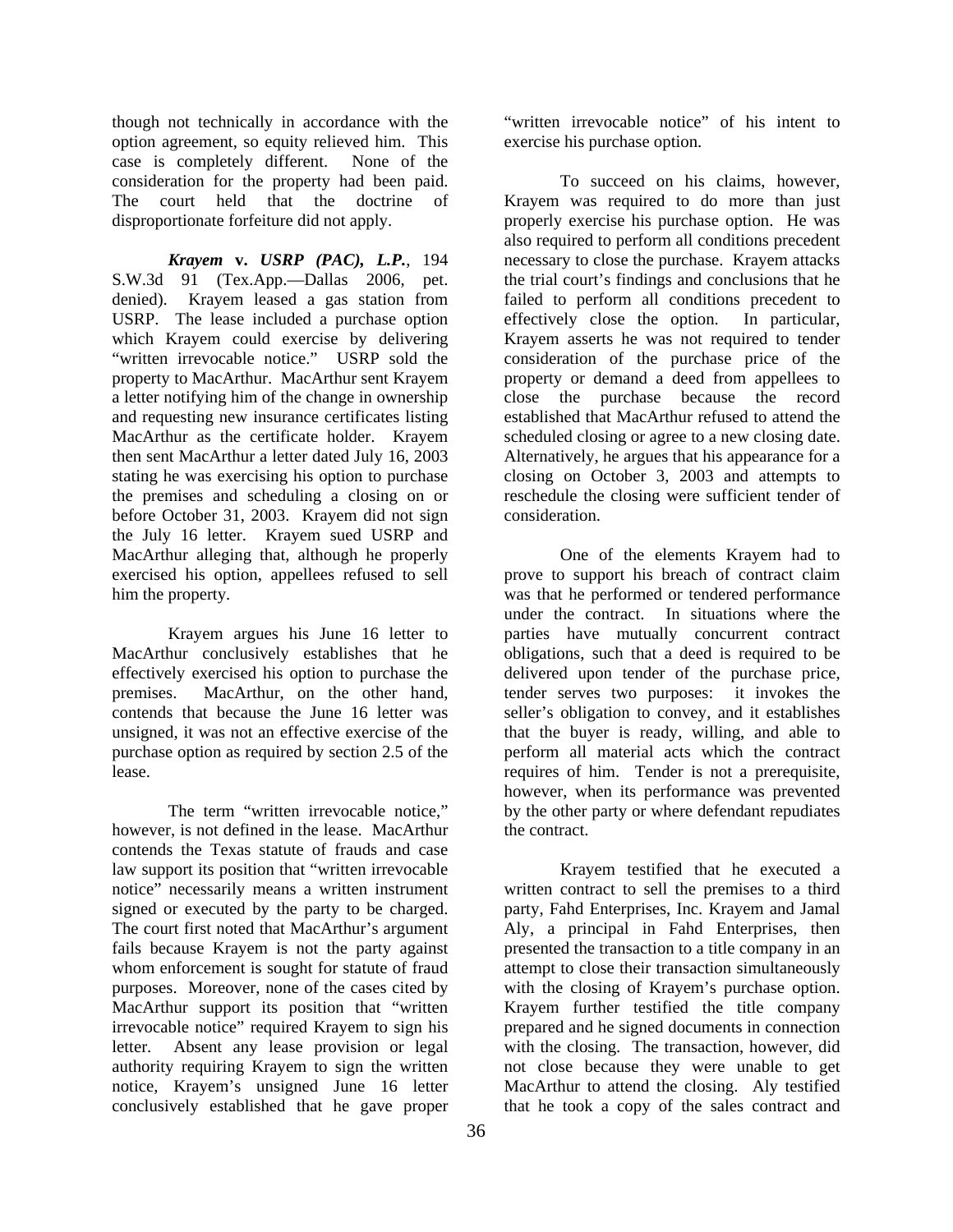bank loan commitments to the title company. He expected MacArthur to transfer the property to Krayem and then he would purchase the property as stated in the contract. Aly also indicated that, although he had a cashier's check for the downpayment and the loan commitment, he never tendered any money to the title company. Krayem never received any money from Fahd Enterprises. Thus, there was no evidence that Krayem could have completed the purchase transaction with MacArthur without first receiving funding from Fahd Enterprises.

Based on the evidence before the trial court, the court could not conclude that Krayem tendered performance under the contract or that his tender was excused. Krayem's ability to close the purchase option was completely dependent upon an unrelated third-party transaction. That transaction, however, could not be completed until MacArthur transferred the property to Krayem. There is no indication that Krayem could tender the consideration needed to close the purchase until the third-party transaction closed. Likewise, there is nothing in the record to indicate that MacArthur prevented Krayem from performing or that it openly refused to perform its obligations under the contract. The evidence supports the trial court's determination that Krayem did not tender the consideration required to close the purchase. .

*Huntley v. Enon Limited Partnership*, 197 S.W.3d 844 (Tex.App.—Ft. Worth 2006, no pet.). Huntley entered into a Commercial Contract of Sale with Enon for the purchase of a strip shopping center owned by Enon in Arlington. The contract provided that, if the contract were properly terminated by Huntley, he was entitled to the return of the earnest money deposit. The contract provided for the assumption of the existing loan and further provided that, if the assumption was not approved by the lender, Huntley had the right to terminate. An amendment to the assumption provision extended the time for obtaining approval. A second amendment provided that the lender's approval had to be free of any obligation on Huntley's part for environmental matters and further extended the time for lender approval.

 Just before the date for lender approval to be obtained, the lender sent a letter stating that approval had been given. The letter didn't indicate the terms of the assumption and several days later (after the expiration of the assumption approval period), when the commitment letter arrived, it included a requirement that Huntley execute an environmental indemnity. Enon signed the commitment letter, but Huntley did not. A month later, Huntley sent a letter terminating the contract and requesting the return of the earnest money deposit. Two days after the termination letter was received, the lender sent a new commitment letter deleting the environmental indemnity requirement. Again, Enon accepted and signed the document; Huntley did not.

 Huntley argues that he had a right to terminate the Contract when Midland required an environmental guaranty. Enon argues that Huntley did not have a right to terminate the Contract and that Huntley's subsequent termination of the Contract constituted a breach of the Contract because Midland approved Huntley's assumption of the loan. Enon's argument, however, is unpersuasive because it ignores the Second Amendment's requirement that Huntley assume the loan without any liability for environmental issues. Enon must base its approval argument on either the initial approval notice dated September 28, 2001, the October 3, 2001, approval notice, or the approval notice dated November 8, 2001. Although the September 28 approval notice indicates that Midland had approved the loan assumption, it does not indicate any of the terms or conditions upon which the loan assumption had been approved. Conversely, the letter faxed by Midland on October 3 set forth the conditions upon which the loan assumption had been approved, including that Huntley assume liability for environmental issues. The November 8 approval notice waived Huntley's environmental liability guarantee. Because the October 3 letter required Huntley to assume environmental liability and because the November 8 letter expressly waived environmental liability, it is clear that the September 28 letter did not serve as Midland's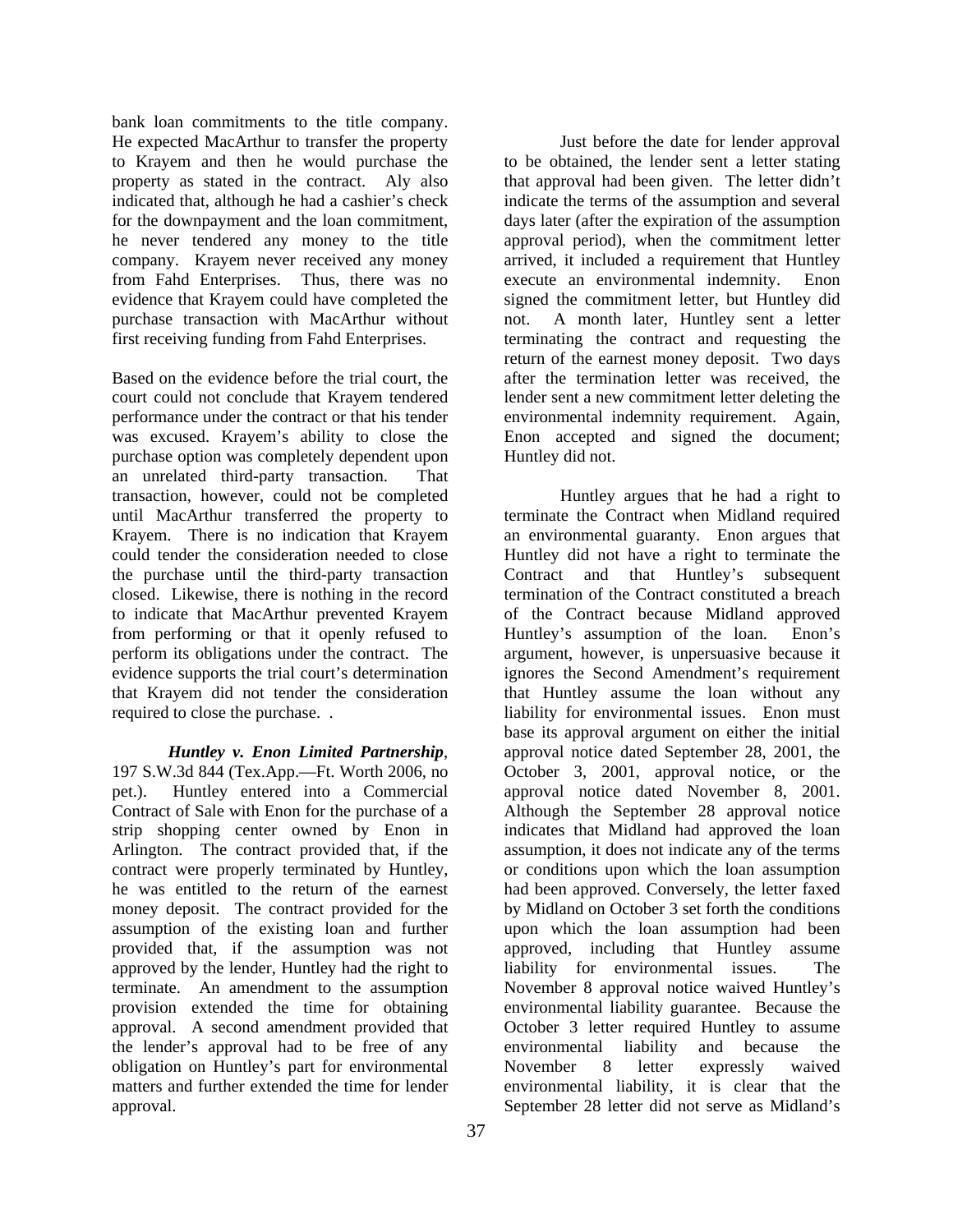approval of the loan assumption absent a requirement that Huntley assume liability for environmental issues as required by the Second Amendment, but was, indeed, directly contrary to the express requirement of the Second Amendment that the loan assumption be free of any such assumption of environmental liability. Midland withdrew its requirement that Huntley assume environmental liability in the November 8 letter, but this was more than a month after the September 30 deadline set by the Second Amendment requiring that Midland approve Huntley's assumption of Enon's loan without any environmental liability and two days after Huntley had provided written notice terminating the Contract on November 6, 2001.

*Roberts* **v***. Clark*, 188 S.W.3d 204 (Tex.App.—Tyler 2002, pet. denied). The Sellers agreed to sell 360 acres to the Buyers. The Buyers arranged a loan from the lender. The Buyers and the lender went to the title company for the closing and the Buyers signed all their closing documents. The lender did not fund the loan because it wanted the Sellers to sign and deposit the deed with the title company before funding. The Sellers refused to sign the deed until they were actually paid.

 The Sellers filed suit for breach of contract, asking the court to declare the contract terminated because the Buyers did not tender payment on or before May 1, 2000 as required by the contract. The Buyers counterclaimed for specific performance. The Sellers moved for summary judgment, asserting that the Buyers failed to tender the purchase price and, inasmuch as the contract required payment of the purchase price before the Sellers' duty to sign the deed arose, the Sellers were excused from performing under the contract and the Buyers are not entitled to specific performance. The trial judge agreed.

 In their first issue, the Buyers assert that the trial court erred in holding as a matter of law that the Buyers breached the contract, the contract terminated, and the Sellers' performance is excused. Among other arguments, they contend there are fact questions regarding whether the contract requires the

Buyers to make payment before the Sellers execute the deed and whether tender of a wire transfer satisfied the contract.

 Sellers assert the contract clearly requires the Buyers to tender payment on or before May 1, 2000 before the Sellers' duty to execute the deed even arises. In other words, Sellers contend that tender of payment is a condition precedent. Buyers disagree, asserting that it is a covenant.

 A condition precedent is an event that must happen or be performed before a right can accrue to enforce a contract. While no particular words are necessary for the existence of a condition, such terms as "if," "provided that," "on condition that," or some other phrase that conditions performance, usually connote an intent for a condition rather than a promise. The contract specifically states in paragraph two that Buyers agree to pay \$1.6 million on or before May 1, 2000. Paragraph three states, in pertinent part, that if the Buyers make the payment required in paragraph two, the Sellers shall make, execute, and deliver the deed. Giving this language its plain, grammatical meaning, the parties use of the word "if" in paragraph three indicates their intent to require the Buyers to tender payment before the Sellers' duty to execute the deed would arise. Consequently, tender of payment by the Buyers is a condition precedent to execution of the deed by Sellers and, once payment has been tendered, the Sellers will have a duty to sign the deed. Accordingly, the court must next determine if the Buyers' acts constitute tender of payment on or before May 1, 2000.

 A tender is an unconditional offer by a debtor or obligor to pay another a sum not less in amount than that due on a specified debt or obligation. A valid and legal tender of money consists of the actual production of the funds and offer to pay the debt involved. The tenderer must relinquish possession of it for a sufficient time and under such circumstances as to enable the person to whom it is tendered, without special effort on his part, to acquire its possession. Since the lender did not relinquish the funds, no tender was made. As the Sellers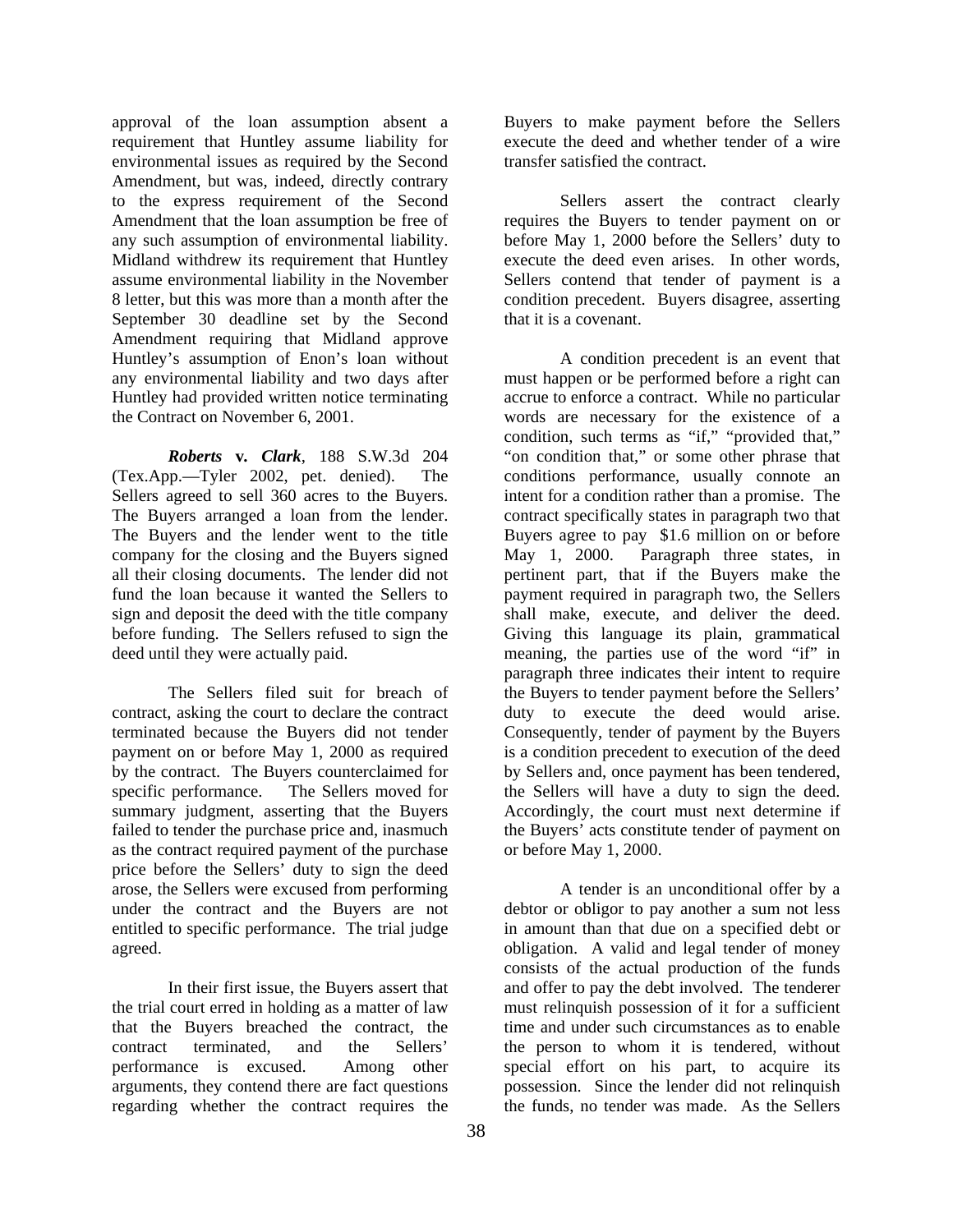have conclusively proven that the Buyers did not comply with the condition in the contract that they make payment on or before May 1, 2000, the Sellers have shown that the Buyers breached the contract. It might be argued that the application of this rule produces a harsh result since the lender was merely attempting to do business as usual and its requested procedure was not unreasonable. However, the Sellers are entitled, reasonably or unreasonably, to rely upon their legal rights under the terms of the contract signed by the parties.

 The evidence shows the Sellers were ready, willing and able to comply with the terms of the contract but had a valid excuse for nonperformance under the terms of the contract. When a promise is subject to a condition precedent, there is no liability or obligation on the promissor and there can be no breach of the contract by him until and unless such condition or contingency is performed or occurs.

*Martin* **v***. Birenbaum*, 193 S.W.3d 677 (Tex.App.—Dallas 2006, pet. denied). Birenbaum agreed to buy Martin's house for \$3.6 million. A contract was signed and earnest money deposited with the title company. While the contract was pending, Birenbaum decided to buy another house, so he sent a letter to the title company and to Martin telling them he was terminating the contract and asking for the return of his earnest money. Martin orally instructed the title company not to return the earnest money, even though the contract required notices to be in writing. The title company did not return the earnest money but continued to hold it.

 At first, Martin filed suit for specific performance and breach of contract, but later sold the house to a third party and dropped the specific performance demand. In connection with the sale of the house to the third party, Martin signed an affidavit stating there were no other pending contracts for the property.

 Birenbaum's defense was that Martin had waived his claims for damages by preventing the return of the earnest money. Although Martin admitted he acted to prevent

the return of the earnest money to Birenbaum because Birenbaum did not perform the contract and did not deserve it, he also testified that he did not want the earnest money, that the earnest money was insufficient, and that he had no choice but to sue Birenbaum because Birenbaum had not performed the contract. In fact, the record shows Martin notified Birenbaum in writing of his intent to pursue specific performance of the contract and, if necessary, a lawsuit for breach of contract. In contrast, nothing shows Martin provided any similar express notice, either oral or written, of an intent to accept the earnest money as liquidated damages. Moreover, after Birenbaum failed to specifically perform the contract as demanded, Martin filed a lawsuit seeking specific performance and damages for breach of contract. The court concluded that there was evidence supporting the jury's determination that Martin had not waived his right to sue for damages.

 Having concluded that that there was no waiver, the court also rejected Birenbaum's contention that Martin had contractual elected to accept liquidated damages. Birenbaum claimed that Martin terminated the contract by selling the property to a third party. Although Martin did not physically receive the earnest money, Birenbaum contended he constructively received it by exercising "dominion and control" over it in a manner analogous to a conversion. The court disagreed.

 Martin's sale of the property to a third party did not conclusively establish that he terminated the contract. By not closing the transaction, Birenbaum materially breached the contract. Birenbaum's breach excused Martin's further performance. Thus, Martin was free to sell the property to a third party and assure the purchaser that there were no competing contracts on the property. After selling the property, Martin amended his pleadings to drop his request for specific performance, but he continued to pursue damages for breach of contract. Thus, the court could not conclude as a matter of law that Martin terminated the contract within the meaning of paragraph 15.

Likewise, the evidence did not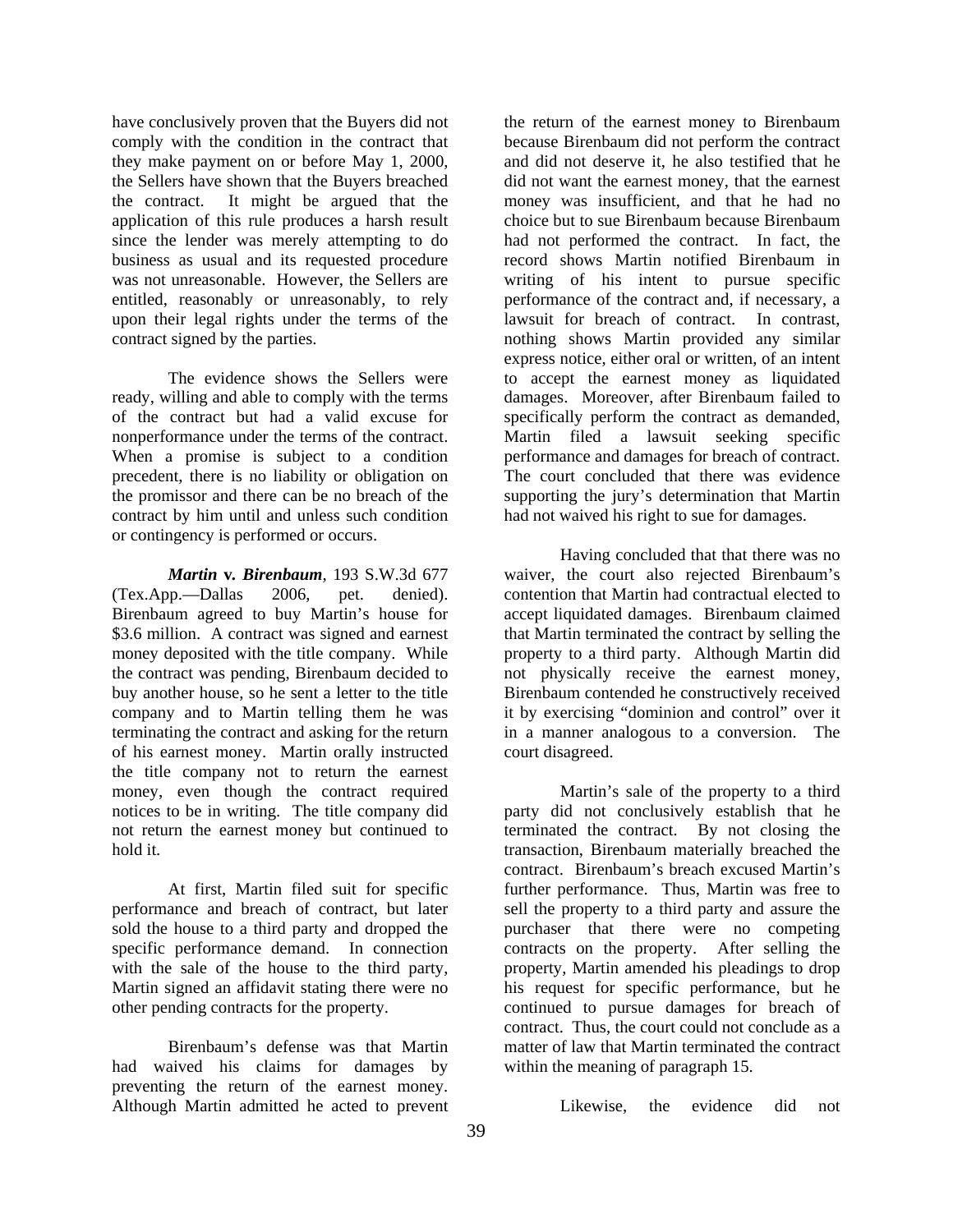conclusively establish that Martin "received" the earnest money. The contract does not contemplate constructive receipt of the earnest money. Nor does the contract mandate an interpretation that objecting to a demand for the earnest money made outside the normal closing process constitutes an election under paragraph 15. Furthermore, because Martin did not object in writing, the contract authorized the title company to release the earnest money to Birenbaum at any time after thirty days from the issuance of Birenbaum's written demand. The court concluded that the evidence did not conclusively establish Birenbaum's election defense.

 In two responsive issues, Birenbaum questions (1) whether the "election-of-remedies clause" of the contract permits an aggrieved seller to sue for damages while also preventing the buyer from retrieving his earnest money and (2) whether such actions waive the seller's right to sue. Because the contract at issue is a standardized Texas Real Estate Commission form, Birenbaum further contends that resolving this case in Martin's favor would adversely impact public policy because aggrieved sellers will henceforth always choose both to withhold the earnest money and to sue for damages.

 All three contentions presuppose that Martin withheld the earnest money from him and thus, effectively chose both remedies for default. The record, however, contains more than a mere scintilla of evidence showing that the title company, rather than Martin, chose not to release the earnest money to Birenbaum.

 *Coldwell Banker Whiteside Associates*  **v***. Ryan Equity Partners, Ltd.*, 181 S.W.3d 879 (Tex.App.—Dallas 2006, no pet.). The Parkmont apartment project was built in 1964 when zoning allowed multi-family uses. The sellers bought the property in 1972. In 1978, the property was re-zoned to single family, but allowed multi-family to continue as legal nonconforming. In 1988, the area was rezoned again, making multifamily housing nonconforming. This zoning change went unrecognized until 1994, when residents petitioned the City to shut down various

multifamily housing uses. The Dallas City Council then passed an ordinance creating a Planned Development District that included the property. Under the PD, multifamily housing uses larger than six units were prohibited unless they obtained a Special Use Permit. If a property larger than six units failed to obtain a Special Use Permit, then its nonconforming use would be abated by the City's Board of Adjustment on the application of any citizen. "Abatement" of the nonconforming use meant that the nonconforming property would have to become a single-family residence or cease to operate. In 1995, the sellers applied for a Special Use Permit from the City, but their application was denied. However, they continued to operate the Property as a thirty-oneunit apartment complex, and no one applied to abate the nonconforming use while they owned the Property.

 In 1998 Ryan Equity started looking for properties in East Dallas to buy and renovate. It contacted Coldwell Banker as a broker, who recommended the Parkmont as a suitable investment. One of the partners in Ryan Equity asked Whiteside about the zoning, and Whiteside said it was a legal nonconforming use but was grandfathered. Ryan Equity made no independent investigation of the zoning, nor did it seek confirmation of Coldwell Banker's representation of the extent to which the property was grandfathered. Ryan Equity did not ask sellers about the zoning, nor did it tell them the intended use of the property. After looking at the property and deciding it could be rehabilitated according to the plan, Ryan Equity offered to purchase the property. The contract for the sale of the property stated that the sellers, were "not aware of ... any material defects to the Property." The sale closed on November 24, 1998. Coldwell Banker received a commission of three percent.

 Ryan Equity planned to renovate the property after renovating one of the other properties, but it planned to use the rental income from the Property to maintain it until the renovations could begin. Ryan Equity, however, was soon cited for the property's multiple building code violations, and it hired an attorney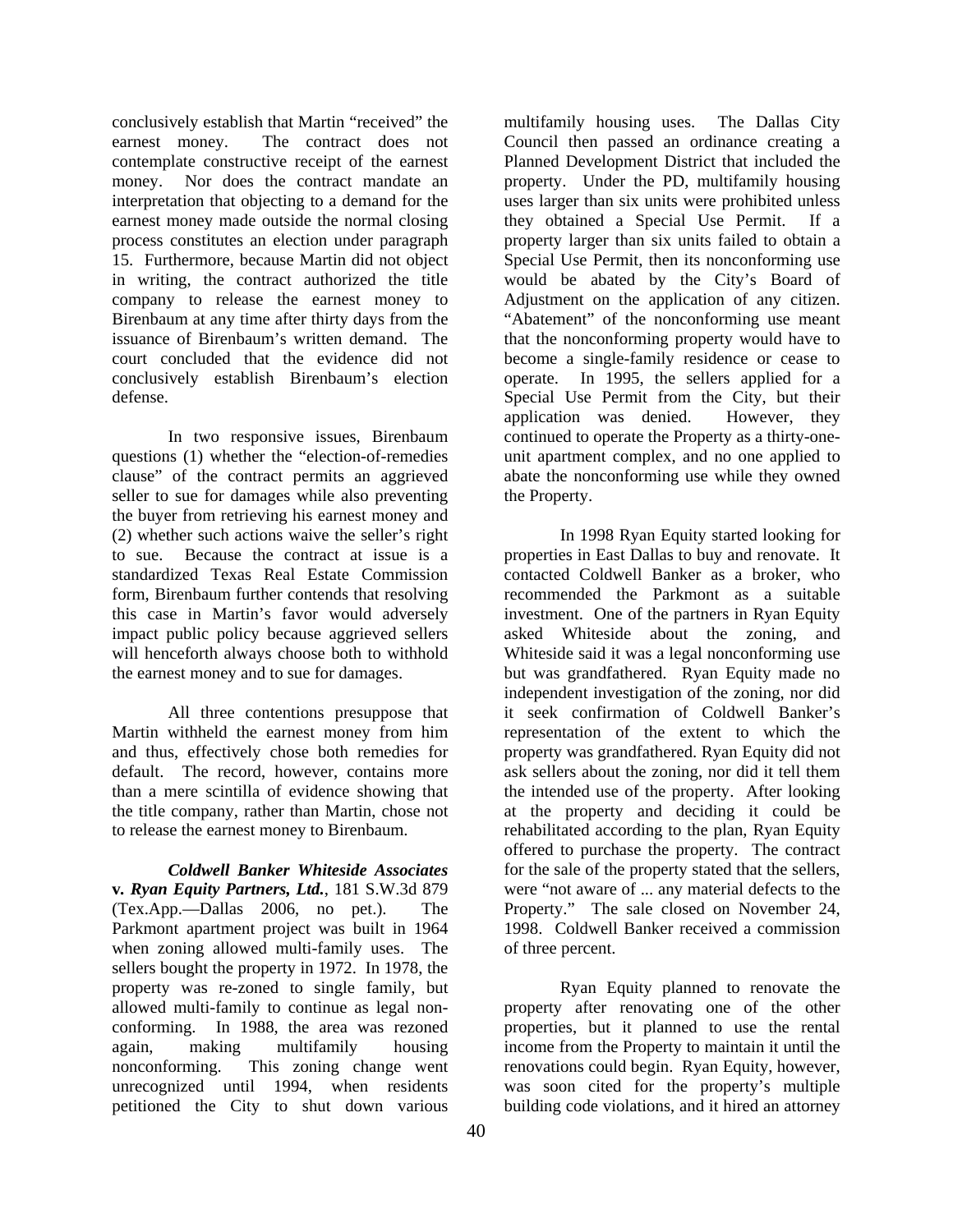to represent it before the City. The attorney discovered the PD ordinance and determined that unless Ryan Equity obtained a Special Use Permit, the property would be forced to cease operation as multifamily housing on the application of any citizen to the Board of Adjustment. Ryan and the attorney held meetings with the neighborhood association to win the neighborhood's support for a Special Use Permit, but the neighborhood refused to support the plan for the property. An application for abatement of the nonconforming multifamily use of the property was filed with the Board of Adjustment. Because the property did not have a legal right to exist as a multifamily-housing use, Ryan Equity was unable to obtain the building permits and financing necessary to repair the major problems with the property. Ryan Equity incurred fines of over \$167,000 for building code violations. The City of Dallas brought two suits, one seeking demolition of the buildings on the property for building code violations and the other seeking abatement of the nonconforming use of the Property. In June 2001, Ryan Equity settled the suits with the City by agreeing to tear down the apartments in exchange for the City waiving the fines. Ryan Equity demolished the buildings in August 2001.

 Ryan Equity sued the sellers and Coldwell Banker for breach of the duty of good faith and fair dealing, common-law and statutory fraud, and breach of contract. Ryan Equity also sued Coldwell Banker for breach of fiduciary duty. The trial court found the sellers were not liable and found Coldwell Banker liable only for breach of contract.

 Ryan Equity challenged the trial court's finding and conclusion that the sellers did not breach the purchase contract. Ryan Equity argued that the sellers breached two provisions in the purchase contract by failing to disclose the status of the zoning, that the operation of the apartment complex was subject to being shut down on the application of any citizen to the Board of Adjustment, and the denial of the sellers' application for a Special Use Permit. Ryan Equity contended that the nondisclosure of the status of the zoning and the denial of the

Special Use Permit were nondisclosures of material defects with the property. The trial court concluded, "The status of the Property's zoning does not constitute a 'material defect' under the terms of the Contract."

 Whether nonconformance to zoning ordinances constitutes a "material defect" requiring disclosure under a real estate contract is an issue of first impression in Texas. The term "material defect" is not defined in the purchase contract. Nor is it defined in the statutes governing the sale of real property. According to the dictionary, a "defect" is "an irregularity in a surface or a structure that spoils the appearance or causes weakness or failure." Thus, a "defect to the Property" would be some irregularity in "a surface or a structure" of the Property that mars its appearance or causes some aspect of the Property to weaken or fail. The definition addresses tangible aspects of the Property, whether its physical appearance or its physical structure. This definition is in line with the plain understanding and usage of the term: when we call something defective, we mean it is blemished, broken, deficient, or imperfect in some physical sense.

 Given this plain understanding of the language at issue, the court concluded that the zoning status of the property was not a material defect to the property within the meaning of the purchase contract. Zoning laws neither cause nor result from physical imperfections or deficiencies in real property itself. The zoning law at issue does not relate to the exact physical condition of the property. Instead, the zoning law regulates the use of the property, giving it a discernible legal status. The denial of sellers' application for a Special Use Permit was a determination of the property's legal status pursuant to the zoning ordinance, not a material defect to the Property.

 Finally, having concluded the zoning information related to legal status and not to any defective condition on the Property, the court addressed whether that legal status nonetheless had to be disclosed by the sellers. Ryan Equity contends the sellers had the duty to inform it of the zoning laws and to interpret the effect of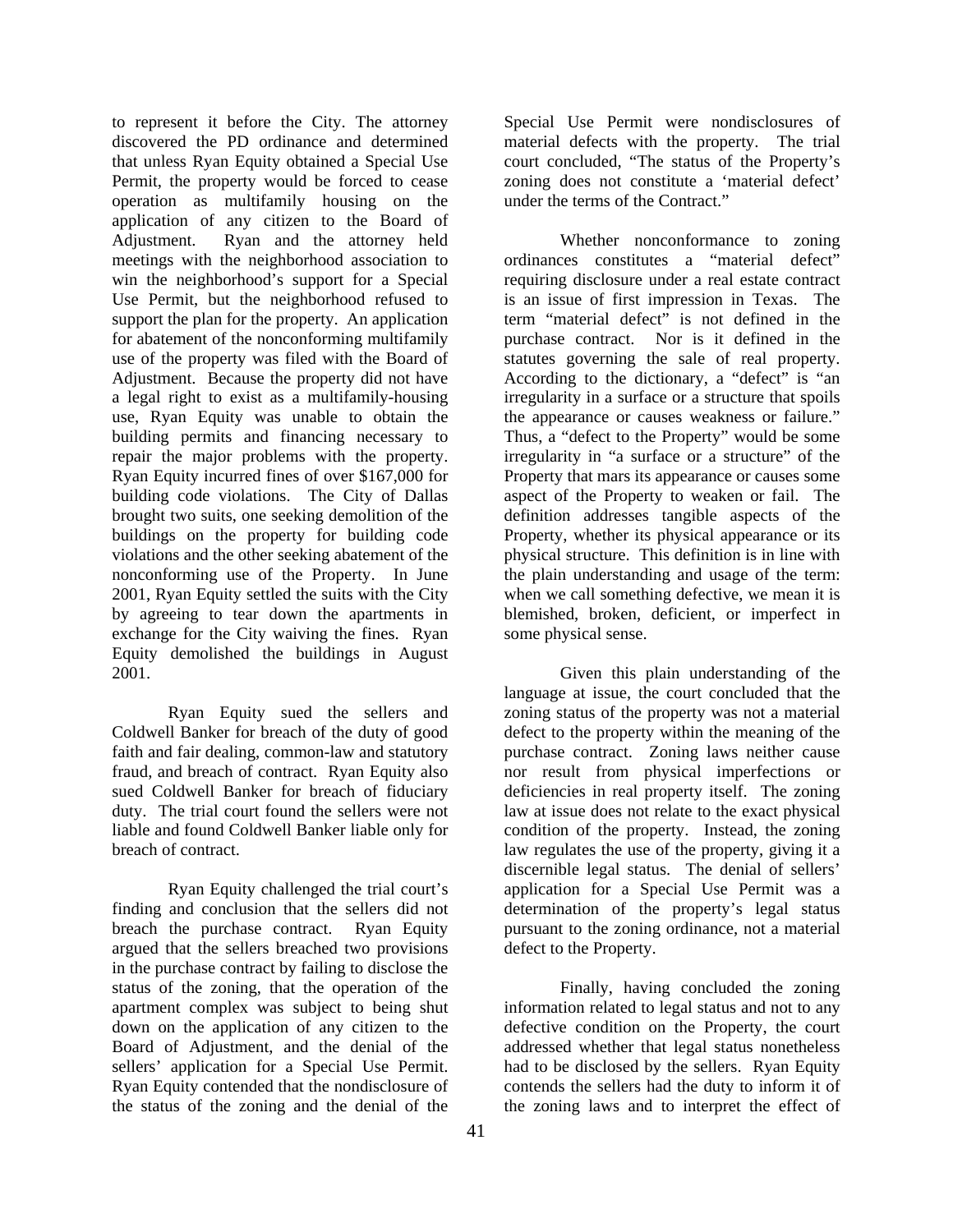those laws for it. Ryan Equity cited no authority for the proposition that a seller of commercial real estate has a duty to identify the applicable zoning laws or explain their effect to a sophisticated, experienced real estate investor who makes no inquiry to the seller of the zoning status and receives no express representation from the seller of the zoning status. Courts presume the parties to a contract knew and took into consideration the laws affecting matters about which they contracted, unless the contrary clearly appears in the terms of the contract.

 In its second issue, Ryan Equity contended the trial court erred in concluding the sellers did not commit fraud against it. For common-law fraud, the plaintiff must prove (1) a material misrepresentation; (2) that was false when made; (3) that was known by the speaker to be false when it was made or that was made recklessly as a positive assertion without knowledge of its truth; (4) the speaker made it with the intent that it should be acted upon; (5) the party justifiably relied on the representation; and (6) the party was injured as a result.

 To prove statutory fraud in a real estate transaction, a plaintiff must show: (1) a false representation of a past or existing material fact, when the false representation is (A) made to a person for the purpose of inducing the person to enter into a contract and (B) relied on by that person in entering into that contract; or (2) a false promise to do an act, when the false promise is (A) material, (B) made with the intention of not fulfilling it, (C) made to a person for the purpose of inducing that person to enter into a contract, and (D) relied on by that person in entering into that contract. Tex. Bus. & Com.Code Ann. § 27.01(a).

 A misrepresentation may consist of the concealment or nondisclosure of a material fact when there is a duty to disclose. The duty to disclose arises when one party knows that the other party is ignorant of the true facts and does not have an equal opportunity to discover the truth.

 It is undisputed that the sellers did not discuss the zoning or Special Use Permits with

Ryan Equity's principals and made no affirmative representations regarding the zoning. Thus, their liability for fraud depends on their having a duty to disclose those facts. A seller of real estate is under a duty to disclose any material fact that would be not be discoverable by the purchaser's exercise of ordinary care and diligence or which a reasonable investigation would not uncover. Ryan Equity does not explain why the zoning status and denial of the application for the Special Use Permit were not discoverable through the exercise of ordinary care, reasonable diligence, or a reasonable investigation. Ryan Equity's lawyer testified that he discovered the zoning status and the denial of the application for the Special Use Permit through examining the publicly available zoning records at City Hall. No witness testified that these records were not discoverable through a reasonable investigation. The lawyer's testimony did not indicate his investigation that discovered the facts was unreasonable or went beyond the exercise of ordinary care and reasonable diligence. Because the sellers had no duty to disclose the facts, their failure to do so was not fraud.

 *Warehouse Associates Corporate Center II, Inc.* **v***. Celotex Corporation*, 192 S.W.3d 225 (Tex.App.—Houston  $[14<sup>th</sup>]$  Dist.] 2006, pet. pending). Celotex Corporation operated an asphalt shingle manufacturing plant on the Property for a number of years until 1998, when Celotex permanently closed the plant. Celotex decided to sell the Property and retained Cushman & Wakefield as its real-estate broker. While Cushman & Wakefield was entertaining bids for the Property, Warehouse Associates asked Cushman & Wakefield for any documents that Celotex had regarding the Property. In response, Celotex forwarded part of a 1996 environmental report prepared for Celotex. The part of this report Celotex produced indicates that there had been asbestos issues relating to the buildings on the Property but indicates nothing about asbestos contamination in the soil or use of asbestos in the manufacturing process on the Property, as opposed to asbestos in building materials in the structures on the Property. Celotex did not give Warehouse Associates the part of the report stating that asbestos previously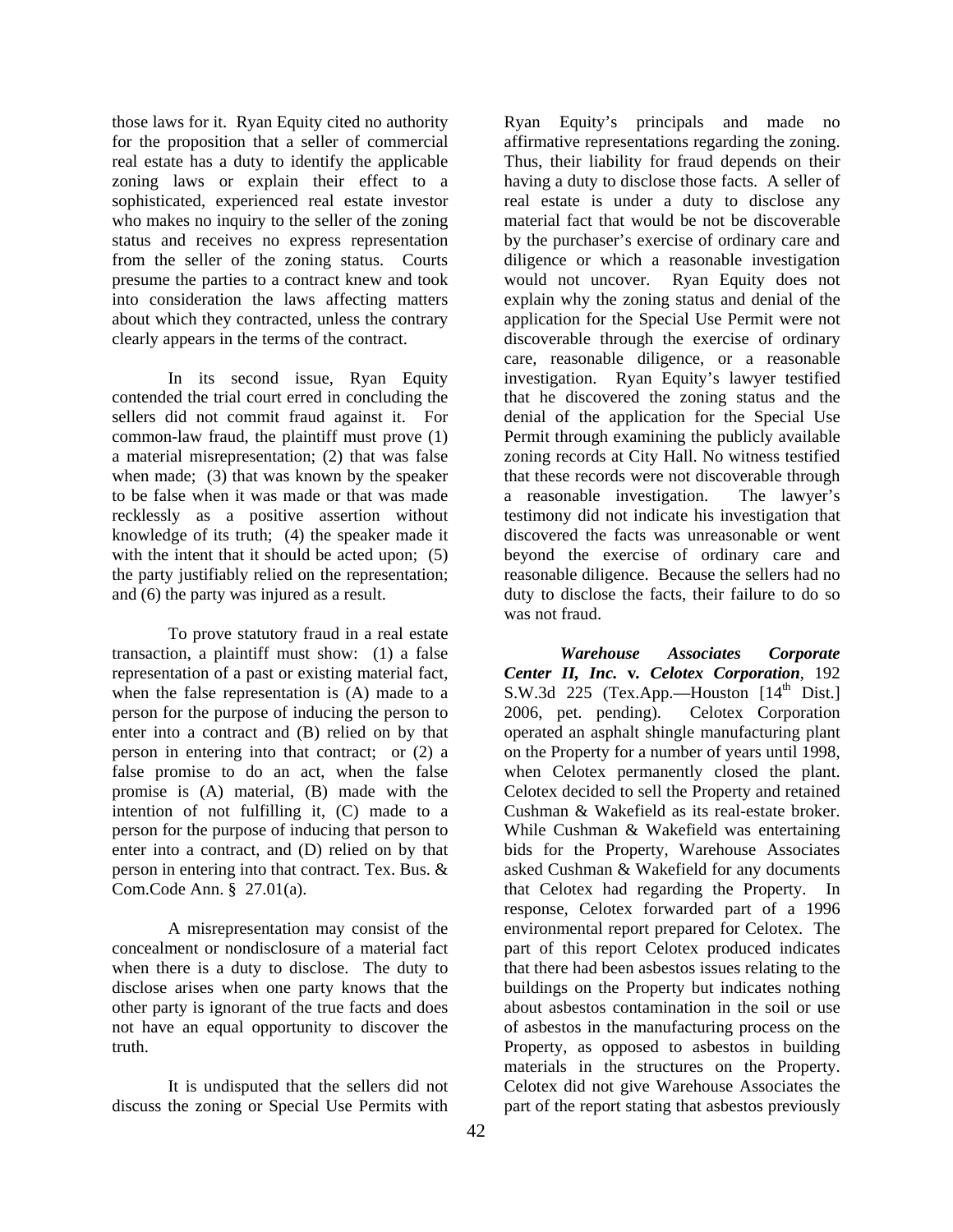had been used in the manufacturing process at the plant on the Property.

 Celotex entered into a written contract with appellant Warehouse Associates Development, Inc. for the sale of the Property. Under the Contract, Warehouse Associates was allowed to inspect the Property within sixty days from the date Celotex gave notice that it had completed this demolition work. During this sixty-day inspection period, Warehouse Associates had the right to terminate the Contract by written notice if its inspections revealed conditions unsatisfactory to it in its sole discretion. In the Contract, the parties agreed that, other than the warranties of title contained in the deed, Celotex did not make and was specifically disclaiming any representations, warranties, promises, covenants, or guaranties of any kind. The Contract imposed no obligation on Celotex to provide documents or records relating to the Property's condition. Warehouse Associates, however, was entitled to conduct inspections, tests, and investigations as it deemed necessary to determine the suitability of the Property for its intended use.

 On the day that the inspection period began, Celotex's contractor was excavating soil on the Property and found what appeared to the contractor to be raw, friable asbestos buried in the ground. The contractor contacted appellee Lecil M. Colburn, Celotex's Director of Environmental Affairs and chairman of a Celotex committee formed to sell various Celotex properties. The contractor asked Colburn what to do and Colburn instructed the contractor to leave that area of the Property alone and to backfill the excavated area, indicating the matter would be addressed at a later date. The contractor had one employee, wearing a respirator, backfill the excavation as quickly as possible.

 During the relevant period, HBC Engineering inspected the Property and conducted a Phase I Environmental Site Assessment of the Property. HBC had discussions about the Property with supervisors for Celotex. HBC did not specifically ask them about asbestos, and they said nothing to HBC

about asbestos or the recent discovery of suspected asbestos-containing material buried in the ground on the Property. Celotex listed the major raw materials Celotex had used in its shingle-manufacturing process without mentioning asbestos. At the end of his interview with the supervisor, an HBC representative asked if he was aware of any other environmental concerns, and the supervisor said nothing about the suspected asbestos-containing material recently discovered on the Property or about the possibility of asbestos being buried in the soil on the Property. HBC also conducted an environmental site investigation that included analysis of soil and groundwater samples taken from the Property. HBC did not test the soil for the presence of asbestos. In its reports to the buyer, HBC did not mention anything about any contamination of the soil on the Property due to asbestos.

 Warehouse Associates did not exercise its right to terminate the Contract during the inspection period and the sale closed. The special warranty deed that contains the same waiver-of-reliance and as-is language as the Contract. A few months later, a contractor demolishing the concrete slabs discovered asbestos-containing material in the soil on the Property. An expert analyzed soil borings and detected more than one percent asbestos in fortyfour of seventy soil borings from sites across the Property. This expert concluded that the Property has extensive, widespread asbestoscontaining material in the soil to a depth of at least thirteen feet below the ground surface.

 Warehouse Associates sued, alleging damage claims for common law fraud, negligent misrepresentation, and statutory fraud under section 27.01 of the Texas Business and Commerce Code. Warehouse Associates also sought the equitable remedy of rescission of the transaction, as well as punitive damages and attorney's fees.

 In *Prudential*, the Texas Supreme Court limited the enforceability of as-is and waiver-ofreliance language to exclude situations in which (1) the buyer was induced to enter into the contract containing that language by a fraudulent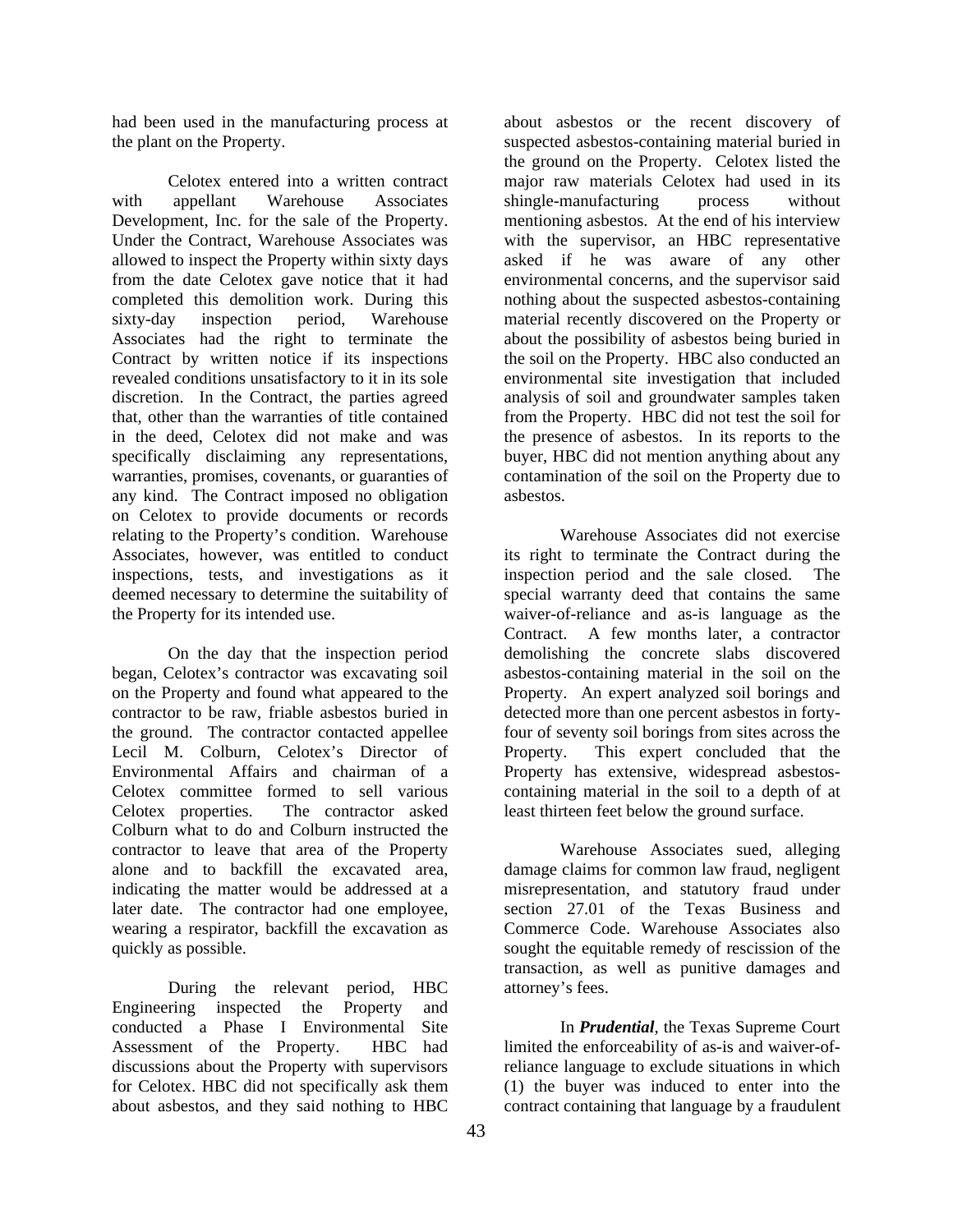representation or concealment of information by the seller or (2) the seller engaged in conduct that impaired, obstructed, or interfered with the buyer's inspection of the property being sold. In *Schlumberger Tech. Corp.* **v***. Swanson*, 959 S.W.2d 171 (Tex.1997), the Supreme Court held that the fraudulent-inducement exception from Prudential does not apply to waiver-ofreliance language (1) that clearly and unequivocally disclaims reliance on the specific representations that are the basis of the claims in question, (2) in a contract whose purpose is to definitively end a dispute in which the contracting parties have been embroiled, (3) in an arm's length transaction between sophisticated parties represented by counsel. This court of appeals held that, because the Contract's purpose was not to definitively end a dispute in which Celotex and Warehouse Associates had been embroiled, this case does not fall within the scope of Schlumberger, and therefore, the two Prudential exceptions provide the legal standard. So the court turned to the two exceptions to Prudential's general rule: fraudulent inducement and interference with inspection.

 Looking over the facts, the court concluded that there was a material fact issue relating to fraudulent inducement.

 As to the issue of interference with inspection, the court began by examining the language used by the *Prudential* court to describe this exception: "[A] buyer is not bound by an "as is" agreement if he is entitled to inspect the condition of what is being sold but is impaired by the seller's conduct. A seller cannot obstruct an inspection for defects in his property and still insist that the buyer take it "as is". The only case that actually analyzes the proper application of this exception is Prudential itself. In Prudential, the buyer asserted the seller had "interfered with his investigation" by withholding plans and specifications the buyer had requested. See id. The Prudential court stated that withholding such plans and specifications could not have interfered with the buyer's inspection. It noted that the withheld plans and specifications did not mention if an asbestos-containing material was used in the

construction of the building and that the only way to determine whether the building contained asbestos was to "inspect the premises." According to the Prudential court, the buyer did not claim that the seller had interfered with his inspection in any way. By this statement, the Prudential court recognized a distinction between an inspection of the property and an investigation of that property. The Prudential court noted that the buyer was asserting that the seller had interfered with its investigation of the property by withholding information about the property but that this assertion was not equivalent to an assertion that the seller had interfered with the buyer's inspection of the property. This distinction is consistent with the plain meaning of these words; "inspect" focuses on a careful physical examination, whereas "investigation" includes a physical examination as well as a gathering of information through research and study. In the absence of further guidance from the Texas Supreme Court, the court concluded that the *Prudential* court intended the second *Prudential* exception to apply to a seller's conduct that impairs, obstructs, or interferes with a buyer's inspection of the property being sold but not to conduct that impairs, obstructs, or interferes with a buyer's investigation of that property. Therefore, to trigger the impairment-ofinspection exception, the seller, by its conduct, must impair, obstruct, or interfere with the buyer's exercise of its contractual right to carefully view, observe, and physically examine the property. Conduct by the seller that impairs, obstructs, or interferes with the buyer's ability to obtain information regarding the property does not trigger this exception.

 Almost all of the evidence cited by Warehouse Associates shows alleged fraudulent misrepresentations or nondisclosures of information by Celotex concerning the condition or prior use of the Property. As discussed above, even presuming the truth of all such evidence, this proof does not raise a fact issue as to Celotex's alleged impairment of Warehouse Associates's inspection of the Property. Warehouse Associates does not assert on appeal that Celotex impaired, obstructed, or interfered with its ability to carefully view, observe, and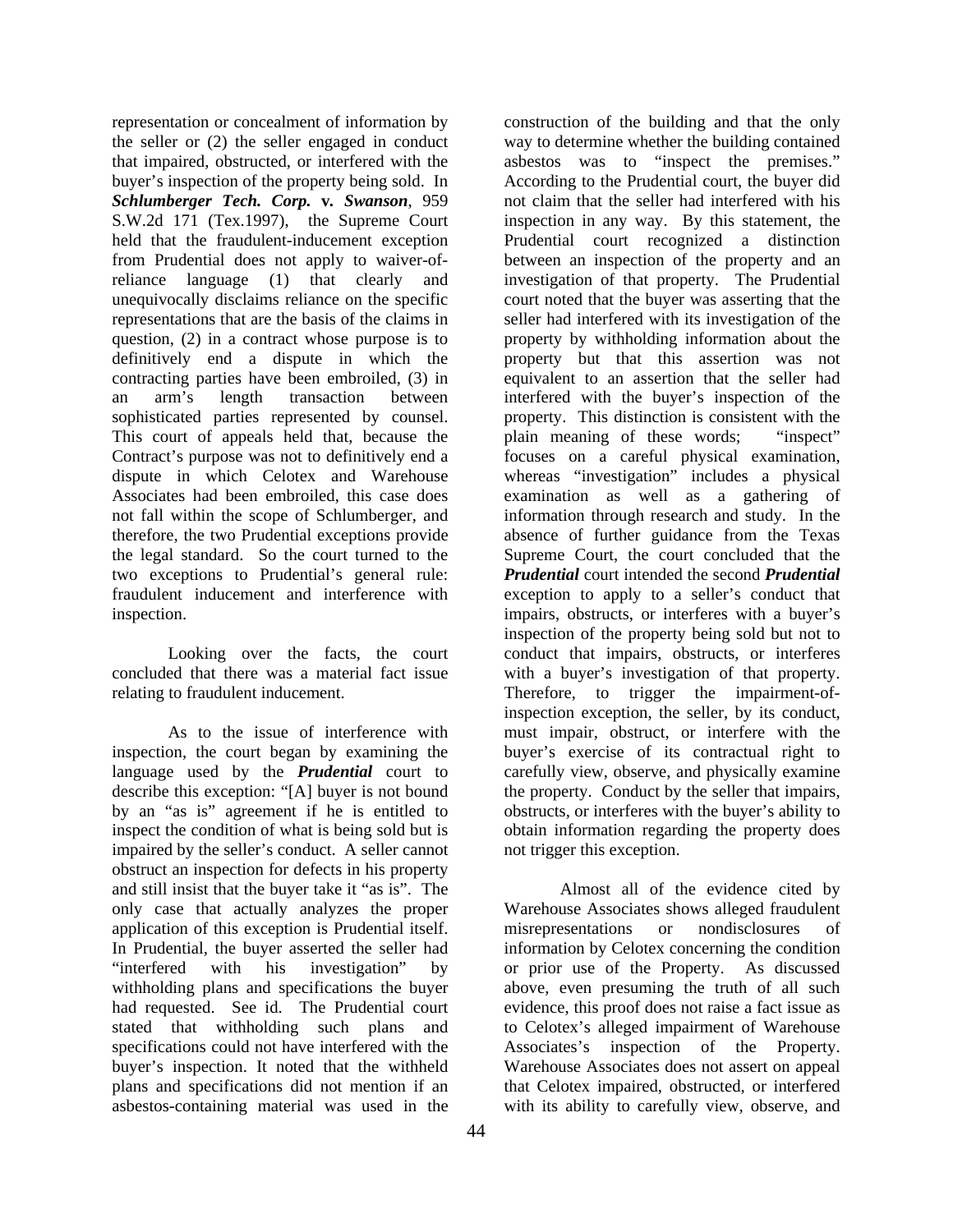physically examine the Property. The summaryjudgment evidence shows that Warehouse Associates and HBC had access to the Property and were free to take whatever soil and water samples they wanted to take for testing

*Henderson* **v.** *Love*, 181 S.W.3d 810 (Tex.App.—Texarkana 2005, no pet.). In 1999, Henderson agreed to purchase from a house in Avinger from Love under an executory contract of sale, also known as a contract for deed. At the time of the contract, neither the contract nor any law required an annual accounting statement by Love. In 2001, changes to Section 5.077 of the Texas Property Code became effective which required Love, beginning in January 2002, to provide Henderson with an annual report, briefing her on certain financial details of the contract and imposing "liquidated damages" of \$250.00 per day after January 31 for each year such report was not provided. Apparently, Love failed to provide such a report. In 2004, Henderson sued Love and his co-owner, Sylvia Allison, alleging they were "jointly and severely [sic]" liable for the daily "liquidated damages" because of that failure. The trial court determined that, as applied in this case, the section was unconstitutional. The court of appeals reversed the summary judgment and remand this case for further proceedings holding that Section 5.077 of the Texas Property Code is not unconstitutional as properly applied, given that Chapter 41 of the Texas Civil Practice and Remedies Code also applies, conditioning and limiting the potential recovery under Section 5.077.

*Marker* **v.** *Garcia*, 185 S.W.3d 21 (Tex.App.—San Antonio 2005, no pet.). Marker sold the Garcias a 3 acre lot under a contract for deed. Section 5.077 of the Texas Property Code requires the seller under a contract for deed to provide the purchaser with an annual accounting statement containing: (1) the amount paid; (2) the amount owed; (3) the number of payments remaining; (4) the amount paid to taxing authorities on the purchaser's behalf if collected by the seller; (5) the amounts paid to insure the property on the purchaser's behalf if collected by the seller; (6) if the property has been damaged and the seller has received insurance

proceeds, an accounting of the proceeds applied to the property; and (7) if the seller has changed insurance coverage, a legible copy of the current policy or binder. Under the terms of the Contract for Deed, the Garcias were responsible for taxes and insurance, so the only information Marker would have been required to provide was the amount paid, amount owed, and number of payments remaining. A seller who fails to provide the annual statement is liable to the purchaser for "liquidated damages in the amount of \$250 a day for each day after January 31 that the seller fails to provide the purchaser with the statement" and "reasonable attorneys' fees." In their motion for summary judgment, the Garcias calculated the amount of the liquidated damages to the date of their motion as totaling \$584,000.00. The purchase price under the contract for deed was just over \$20,000.

 Section 5.077 applies to a transaction involving an executory contract for conveyance of real property only if the property is "used or to be used" as the purchaser's residence or as the residence of a person related to the purchaser within the second degree of consanguinity or affinity. Marker asserts that the Garcias were not entitled to recover the liquidated damages because the Property was not used or to be used as the Garcias' residence.

 In this case, the Garcias didn't use the land for their residence, but they claimed an intent to use the property as their residence within three years. Although no evidence was presented of any actions taken to further this intent other than the construction of a fence, the Garcias had finished paying for the land only four months before the hearing on the motions for summary judgment.

 The statutory phrase "used or to be used" is broad language. By its express terms, the language of the statute encompasses real property which is presently being used as the purchaser's residence as well as real property which will be so used in the future. Thus, the language clearly encompasses executory contracts for the sale of real property which the purchaser may use as a residence in the future.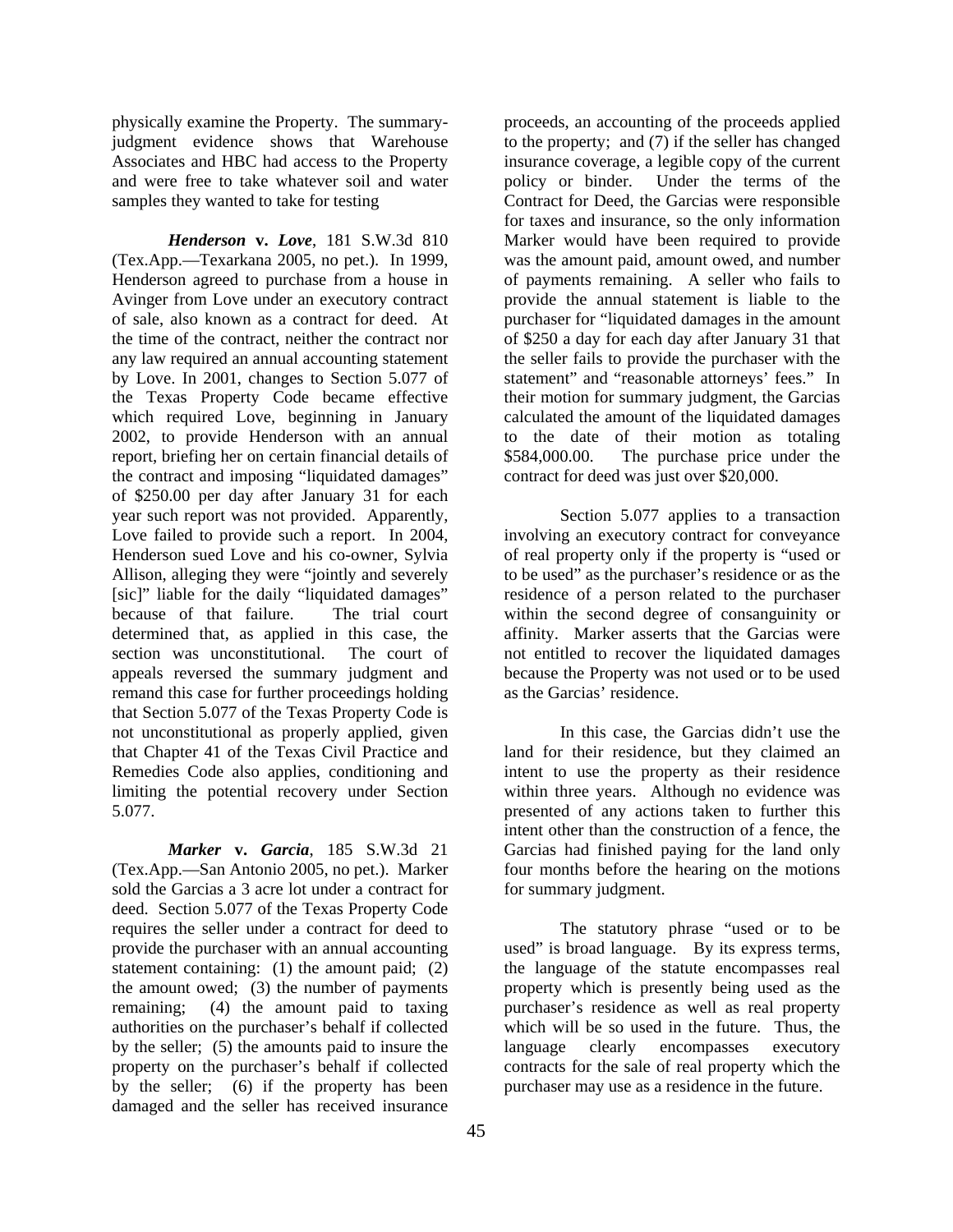Reviewing the legislative intent, the court was convinced that this case does not present the type of situation that the Legislature intended to remedy in adopting the statutory provisions relating to executory contracts for deed, including the strict liquidated damages provision contained in section 5.077. Furthermore, given the circumstances presented, the court acknowledged that the Garcias' simple statements of intent may be too weak to convince a jury that they intended to use the property as a residence even under the forwardlooking "to be used" standard adopted by the Legislature. In the summary judgment context, however, the court is required to consider the evidence in the light most favorable to the nonmovant, so the court held that a genuine issue of material fact has been raised about whether the property was "to be used" as the Garcias' residence.

### **PART X BROKERS**

*BBQ Blues Texas, Ltd.* **v.** *Affiliated Business Brokers, Inc.*, 183 S.W.3d 543 (Tex.App.—Dallas 2006, pet. denied). The parties orally agreed that, if Affiliated found a buyer for BBQ Blues's business in Round Rock, BBQ Blues would pay it a commission equal to ten percent of the sales price. Affiliated introduced BBQ Blues to a group that ultimately purchased the business in for \$335,000. As a part of the final purchase and sale agreement, the purchasers assumed the lease on the property where the restaurant was located. BBQ Blues refused to pay the ten percent commission and commenced a declaratory judgment action in Dallas County. BBQ Blues did not contest the fact that there had been an oral commission agreement but rather filed answers and counterclaims alleging that Affiliated's claims were barred by the statute of frauds provision of § 1101.806(c) of the Texas Occupations Code. Specifically, they asserted that the oral commission agreement between the parties included the sale or purchase of real estate.

 Affiliated argued that the evidence presented at trial established that the oral commission agreement did not contemplate the

transfer of real estate. Affiliated claimed that BBQ Blues and the purchaser of the restaurant worked out a transfer of the lease agreement between themselves and Affiliated had no control over the ultimate structure of that transaction. Affiliated claimed that the oral commission agreement was a finder's fee for bringing a willing buyer together with a willing seller and also observed that the business could have been sold without the transfer of the lease. Finally, they point out that this issue was clearly presented to the jury in Question 2, "Did a part of the agreement you have found include the transfer of the real estate lease for the restaurant in Round Rock, Texas?" To which the jury answered "No."

 The court held that there were two separate and distinct contracts in this case: (1) the oral commission agreement between Affiliated and BBQ Blues which called for a ten percent commission to be paid to Affiliated if they found a buyer for the restaurant and (2) the sales contract between the buyer and the seller of the restaurant. Regardless of the terms of the final contract between the buyer and seller of the restaurant, the jury found that BBQ Blues breached the oral commission agreement and that the oral commission agreement did not involve the transfer of the real estate lease in Round Rock, Texas. There is more than a scintilla of evidence to support this finding.

# **PART XI TITLE INSURANCE AND ESCROW AGENTS**

*Holder-McDonald* **v.** *Chicago Title Insurance Company*, 188 S.W.3d 244 (Tex.App.—Dallas 2006, pet. denied). When Barbara and Michael bought their house, Chicago Title acted as escrow agent and as title insurer. Chicago Title prepared a title commitment, including a legal description of the metes and bounds of the property being purchased. The title examiner identified three different tracts as part of the property. Tract 1 was a fee simple tract on which the house and a barn were located. Tracts 2 and 3 were described as easement estates.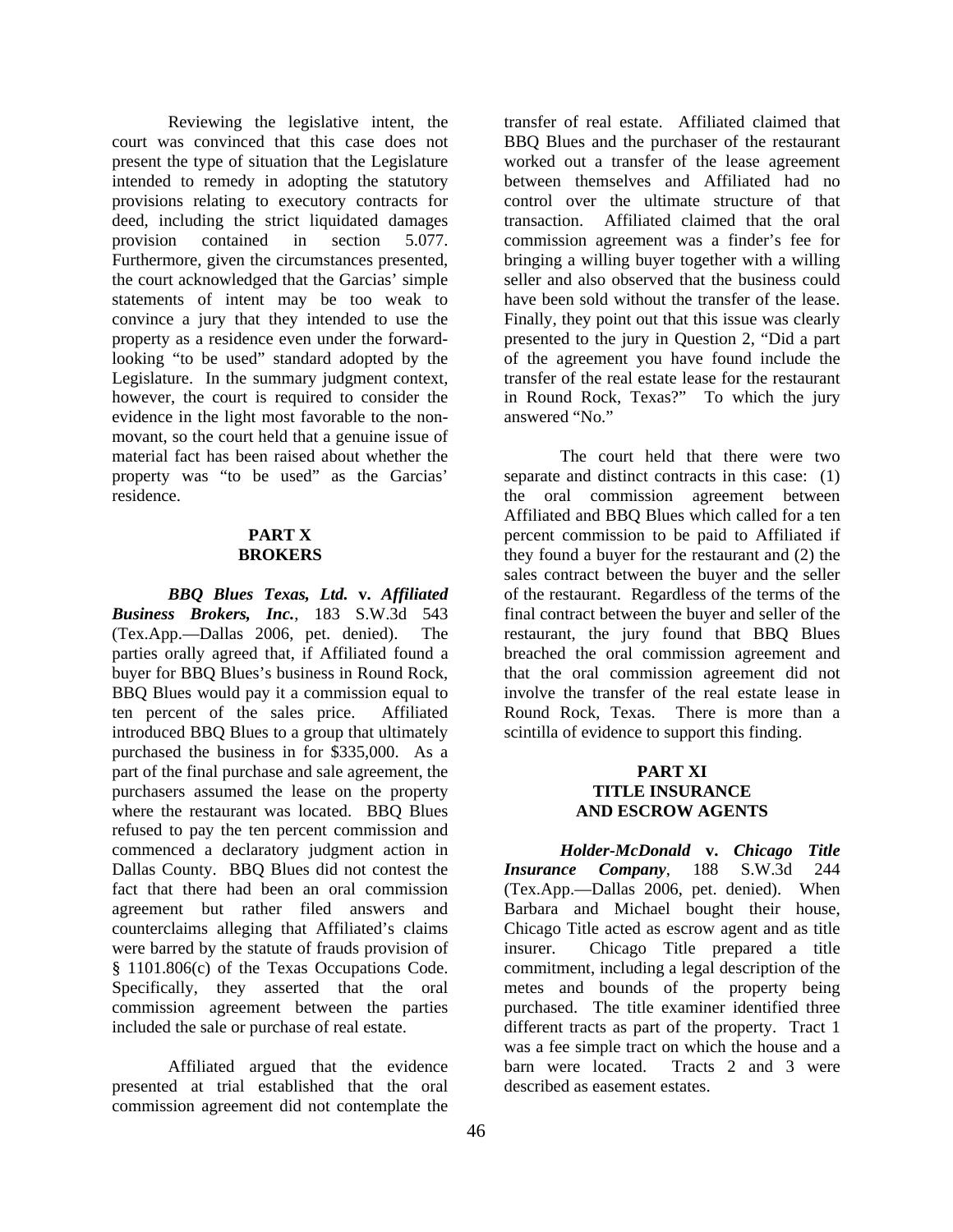Tract 2 was identified as an easement running from the northwest side of tract 1 to a public roadway known as Wimbledon Court. The address of the house was listed as 4 Wimbledon Court, and the tract 2 easement was the only part of the property described in the title commitment that connected the house to Wimbledon Court. There was no driveway or other form of access on the easement, however. Instead, the house was accessed from Wimbledon Court by use of a neighbor's driveway. The McDonalds knew at the time they purchased the property that use of the neighbor's driveway was an at-will courtesy and their purchase of the property did not include any rights to the neighbor's driveway.

 Tract 3 was described as an easement running from the southeast side of the property to another neighbor's driveway. This second driveway ran to a different public roadway and was accessible from tract 1 only by crossing a creek or using a narrow footbridge across the creek.

 Barbara and Michael refinanced the house three times, each time using the same closer and escrow agent at Chicago Title. Eventually, they ran into financial problems and their lender foreclosed.

 Approximately two weeks before the foreclosure, the McDonalds learned there was a problem with the tract 2 easement. It was discovered that the easement had expired by its own terms many years before the McDonalds purchased the property. Because the easement no longer existed, the McDonalds' property did not include a legal right of access to and from Wimbledon Court. The property was sold at the foreclosure sale as scheduled. No deficiency was taken against the McDonalds as a result of the foreclosure. The McDonalds conceded they never discussed the expiration of the easement with Chicago Title before the foreclosure.

 After the foreclosure, the lender made a claim against Chicago Title under its mortgagee's title insurance policy based on Chicago Title's mistaken representation that the property included an easement to Wimbledon

Court. Chicago Title resolved the lender's claim by purchasing an easement across the neighbor's driveway to Wimbledon Court. Although the McDonalds no longer owned the property, they filed suit against various parties, including Chicago Title, alleging various claims. These included negligent misrepresentation, breach of fiduciary duty, breach of contract, and violations of the Texas Deceptive Trade Practices Act. All of the McDonalds' claims were based on the company's representation that the subject property included an easement to Wimbledon Court. According to the McDonalds, but for that representation, they would not have purchased the property.

 The trial court granted a directed verdict to Chicago Title on the claims of breach of fiduciary duty. On the remaining claims, the jury found that Chicago Title had made a negligent misrepresentation but that it had not breached its contract with the McDonalds nor violated the DTPA. The jury awarded the McDonalds \$4,658.83 in damages resulting from the misrepresentation. The jury further found, however, that Chicago Title did not act with malice and the misrepresentation did not cause any difference in the value of the property to the McDonalds compared to the price the McDonalds paid for it.

 The McDonalds contended the trial court erred in granting a directed verdict on their claim for breach of fiduciary duty. Any fiduciary duties Chicago Title owed to the McDonalds were not owed in its capacity as title insurer. Rather, the fiduciary duties owed by Chicago Title arose solely out of its employee's role as escrow agent and closer for the purchase of the property. An escrow agent owes fiduciary duties to both the buyers and the sellers of the property, including the duty of loyalty, the duty to make full disclosure, and the duty to exercise a high degree of care to conserve the money placed in escrow and pay it only to those persons entitled to receive it. But these duties are strictly limited to the agent's role as escrow agent.

 The McDonalds asserted that Chicago Title breached its fiduciary duties to them when it attached an incorrect legal description of the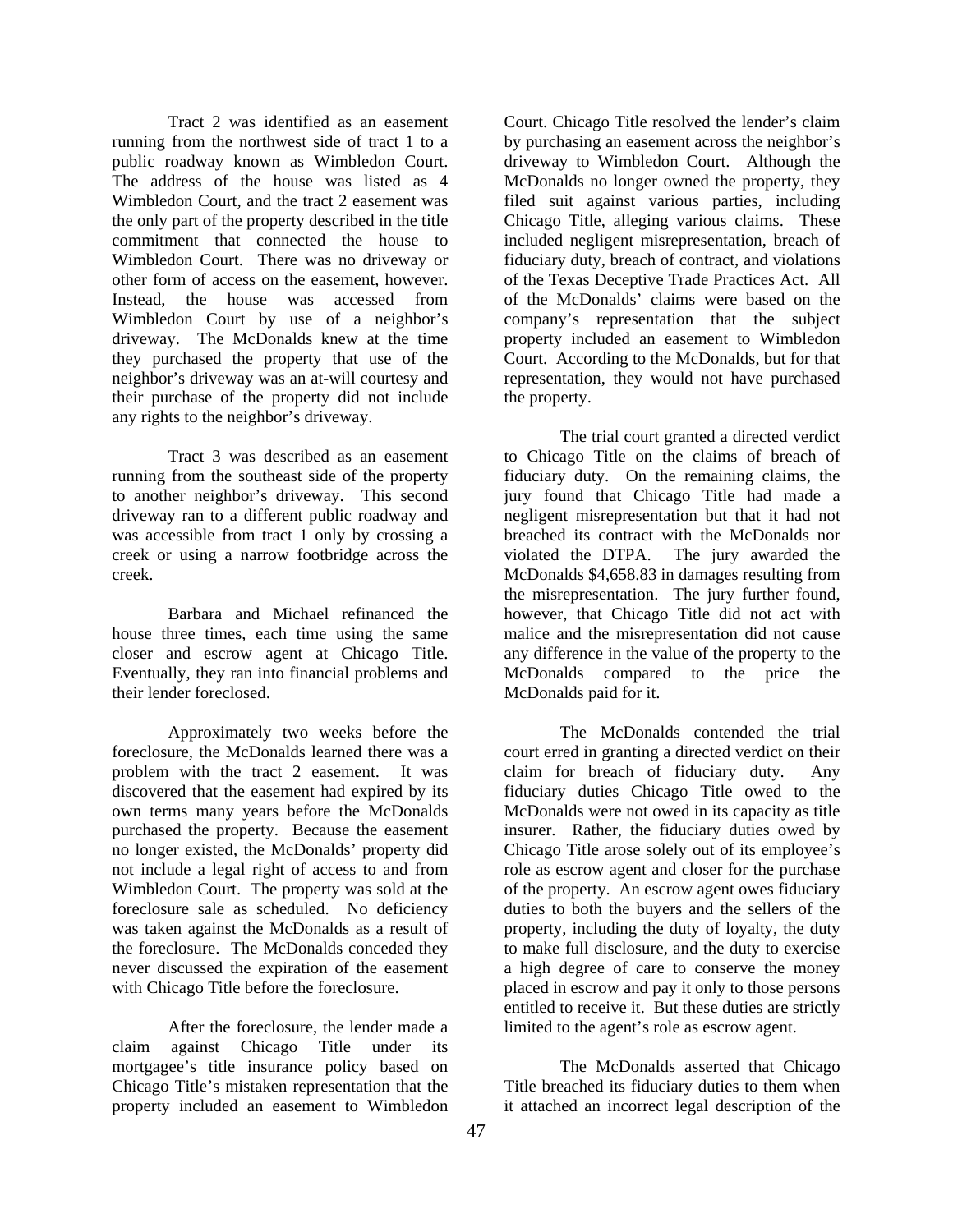property to the closing documents. The McDonalds argued that attaching an incorrect legal description constituted a breach of fiduciary duty because it violated the mortgage loan closing instructions that defined Chicago Titles' obligations as escrow agent. The McDonalds relied heavily on one portion of the loan closing instructions which required the escrow agent to attach the correct legal description, as ascertained by the title company, to the documents. The court held that the escrow agent's sole responsibility under the subsection is to obtain the correct legal description, as determined by the title company, and attach a legible copy to all the legal documents referencing the description. To conclude otherwise would convert the contractual obligation of the title company to indemnify its insured into a fiduciary duty of the escrow agent. The escrow agent would, in essence, become a second title insurer with unlimited liability.

 The McDonalds further contended Chicago Title breached its fiduciary duty as escrow agent by preparing and presenting them with an affidavit signed by the sellers stating that they did not know of any other person claiming any part of the property under any color of title. Attached to the affidavit was a legal description of the property that set out the metes and bounds of the three tracts. Missing from the legal description was the portion stating that only tract 1 was owned in fee simple. The evidence shows the affidavit was prepared by Chicago Title as part of its issuance of the title insurance policy, not as part of its duties as escrow agent at the closing. Accordingly, Chicago Title could not have breached a fiduciary duty to the McDonalds through its preparation of the affidavit.

 The remaining claims against Chicago Title were negligent misrepresentation, violations of the DTPA, and breach of contract. Unlike the claim for breach of fiduciary duty, these claims were not directed at Chicago Title's actions as escrow agent. The sole claim upon which the jury found Chicago Title liable to the McDonalds was their claim for negligent misrepresentation. In their second issue on

appeal, the McDonalds challenge the jury's award of damages arising from the misrepresentation. The jury instructions gave the jury two measures of damages: the difference, if any, between the value of the property received in the transaction and the purchase price given, and the pecuniary loss, if any, otherwise suffered as a consequence of the McDonalds' reliance on the misrepresentation. In response to the query about the difference in value, the jury answered there was no difference between the value of the property to the McDonalds and the purchase price they paid. The jury further found, however, that the McDonalds suffered \$4,658.83 in pecuniary loss as a result of the misrepresentation. The McDonalds moved for a new trial arguing that the jury's findings on misrepresentation damages were insufficient and against the overwhelming weight of the evidence.

 At trial, the McDonalds presented the testimony of an appraiser who opined the value of the property without the easement to Wimbledon Court was \$200,000 less than what the McDonalds paid for it. Weighing against this evidence, however, was the McDonalds' admission that they never attempted to use the easement during the time they lived on the property. Furthermore, the McDonalds were completely unaware the property did not include the easement until immediately before they lost the property to foreclosure. The absence of the easement did not contribute to either the McDonalds' failure to make their mortgage payments or their inability to sell the property. At the foreclosure, no deficiency resulted from the fact that there was no easement to Wimbledon Court. Because the absence of the easement never impacted the value of the property to the McDonalds, the court concluded the jury's finding of no damages arising from a difference in value is not against the great weight of the evidence.

 Finally, the McDonalds complained that there is an irreconcilable conflict between the jury's finding that Chicago Title made a negligent misrepresentation and its failure to find that Chicago Title violated the DTPA. The material fact the McDonalds allege is central to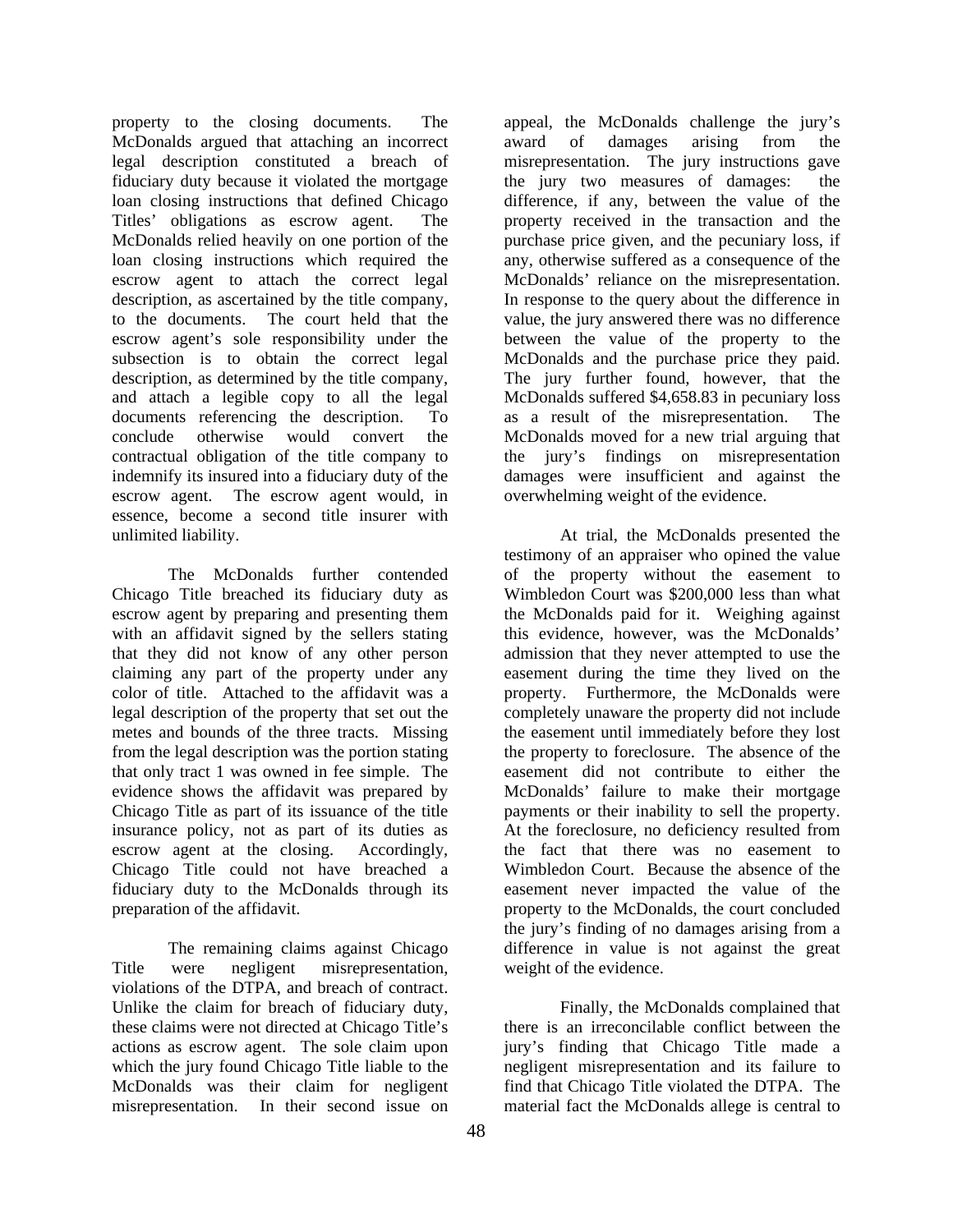both their negligent misrepresentation claim and their claim for violations of the DTPA is Chicago Title's erroneous statement that the property they purchased included an easement to Wimbledon Court. The jury instruction on negligent representation generally states that a negligent misrepresentation occurs when a party in the course of business supplies false information for the guidance of others and the party did not exercise reasonable care or competence in obtaining or communicating the information. Based on that definition, the jury concluded Chicago Title had made a negligent misrepresentation. The jury question on the DTPA claim asks if Chicago Title engaged in any unfair, false, misleading, or deceptive act or practice.

 The agreement between the McDonalds and Chicago Title was the title insurance policy. The services Chicago Title was to render the McDonalds under the policy were title defense and indemnification. Given these instructions, the jury could reasonably conclude that the sole transaction relevant to this question was the McDonalds' purchase of the title insurance policy, not their purchase of the underlying property. There is no evidence in the record that Chicago Title made any misrepresentations about its insurance policy or the services to be provided thereunder. To the extent the erroneous title description formed a part of the insuring agreement, the policy specifically states that the agreement is not intended to be an opinion or report on the title being covered, but is merely a contract of indemnity entitling the insured to payment or other action for a loss resulting from a covered risk. The McDonalds never made a claim under the policy, and when a claim was made by the lender, Chicago Title resolved its obligations under the policy by purchasing an easement from the property to Wimbledon Court.

*Home Loan Company* **v***. Texas American Title Company*, 191 S.W.3d 728  $(Tex. App. - Houston [14<sup>th</sup> Dist.] 2006, no pet.).$ TATCO acted as settlement agent for the closing of a residential mortgage loan funded by Home Loan. After Home Loan sold the loan in the secondary market, no payments were made on it,

49

and Home Loan was obligated to repurchase it. Home Loan filed suit against TATCO alleging that TATCO breached fiduciary duties it owed Home Loan by failing to inform Home Loan that the seller had requested over half of the seller's proceeds to be paid to the mortgage loan broker, by failing to inform Home Loan that the seller had requested that those proceeds be paid to the principal of the mortgage loan broker and that TATCO would comply with this request; and by failing to accurately disclose on the HUD-1 settlement statement how the proceeds would be or had been disbursed.

 TATCO's asserted that its duties to Home Loan were limited to carrying out the terms of the real estate contract and escrow agreement and disclosing any actual knowledge of a scheme to defraud Home Loan. TATCO contends that it therefore had no duty to disclose the seller's funding requests to Home Loan because TATCO was required to remain strictly impartial and not favor the interest of any party to a closing over that of another; because an escrow agent has no obligation to police the affairs of the participants or report suspicious circumstances unless it has actual knowledge of a scheme to defraud; and because the request that payment be sent to Texas State Mortgage Brokers, Inc. and the actual disbursement of the escrow funds to Kruichak occurred after the loan was funded by Home Loan, and, thus, there is no evidence that TATCO's actions caused Home Loan any damage.

 Even where, as in this case, no formal escrow agreement has been entered into, a title company that accepts funds for disbursement in a closing transaction for a fee owes the party remitting those funds a duty of loyalty, a duty to make full disclosure, and a duty to exercise a high degree of care to conserve the money and pay it only to those persons who are entitled to receive it.

 Ordinarily, a fiduciary duty of full disclosure requires disclosure of all material facts known to the fiduciary that might affect the rights of the person to whom the duty is owed. However, there is variation among the states regarding the extent to which any such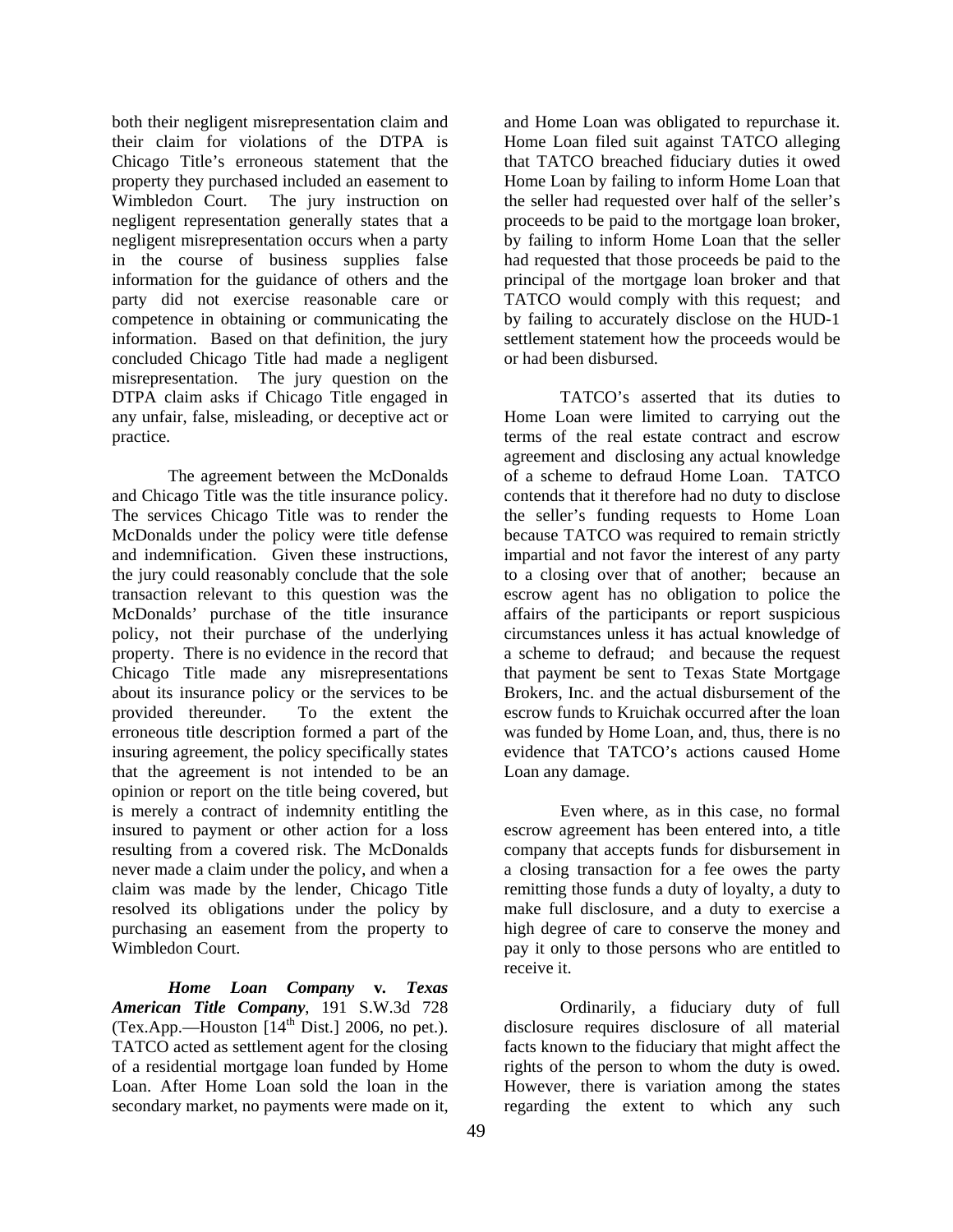disclosure duty applies to escrow agents. Under the Restatement (Second) of Agency § 14 and in at least one state, an escrow holder's duties are limited to the safekeeping of the escrow property and its delivery or return to the appropriate party, as the case may be, in accordance with the agreement; and, thus, entail no duty of disclosure whatever unless specified by the agreement. In at least two other states, an escrow agent has no duty to disclose unless it has actual knowledge of clear evidence of fraud. A further variation followed in at least two other states is that, although not required to investigate, an escrow agent has a duty to disclose facts that a reasonable escrow agent would perceive as evidence of fraud. Finally, at least two other jurisdictions prescribe that an escrow agent owes a duty to disclose all matters coming to the agent's notice or knowledge concerning the subject of the agency that are material for the principal to know for his protection or guidance.

 In seeking to establish that Texas law limits its duty of disclosure to facts involving known fraud, TATCO first relied on *City of Forth Worth* **v.** *Pippen*, 439 S.W.2d 660 (Tex.1969), in which a settlement agent was found to have breached its fiduciary duties for failing to disclose a fraudulent misapplication of funds. However, because *Pippen* involved only a fraudulent misapplication of funds, it gives no express guidance concerning a duty of disclosure in any other context.

 TATCO argued that *Pippen* must nevertheless be read as limiting the duty of disclosure because it also recognizes a duty of loyalty to each party in the escrow transaction, which, in turn, requires the escrow agent to remain neutral and thereby precludes it from disclosing to one party any information obtained from another if the disclosure could work to the detriment of the party from whom it was obtained. However, the duty of loyalty is mentioned in *Pippen* only once without any elaboration, and the opinion contains no indication whatever of any duty of neutrality, loyalty, or otherwise to any party other than the one remitting the settlement funds and paying the settlement agent's fee, much less that the

agent's duty of disclosure was in any way affected by any such duties to others.

 Neither *Pippin* or TATCO's other authorities nor any other Texas decision has directly addressed any limitation on the scope of an escrow or other settlement agent's fiduciary duty of disclosure. Nor would there be any rationale for limiting such an agent's fiduciary duties to only those set forth in a written contract because fiduciary duties arise as a matter of law, not contract, they exist in special relationships in which a high degree of trust warrants that the fiduciary's conduct be measured by higher standards than ordinary contractual dealings between parties and that those standards not be whittled down by exceptions, and contracts between fiduciaries and those to whom they owe a fiduciary duty carry a presumption of unfairness.

 Lastly, TATCO urged that subjecting escrow agents to the same duty of disclosure as other fiduciaries would allow participants in failed real estate transactions to shift their losses to title companies for not disclosing information concerning the merits of the underlying transaction (such as market factors affecting the value of property, terms at which financing could have been obtained, and the like) that could have alerted a party to abandon the transaction in time to avoid the loss. However, this contention failed to recognize that a fiduciary's duties do not extend beyond the scope of the fiduciary relationship. To the extent an escrow agent is employed only to close a transaction in accordance with a contract that has already been entered into by the parties, it is not apparent how the agent's duty of disclosure could extend beyond matters affecting the parties' rights in the closing process to those concerning the merits of the underlying transaction.

 In summary, contrary to TATCO's position, no Texas court (and particularly not the Texas Supreme Court) has even directly addressed, let alone affirmatively adopted, a limitation on the fiduciary duty of disclosure applicable to an escrow agent. Although courts that have addressed this issue in other states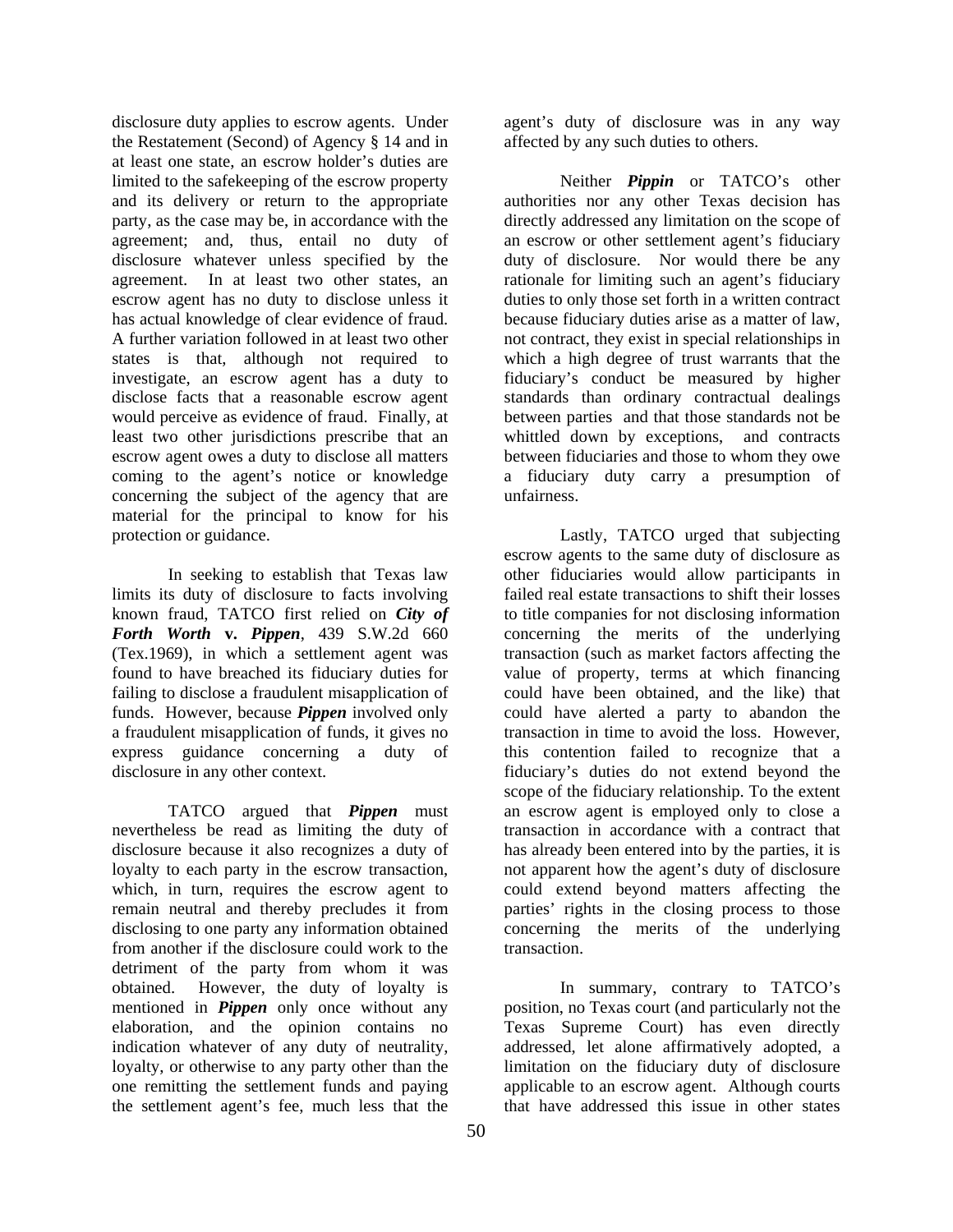have varied in their approach, none of those decisions is binding on this court, and, regardless which of their reasoning this court might find persuasive, and it is not within this court's province as an intermediate appellate court to select the law our State will follow. Accordingly, because TATCO's motion for summary judgment did not establish that its asserted limitation on an escrow agent's (or other settlement agent's) fiduciary duty of disclosure has been adopted under Texas law, the court sustained Home Loan's challenge to that portion of the summary judgment.

 Turning to Home Loan's motion for summary judgment on the fiduciary duty of disclosure, the evidence necessary to support that motion would, at a minimum, have to prove conclusively that a disclosure of the seller's request for payment to the mortgage broker was material to Home Loan's rights in the closing phase of the transaction.

 Home Loan contended that, had TATCO advised it of the seller's requests to divert the loan proceeds to the mortgage broker or its principal, Home Loan could have withheld or withdrawn approval and/or funding of the loan and thereby avoided the loss it incurred on the loan's default. TATCO's motion for summary judgment asserted that Home Loan suffered no loss from the disbursement because Home Loan had already funded the loan before TATCO received or complied with the request to disburse the proceeds to Kruichak.

 In a formal escrow arrangement, the deposit of funds by Home Loan would have been irrevocable, pending satisfaction of the conditions for disbursement. The parties' summary judgment materials did not address whether an escrow or other settlement agent's payment, at a seller's request, to a third party for the benefit of the seller is the legal equivalent of a payment to the seller, and thus a person entitled to receive payment, such that the payment would have complied with the conditions for disbursement. If such a payment did so comply, and if Home Loan's deposit of the loan funds, and their disbursement, was irrevocable, then Home Loan would have had no

recourse to prevent the disbursement. Under those circumstances, it is not apparent how Home Loan's loss would have been caused by TATCO's disbursement of the funds according to the terms Home Loan had agreed to and could not alter after it deposited the funds. Moreover, because the underlying loan transaction was a sham, Home Loan would have suffered the resulting loss on it even if TATCO had disbursed the funds to the seller expressly named in the HUD-1.

 However, because the summary judgment materials did not establish any of the foregoing legal or factual considerations, summary judgment could not properly be granted with regard to TATCO's contention of lack of damage. Therefore, the court sustained Home Loan's challenge to that aspect of the summary judgment.

### **PART XII ADVERSE POSSESSION**

*Bernal* **v.** *Chavez*, 198 S.W.3d 15 (Tex.App.—El Paso 2006, no pet.). In 1983, Esther and her husband Ricardo moved a mobile home onto a parcel of land in Pecos County. The land was a gift from Ricardo's parents, but no deed was ever executed. Esther and Ricardo established electric service in 1983. In addition to making improvements to the mobile home, they also made improvements to the real property, including fencing and landscaping. When Esther and Ricardo divorced in 1996, Esther was awarded the mobile home and this property that it was situated on. Esther paid the property taxes until 1996 when the statements stopped coming to her. With the exception of a six month period when she lived in Del Rio, Esther and her children lived continuously on the property. Even during that period of time, Esther returned to the property on weekends.

 Manuela lived in a nearby house. She had known Esther since 1992 and was aware that she lived on the property. In 1996, Esther's former in-laws, conveyed the property in question to their daughter Adel as a gift. On January 13, 1998, Adel deeded the property to Manuela and Manuela began paying the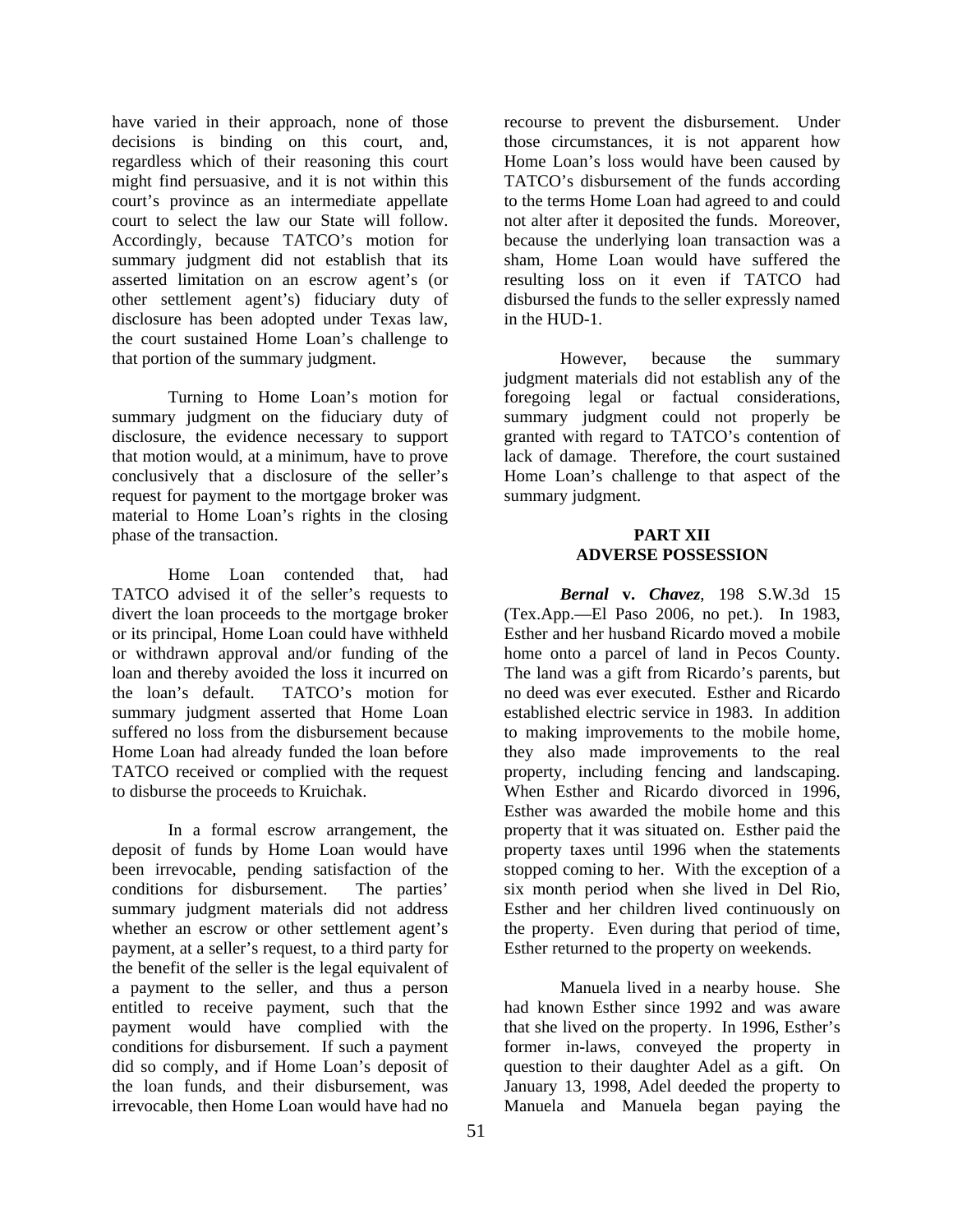property taxes.

 Esther lived on the property without objection until 2000, when an attorney sent her a "notice of eviction" letter informing her that Manuela owned the property. The letter demanded that she remove the mobile home and vacate the property within three days. Esther ignored the letter and continued to live on the property. No further action was taken to evict Esther until 2004.

 In 2002, Manuela sold the property to the Bernals and entered into a contract for deed. When Maria told Esther sometime in 2002 that she was buying the property, Esther responded that she owned the land. In 2004, Esther filed a trespass to try title suit alleging that she had acquired the property by adverse possession. The court concluded that Esther had lawful title to and possession of the property and that she had met her burden of proof under Texas Civil Practice and Remedies Code § 16.026. Consequently, the court entered judgment awarding Esther title and possession of the property and attorney's fees.

 The Bernals contended that the evidence was legally and factually insufficient to establish hostility because Esther's initial entry was permissive and she did not give the record owner notice of the claim until 2000 when she ignored the eviction notice. Adverse possession is "an actual and visible appropriation of real property, commenced and continued under a claim of right that is inconsistent with and is hostile to the claim of another person." Texas Civil Practice and Remedies Code § 16.021(1). The test for hostility is whether the acts performed by the claimant on the land and the use made of the land were of such a nature and character as to reasonably notify the true owner of the land that a hostile claim was being asserted to the property.

 The Bernals relied on the rule providing that use of another individual's land with the acquiescence of the landowner does not ripen into adverse possession unless the evidence shows that the landowner was given notice of the adverse possession claim. In other words,

possession of land by adverse claimants who began their entry upon the disputed land with the acquiescence of the record owner cannot establish adverse possession unless or until they give notice of the hostile nature of their possession.

 Esther testified repeatedly that her former father-in-law made a parol gift of the land and she expressly denied that she merely had permissive use of the property. The court found that this was supported by the evidence and upheld the award of title to Esther.

 In another issue, the Bernals argued that the trial court erred in awarding attorney's fees to Esther. Attorney's fees are allowed in adverse possession cases "if the prevailing party recovers possession of the property from a person unlawfully in actual possession." To recover attorney's fees, the person seeking possession must give a written demand for that person to vacate the premises at least ten days before filing the claim for recovery of possession. The court held that Section 16.034 was inapplicable here.

*Cullins* **v.** *Foster*, 171 S.W.3d 521 (Tex.App.-Houston [14th Dist.] 2005, pet. denied). In 1995, the Cullinses purchased an acre of land from Billie Foster, Foster's stepmother. According to the legal description attached to the deed, the property has boundaries of approximately 186 feet on the north and south, and approximately 233 feet on the east and west. At the time of the sale, Billie Foster owned the property immediately to the east. A chain link fence ran parallel and to the east of the property the Cullinses purchased, cutting across the Cullinses' property at the southeast corner. The fence apparently connected with fences to the north and south of the purchased property. The Cullinses claim that, at the time of sale, they believed they were purchasing all of the property contained within the fences.

A month after acquiring the land, Ross Cullins was digging postholes to straighten the fence line at the southeast corner. After Foster informed Cullins that Cullins did not own the property, he ceased digging. Later, the Cullinses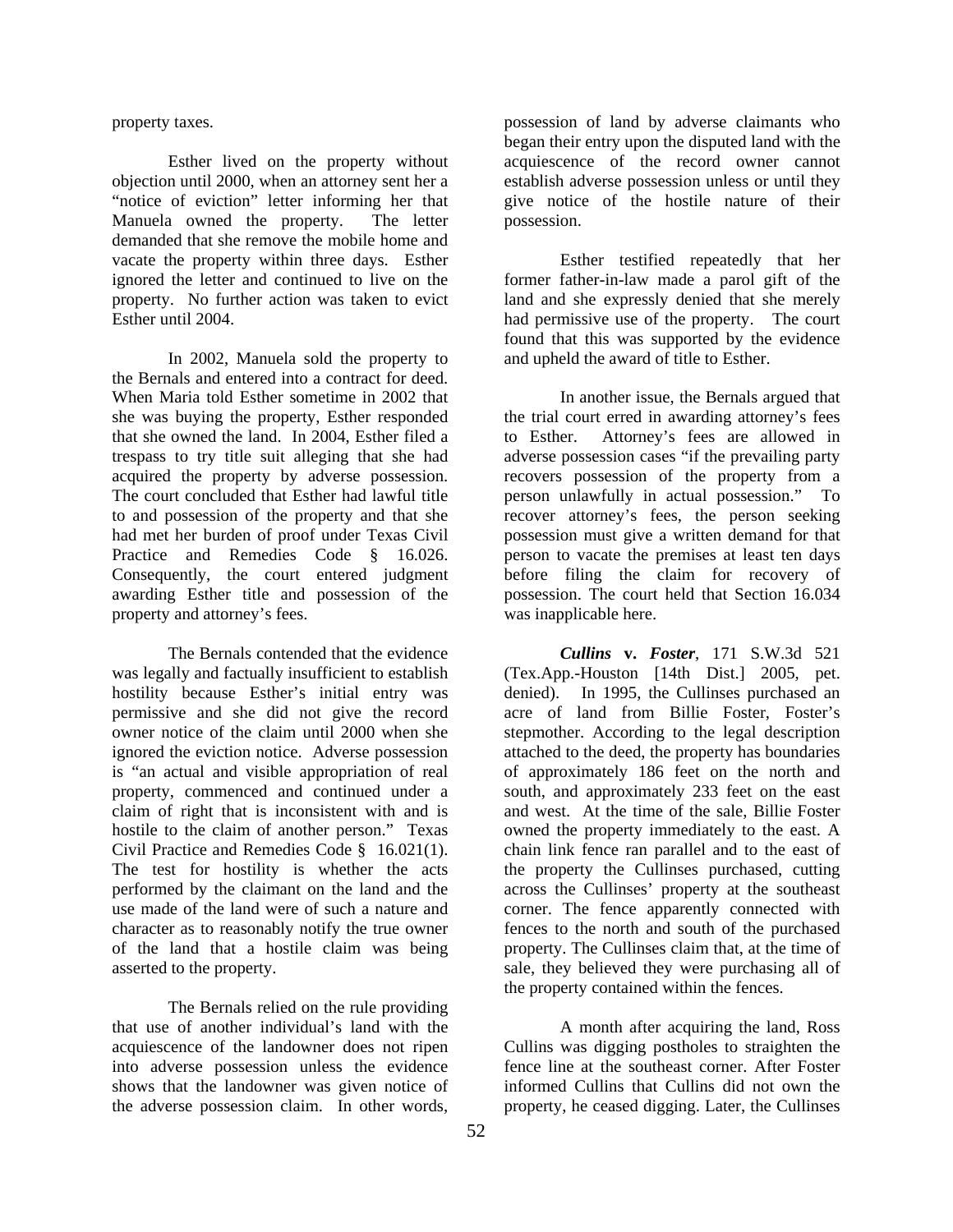asked Billie Foster to execute a corrected deed, which would have extended the Cullinses' eastern boundary to the fence line. She declined to do so.

The land between the Cullinses' eastern boundary and the fence (i.e., the "disputed property") contained a grove of pine trees, cultivated by Foster's father. From 1995 until 2002, the Cullinses used the area and placed a barbecue and trailer for their lawn mower there. In 2002, the Cullinses began removing the pine trees, a process which continued from about April 21 until May 16. On May 16, 2002, Foster destroyed part of the fence; and on May 24, 2002, allegedly staked out a new line. This lawsuit followed shortly after that. The Cullinses asserted multiple causes of action, including a claim to the property by adverse possession, mistake, and trespass. They sought unspecified actual and consequential damages and declaratory and injunctive relief. Foster counterclaimed, alleging trespass to try title, trespass, conversion, and a claim for wrongful harvesting of timber under Natural Resources Code § 151.051,and sought judgment for title to, and possession of, the disputed area, monetary damages, attorney's fees, and injunctive relief

Shortly after the lawsuit was filed, Billie Foster executed a warranty deed granting Foster the tract of land immediately east of the Cullinses' property. The deed had an "effective" date of April 29, 1996. Billie Foster testified she sold Foster the property in November 1995 for \$6,000. Billie Foster also recalled that the payments were due on a monthly basis, but did not recall how much Foster paid or how many months he paid. She recalled the purchase price had been paid in full around April 1996. She did not have a written agreement with Foster to sell the property until the first part of 2002. Foster testified he paid "around \$250.00 a month" for the property until it was paid off. He could not recall the purchase price or how many payments he made. He testified he made payments until he "got it paid off. I'm not sure how the math works out on that." In his affidavit, Foster attested, "On or about April 29, 1996, Mrs. Billie Foster sold the eastern tract to me. Since that time, I have been the owner in fee simple of

that portion of the property."

Foster moved for summary judgment on his counterclaims and against the Cullinses on their claims. Regarding the Cullinses' adverse possession claim, he argued the Cullinses had not paid property taxes and did not obtain the property under a duly registered deed. Regarding the claim of mistake, he argued the cause of action did not apply to unilateral mistake and was barred by limitations. Regarding trespass and declaratory judgment, he argued he conclusively proved the Cullinses had no right to the disputed area via deed or adverse possession. In relation to his counterclaims, Foster complained about the Cullinses' use of the land and their cutting the trees. He also asserted his ownership of the property by virtue of the June 5, 2002 deed. In support of his motion, Foster provided the following documents: (1) the November 6, 1995 warranty deed from Billie Foster to the Cullinses with the attached legal description; (2) a November 2, 1995 survey showing the fence line in relation to the area described by metes and bounds in the November 6, 1995 warranty deed; (3) a letter reflecting the Cullinses' 1996 request that Billie Foster execute a correction deed which would have included the property extending to the fence; (4) a letter indicating Billie Foster declined to execute a correction deed without additional consideration;  $(5)$  the June 5, 2002 deed; and  $(6)$ deposition testimony and affidavits relating to the sale and transfer of the property described in the June 5, 2002 deed.

The Cullinses responded to Foster's summary judgment motion and also moved for partial summary judgment against Foster on his counterclaims. They alleged that the June 5, 2002, deed was ineffective to vest ownership in Foster at the time of their injurious actions on the property. Foster responded, in part, that he had obtained equitable title to the disputed property when he completed all payments to Billie Foster.

The trial court granted summary judgment in favor of Foster "on all defensive issues" against the Cullinses and on Foster's counterclaims of trespass, trespass to try title,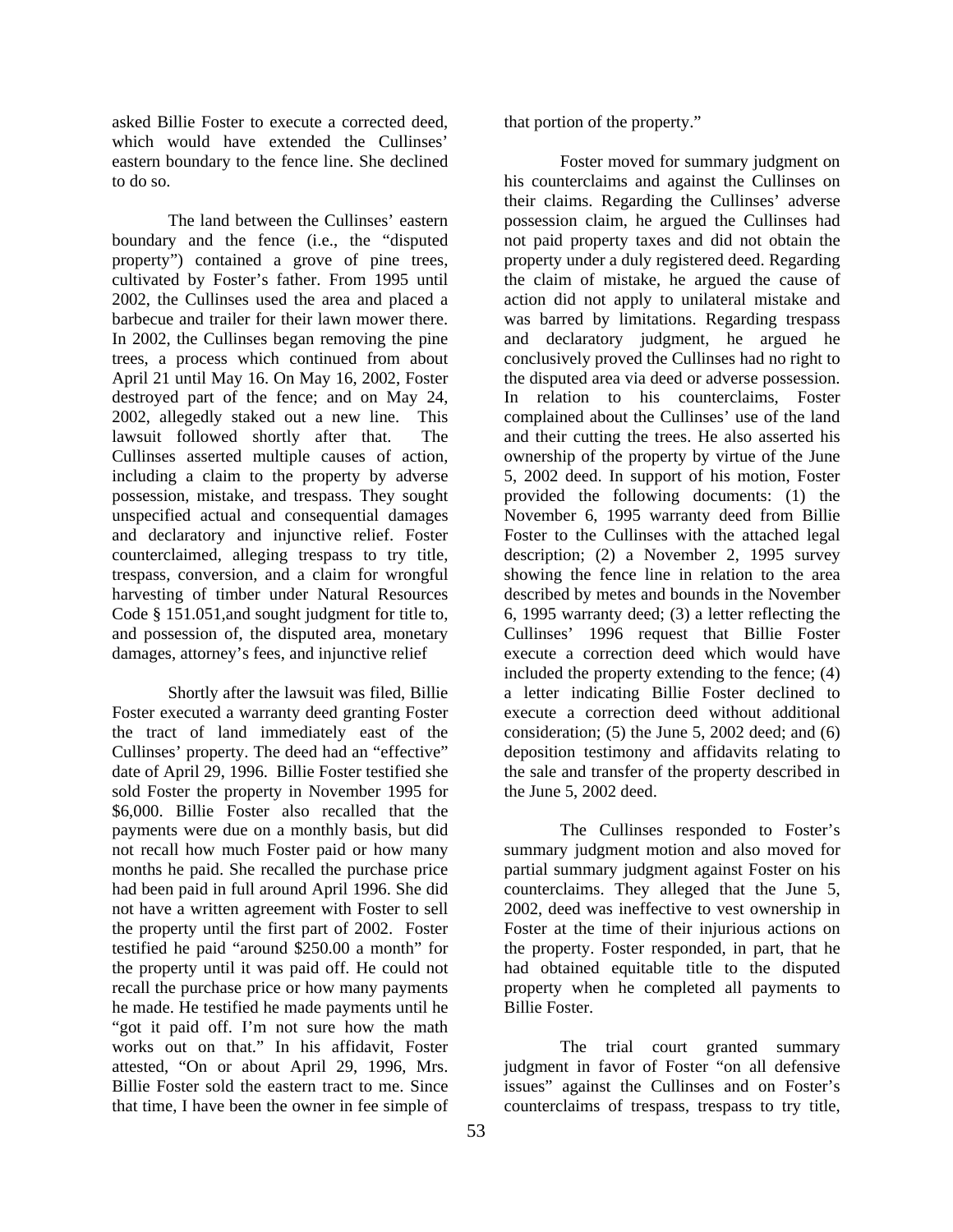conversion, and violation of Texas Natural Resources Code.

On appeal, the Cullinses first complained that summary judgment was not proper because Foster failed to move for summary judgment on their claim under the 10year adverse possession statute. They lost this argument because they had failed to plead a claim under the 10-year statute – all they pled was the 5-year statute.

Next, they claimed that summary judgment was improper on their claim under the 5-year statute of limitations. To establish a claim of adverse possession under the five-year statute, a party must claim the property under a duly registered deed. It is also necessary for the land described in the deed to coincide with the land held in possession. The evidence was pretty conclusive that the property described in the Cullinses' deed did not coincide with or include the property they were claiming under the 5-year statute.

The Cullinses lost on their claims of mistake as well. They sought reformation of their deed based on mistake; however, they brought their claim after the four-year statute of limitations for bringing such an action. Furthermore, reformation is available only for mutual mistakes, not for unilateral mistakes such as this one.

Finally, Cullinses argued that the trial court erred in granting Foster's motion for summary judgment on Foster's counterclaims for trespass to try title, trespass, conversion and violation of Natural Resources Code. To establish each of his counterclaims, Foster was required to establish title to, ownership of, or right of possession in, the disputed property. The Cullinses argue, in part, that the summary judgment proof established Foster did not obtain a valid interest in the property or a valid conveyance until the grantor executed and delivered the deed in June of 2002, after this lawsuit was filed.

A plaintiff in a trespass to try title suit may rely on a title acquired after the institution

of suit, if he asserts such title by an amended pleading. By the time Foster filed his amended counterclaim on August 30, 2002, he had legal title to the property described in the June 5, 2002 deed.

By the June 5, 2002 deed, Billie Foster conveyed to Foster--with the exception of two tracts--a piece of land described by metes and bounds. The two excepted tracts were (1) the tract she had conveyed to the Cullinses, and (2) a tract Foster's father had previously bequeathed to Foster. Foster's summary judgment proof conclusively establishes Billie Foster did not convey the disputed property to the Cullinses. The disputed property is therefore included in the description of the property conveyed to Foster by the June 5, 2002 deed. The court thus held that Foster conclusively proved ownership of the disputed property as of June 5, 2002. Therefore, in his action for trespass to try title, he was entitled to title to, and possession of, the disputed area, as prayed for in his amended counterclaim.

### **PART XIII EASEMENTS**

*Murphy* **v***. Long*, 170 S.W.3d 621 (Tex.App.—El Paso 2005, pet. denied). The Murphys and the Longs were friends. They contemplated buying property together and included a third couple, Rocky Beavers and Whit Watkins, in their plans. In 1997, the three couples purchased adjoining properties located outside of Fort Davis from The Nature Conservancy of Texas. TNC required them to agree to a "Conservation Easement" to ensure that the property would be retained predominantly in its natural and scenic condition. The easement required that roads were to be constructed in such a manner as to cause the least disturbance to the scenic beauty. The three couples also entered into a Reciprocal Easement Agreement for the right to use the road which ran from the highway across all three tracts of land to a common pen area. Initially, they operated the properties jointly and had access to some pens in a common area.

The Longs discussed with the Murphys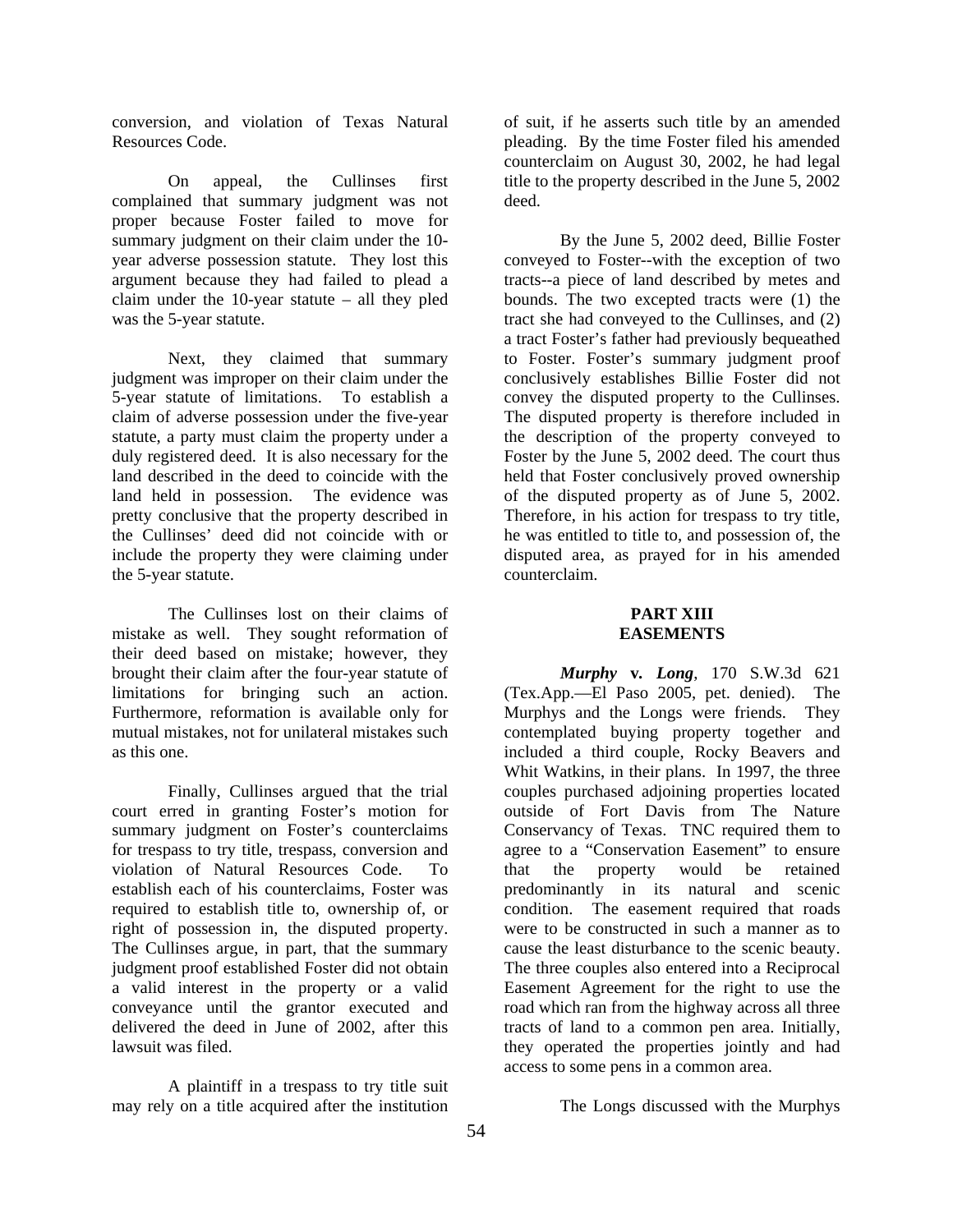their need for a road easement from the common pens across the Murphy land to the Longs' future homesite. The Murphys agreed to grant a written easement similar to the Reciprocal Easement Agreement. The couples discussed several potential routes and eventually agreed upon one. They also agreed to share in the cost of building the road and continued maintenance based upon the pro rata use of the road. Based upon the site chosen by the Murphys for their home, their pro rata use of the road would have been 12 percent. The Longs had the 1.03 mile road constructed using native caliche, the same material used to build the Reciprocal Easement road. The Murphys paid 12 percent of the \$10,000 it cost to construct the road based on the planned site of their home. When the Murphys later changed the location of their home site, they utilized a greater percentage of the road but did not pay the Longs any additional money. The Longs specifically relied upon the Murphys' promises to grant them a written easement and to pay their pro rata share of the road costs.

 After the road was built, the Longs received written notification from TNC that the road violated the Conservation Easement. TNC's primary objection was the color of the road. Mr. Long notified Mr. Murphy of the objection. A few weeks later, the Longs submitted a written proposal to TNC to resolve the problem by reseeding the roadsides with native grasses and vegetation, and perhaps by coloring the road. The Longs subsequently built up the edges of the road and reseeded the berm edge of the roadway but did not change the color due to the substantial expense. TNC sent a letter to the Longs reflecting that it no longer had any objections to the road given the changes made. Nevertheless, the Murphys sent a letter to the Longs contending that they had agreed to the road easement based on the Longs' promise to obtain TNC approval of the road and that prior approval apparently had not been obtained. Their letter also referenced a dispute between the parties about how costs to maintain the road would be shared.

 The disputes could not be resolved and the Longs ultimately filed suit alleging various tort and contract causes of action based on

alleged agreements regarding the use of their properties.

 The trial court awarded judgment to the Longs. It further declared that the Longs and their heirs, successors, and assigns were entitled to a road easement across the Murphy's land from the reciprocal easement to the Longs' home site.

 In Issue One, the Murphys challenge the legal and factual sufficiency of the evidence to support the award of the road easement. The easement by estoppel is based on the jury's finding that the Longs substantially relied on the Murphy's promise to provide a written road easement and that their reliance was reasonably foreseeable.

 The Murphys do not complain that the evidence does not support them. Instead, they focus on the absence of two findings which they claim are necessary to support the award, namely, that a written but unsigned easement existed at the time they promised to give the Longs an easement and that a vendor-vendee relationship existed between the parties.

 Section 26.01 of the Texas Business and Commerce Code provides that a promise or agreement for the sale of real estate is not enforceable unless the promise or agreement, or a memorandum of it, is in writing and signed by the person to be charged with the promise or agreement or by someone lawfully authorized to sign for him. Likewise, the Statute of Conveyances found in Section 5.021 of the Texas Property Code provides:

 A conveyance of an estate of inheritance, a freehold, or an estate for more than one year, in land and tenements, must be in writing and must be subscribed and delivered by the conveyor or by the conveyor's agent authorized in writing. The easement which the Murphys promised to grant is one which attaches to the land itself and passes with it, and thus, is an easement appurtenant to the land. As such, it is an interest in land which requires a writing to create or transfer. The Longs, however, rely on the doctrine of easement by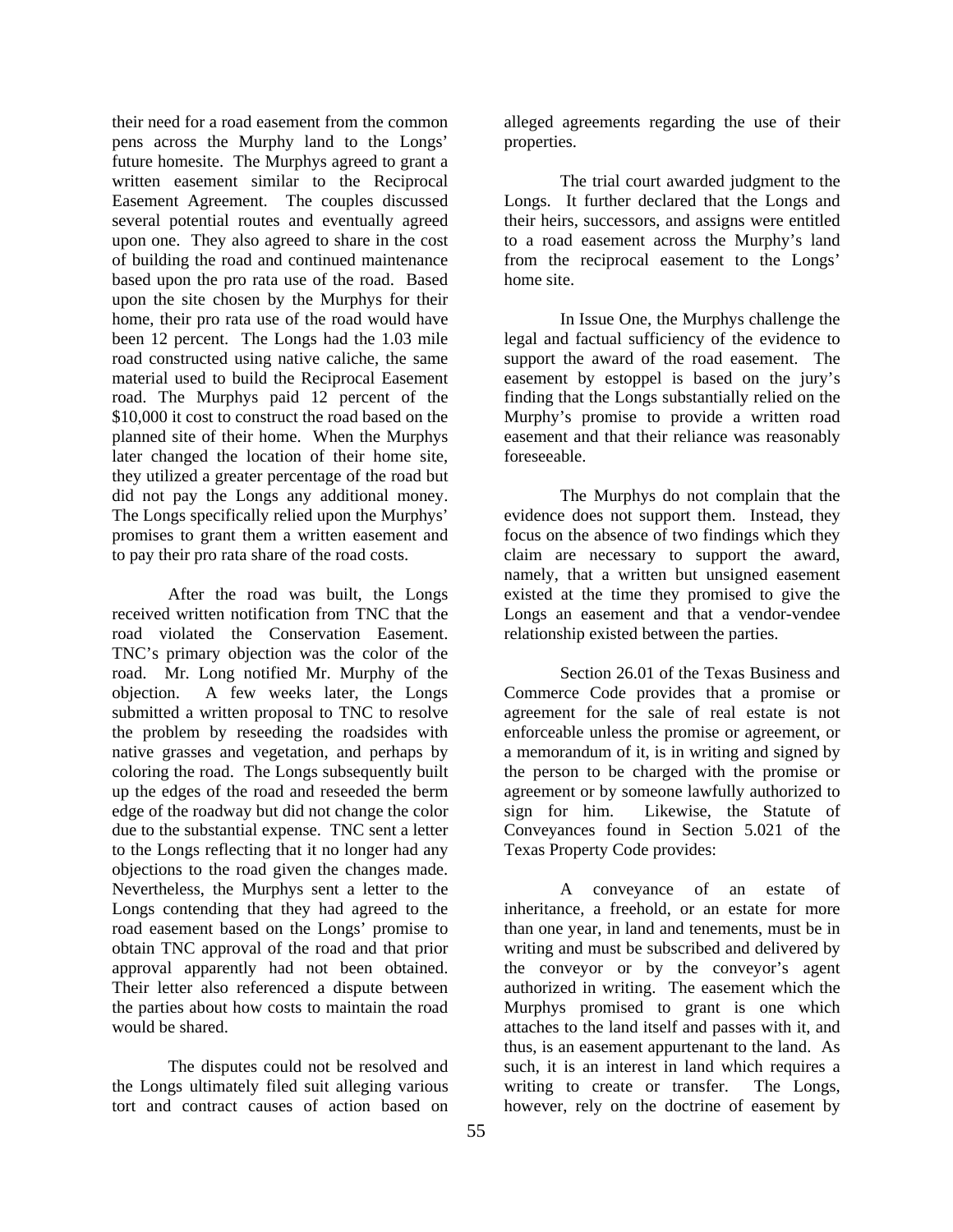estoppel, or estoppel in pais as it is sometimes called, to avoid the statutes of frauds and conveyances.

 More than 125 years ago, the Supreme Court first articulated the rationale for the doctrine of easement by estoppel. *Harrison & Co.* **v***. Boring*, 44 Tex. 255, 267-68, 1875 WL 7685 (1875). The doctrine essentially holds that the owner of the alleged servient estate may be estopped to deny the existence of an easement by making representations that have been acted upon by the owner of the alleged dominant estate. It is grounded on the notion that justice forbids one to gainsay his own acts or assertions. Estoppel arises when one is not permitted to disavow his conduct which induced another to act detrimentally in reliance upon it.

 Three elements are necessary to the creation of an easement by estoppel: (1) a representation, communicated, either by word or action, to the promisee; (2) the communication was believed; and (3) the promisee relied on the communication to his detriment.

 Citing *"Moore" Burger, Inc.* **v***. Phillips Petroleum Co.*, 492 S.W.2d 934 (Tex.1972), the Murphys maintain that the jury's findings do not support the award of an easement by estoppel because the jury was not asked to--and did not- find that a written easement agreement existed at the time of the promise. Consequently, they argue that the Longs have failed to establish this exception to the statute of frauds. In *"Moore" Burger* the Supreme Court held for the plaintiff in finding that a promise to sign an instrument which complied with the statute of frauds allowed recovery under the promissory estoppel doctrine. The Supreme Court followed *"Moore" Burger* in *Nagle* **v***. Nagle*, 633 S.W.2d 796 (Tex.1982), holding that the failure to obtain a jury finding that the defendant promised to sign an instrument which complied with the statute of frauds precluded the plaintiff's recovery under the promissory estoppel doctrine. The rule developed in *"Moore" Burger* and Nagle has been applied in various contexts, but it has not been applied to a case involving easement by estoppel.

 In *"Moore" Burger*, the agreement at issue had numerous essential elements. In the absence of a written agreement, one or more of those elements would have to be established by parol evidence. Thus, *"Moore" Burger* imposed the requirement that the written agreement containing all of these elements be in existence at the time of the promise to sign. An agreement to provide a road easement is distinguishable from the agreements in the cases relied on by the Murphys. If a party agrees to provide another with an easement for a particular purpose, there are no other required elements which would have to be supplied by parol evidence. The Murphys complain that the agreement is incomplete because the parties did not reach an agreement with respect to the width of the easement, but that is not an element which would have to be supplied by parol evidence. It is a well settled rule that where the grant does not state the width of the right-of-way created, the grantee is entitled to a suitable and convenient way sufficient to afford ingress and egress to the owner of the dominant estate. What is suitable depends on the purpose of the easement. If the grant states merely the object for which the easement is granted, dimensions which are reasonably sufficient for that purpose must be inferred.

 The Murphys also allege that the Longs were required to prove the existence of a vendor-vendee relationship in order to establish an easement by estoppel. The Austin Court of Appeals has held that a vendor-vendee relationship is required to establish an easement by estoppel. Although the case relied upon by the Austin Court acknowledges that applying the doctrine of easement by estoppel outside of the vendor-vendee relationship is "rare and nebulous," the Austin Court of Appeals is the only court to hold that the doctrine never applies outside of the vendor-vendee relationship. This court refused to follow the Austin rule.

*Betts* **v.** *Reed*, 165 S.W.3d 862 (Tex.App.—Texarkana 2005, no pet.). Several witnesses testified the narrow gravel Tyson Road had been used by the public since at least the 1920s. At one time, several families used Tyson Road to access their homes. Permission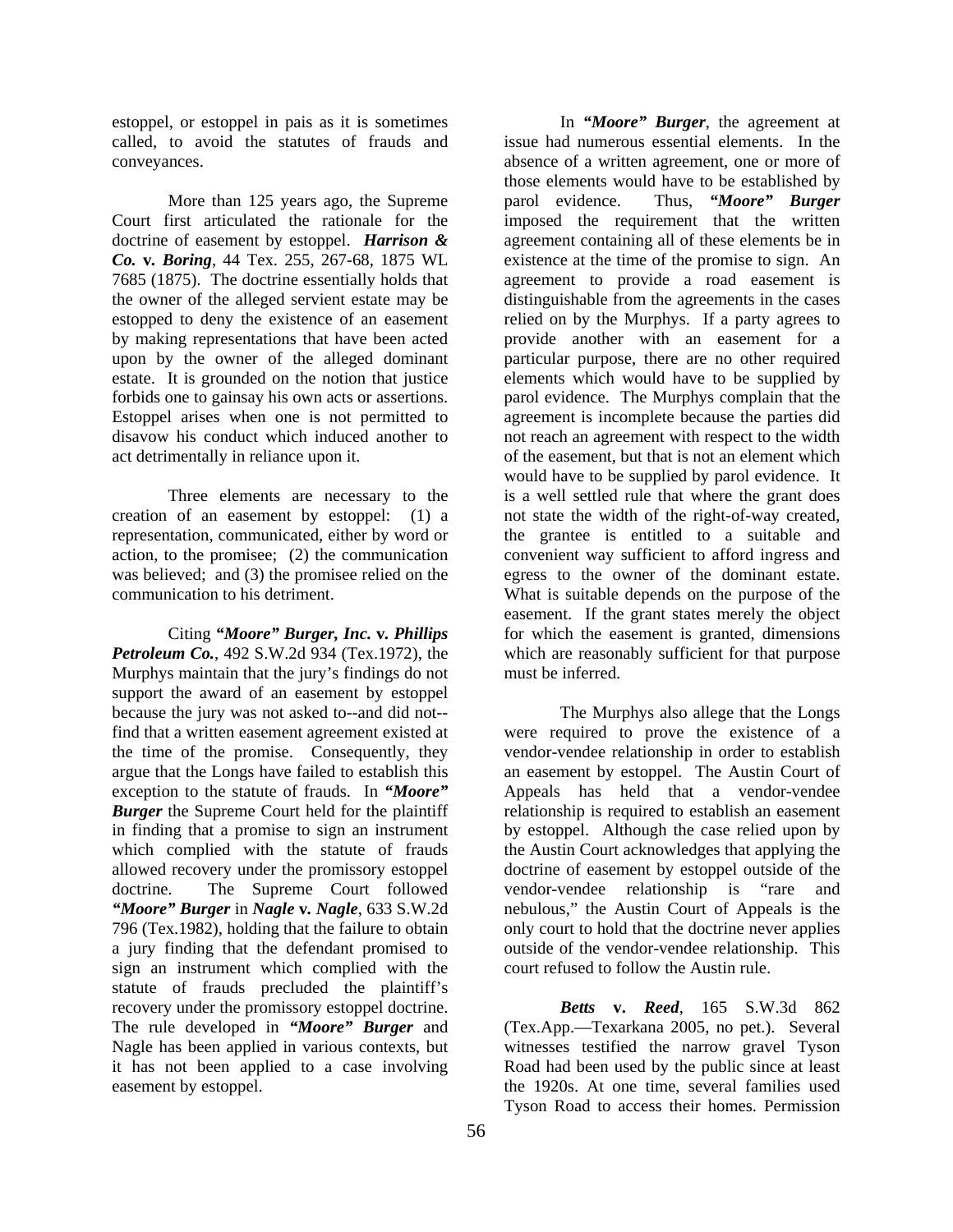was never sought from anyone, and there were no restrictions on who could use the road.

In 1964, Reed purchased 105 acres along Tyson Road, which is most of the property now accessible by that road. Initially, Reed paid taxes on only 103 acres because the county estimated that Tyson Road occupied the remainder of the acreage. However, the county's taxing authority started collecting taxes for the entire 105 acres eight to ten years ago. Reed uses his property primarily to graze cattle and to lease for deer hunting. Reed testified he has used Tyson Road continuously since 1964. He never asked permission to use the road. At some time, not shown by the record, a gate was erected across the road at some location, again not shown by the record, but apparently before reaching Reed's property.

Betts acquired her property along Tyson Road in 1990. She testified that she wanted to build a new house on the site of the road and that she had offered Reed an alternative route, which he refused to accept. Betts further testified she was aware before the acquisition of her property that Reed used Tyson Road.

Approximately one year before trial, Reed began to experience problems using the road. Although he had an alternative route through a neighbor's property to access his property, the alternative route was more difficult and much longer. Despite a temporary restraining order against Betts, the gate across the road was locked and debris was left on the road to inhibit its use.

Following a bench trial, the court found Tyson Road had been a public road that was abandoned for twenty years or more. The court further found that Reed had perfected a prescriptive easement. The court awarded Reed damages and attorney's fees in the amount of \$6,250.00 to Reed and permanently enjoined Betts from interfering with Reed's use of the road and barred her from entry onto the road.

Legally and factually sufficient evidence supported the trial court's finding that Tyson Road had become a public road through implied

dedication. Since the origin of the road is "shrouded in obscurity," the long and continuous use of the road by the public creates a presumption of dedication. No evidence was introduced to rebut this presumption.

The trial court found Tyson Road had been abandoned more than twenty years ago. If Tyson Road is a public road, Betts contends the road remains a public road because it is still being used for the same purpose for which it has been used in the past. The court agreed. A landowner cannot revoke the dedication or use the property contrary to the original purpose of the dedication once a dedication is accepted. Neither statutory abandonment nor common-law abandonment has been shown. Section 251.057 of the Transportation Code provides that a county road is abandoned when its use has become so infrequent that one or more adjoining property owners have enclosed the road with a fence continuously for at least 20 years. There was no evidence that the road had been enclosed for 20 years.

The evidence at trial does not support a finding of common-law abandonment, either. To show common-law abandonment, one must show intent to abandon and acts of relinquishment. Common-law abandonment occurs when the use for which property is dedicated becomes impossible, or so highly improbable as to be practically impossible, or where the object of the use for which the property is dedicated wholly fails. There was no evidence that the purpose of Tyson Road had become practically impossible or that the object of the use for which the property was dedicated has wholly failed. The purpose of a public road, particularly one of local character, is to provide access to property abutting upon it, as well as a thoroughfare between distant points. The court noted that the county ceased maintaining Tyson Road years ago. However, the county's failure to maintain a road does not establish common-law abandonment.

*Gleason v. Taub*, 180 S.W.3d 711 (Tex.App.—Ft. Worth 2005, pet. denied). The Gleasons claimed that Taub, trespassed on their property with a bulldozer, destroyed vegetation,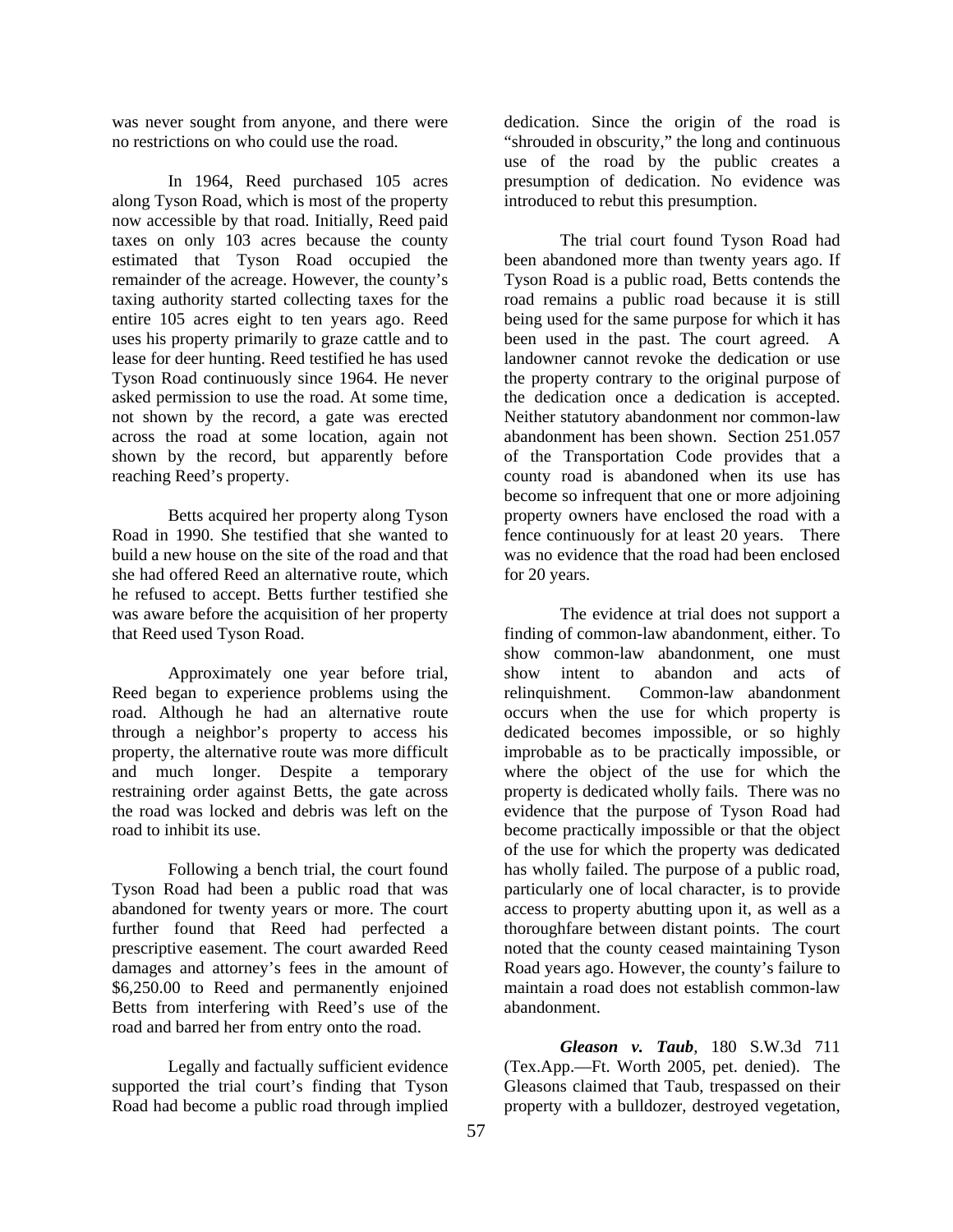and removed 16,000 cubic feet of dirt for use on another property where he was the construction manager. The affected part of the property is subject to a public drainage easement. They sued Taub for trespass claiming that Taub's actions damaged them by adversely affecting their visual enjoyment of the property and have shortened the life of their trees.

Taub argued that the Gleasons did not have standing to sue for trespass. He also filed a motion for summary judgment, arguing that he did not owe the Gleasons a duty to refrain from entering the property and removing dirt because the property was subject to a public easement. Taub also argued that, as a matter of law, he had a right to enter the easement and remove dirt and vegetation because his action improved the flow of water through the easement. The trial court granted both Taub's plea and motion.

A cause of action for injury to real property is a personal right that belongs solely to the owner of the property at the time the alleged injuries occurred. The granting of a public utility easement to the use and benefit of the public on a plat by the owner of a subdivision creates an easement in favor of the city, for the benefit of the public, with fee remaining in the owners and their successors in title. When an easement is dedicated to the public, possession and control of the surface are surrendered to the public, but ownership is not surrendered.

Taub argued that the Gleasons did not have standing to assert a claim for trespass or for damages to property within the public easement because the Gleasons are not the entity whose primary legal right has been breached. The land on which the trespass allegedly occurred is entirely within a public floodway, drainage, and utility easement. Taub contended that because a public easement is superior to the right of the individual who owns the fee, only the public--in this case, the City of Arlington--can bring a suit for trespass on the public easement.

The court said that it found no Texas cases holding that a fee owner lacks standing to sue a private party for trespass on private property that is subject to a public easement.

Indeed, said the court, many cases resolve just such disputes with no discussion or even mention of standing.

Taub relied on *Pak-Mor Manufacturing Co.* **v.** *Brown*, 364 S.W.2d 89 (Tex. App.--San Antonio 1962, writ ref'd n.r.e.), for the proposition that only the dominant tenant--in this case, the City of Arlington--has standing to sue for trespass to a public easement. In that case, Pak-Mor built a dike and a fence across a public drainage and roadway easement on its own property. The dike caused flooding on neighboring property. The neighboring landowners sued Pak-Mor for nuisance. The appellate court upheld the judgment of the trial court requiring Pak-Mor to remove the dike because it caused damage to the neighboring property. But the appellate court also held that the neighboring landowners lacked standing to complain about the fence. While Pak-Mor built the fence in the easement, it was entirely on Pak-Mor's property and did not cause damage to the adjacent land. At most, the fence interfered with the disused roadway--something only the city or State could complain about. From this holding, Taub jumped to the conclusion that only the city or State may ever sue for trespass on a public easement.

The court said that this case is distinguishable from *Pak-Mor*. The key distinction is that *Pak-Mor* built its fence on its own property; Taub, on the other hand, entered on and removed dirt from the Gleason's property. Pak-Mor neither trespassed on nor damaged its neighbors' land; therefore, the neighbors had no standing to complain about the fence. But in this case Taub allegedly trespassed on and damaged the Gleason's property. The Gleasons, unlike Pak-Mor's neighbors, were directly affected by Taub's activity in the easement because they own the servient estate. Thus, *Pak-Mor* does not support Taub's standing argument. In this case the Gleasons are the owners of the underlying fee to the property that has directly been injured. Taub entered the Gleasons' property and removed dirt, allegedly damaging their property. The Gleasons have standing to sue because they own the property and their property rights have been aggrieved by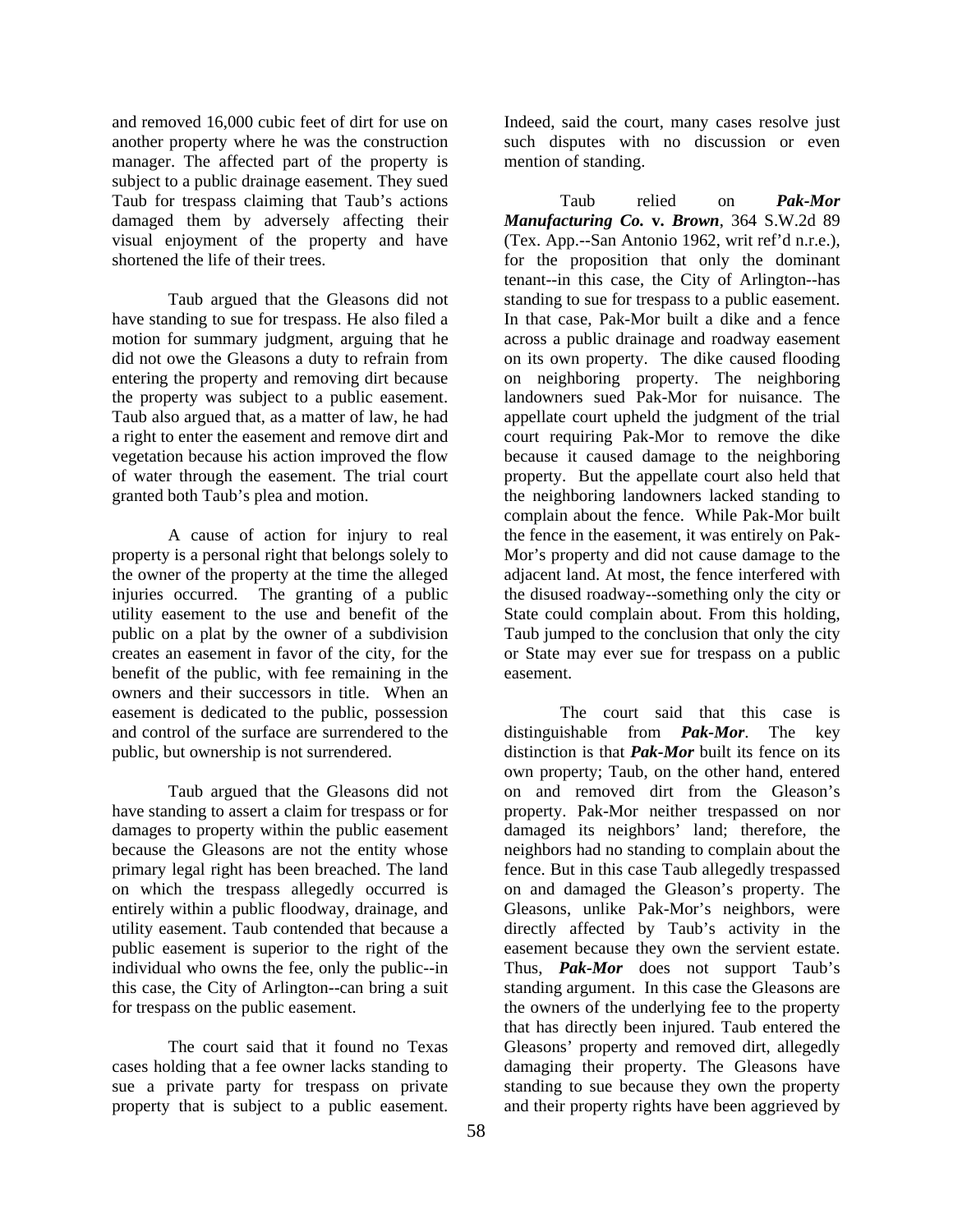the alleged wrong.

In his motion for summary judgment Taub claims that, as a matter of law (1) he owed the Gleasons no duty to refrain from entering the drainage and utility easement or removing dirt from the easement, and (2) he had a right to go into the area to improve the flow of water by moving dirt and removing vegetation because such actions are within the scope of the easement. The court did not agree.

In support of his claim that he owed no duty to the Gleasons, Taub cited *Langston* **v.** *State*, 812 S.W.2d 406, 408 (Tex. App.-- Houston [14th Dist.] 1991), aff'd 855 S.W.2d 718 (Tex. Crim. App. 1993), for the proposition that a person who is in a public easement does not commit a trespass against a private landowner adjoining the easement. The court in *Langston* did hold that protestors in the roadway easement outside of an abortion clinic were not guilty of criminal trespass, but it conditioned its holding by stating that it so held because the State had failed to prove that the clinic owned the servient estate where the easement was located. Id.

To succeed under *Langston*, Taub needed to show conclusively that the Gleasons did not own the property where the alleged trespass took place. Taub's summary judgment evidence proves just the opposite: The Gleasons did own the property where the alleged trespass took place, subject to the City of Arlington's drainage and utilities easement. Because Taub has not conclusively disproved the Gleasons' ownership of the property, he has failed to show as a matter of law that he owed no duty to them.

Taub also claimed that as a matter of law he had a right to enter the easement and conduct activities within the scope of the easement, specifically, to improve drainage. In support of his motion for summary judgment, Taub presented the uncontroverted affidavit of a professional engineer and registered public surveyor, who stated that, in his opinion, the movement of dirt and vegetation improved the flow of water and drainage in the easement and that those actions did not exceed the "typical

usages" that are made of floodway, drainage, and utility easements.

Taub relied on *Peterson* **v.** *Barron*, 401 S.W.2d 680, 686 (Tex. Civ. App.--Dallas 1966, no writ), and *City Public Service Board of San Antonio* **v.** *Karp*, 585 S.W.2d 838, 841-42 (Tex. Civ. App.--San Antonio 1979, no writ), for the proposition that a public drainage and utility easement may be altered in any way consistent with the scope and intent of the use of the public easement. Taub failed, however to consider important aspects of these two holdings. *Peterson* holds that the city has a right to alter and use a public drainage and utility easement in any method consistent with the easement's purpose. *Karp* holds that the easement may be used by the dominant tenant in a manner that is not inconsistent with the purpose for which it was created. In this case, Taub is neither the city nor the dominant tenant. The city or dominant tenant has an absolute right to alter the easement in a manner consistent with its purpose. Nothing in the law suggests Taub was exalted above the status of a rank trespasser merely because his activities on the Gleasons' property happened to be consistent with the public's easement.

# **PART XIV RESTRICTIVE COVENANTS SUBDIVISIONS AND CONDOMINIUMS**

*Sloan* **v***. Owners Association of Westfield, Inc.*, 167 S.W.3d 401 (Tex.App.— San Antonio 2005, no pet.). The Declaration provided that a lien is established to secure payment of assessed maintenance charges "together with all reasonable expenses, costs, and attorney's fees which may be incurred in connection with the collection thereof." The Sloans contended that because the Association had a contingent fee agreement with its counsel, the Association had not "incurred" any legal expenses for which the Sloans could be held accountable. However, in Texas, an attorney who provides legal services to a client under a contingent fee agreement has a contractual or quantum meruit claim against that client in the event of breach. Because the Association is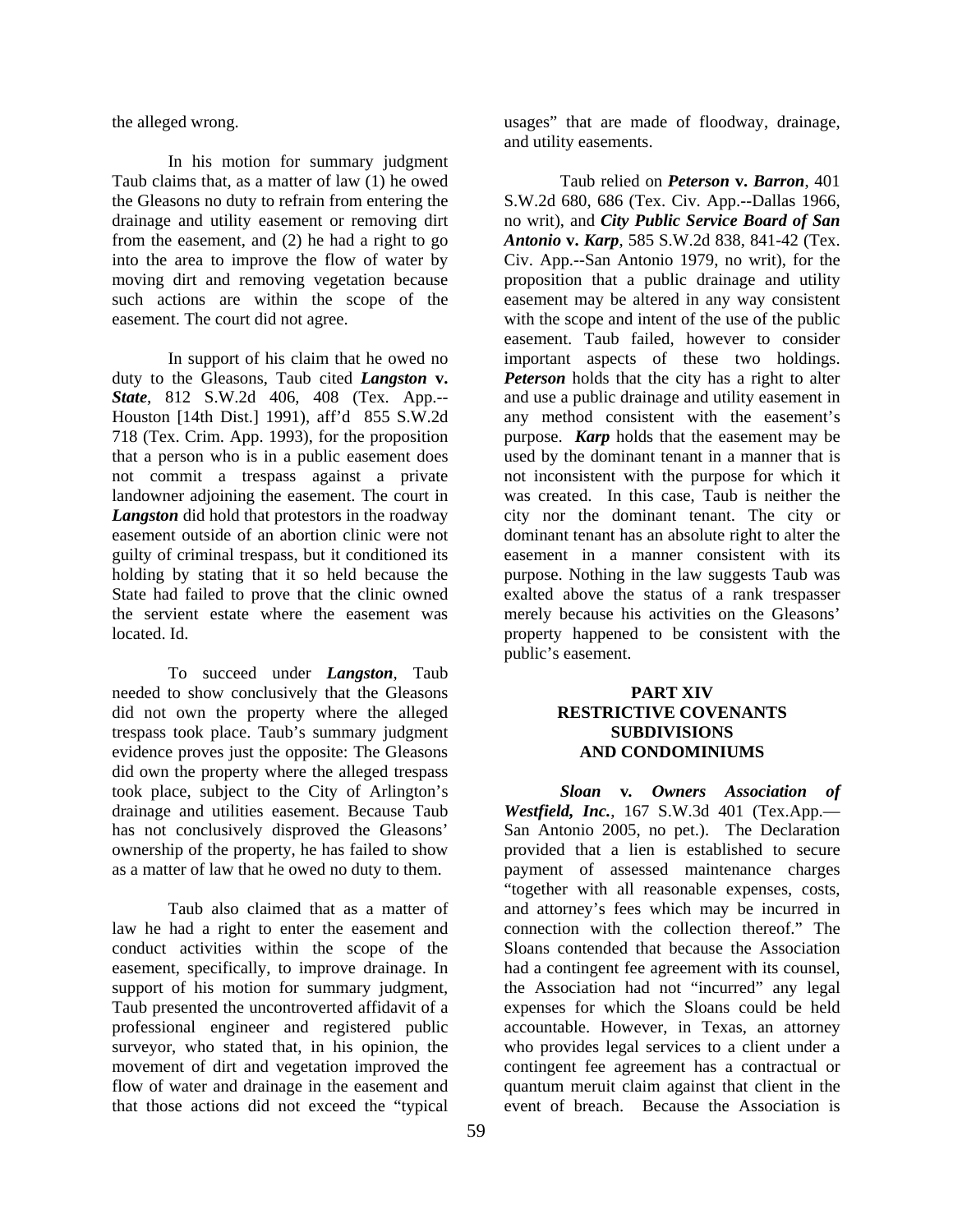liable to its counsel for services provided, even if provided on a contingent fee basis, and because the Association would be required to pay its counsel out of any proceeds received as a result of this litigation, the court concluded that the Association has "incurred" the legal fees that are secured by the lien in this case.

### **PART XV HOMESTEAD**

**In re** *Norris*, 413 F.3d 526 (5th Cir. 2005). In their bankruptcy, the Norrises claimed a 68-foot boat as their homestead. The boat includes four bedrooms, three bathrooms, a galley, and an upper and lower salon. In the bankruptcy, they listed a San Antonio street address, a business postal center, in the bankruptcy petition because they receive their mail there, rather than at the marina in Corpus Christi where his boat is moored. After selling his home in Lake McQueeney, Texas in 2000, Mr. Norris had taken up permanent residence on his boat.

The bankruptcy court denied the Norrises' claim for exemption, holding that the Texas homestead exemption, even broadly construed, does not include boats. The district court agreed that language in the Texas statutes addressing homesteads indicates that the legislature intended homesteads to include only estates in land and improvements affixed to land. The court concluded that structures unattached to land, such as a boat, even if used as a debtor's primary residence, are moveable chattels and do not fall within the definition of homestead under Texas law.

When a debtor selects state exemptions on filing a bankruptcy petition, the bankruptcy court must determine exemption rights according to state law. Article 16, §§ 50 and 51 of the Texas Constitution provides for a homestead exemption but does not define the term other than to limit a rural homestead to not more than two hundred acres of land with the improvements thereon and urban homesteads to not more than 10 acres together with improvements. Chapter 41 of the Texas Property Code expands on these definitions,

somewhat, but they are essentially the same as the Constitution.

The Texas Tax Code, § 11.13, however, defines a homestead as a structure used as an individual's or family's residence, together with the land, if the structure and land have identical ownership.

In Texas, homesteads are "favorites of the law," so the court must give a liberal construction to the constitutional and statutory provisions that protect homestead exemptions. They must uphold and enforce the Texas homestead laws "even though in so doing we might unwittingly assist a dishonest debtor in wrongfully defeating his creditor." Historically, however, the purpose of the Texas homestead exemptions, both urban and rural, has been to protect not only the home, but also the property that enables the head of the household to support the family.

In *Cullers* **v.** *James*, 66 Tex. 494, 1 S.W. 314 (Tex. 1886), the Texas Supreme Court stated that a house standing on land not owned or leased by a family is a chattel but may qualify as a homestead under the Texas constitution. Although this statement appears to endorse the debtors' argument that the homestead exemption includes personal property used as a home without regard to whether it is attached to or situated on land, such an argument was rejected by a Texas appellate court in *Gann*  **v.** *Montgomery*, 210 S.W.2d 255, 259 (Tex. Civ. App. -- Fort Worth 1948, writ ref'd n.r.e.), when it determined that mobile homes do not qualify for the homestead exemption without an accompanying interest in the real property to which they are affixed. The *Gann* court expressed doubt whether in Cullers the Supreme Court of Texas intended to expand the homestead exemption to include personal property not affixed to land and noted that *Cullers* only considered the homestead status of structures that were "without doubt a house, or a building of the kind and character which would uniformly have been declared to be a permanent fixture attached to the realty."

Several bankruptcy courts sitting in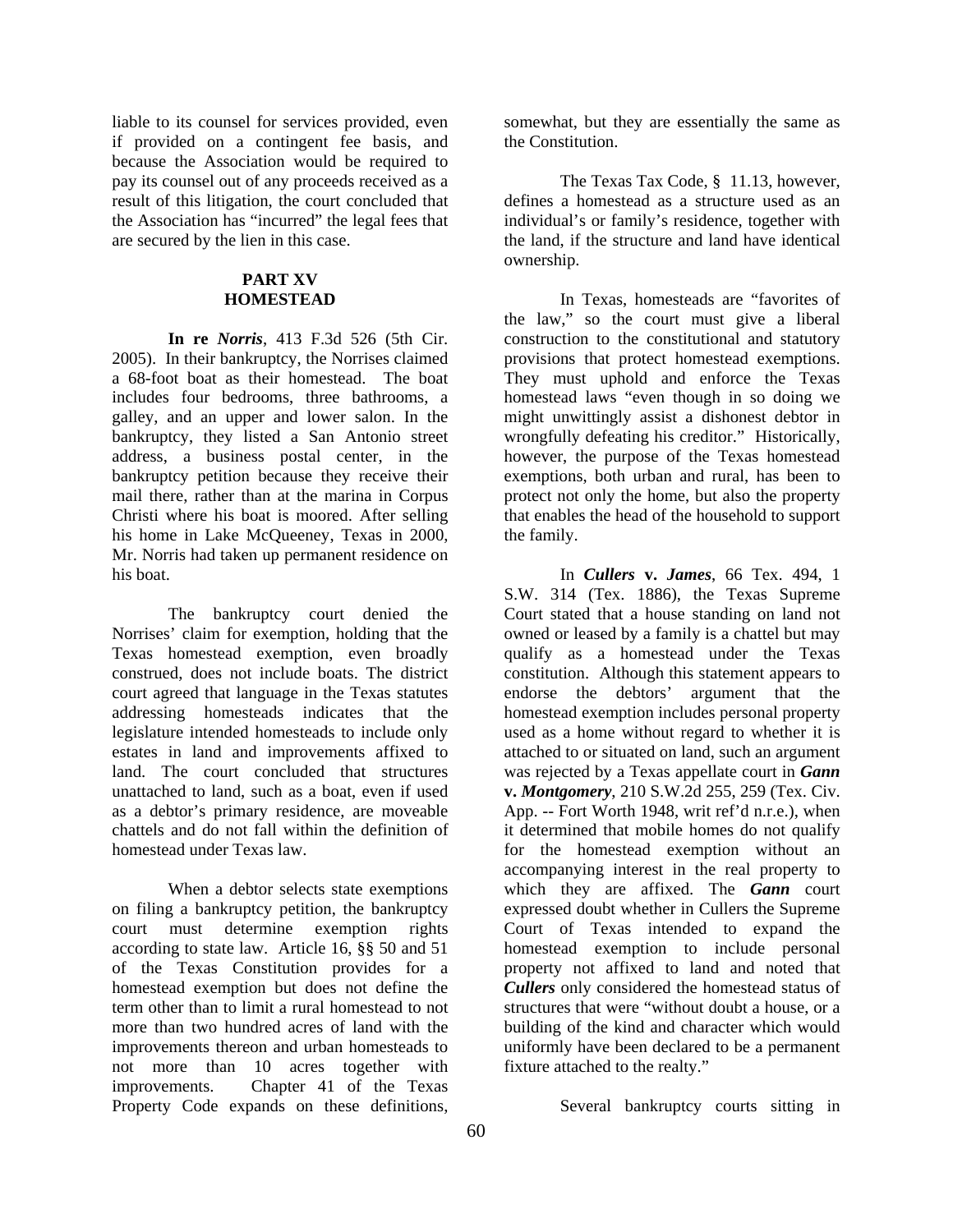other jurisdictions and applying the laws of other states have found in favor of debtors claiming homestead exemptions in boats on which they resided. Some of those courts have done so by relying on statutes that expressly allow for an exemption in personal property or mobile homes or similar dwellings. Others have relied on liberal construction of homestead exemption statutes, reasoning that, for example, boat dock slips are real estate to which debtors have a title, therefore entitling their houseboats to exemptions; that the primary question is not whether a home is affixed to land but whether, on the petition date, the debtor was using a boat as his only residence; or, in the case of the cab of a semi-tractor truck, a debtor's intent to use such a structure as his residence. In contrast, other courts have construed state statutes narrowly, as the bankruptcy and district courts did in this case, noting that the statute at issue did not include exemptions for personal property, waterborne vessels, or "mobile homes or similar dwellings."

Given this tension between, on the one hand, the above-quoted language in the Texas Constitution and Property Code and in other Texas Supreme Court opinions referring to the homestead estate as an estate in land, and, on the other hand, our duty to construe the Texas homestead exemption broadly and the novelty of the question presented, the Fifth Circuit was reluctant to be the first court to decide this public policy-bound state law issue. It asked Texas Supreme Court address and answer the following certified question:

> "Does a motorized waterborne vessel, used as a primary residence and otherwise fulfilling all of the requirements of a homestead except attachment to land, qualify for the homestead exemption under Article 16, §§ 50 and 51 of the Texas Constitution?"

**In re** *Jay*, 432 F.3d 323 ( $5^{\text{th}}$  Cir. 2005). The Jays acquired title to an .85 acre tract sometime in 1984 and have since used the land to operate a service station and convenience store. The Jays also acquired title to a

neighboring 1.04 acre plot, which was used only intermittently for business. The Jays have never resided on either parcel of land. In November 1999 the Jays entered into negotiations with Nesco to finance improvements on the .85 acre property. Nesco told the Jays that it would provide financing only if the Jays agreed to convey the property to Nesco. The Jays testified before the bankruptcy court that Nesco agreed to build a new facility that it would then lease back to them. The resulting Retail Store Lease ("Lease") was signed by the parties on December 15, 1999. The Lease provided, inter alia, that the term would begin on April 1, 2000, and run twenty years. The Lease also gave the Jays, as tenants, an option to repurchase both tracts at any time during the lease or upon its termination. The existing facilities were demolished in early January 2000, and on the 13th of that month, the Jays conveyed to Nesco title to the property by warranty deed. The new facilities were eventually completed, and the Jays opened the new service station. The Jays, however, never made any lease payments to Nesco as required under the terms of the lease. Nesco filed a forcible entry and detainer suit in state court to eject the Jays from the property. The Jays sought bankruptcy protection and removed the case to bankruptcy court.

 The bankruptcy court held that the Jays owned a business homestead as defined under the Texas Constitution on the .85 acre tract. The court further held that the sale/leaseback arrangement was a "pretended sale" in violation of the Texas Constitution; that the deed to Nesco was void; that Nesco's mortgage lien on the property was void; and that Nesco possessed an unsecured claim for money Nesco had paid the Jays as an investment in inventory and working capital, which the court considered to be a simple loan.

 Nesco raises three issues on appeal. First, Nesco contends that the bankruptcy and district courts erred in applying the business homestead requirements provided in the Texas Constitution prior to the 1999 amendment. Second, Nesco argues that the courts wrongly concluded that this was a "pretended sale" prohibited by the Texas Constitution. Finally,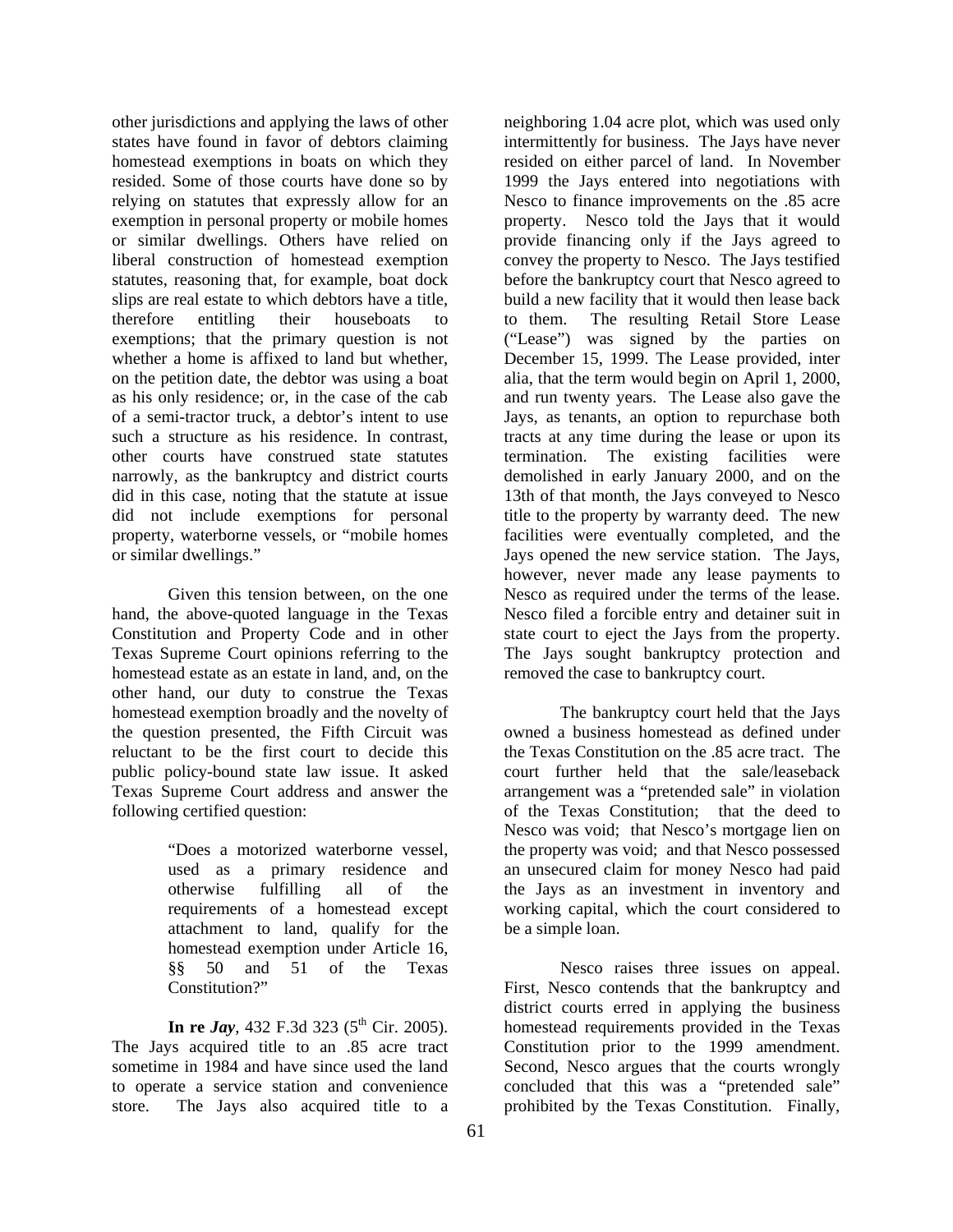Nesco contests the courts' determination that Linc was not an innocent lienholder with rights to enforce the lien against the property.

 Prior to November 1999, a property owner could establish a business homestead under the Texas Constitution if the property in question was used "as a place to exercise the calling of business." Property designated a homestead is granted certain protections, including exemption from forced sale for the payments of debts. This protection also voids all "pretended sales" of the homestead to avoid these constitutional restrictions. In November 1999, an amendment to the Constitution, approved by Texas voters, provided homestead protection only if the property "shall be used for the purposes of a home, or as both an urban home and a place to exercise a calling or business." On January 1, 2000, a provision of the Texas Property Code went into effect that expressly applied the newly amended definition to "all homesteads in this state whenever created."

 Because the business dealings between the Jays and Nesco cross the operative dates for the amendment and the statute, the relevant question for purposes of this appeal is which homestead definition applies. The district court determined that the amendment to the Texas Constitution was passed after the creation of the Jays' homestead and thus did not affect their rights. Furthermore, under the district court's reasoning, the retroactivity of the amendment triggered by the Texas Property Code on January 1, 2000 did not matter in this case because the rights had vested on December 15, when the parties signed the lease agreement. Nesco offers several reasons that the amended definition of a business homestead should apply, thus stripping the .85 acre tract of its homestead protection. Nesco argues that the amendment is expressly retroactive, that the relevant transaction took place after the amendment to the Constitution, and that it was improper for the bankruptcy court to find that the execution of the warranty deed in mid-January related back to the lease date in December.

There is no need to consider the

retroactivity of the constitutional amendment or the application of the statute because it was improper for the district court to "relate back" the execution of the warranty deed in January 2000, to the signing of the lease agreement in December 1999. It is a well-settled principle of Texas law that a deed takes effect from the date of its delivery. Those cases concerning deeds which allow relation back, however, refer only to a contract of sale between the parties. A lease does not constitute a contract of sale. The Lease between the Jays and Nesco did not trigger any duties for either party until April 1, 2000. The demolition of the buildings on the .85 acre tract did not begin until January 2000, and was not undertaken pursuant to any language in the Lease. The Jays deeded the land to Nesco on January 13, 2000, and it is improper to relate the date of the vesting of the rights back to December 1999. To expand the relation-back doctrine to include not only a contract for sale, but also all written instruments that allude to or reference a future transfer of property, would expand the principle so far as to undermine the clear rule regarding the execution of deeds.

 Because the deed was executed in January of 2000, the amended definition of a business homestead is controlling. Since the Jays have never lived on the .85 acre tract, the land does not meet the requirement of a business homestead and is thus not due the special protection granted homesteads by the Texas Constitution.

### **PART XVI CONSTRUCTION AND MECHANICS' LIENS**

*McKee* **v.** *Wilson*, 174 S.W.3d 842 (Tex.App.—Waco 2005, no pet.). Since at least January, 2001, the McKees have lived in their home on Main Street in Waxahachie, Texas. In July, 2001, the McKees orally agreed to have Wilson help design and to build the entire shell of a Victorian-style home based in part on the television show "The Munsters." In October, 2001, a "New Home Contract" and a "Mechanic's Lien Contract" were signed by the McKees and Wilson. Construction of the Munster Home began in November, 2001.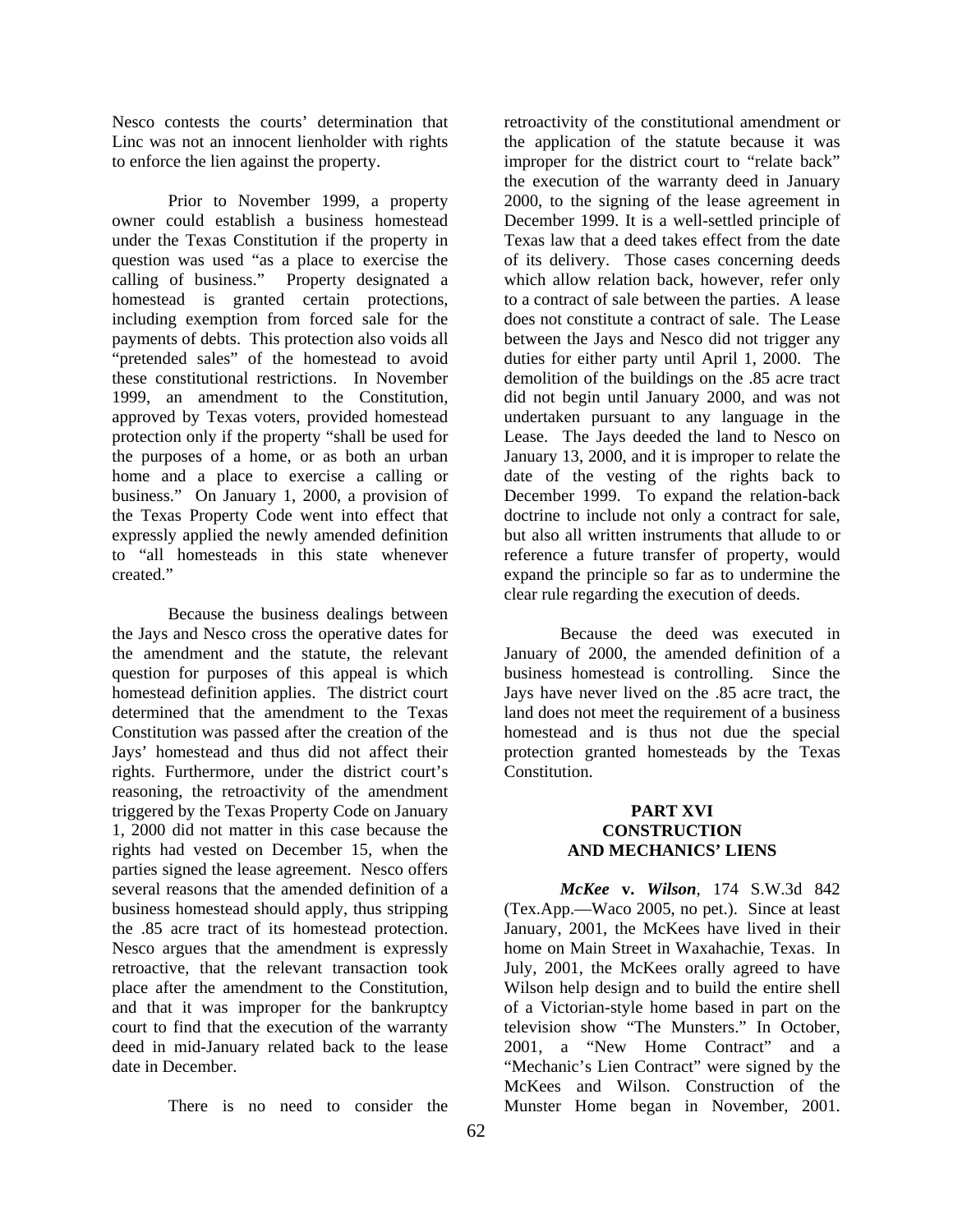During construction, problems arose between the McKees and Wilson regarding the work being done and alleged unauthorized bank draws. It is disputed whether Wilson walked off the project or whether the McKees told Wilson not to return to the project. Wilson ceased working on the Munster Home in February or March, 2002, at which time the shell was almost done except for the roofing and front door, which the McKees completed later. In July, 2002, the McKees sold their Main Street property and began living in the Munster Home. In October, 2002, Wilson filed a mechanic's lien against the McKee's Munster Home property asserting that the McKees owed him money. The trial court found this lien valid and ordered foreclosure to satisfy part of the judgment.

The McKees claimed that the lien on the Munster Home was invalid because it was their homestead.

A family is not entitled to two homesteads at the same time. A homestead once established is presumed to continue until there is proof it has been abandoned. To establish abandonment of a prior homestead, there must be evidence of an intent not to return to the previous homestead and an intent not to claim a homestead exemption on such property. Intention alone is not sufficient to constitute abandonment; overt acts of preparation consistent with such intention are required.

 Where no homestead dedicated by actual occupancy exists, effect may be given to ownership, intention and preparation to use for a home; however, if a homestead already exists, it cannot be abandoned while actually being used as the home of a family and at the same time, acquire another homestead by intention at sometime in the future to use this other property as a homestead, even if there is preparation for such use.

To fix a lien on a homestead, a written contract is required between the owner and the builder. Here, the trial court found a valid statutory mechanic's lien. The McKee's only argument is that the mechanic's lien is invalid due to non-compliance with section 53.254

because they did not enter into a written agreement with Wilson. They argue that the court should look at the status of the property on the date the lien was filed, at which time the Munster Home property was the McKee's homestead. Wilson argues that the court should look at the date of the construction agreement to determine the status of the property. He argues that when they made an oral agreement for him to help design and build the shell of the Munster Home, the McKees were occupying their Main Street property as their homestead.

There was no evidence that the Munster Home property was the McKee's homestead prior to July, 2002, or that the McKees abandoned their Main Street property prior to July, 2002. There was also no evidence that the McKees actually occupied the Main Street property prior to July, 2002. A court must look at the time of the construction agreements to determine the homestead status of the Munster Home property. Here, the oral agreement was in July, 2001, and the written agreement was in October, 2001. At these times, the McKees had not abandoned their Main Street property and had not established the Munster Home property as their homestead. Thus, it is irrelevant whether Wilson complied with section 53.254 for purposes of the statutory mechanic's lien found in the judgment against the Munster Home property.

*MG Building Materials, Ltd.* **v.** *Moses Lopez Custom Homes, Inc.*, 179 S.W.3d 51 (Tex.App.—San Antonio 2005, pet. denied). Mr. and Mrs. Gonzalez entered into a contract with Lopez to build a new house. The Gonzalezes then obtained interim financing from MG. In connection with the financing, they executed the typical set of residential construction loan documents, including a mechanics' lien contract with Lopez which was assigned by Lopez to MG. The operative wording of the assignment of the mechanics' lien contract was: "[Lopez] . . . has sold and conveyed, and does by these presents sell and convey to [MG] that certain Mechanic's Lien Contract . . . and the liens and security interests against the following described real property . . . together with all materials, supplies, equipment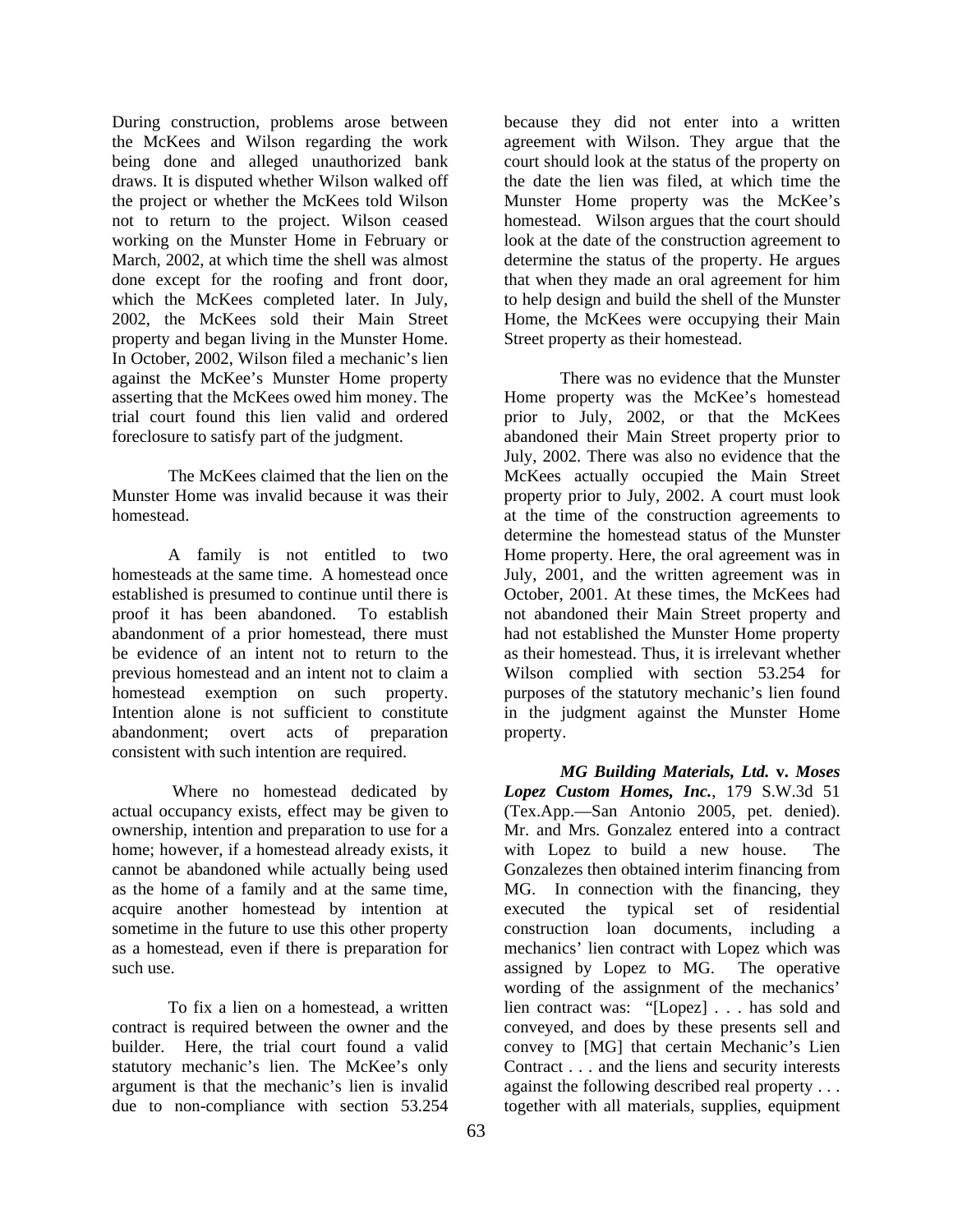and fixtures incorporated and to be incorporated thereon whether located on the aforesaid real property or elsewhere, to secure the payment of all indebtedness owed under that certain Mechanic's Lien Note of even date herewith . . . and [Lopez] does hereby TRANSFER AND ASSIGN unto [MG] all of [Lopez's] rights, privileges and equities under and by virtue of the indebtedness, lien and the Mechanic's Lien Contract<sup>"</sup>

The construction loan was fully funded, although a portion relating to the last draw was placed in escrow with the title company. Unfortunately, because of their pending divorce, Mr. and Mrs. Gonzalez were unable to obtain a permanent loan, so they defaulted on the MG loan.

MG posted the house for foreclosure. In addition, Lopez filed an "Original Contractor Affidavit of Claim for Mechanic's Lien" in the amount of its final draw request. Lopez then filed suit and obtained a judgment foreclosing his claimed mechanics' lien. MG appealed from that final judgment claiming the trial court erred in foreclosing Lopez's mechanic's lien because the lien had been assigned to MG.

Lopez claimed that all he had assigned was the contractual lien set out in the Mechanic's Lien Contract. Lopez asserted that its foreclosure suit was based on a separate "statutory lien" that arose by operation of law and that was never assigned to MG.

The court noted that the plain language of the assignment conveys to MG: (1) the mechanic's lien contract between Lopez and Gonzales; (2) "liens and security interests" against the Gonzales home and "all materials, supplies, equipment and fixtures incorporated and to be incorporated thereon." The assignment further transfers and assigns to MG all of Lopez's "rights, privileges and equities under and by virtue of the indebtedness, lien and the Mechanic's Lien Contract." The words used in the assignment are broad in scope, encompassing "all materials, supplies and fixtures," "incorporated and to be incorporated," and "all of Contractor's rights, privileges and

equities." Accordingly, the court held that the intent of the parties as expressed in the written assignment was to transfer and assign to MG all lien rights that Lopez possessed by virtue of its status as an original contractor for the Gonzales home.

The court further held that Lopez can not avoid the effect of this broad assignment by arguing that it only assigned the lien created by the mechanic's lien contract, and did not assign its right to assert a statutory lien under the preexisting new home contract. In order to establish a statutory lien, Lopez had to prove it provided labor or materials under a contract with the owner. It is undisputed that both contracts at issue in this suit, the new home contract and the mechanic's lien contract, employed Lopez to construct the Gonzales residence. Both contracts involved the same new home construction, the same real property, the same contract price, and the same lien and indebtedness. When dealing with two documents comprising a single agreement, a court should read and construe them together. It is further undisputed that at the time Lopez executed the assignment of lien in favor of MG, no work had begun on the Gonzales construction. Therefore, the court concluded that when Lopez assigned to MG "all of Contractor's rights, privileges and equities under and by virtue of the indebtedness, lien and the Mechanic's Lien Contract," it intended to assign to MG whatever right it might have to assert a future lien claim associated with the construction of the Gonzales home, whether by virtue of the new home contract or the mechanic's lien contract. Accordingly, once it executed the assignment in favor of MG, Lopez no longer had the right to enforce a mechanic's or materialman's lien for its own benefit.

**In re** *Hall*, 2005 Tex. App. LEXIS 10438 (Tex.App.—Beaumont 2004, no pet.). The parties executed a "Residential Purchase Agreement" in February 2002 for the construction and purchase of a house. While the house was being built, the Bravenecs informed Hall of construction defects. In December 2002, the house was completed, closing occurred, and the Bravenecs began occupying the house. The Bravenecs then brought other construction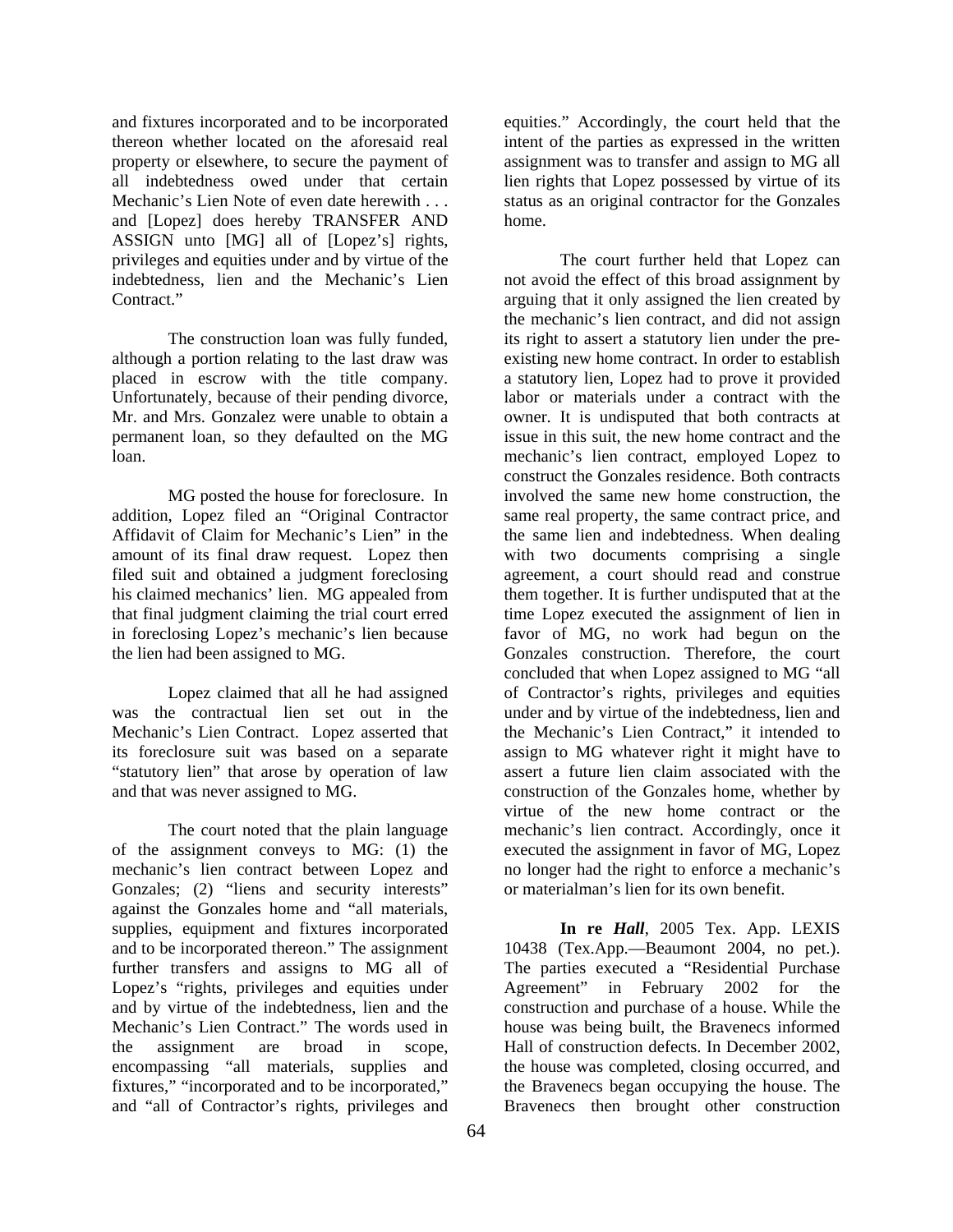defects to Hall's attention. The Bravenecs testified they discovered and told Hall about all the complaints prior to September 1, 2003. The Bravenecs also testified they made written complaints to Hall in October, November, and December 2003. Hall worked to correct some of the problems. The Bravenecs filed suit on July 26, 2004.

Effective September 1, 2003, the Texas Residential Construction Commission Act, Texas Property Code §§ 401.001-438.001, created a state commission to oversee the registration of homes, homebuilders, and remodelers, to administer a state-sponsored inspection and dispute resolution process, and to create limited statutory warranties and building and performance standards. The Act provides that before suit may be filed on any action for damages or other relief arising from a "construction defect," the homeowner or builder must comply with Subtitle D of the Act, which includes a state-sponsored inspection and dispute resolution process. Hall says the Bravenecs did not comply with the requirements of the Act's state-sponsored inspection and dispute resolution process. Hall argues the suit must therefore be dismissed.

The Bravenecs say the defects they complain of were discovered before September 1, 2003, and their suit does not fall under the Act. Pursuant to its rule-making authority, the Commission adopted the following rule, relating to the statesponsored inspection and dispute resolution process:

§ 313.1. Purpose.

(a) The state-sponsored inspection and dispute resolution process (SIRP) described in this chapter applies to a dispute that:

(1) is between a homeowner and a builder;

(2) arises from a transaction governed by the Act;

(3) is a result of alleged construction

defect(s) that were discovered on or after September 1, 2003[.]

The record contained uncontroverted testimony that the Bravenecs discovered the alleged defects and informed Hall of their existence prior to September 1, 2003. The SIRP process therefore does not apply to the claims asserted in this suit. The petition for writ of mandamus is denied.

*Fondren Construction Co., Inc.* **v.** *Briarcliff Housing Development Associates, Inc.*, 196 S.W.3d 210 (Tex.App.—Houston  $1^{st}$ Dist.] 2006, no pet.). In January 1999, Westbrook Construction contracted with BHDA to perform services at the Briarcliff Apartments. John Deere, acting as surety, filed a payment bond covering the work to be performed under the contract. Around the same time, Lubkeman contracted with Westbrook, subject to Westbrook's contract with BHDA, to perform supervisory work in an individual capacity and to perform contracting work in his capacity as owner of Fondren Construction Company. Westbrook paid Fondren initially. At some point, Westbrook stopped work, and another contractor completed the work at Briarcliff. At the time, Westbrook owed additional amounts to Fondren. After Westbrook stopped work, Fondren alleges BHDA and DPMC promised full payment of the amounts due under the contracts with Westbrook. Fondren further contends this promise encouraged it to continue work on the property for BHDA and DPMC.

In February 2000, Lubkeman filed liens against the Briarcliff property on behalf of himself and Fondren. Lubkeman testified that none of the work he performed for which he demands payment occurred after he filed the liens. In October 2000, Lubkeman sued BHDA and Westbrook. In August 2003, he amended the petition, removing Westbrook as a party to the suit, adding DPMC and John Deere as parties, and adding a cause of action on the payment bond.

 Fondren contends that the payment bond is not a valid defense to either John Deere's motion for summary judgment or DPMC and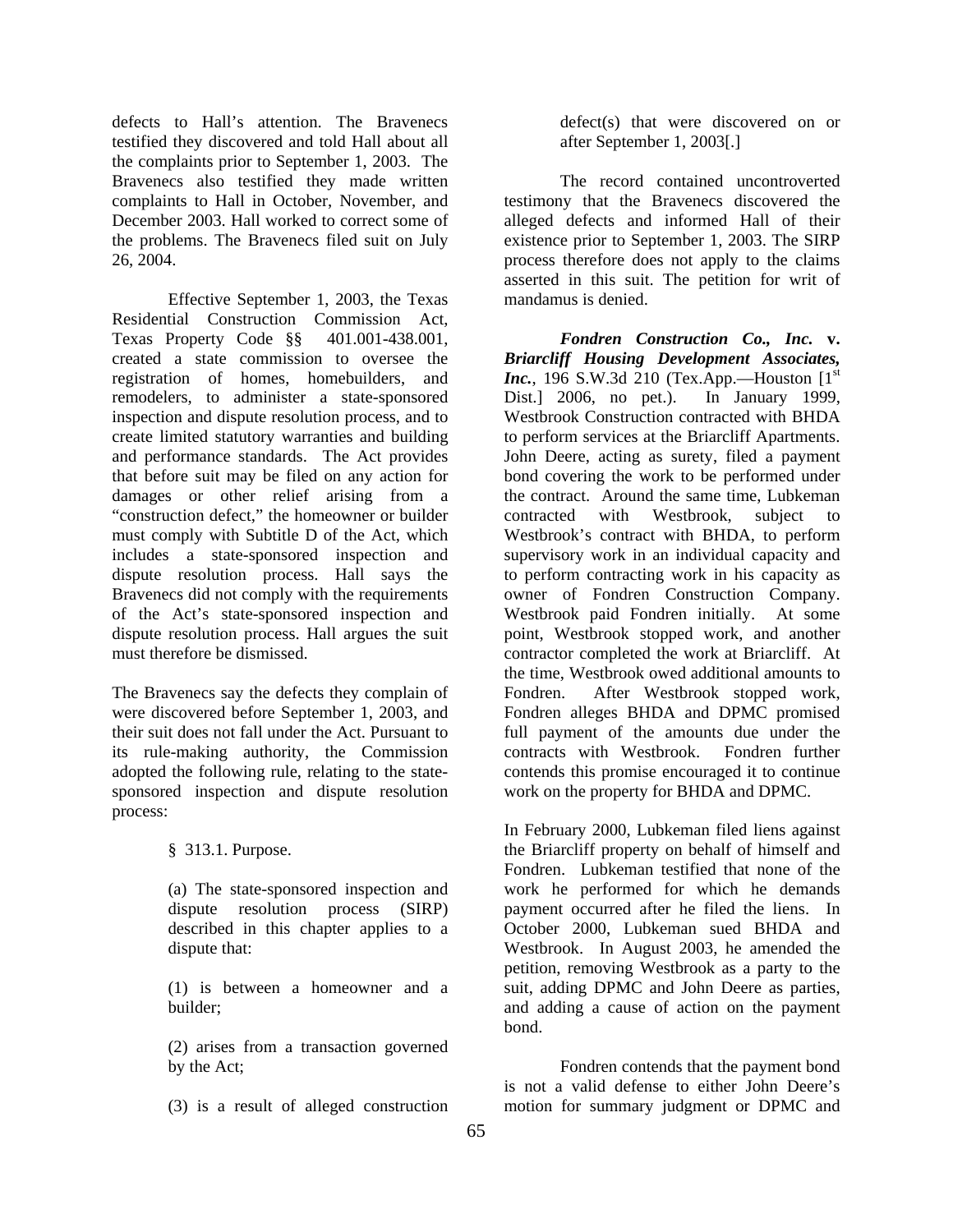BHDA's motion for judgment because the bond fails to comply with the requirements of the Property Code.

 First, Fondren argues John Deere's bond does not prominently display contact information as Texas Property Code section 53.202(6) requires. John Deere issued the bond in this case in January 1999. The Legislature added subsection 6 to the statute in May 2001, and it did not take effect until September 1, 2001. The statutory contact information requirements did not exist when John Deere filed the bond; thus, no fact issue exists regarding John Deere's compliance with subsection 6.

 Second, Fondren relies on section 53.202(1) of the Property Code, which requires that the penal sum of the bond be at least equal to the original contract amount. Because the penal sum sets the financial limits of the surety's obligations, it is the most material aspect of a payment bond. Here, Fondren sued John Deere on a payment bond it executed on January 11, 1999. The bond covers the contract entered into between Westbrook and Briarcliff on January 12, 1999. The original amount of the contract between Westbrook and Briarcliff is \$4,224,485.00, and the amount of the payment bond issued by John Deere is \$4,224,485.00- exactly equal to the amount of the contract. The contract and the bond are evidence that the bond is in a penal sum equal to the total of the original contract, and Fondren did not offer any controverting evidence. Thus, no fact issue exists regarding compliance with subsection 1 of the statute. The payment bond complied with the Property Code's requirement with respect to section 53.202(1).

 As its sole ground for summary judgment, John Deere contends that Fondren cannot recover on the valid payment bond because Fondren failed to bring suit within the one year allowed by the Property Code.

 An original contractor who has a written contract with the owner may furnish a bond for the benefit of claimants, such as subcontractors who are not paid for their work. The bond

protects anyone with a claim perfected in a manner prescribed for fixing a lien under subchapter C of the Code. Section 53.052 allows a claimant to perfect a claim by filing an affidavit with the county clerk no later than the fifteenth day of the fourth month after the day on which the indebtedness accrues. Indebtedness to a subcontractor accrues on the last day of the last month in which the labor was performed or material furnished. A claimant may sue the surety on a bond "if his claim remains unpaid for 60 days after the claimant perfects the claim." If the bond is recorded at the time the lien is filed, the claimant must sue on the bond within one year following perfection of his claim.

 Here, Fondren failed to sue on the bond within the statutorily allowed period. Fondren alleges that the work performed at Briarcliff ended in December 1999, and thus the indebtedness accrued on December 31, 1999. Fondren perfected its claim by filing affidavits with the county clerk on February 24, 2000, within the time allowed for perfection under the statute. John Deere recorded its bond on January 13, 1999; thus, Fondren had one year from February 24, 2000 to file suit on the bond. Fondren did not sue on the bond, or add John Deere as a party to the suit, until August 18, 2003, well after the time limit. Fondren argues that appellees conspired to withhold the existence of the bond despite his repeated request that they produce it. However, the bond was on file in the county records beginning January 13, 1999, before Fondren filed its liens. An instrument that is properly recorded in the proper county is notice to all persons of the existence of the instrument.

*TA Operating Corporation* **v***. Solar Applications Engineering, Inc.*, 191 S.W.3d 173 (Tex.App.—San Antonio 2006, pet. pending). Solar was the contractor building a multi-use truck stop for TA Operating. When everyone agreed that the project was substantially complete, TA sent Solar a punch list of items to be corrected or completed. Solar disputed several items on the list and delivered a response to TA listing the items Solar would correct, and listing the subcontractor responsible for each item. Solar began work on the punch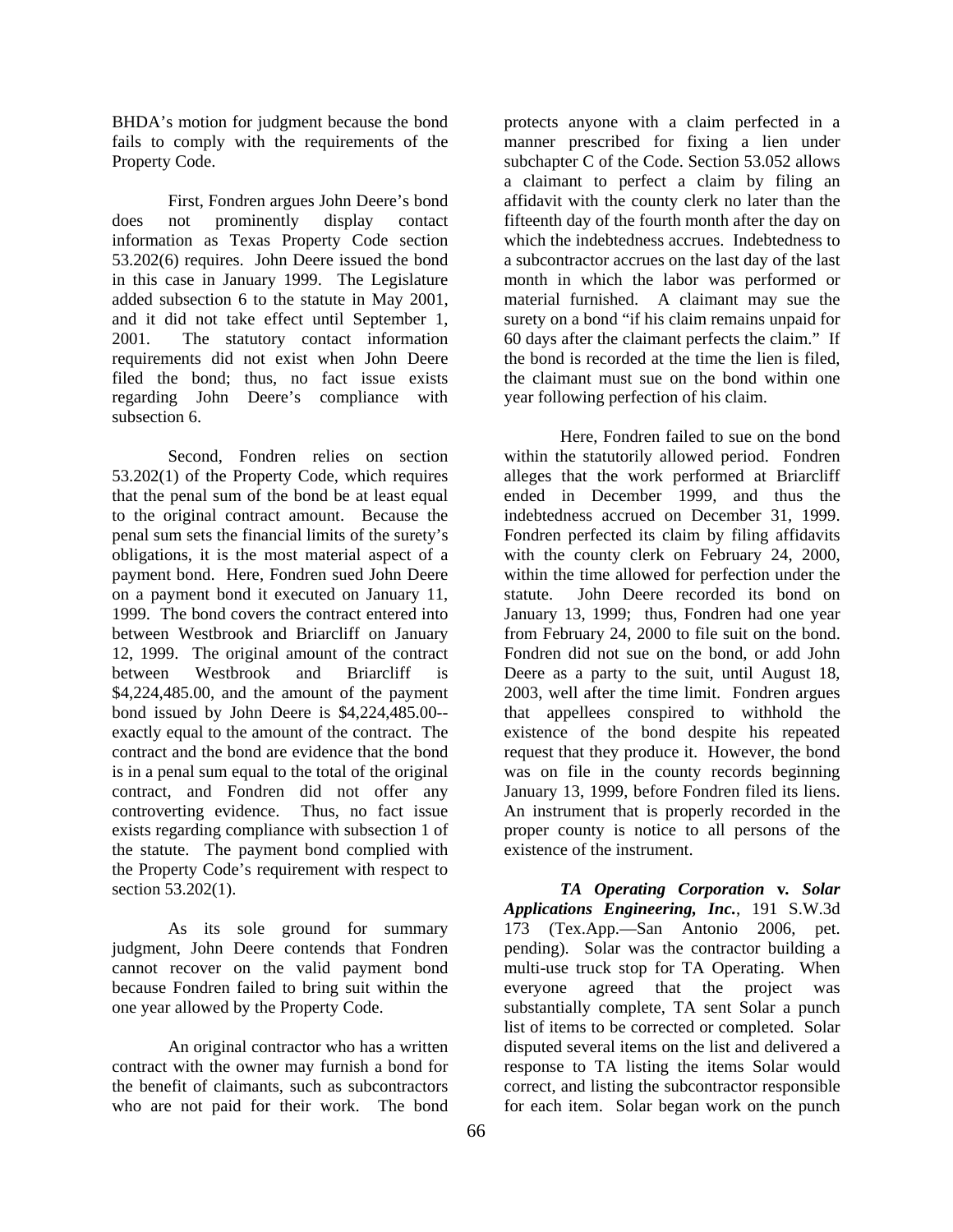list items and filed a lien affidavit against the project. TA understood the lien affidavit to be a request for final payment.

 Shortly thereafter, TA sent notice to Solar that Solar was in default for not completing the punch list items, and for failing to keep the project free of liens. TA stated in the letter that Solar was not entitled to final payment until it completed the remainder of the punch list items and provided documentation that liens filed against the project had been paid. TA ultimately sent Solar a letter of termination citing Solar's failure to complete the punch list items as grounds for termination. In its reply letter, Solar disputed that the termination was for cause. Solar acknowledged at least two items on the punch list had not been completed, and submitted a final application for payment in the amount of the unpaid retainage. TA refused to make final payment, however, contending that Solar had not complied with section 14.07 of the contract, which expressly made submission of an all-bills-paid affidavit a condition precedent to final payment.

 Although Solar did not comply with this condition precedent to final payment, Solar sued TA for breach of contract under the theory of substantial performance. Solar did not dispute that the liens existed, nor did it dispute that it was contractually obligated to submit an allbills-paid affidavit as a condition precedent to final payment.

 The first issue on appeal was whether the doctrine of substantial performance excuses the breach of an express condition precedent to final payment that is unrelated to completion of the building. TA acknowledged that Solar substantially performed its work on the project, but contends its duty to pay was not triggered until Solar pleaded or proved it provided TA with documentation of complete and legally effective releases or waivers of all liens filed against the project. TA argued that Solar's failure to plead or prove that it fulfilled this condition precedent to final payment barred its right to recover final payment. TA contended that when the parties have expressly conditioned final payment on submission of an all-bills-paid

affidavit, the owner's duty to pay is not triggered until the contractor pleads or proves it complied with the condition precedent.

 The issue of whether the doctrine of substantial performance applies in construction contracts when the submission of an all-billspaid affidavit is an express condition precedent to final payment has not yet been decided by a Texas court.

 While the common law did at one time require strict compliance with the terms of a contract, this rule has been modified for building or construction contracts by the doctrine of substantial performance. The rule of substantial performance is an equitable doctrine adopted to allow a contractor who has substantially completed a construction contract to sue on the contract rather than being relegated to a cause of action for quantum meruit.

 The doctrine of substantial performance recognizes that the contractor has not completed construction, and therefore is in breach of the contract. Under the doctrine, however, the owner cannot use the contractor's failure to complete the work as an excuse for non-payment. Substantial performance is regarded as a condition precedent to a contractor's right to bring a lawsuit on the contract.

 Solar argued that by agreeing substantial performance occurred, TA acknowledged that Solar was in "full compliance" with the contract and any express conditions to final payment did not have to be met. Solar argued that TA may not expressly provide for substantial performance in its contract and also insist on strict compliance with the conditions precedent to final payment.

 The court disagreed. While the substantial performance doctrine permits contractors to sue under the contract, it does not ordinarily excuse the non-occurrence of an express condition precedent. The substantial performance doctrine ordinarily applies to constructive conditions precedent and not to express conditions precedent--substantial performance by the builder is a "constructive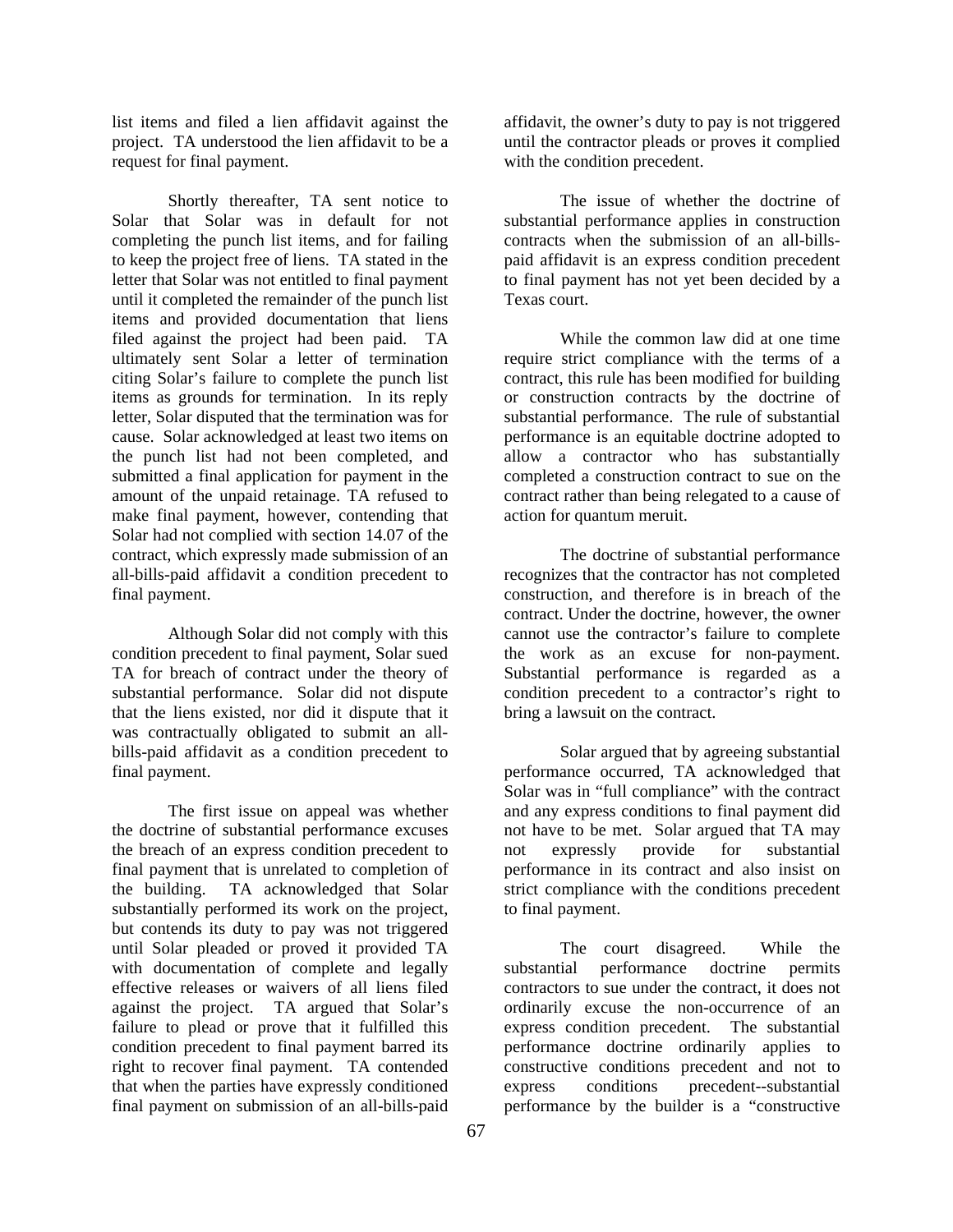condition" of the owner's duty to pay.

 TA, seeking protection from double liability and title problems, expressly conditioned final payment on Solar's submission of an all-bills-paid affidavit. Solar did not dispute that it was contractually obligated to submit the affidavit as a condition precedent to final payment, and it was undisputed at trial that liens had been filed against the project. Though the doctrine of substantial performance permitted Solar to sue under the contract, Solar did not plead or prove that it complied with the express condition precedent to final payment. Had Solar done so, it would have been proper to award Solar the contract balance minus the cost of remediable defects. While harsh results occasioned from Solar's failure to perform this express condition precedent, the court recognized that parties are free to contract as they choose and may protect themselves from liability by requesting literal performance of their conditions for final payment. The parties agreed to the conditions for final payment, and Solar did not plead or prove it performed the condition precedent of submitting an all-billspaid affidavit.

### **PART XVII AD VALOREM TAXATION**

*UMLIC VP LLC* **v.** *T&M Sales And Environmental Systems, Inc.*, 176 S.W.3d 595 (Tex.App.-Corpus Christi 2005, pet. denied). T&M obtained a loan from the SBA. The loan was secured by a deed of trust, a security agreement, and a guaranty executed by the Lozanos and Ezell in their personal capacities.

The loan matured by its own terms on July 19, 1999. The last payment T&M made on the note was on November 19, 1998. After the loan matured, it was acquired by UMLIC. After T&M offered to resume payments on an extended term, UMLIC rejected the request and decided to foreclose. However, as UMLIC began to prepare for foreclosure, it discovered that the property securing the loan had been sold in a tax foreclosure for \$10,000. UMLIC contacted the purchaser and redeemed the property, paying the statutory redemption

penalty of 25% of the tax foreclosure amount. The foreclosure purchaser gave UMLIC a special warranty deed covering the property.

After the redemption, UMLIC offered to let T&M redeem the property by paying the amount UMLIC had paid for the redemption plus the unpaid balance of the loan. T&M would offer only the redemption price. UMLIC had T&M evicted from the property and subsequently sold the property to a third party, without applying any part of the sales price to the T&M debt. It then sued T&M and the guarantors for the debt. T&M and the guarantors promptly counterclaimed for wrongful foreclosure, negligence, breach of the deed of trust, fraud, and malice. They won on all counterclaims at the trial court.

Among other issues on appeal was whether UMLIC's redemption of the property gave them fee simple title. T&M argued that the only interest redeemed by UMLIC was its lien position and that, in order to obtain fee simple title, UMLIC would have to foreclose. UMLIC argued that it was not required to foreclose and apply foreclosure proceeds to the debt because the redemption gave it fee simple title. The court agreed with T&M.

When property is sold at a tax sale, the deed purchased vests "good and perfect title in the purchaser or the purchaser's assigns," including the right to the use and possession of the property, subject only to the former owner's right to redemption. Under the right to redemption, an owner may redeem the property by paying the purchaser the amount bid for the property, the deed recording fee, and any taxes, penalties, interest, or costs on the property, plus a premium of twenty-five percent. Tax Code §  $34.21(e)$ ,  $(e)(2)$ . UMLIC argued that because Gonzalez became vested with good and perfect title to the property at the tax sale, when Gonzalez assigned a special warranty deed to UMLIC, UMLIC purchased and received all of the same rights in the property that Gonzalez had acquired.

UMLIC claimed rights as a "purchaser." However, at the time of the transaction, UMLIC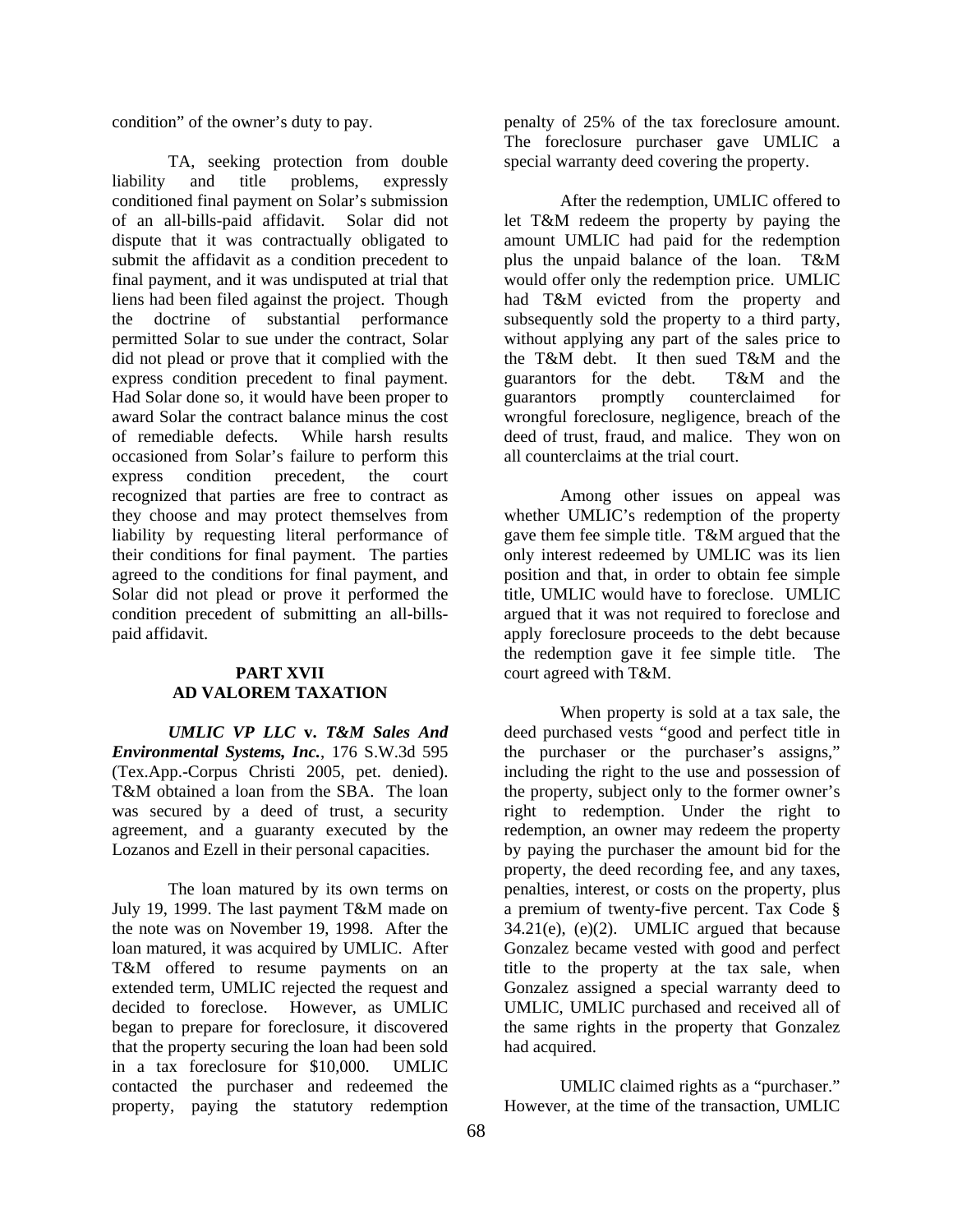did not attempt to "purchase" the property from Gonzalez. In its letter to Gonzalez, UMLIC clearly stated it was exercising its statutory right to redeem the property and en-closed a cashier's check for \$12,500, the statutorily-determined amount. In a sale, Gonzalez would have had the ability to negotiate price and decide whether he wanted to sell or not sell. In a redemption, Gonzalez had no choice but to transfer the property to the redeemer for the statutorilydetermined price.

When an owner of real property tenders an appropriate payment before the end of the redemption period, he effectually extinguishes the rights of the purchaser at the tax sale. Because UMLIC made no actual attempt to purchase the property, the court concluded that the status of UMLIC's title did not depend on whether a mortgagee would be eligible to purchase fee simple title to property at or subsequent to a tax sale, but on what title a mortgagee holds after it redeems property under the redemption statute. Redemption does not operate in the same manner as a purchase. Unlike the purchase of real property, redemption does not establish new title; it restores the parties to the position they were in before the lien.

*Woodside Assurance, Inc.* **v.** *N.K. Resources, Inc.*, 175 S.W.3d 421 (Tex.App.— Houston  $[1<sup>st</sup> Dist.]$  2005, no pet.). Just before the tax foreclosure, Gibbs sold the property to NKR. At the tax foreclosure, NKR's owner bought the property. The tax foreclosure, held in 2003, generated excess funds, which were held in the court registry. NKR filed a petition to withdraw the funds, based on its status as a former owner of the property.

 Woodside also filed a petition to withdraw the funds. To support its entitlement to the excess proceeds, Woodside relied on a deed of trust that it had acquired from J-Hawk Corporation (J-Hawk). J-Hawk had previously received a promissory note from Gibbs that was secured by a deed of trust on the subject property. The promissory note had a final maturity date of March 1, 1995. On October 19, 1994, J-Hawk transferred its interest in the note

and deed of trust to Woodside. The trial court awarded the funds to NKR. Woodside argued that the funds should have been paid to it because it had a higher priority than NKR.

 Chapter 34 of the Property Tax Code contains the procedures for tax sales and redemptions. Proceeds of a tax sale are applied first to costs, fees and commissions associated with the tax suit and the tax sale, then to taxes, penalties, and interest and other expenses and amounts awarded under the judgment. Excess proceeds are paid to the clerk of the court issuing the warrant or order of sale. The clerk must keep the proceeds for two years. A person may file a petition setting forth a claim to the excess proceeds. The petition must be filed before the second anniversary of the date of the sale of the property. If no claimant establishes entitlement to the proceeds within the period provided by section 34.03(a), that is, two years from the date of the sale, the clerk must distribute the excess proceeds to the taxing units that participated in the sale.

 Section 34.04 provides that the trial court must order that the excess proceeds be paid according to the following priorities to each party that establishes its claim to the proceeds:

 (1) to the tax sale purchaser if the tax sale has been adjudged to be void and the purchaser has prevailed in an action against the taxing units under Section 34.07(d) by judgment;

 (2) to a taxing unit for any taxes, penalties, or interest that have become due or delinquent on the subject property subsequent to the date of the judgment or that were omitted from the judgment by accident or mistake;

 (3) to any other lienholder, consensual or otherwise, for the amount due under a lien, in accordance with the priorities established by applicable law;

 (4) to a taxing unit for any unpaid taxes, penalties, interest, or other amounts adjudged due under the judgment that were not satisfied from the proceeds from the tax sale; and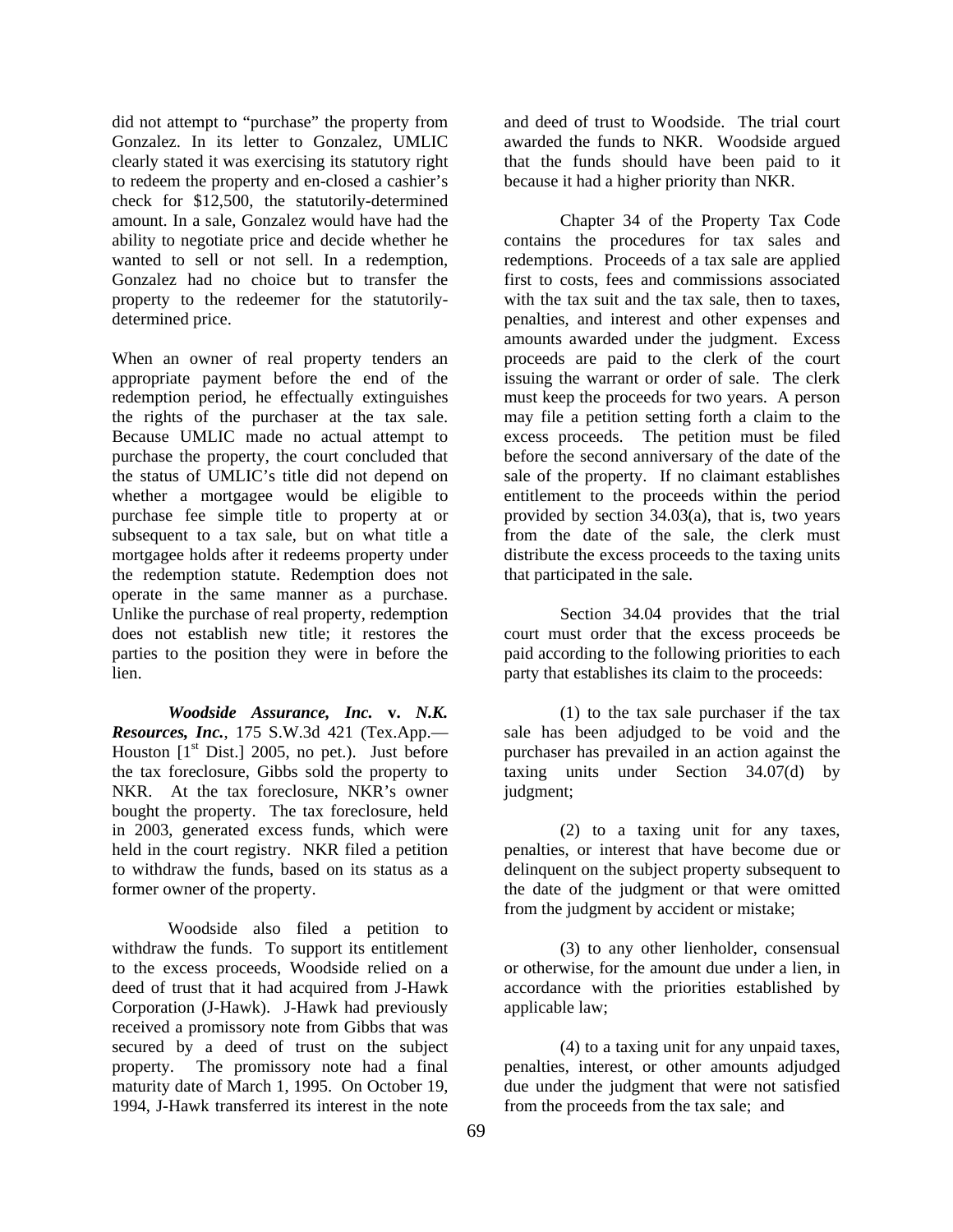(5) to each former owner of the property, as the interest of each may appear.

 NKR argued at the trial court and argues on appeal that Woodside's lien, on which it relied to recover the excess proceeds, is void pursuant to section 16.035(d) of the Texas Civil Practice and Remedies Code which states that a person must bring suit for the recovery of real property under a real property lien or the foreclosure of a real property lien not later than four years after the day the cause of action accrues. When there is no recorded renewal or extension, the maturity date stated in the original instrument is conclusive evidence of the maturity date of the debt. Four years from that date, it is conclusively presumed that the lien debt is paid. The effect of such a conclusive presumption of payment, like the effect of actual payment, is to terminate the superior title retained by the vendor and, consequently, to terminate all remedies for the enforcement of such superior title. A bona fide third person is entitled to the statutory presumption that the debt was paid and that the lien became void and ceased to exist.

 The deed of trust, on which Woodside relied for its entitlement to the excess proceeds, matured on March 1, 1995. Thus, pursuant to section 16.035(d), the lien on the deed of trust became void on March 1, 1999. Woodside could recover on its real property lien no later than four years after the cause of action accrued. Accordingly, Woodside's lien became void on March 1, 1999. Without a valid lien to support its motion to withdraw, Woodside had no entitlement to the excess proceeds.

 Woodside responds that NKR cannot rely on the statute of limitations because NKR was not in privity with the debtor, Gibbs. Woodside reasons that Bhagia bought the property and that only he should have been allowed to collect the excess proceeds according to the Code's priority schemes. The court agreed.

 First, NKR was in privity with Gibbs. NKR bought the property from Gibbs prior to

the tax foreclosure sale. Second, the tax foreclosure purchaser did not qualify to recover any of the excess proceeds pursuant to the priority rules in the Property Tax Code. Rather, under the present facts, only the former owners of the property--NKR or Gibbs--had the potential right to recover the excess proceeds.

 Woodside next argues that the debt is not destroyed; only an action to recover the debt is barred by limitations. Although the debt may not be destroyed, for the creditor to receive payment, the debtor would have to make a new promise. This principle is also known as a moral obligation. Whether NKR may have a moral obligation to repay Woodside, however, is irrelevant to the issue before this Court because the Property Tax Code sets out the procedure for entitlement to excess proceeds. Because Woodside does not have a valid lien, the trial court properly awarded the entirety of the excess proceeds to NKR.

*ABN AMBRO Mortgage Group v. TCB Farm and Ranch Land Investments*, 200 S.W.3d 774 (Tex.App.—Ft. Worth 2006, no pet.). The owners refinanced their house with ABN. By mistake, the ABN deed of trust was not recorded for more than a year after closing. During that year, the owners fell behind in their tax payments. In order to come up with the funds to pay the taxes, the owners borrowed from Genesis Tax Loan Services and, in connection with that loan, executed a deed of trust and an affidavit authorizing transfer of tax lien. The deed of trust was recorded shortly before the ABN deed of trust. The owners defaulted on the tax loan, so Genesis foreclosed on its transferred tax lien. TCB purchased at the foreclosure sale. After the foreclosure sale, ABN sent notice to TCB that it was exercising its right to redeem under Section 32.06 of the Texas Tax Code. TCB and Genesis refused the redemption offer, so ABN sued.

 ABN sought to rescind the foreclosure sale deed to TCB and to confirm ABN's right as secured lienholder to redeem the property from TCB pursuant to Section 32.06(i) of the tax code or, alternatively, to declare that ABN holds an equitable and to order sale to foreclose on that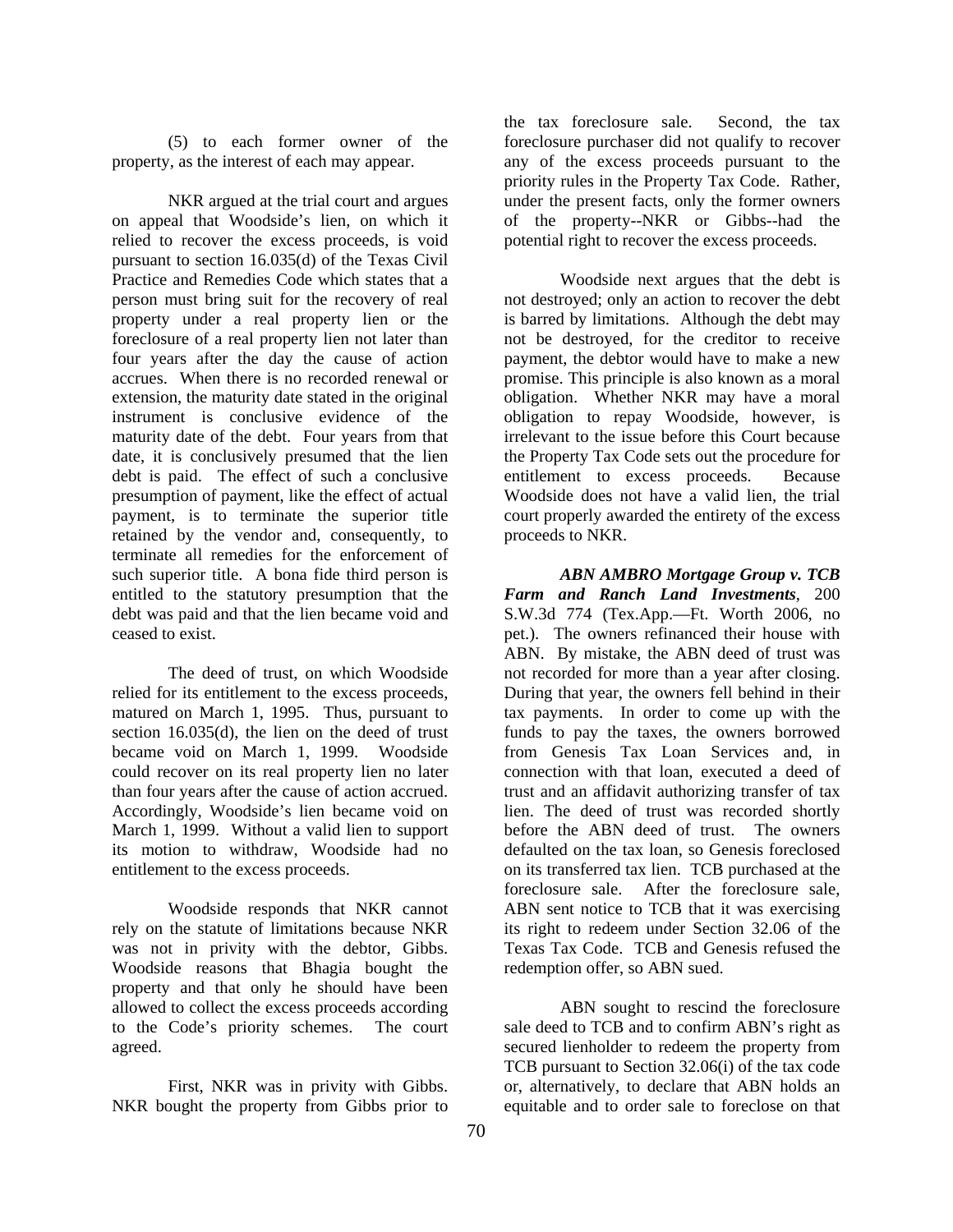lien. TCB asserted a counterclaim to quiet title to the property and to declare it the owner free and clear of ABN's lien.

 On January 1 of each year, a tax lien attaches to property to secure the payment of all taxes, penalties, and interest ultimately imposed for the year on the property. An owner of real property may authorize another person (the "transferee") to pay taxes imposed by the taxing unit. When the transferee pays the taxes, the tax collector certifies that the taxes have been paid by the transferee and that the tax lien has been transferred to the transferee. To be enforceable, the transferred tax lien must be recorded. The transferee or any successor in interest is entitled to foreclose on the lien. However, the statute provides the owner and the holder of a first lien with the right to redeem the property from the purchaser at the tax sale.

 In its first issue, ABN argues that under a liberal interpretation favoring rights of redemption, as required by Texas law, its lien is the "first lien" under Section 32.06(i) of the tax code even though its lien was not filed of record when the tax lien was transferred to Genesis, and that it thus had the right to redeem the property upon foreclosure. Under TCB's interpretation of the statute, which was accepted by the trial court, the term "first lien" under the statute means first recorded lien so that, when the Genesis's lien was recorded first, it took priority over ABN's lien, making its lien the senior or "first lien," and ABN's lien was relegated to junior lien status with no right of redemption under Section 32.06(i).

 Section 32.06(i) does not define the term "first lien." However, when a statute is clear and unambiguous, a court "should give the statute its common meaning." When language in a statute is unambiguous, a court will seek the intent of the legislature as found in the plain and common meaning of the words and terms used.

 The court disagreed that ABN's prior lien was required to be recorded first in order to be a "first lien" entitling ABN to exercise the right of redemption under § 32.06(i). Holding that the term "first lien" as used in the statute

refers only to a lien recorded prior to filing of the transfer tax lien would obviously require us to insert the word "recorded" not contained in the statute. Moreover, TCB does not explain how the statutory intent would be effectuated by restricting the right of redemption based upon timing of recordation as between the transferee of the tax lien (Genesis, in this instance) and the existing lienholder. TCB next argues that priority is nevertheless determinative because, under established Texas law, ABN's lien became a junior lien once Genesis's lien was recorded first. Under this theory, ABN's lien was extinguished when Genesis foreclosed, thereby still precluding ABN from asserting the rights of a first lienholder to redemption under Section 32.06(i). TCB relies upon the wellestablished law that, when a senior lienholder forecloses on property subject to its lien, all junior lienholders are divested of title to the property and their liens extinguished, so that the purchaser at the sale takes free of any junior lienholder claims. But those cases and that principle do not address rights of redemption. Priority of liens as between claimants does not affect the applicability of a right of redemption as between an existing lienholder and a purchaser at a tax sale.

 Additionally, the principle of lien priority based upon time of filing does not apply to a tax lien. A lien for ad valorem taxes imposed by state, county, or city taxing units in Texas is perfected upon attachment on January 1 of each year without further action by the taxing authority. Therefore, a tax lien for the 2002 ad valorem taxes attached and was perfected on the Fleckensteins' property as of January 1, 2002. Such a tax lien is always senior to and has priority over other liens. This is so regardless of whether it is timely filed by the taxing authorities.

 Finally, TCB argues that, because ABN had not recorded its deed of trust when the tax lien was transferred to Genesis, ABN's lien was void as to Genesis because nothing in the record indicates Genesis had notice of ABN's prior lien at that time. TCB relies on Section 13.001(a) of the property code providing an unrecorded deed is "void" as to a subsequent creditor who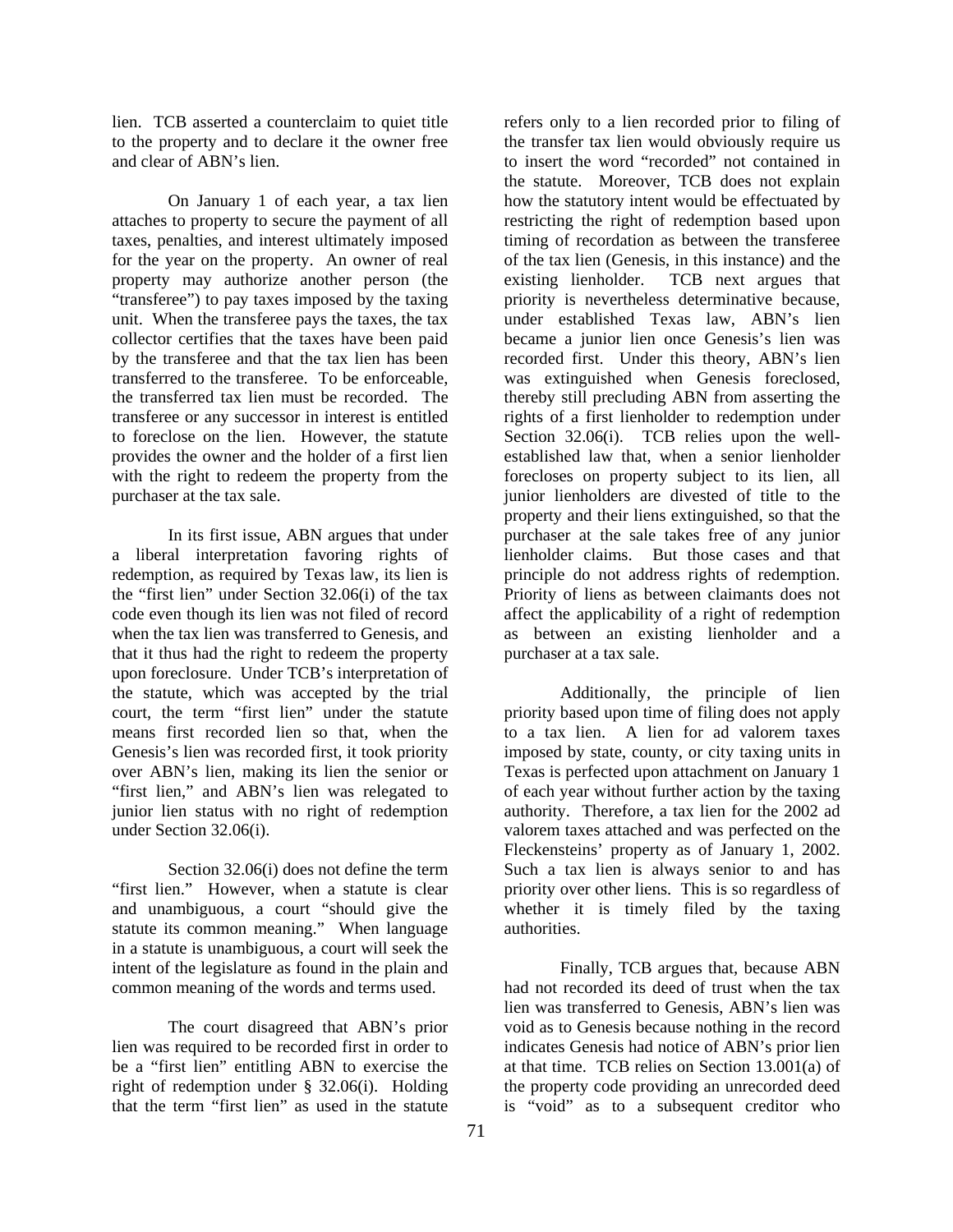extends its loan and acquires its lien without notice of the earlier lien. But the record affirmatively establishes the contrary, that Genesis had full knowledge by virtue of the statute and as expressly stated in Genesis's deed of trust that the interest it was acquiring from the Denton County tax authority, in return for its agreement to pay the delinquent taxes, was merely a transfer of the tax lien and was subject to the statutory rights of redemption of the owner and first lienholder. Nor was TCB a bona fide purchaser. ABN had recorded its deed of trust before the foreclosure and sale to TCB, and the notice of sale listed ABN as lienholder. Additionally, a purchaser at a tax sale buys with full knowledge that his title may be defeated by redemption.

*Harris County Appraisal District* **v.** *Pasadena Property LP*, 197 S.W.3d 402 (Tex.App.—Eastland 2006, pet. denied). To stay within environmental laws while producing ethylene oxide and ethylene glycol, Pasadena Property installed pollution control equipment at its plant. Prior to tax year 2004, Pasadena Property had a statutory exemption under Section 11.31 of the Tax Code for that property. Tex. Tax Code Ann. § 11.43(c) (Vernon Supp.2005) provides that, once the Section 11.31 exemption is granted, the taxpayer need not claim the exemption in subsequent years; the exemption applies to the property until the ownership of the property changes or the taxpayer's "qualification for the exemption changes."

 HCAD's chief appraiser determined that Pasadena Property's qualification for the exemption changed for the year 2004 and canceled the exemption. However, the chief appraiser failed to deliver written notice of the cancellation as required by Section 11.43(h) of the Tax Code. Pasadena Property did receive a tax bill which provided notice that the exemption had been canceled and that HCAD appraised the property at \$185,130. Pasadena Property timely filed a notice of protest with the appraisal review board. In its hearing affidavit, Pasadena Property asserted only that the "value for this property is exempt." Pasadena Property was granted a hearing before the appraisal

review board on July 20, 2004. The appraisal review board denied the Section 11.31 exemption but lowered the appraised value to \$180,000. Pasadena Property timely filed an appeal to the district court.

 Under the facts of this case, HCAD had jurisdiction for the chief appraiser to cancel the pollution exemption. The question is the effect of the chief appraiser's failure to send notice of his cancellation to Pasadena Property. Viewing the issue as one of due process, HCAD's argument implicitly assumes that it had jurisdiction to cancel the exemption. HCAD argues that Pasadena Property waived its claim of lack of notice under Section 11.43(h) by filing its Section 41.41(9) protest and voluntarily appearing before the appraisal review board. According to HCAD, Pasadena Property was afforded due process when it contested the removal of the exemption before the appraisal review board in a hearing where it obtained a ruling. HCAD concedes that Pasadena Property exhausted its administrative remedy with the appraisal review board and that the district court had subject matter jurisdiction of its appeal.

 A chief appraiser's failure to provide the notice to a taxpayer required by Section 11.43(h) makes his cancellation of the Section 11.31 ad valorem exemption voidable, not void, because a taxpayer must be afforded an opportunity to protest the cancellation. The collection of a tax constitutes a deprivation of property; therefore, a taxing unit must afford a taxpayer due process by giving notice to the taxpayer and a fair opportunity to be heard before that deprivation occurs. The lack of notice did not make the chief appraiser's cancellation a void act. Notice is a procedural requirement that does not affect the appraisal district's jurisdiction. If the cancellation were a void act, then judgments in tax proceedings would be subject to collateral attack years later. Pasadena Property waived its claim of lack of notice under Section 11.43(h) by filing its protest of the loss of the exemption pursuant to Section 41.41(9) and voluntarily appearing before the appraisal review board. Likewise, the notice requirement of Section 11.43(h) of the Tax Code is mandatory, but failure to satisfy it does not deprive courts of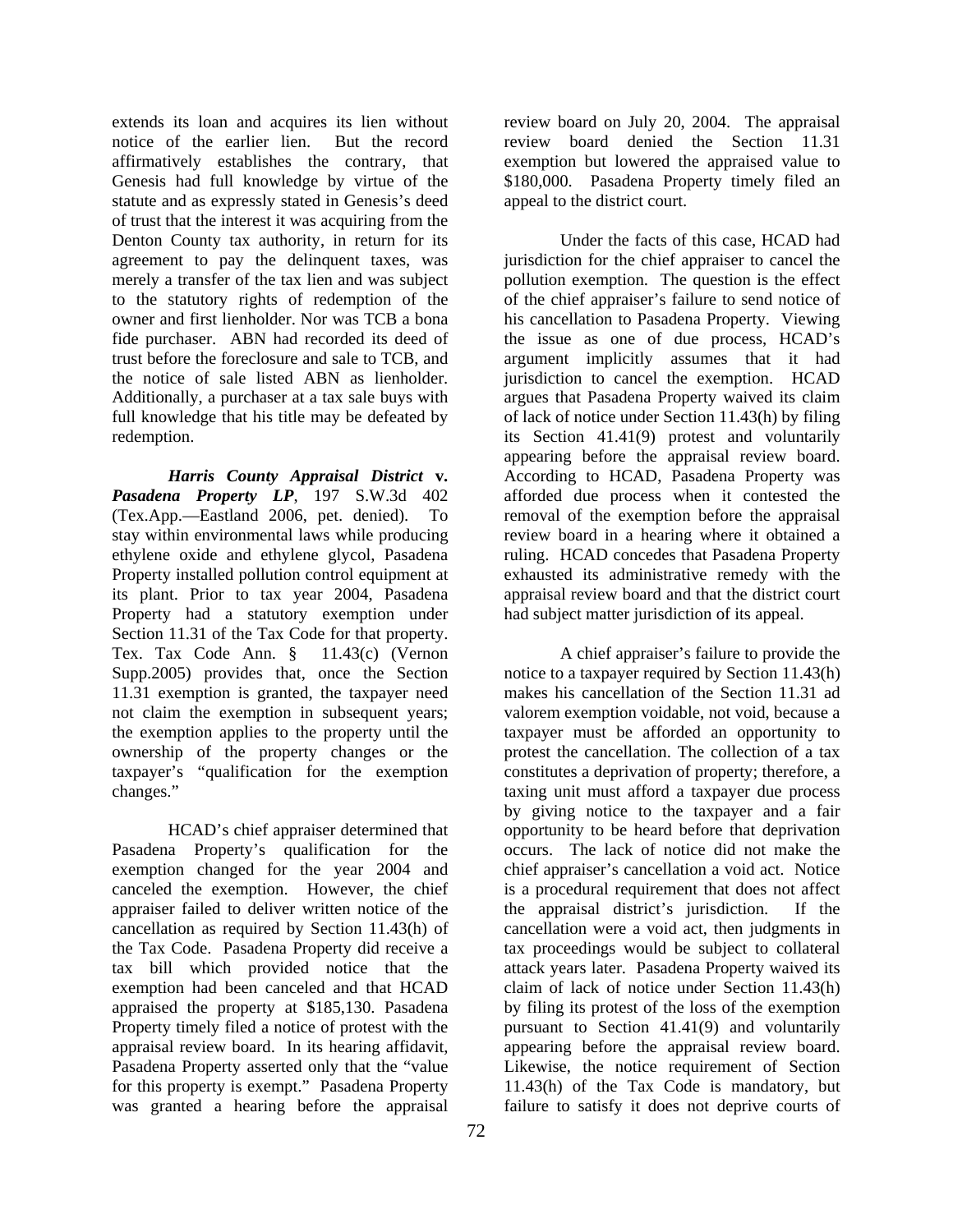subject matter jurisdiction. The key issue is whether a taxpayer is afforded due process so that the taxpayer has an opportunity to protest a cancellation of its ad valorem exemption. If a taxpayer is given an opportunity to be heard before an appraisal board at some state of the proceedings, then the requirements of due process are satisfied.

## **PART XVIII CONDEMNATION**

*State of Texas* **v***. Delaney*, 197 S.W.3d 297, 49 Tex. Sup. Ct. J. 557 (Tex. 2006). In this inverse condemnation case, the owner of raw land recovered a judgment for 90 percent of the property's value based on alleged impairment of access. A few months after the court of appeals affirmed, the Supreme Court held in *County of Bexar* **v.** *Santikos* that when a tract has "no businesses, homes, driveways, or other improvements of any kind," an impairment claim cannot be sustained on the basis that "someday a developer might want to build a driveway at the single most difficult and expensive location on the entire property." 144 S.W.3d 455, 460-61 (Tex.2004). Based on that reasoning, the Supreme Court reversed the portion of the court of appeals' judgment that affirmed the impairment claim here.

 The Delaneys' land abutted a tract of land known as Parcel 9 that was previously acquired by the State for the purpose of serving I-45 in a number of ways. The landl was undeveloped. Skirting the edge of Parcel 9 was a road, called the Connector Road, which connected to I-45. In 1998, the State demolished the Connector Road for safety reasons. The Delaneys sued the State for inverse condemnation, arguing the removal of the Connector Road resulted in substantial and material impairment of access to their property, a compensable taking under the Texas Constitution.

 Texas has long recognized that property abutting a public road has an appurtenant easement of access guaranteeing ingress to and egress from the property. Under the Texas Constitution, a compensable taking has occurred

if the State materially and substantially impairs access to such property.

 The Delanys first argue their property, abutting the Connector Road, had such an easement guaranteeing access to that specific road. The court disagreed. In Texas, easements of access do not guarantee access to any specific road absent a specific grant. The Delanys next argue the 1965 Petition for Condemnation granted them access to a specific road. Petitions for condemnation can preserve easements of access for the remaining property of those owners whose land has been condemned. The Court held that the condmentation petition did not grant access to a specific road, but that the Delaneys had a general access easement to their land.

 Having determined that, the Delaneys would have a compensable claim if the destruction of the Connector Road substantially and materially impaired access to their property. The trial court found the proposed driveways left "the property with an unsuitable means of access to serve its intended purpose or highest and best use." The intended purpose, the trial court found, was unspecified "commercial." But while condemned property may be appraised at its highest and best use, remaining property on which there are no improvements and to which reasonable access remains, is not damaged simply because hypothetical development plans may have to be modified. The Delanys are entitled only to reasonable access, not the most expansive or expensive access their planners might design.

*Wells Fargo Bank Minnesota, N.A.* **v.** *North Central Plaza I, L.L.P.*, 194 S.W.3d 723 (Tex.App.—Dallas 2006, no pet.). NCPI owned some land and a building on Central Expressway in Dallas. Wells Fargo held the mortgage on the property. Before NCPI bought the property, a condemnation was commenced for a taking of a part of the property to build the High Five interchange at LBJ and Central in North Dallas. NCPI was joined in the condemnation and filed an objection to the jurisdiction and to the amount of the award.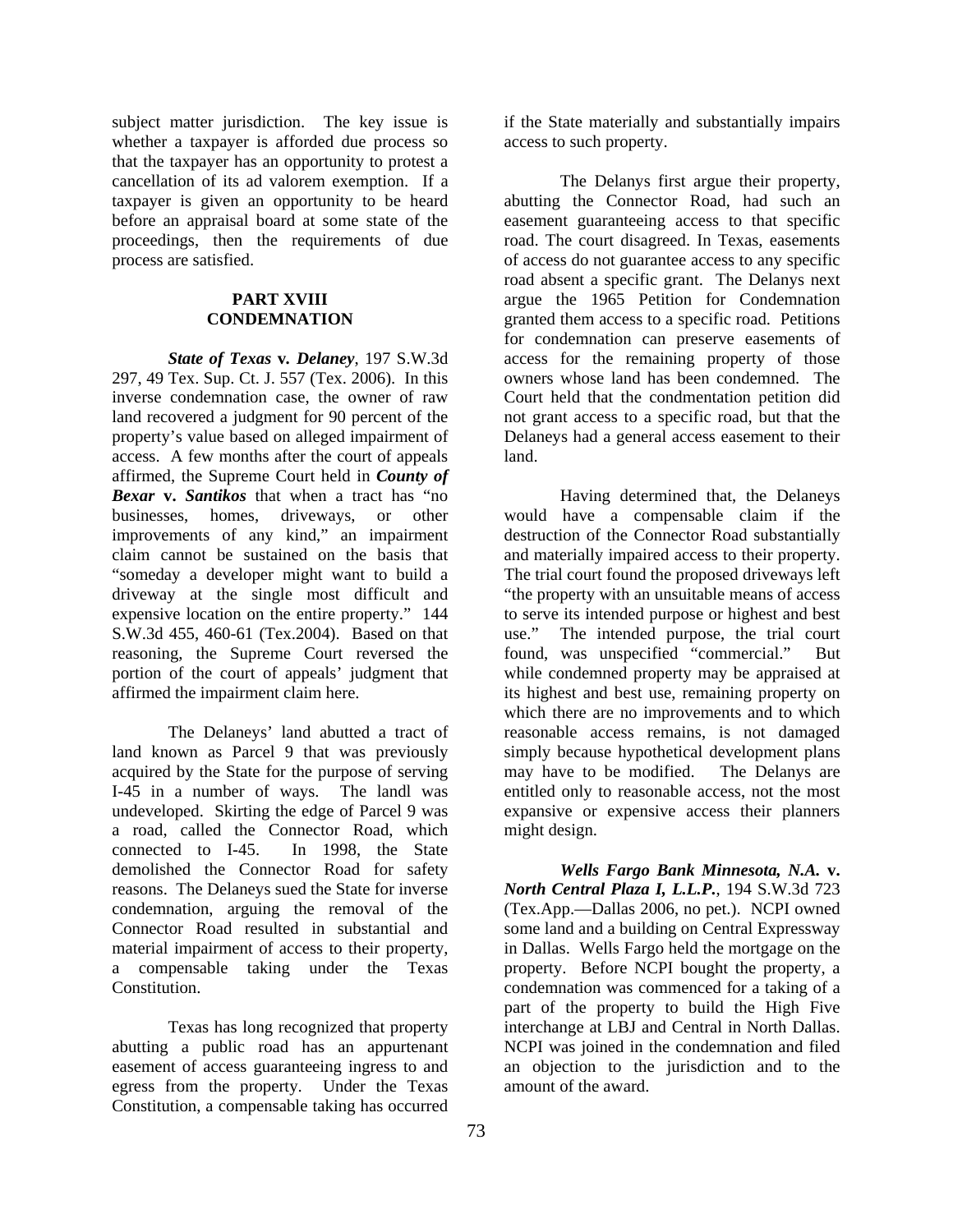NCPI defaulted on its loan. Wells Fargo foreclosed and ended up with the property and a sizeable deficiency. It then intervened in the condemnation case to protect its rights to the award. Both NCPI and Wells Fargo claimed the right to the award. The trial court held that NCPI was entitled to the award.

 Wells Fargo contends the trial court erred in its determination that NCPI was entitled to the condemnation proceeds. Specifically, Wells Fargo contends that the proceeds were trust property that it acquired through the foreclosure sale. Neither NCPI nor Wells Fargo contend that the deed of trust is ambiguous. The parties disagree over the interpretation of certain provisions contained in the deed of trust.

 Pursuant to the definition of the "Trust Property" (i.e., the property covered by the Deed of Trust), if the High Five condemnation of does not result in a decrease in the property's value, then, NCPI retains the award. On the other hand, if the High Five Condemnation results in a decrease in the property's value, then the award is part of the trust property. Upon default under the non-recourse deed of trust note, the lender may sell the property through foreclosure. Pursuant to the terms of the deed of trust, a foreclosure sale operates to "divest all the estate, right, title, interest, claim and demand whatsoever, whether at law or in equity, of Trustor in and to the properties and rights so sold, and shall be a perpetual bar both at law and in equity against Trustor and against any and all persons claiming or who may claim the same, or any part thereof from, through or under Trustor."

 NCPI claimed that the condemnation provision in the deed of trust, which provided that condemnation awards would be paid to the borrower, controlled over this definition, but the court noted that the definition applied to the specific High Five condemnation and the condemnation provision applied to other condemnation actions arising after the date of the deed of trust.

 NCPI then argued that the court's holding rendered the definitional provision meaningless, since a condemnation would

always result in a decrease in the value of the property. The court disagreed. A condemnation does not necessarily result in a decrease in the value of the property. Where a property's value actually increases after a portion of the property has been condemned, the owner is still entitled to an award equal to the market value of the property taken. When only a portion of property is taken, the constitution requires adequate compensation both for the part taken and severance damages, if any, to the remaining property. Because the undisputed evidence showed that the property's value did, in fact, decrease, the trial court erred in its determination that NCPI was entitled to the Condemnation proceeds.

## **PART XIX MISCELLANEOUS**

*Shaw* **v***. Palmer*, 197 S.W.3d 854 (Tex.App.—Dallas 2006, no pet.). Shaw began working as a legal assistant/paralegal for Palmer, an attorney. Shaw stopped working for Palmer. Shaw claimed she was fired and has filed two claims with the Texas Workforce Commission, both of which were denied, and one of which she appealed to the county court. Thereafter, Shaw filed this suit alleging breach of contract, misrepresentation, perjury and harassment, intentional infliction of emotional distress, and defamation. In her petition, Shaw alleged that Palmer defamed her by making statements to the effect that Shaw was incompetent, crazy, and was attempting to ruin his business. The only statement in question on this appeal was that Palmer had told a former employee that Shaw was "crazy." Following a bench trial, the trial court found that while the term "crazy" is sometimes used in a "benign or joking connotation," its common and ordinary meaning is that a person is mentally unbalanced. After considering the circumstances surrounding the complained-of statement, the trial court found that it was "substantially untrue and injurious" to Shaw's reputation.

 Slander is a defamatory statement that is orally communicated or published to a third person without legal excuse. A statement is defamatory if the words tend to injure a person's